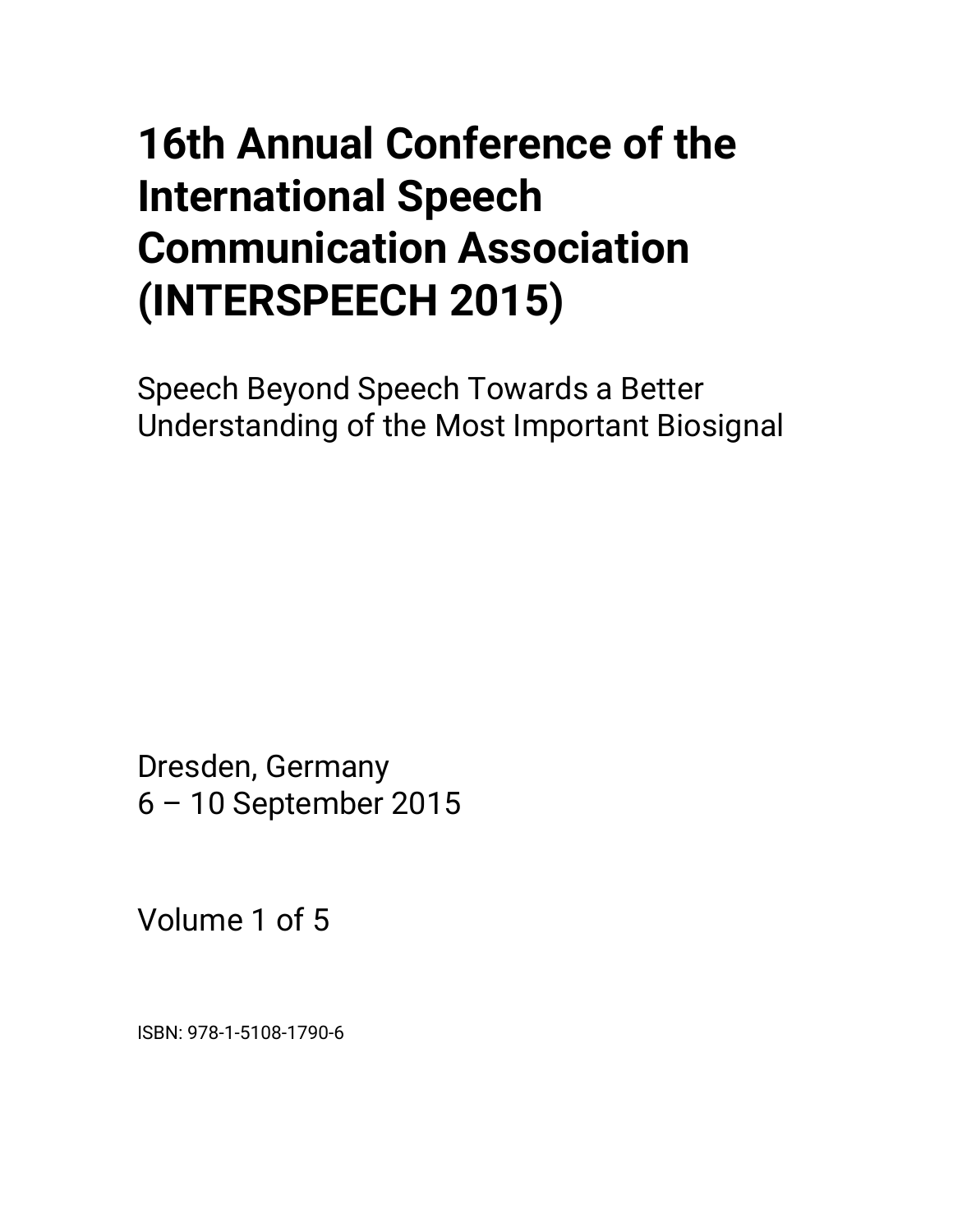**Printed from e-media with permission by:** 

Curran Associates, Inc. 57 Morehouse Lane Red Hook, NY 12571



**Some format issues inherent in the e-media version may also appear in this print version.** 

Copyright© (2015) by the International Speech Communications Association All rights reserved.

Printed by Curran Associates, Inc. (2016)

For permission requests, please contact the International Speech Communications Association at the address below.

International Speech Communications Association c/o Mme Emmanuelle FOXONET 4 Rue des Fauvettes - Lous Tourils F-66390 Baixas, France

Phone: 49 228 735 639 Fax: 33 468 385 827

secretariat@isca-speech.org

#### **Additional copies of this publication are available from:**

Curran Associates, Inc. 57 Morehouse Lane Red Hook, NY 12571 USA Phone: 845-758-0400 Fax: 845-758-2634 Email: curran@proceedings.com Web: www.proceedings.com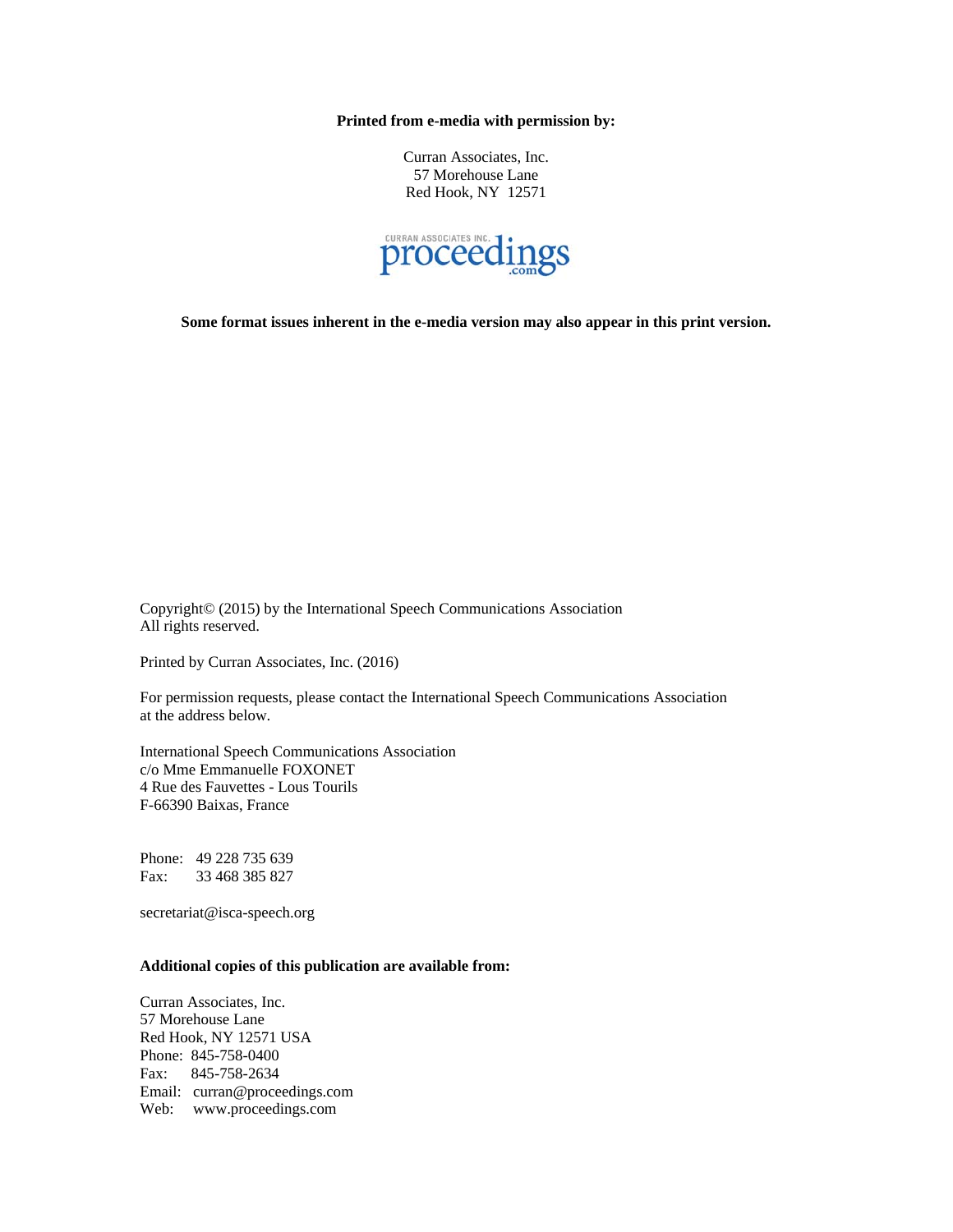# Oral Session 1: Feature Extraction and Modeling with Neural Networks

*Chairs: Peter Bell, Bhuvana Ramabhadran*

*Room: Large Hall, Time 11:00 – 13:00, Monday, September 7, 2015*

| PAGE 1                                           | Learning the Speech Front-End with Raw Waveform CLDNNs                                                                                                                                                                                                                                                                              |
|--------------------------------------------------|-------------------------------------------------------------------------------------------------------------------------------------------------------------------------------------------------------------------------------------------------------------------------------------------------------------------------------------|
| $Mon-O-1-1$                                      | Tara N. Sainath, Ron J. Weiss, Andrew Senior, Kevin W. Wilson, Oriol Vinyals, Google,                                                                                                                                                                                                                                               |
| $11:00 - 11:20$                                  | USA.                                                                                                                                                                                                                                                                                                                                |
| PAGE 6                                           | Architectures for Deep Neural Network Based Acoustic Models Defined Over                                                                                                                                                                                                                                                            |
| $Mon-O-1-2$                                      | <b>Windowed Speech Waveforms</b>                                                                                                                                                                                                                                                                                                    |
| $11:20 - 11:40$                                  | Mayank Bhargava, Richard Rose, McGill University, Canada                                                                                                                                                                                                                                                                            |
| PAGE 11                                          | Analysis of CNN-Based Speech Recognition System Using Raw Speech as Input                                                                                                                                                                                                                                                           |
| $Mon-O-1-3$                                      | Dimitri Palaz <sup>1</sup> , Mathew Magimai-Doss <sup>1</sup> , Ronan Collobert <sup>2</sup>                                                                                                                                                                                                                                        |
| $11:40 - 12:00$                                  | <sup>1</sup> Idiap Research Institute, Switzerland; <sup>2</sup> Facebook, USA                                                                                                                                                                                                                                                      |
| PAGE 16<br>$Mon-O-1-4$<br>$12:00 - 12:20$        | Bilinear Map of Filter-Bank Outputs for DNN-Based Speech Recognition<br>Tetsuji Ogawa <sup>1</sup> , Kenshiro Ueda <sup>1</sup> , Kouichi Katsurada <sup>2</sup> , Tetsunori Kobayashi <sup>1</sup> ,<br>Tsuneo Nitta <sup>1</sup><br><sup>1</sup> Waseda University, Japan; <sup>2</sup> Toyohashi University of Technology, Japan |
| PAGE 21                                          | Speech Recognition with Temporal Neural Networks                                                                                                                                                                                                                                                                                    |
| $Mon-O-1-5$                                      | Payton Lin <sup>1</sup> , Dau-Cheng Lyu <sup>2</sup> , Yun-Fan Chang <sup>1</sup> , Yu Tsao <sup>1</sup>                                                                                                                                                                                                                            |
| $12:20 - 12:40$                                  | <sup>1</sup> Academia Sinica, Taiwan; <sup>2</sup> ASUS, Taiwan                                                                                                                                                                                                                                                                     |
| <b>PAGE 26</b><br>$Mon-O-1-6$<br>$12:40 - 13:00$ | <b>Convolutional Neural Networks for Acoustic Modeling of Raw Time Signal in</b><br><b>LVCSR</b><br>Pavel Golik, Zoltán Tüske, Ralf Schlüter, Hermann Ney, RWTH Aachen University,<br>Germany                                                                                                                                       |
|                                                  | <b>ERSPEECH 2015 Table of Contents</b>                                                                                                                                                                                                                                                                                              |

### Oral Session 2: Prosody

*Chairs: Štefan Beˇnuš, Katalin Mády Room: Conference 1, Time 11:00 – 13:00, Monday, September 7, 2015*

| PAGE 31<br>$Mon-O-2-1$<br>$11:00 - 11:20$  | Stable and Unstable Intervals as a Basic Segmentation Procedure of the Speech<br>Signal<br>Ulrike Glavitsch <sup>1</sup> , Lei He <sup>2</sup> , Volker Dellwo <sup>2</sup><br><sup>1</sup> EMPA, Switzerland; <sup>2</sup> Universität Zürich, Switzerland                                                                                                                                                          |
|--------------------------------------------|----------------------------------------------------------------------------------------------------------------------------------------------------------------------------------------------------------------------------------------------------------------------------------------------------------------------------------------------------------------------------------------------------------------------|
| PAGE 36<br>Mon-O-2- $2$<br>$11:20 - 11:40$ | Polysyllabic Shortening and Word-Final Lengthening in English<br>Andreas Windmann <sup>1</sup> , Juraj Šimko <sup>2</sup> , Petra Wagner <sup>1</sup><br><sup>1</sup> Universität Bielefeld, Germany; <sup>2</sup> University of Helsinki, Finland                                                                                                                                                                   |
| PAGE 41<br>$Mon-O-2-3$<br>$11:40 - 12:00$  | The Acoustics of Word Stress in English as a Function of Stress Level and<br><b>Speaking Style</b><br>Anders Eriksson, Mattias Heldner, Stockholm University, Sweden                                                                                                                                                                                                                                                 |
| PAGE 46<br>$Mon-O-2-4$<br>$12:00 - 12:20$  | Pitch Accent Distribution in German Infant-Directed Speech<br>Katharina Zahner, Muna Pohl, Bettina Braun, Universität Konstanz, Germany                                                                                                                                                                                                                                                                              |
| PAGE 51<br>$Mon-O-2-5$<br>$12:20 - 12:40$  | <b>Acoustic Correlates of Perceived Syllable Prominence in German</b><br>Hansjörg Mixdorff <sup>1</sup> , Christian Cossio-Mercado <sup>2</sup> , Angelika Hönemann <sup>3</sup> ,<br>Jorge Gurlekian <sup>2</sup> , Diego Evin <sup>2</sup> , Humberto Torres <sup>2</sup><br><sup>1</sup> BHT Berlin, Germany; <sup>2</sup> Universidad de Buenos Aires, Argentina; <sup>3</sup> Universität<br>Bielefeld, Germany |
| PAGE 56<br>Mon-O-2- $6$<br>$12:40 - 13:00$ | <b>Cross-Modality Matching of Linguistic and Emotional Prosody</b><br>Simone Simonetti, Jeesun Kim, Chris Davis, University of Western Sydney, Australia                                                                                                                                                                                                                                                             |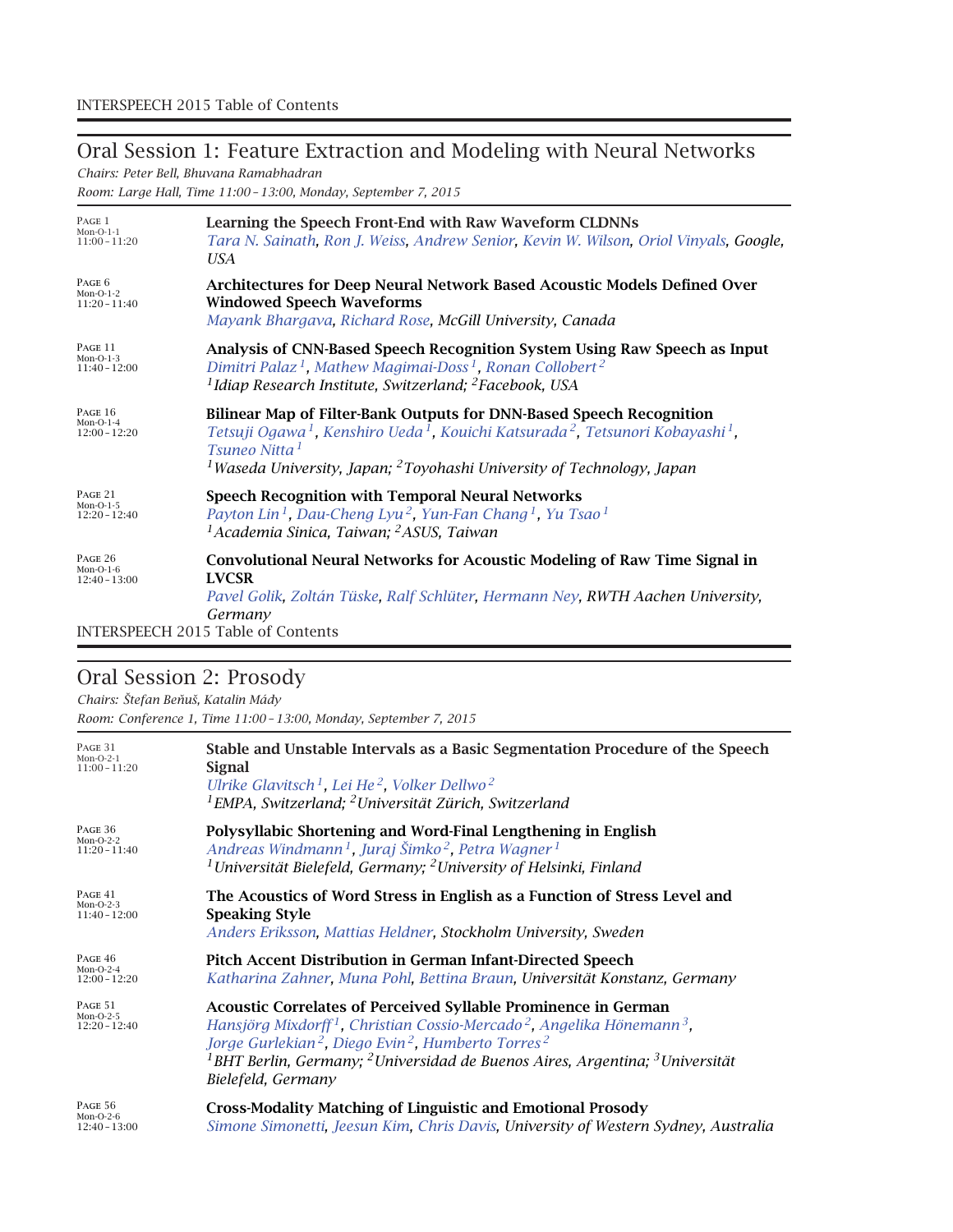# Oral Session 3: Speech Intelligibility Enhancement

*Chairs: Paavo Alku, Jon Barker*

*Room: Conference 2+3, Time 11:00 – 13:00, Monday, September 7, 2015*

| PAGE 60                                   | A Fast Algorithm for Improved Intelligibility of Speech-in-Noise Based on                                                                                                                                                                                                                                                                                                                                                                                                                                                                       |
|-------------------------------------------|-------------------------------------------------------------------------------------------------------------------------------------------------------------------------------------------------------------------------------------------------------------------------------------------------------------------------------------------------------------------------------------------------------------------------------------------------------------------------------------------------------------------------------------------------|
| $Mon-O-3-1$                               | <b>Frequency and Time Domain Energy Reallocation</b>                                                                                                                                                                                                                                                                                                                                                                                                                                                                                            |
| $11:00 - 11:20$                           | Tudor-Cătălin Zorilă, Yannis Stylianou, Toshiba Research Europe, UK                                                                                                                                                                                                                                                                                                                                                                                                                                                                             |
| PAGE 65<br>$Mon-O-3-2$<br>$11:20 - 11:40$ | <b>Intelligibility Enhancement of Casual Speech for Reverberant Environments</b><br><b>Inspired by Clear Speech Properties</b><br>Maria Koutsogiannaki <sup>1</sup> , Petko N. Petkov <sup>2</sup> , Yannis Stylianou <sup>1</sup><br><sup>1</sup> University of Crete, Greece; <sup>2</sup> Toshiba Research Europe, UK                                                                                                                                                                                                                        |
| PAGE 70<br>$Mon-O-3-3$<br>$11:40 - 12:00$ | <b>Intelligibility Enhancement of Vocal Announcements for Public Address Systems:</b><br>A Design for All Through a Presbycusis Pre-Compensation Filter<br>A. Ben Jemaa <sup>1</sup> , N. Mecherqui <sup>1</sup> , G. Courtois <sup>2</sup> , A. Mudry <sup>3</sup> , S. Djaziri-Larbi <sup>4</sup> , M. Turki <sup>4</sup> ,<br>H. Lissek <sup>2</sup> , M. Jaidane <sup>4</sup><br><sup>1</sup> Université de Tunis El Manar, Tunisia; <sup>2</sup> EPFL, Switzerland; <sup>3</sup> Stanford University, USA;<br><sup>4</sup> Telnet, Tunisia |
| PAGE 75<br>$Mon-O-3-4$<br>$12:00 - 12:20$ | Model-Based Integration of Reverberation for Noise-Adaptive Near-End Listening<br><b>Enhancement</b><br>Henning Schepker <sup>1</sup> , David Hülsmeier <sup>2</sup> , Jan Rennies <sup>2</sup> , Simon Doclo <sup>1</sup><br><sup>1</sup> Carl von Ossietzky Universität Oldenburg, Germany; <sup>2</sup> Fraunhofer IDMT, Germany                                                                                                                                                                                                             |
| PAGE 80                                   | <b>Online Lombard-Adaptation in Incremental Speech Synthesis</b>                                                                                                                                                                                                                                                                                                                                                                                                                                                                                |
| $Mon-O-3-5$                               | Sebastian Rottschäfer, Hendrik Buschmeier, Herwin van Welbergen, Stefan Kopp,                                                                                                                                                                                                                                                                                                                                                                                                                                                                   |
| $12:20 - 12:40$                           | Universität Bielefeld, Germany                                                                                                                                                                                                                                                                                                                                                                                                                                                                                                                  |
| PAGE 85                                   | <b>Comparison of Gaussian Process Regression and Gaussian Mixture Models in</b>                                                                                                                                                                                                                                                                                                                                                                                                                                                                 |
| $Mon-O-3-6$                               | Spectral Tilt Modelling for Intelligibility Enhancement of Telephone Speech                                                                                                                                                                                                                                                                                                                                                                                                                                                                     |
| $12:40 - 13:00$                           | Emma Jokinen, Ulpu Remes, Paavo Alku, Aalto University, Finland                                                                                                                                                                                                                                                                                                                                                                                                                                                                                 |

INTERSPEECH 2015 Table of Contents

# Oral Session 4: Detecting and Predicting Mental and Social Disorders

*Chairs: Julien Epps, Elizabeth Shriberg*

*Room: Conference 4+5, Time 11:00 – 13:00, Monday, September 7, 2015*

| PAGE 90<br>$Mon-O-4-1$<br>$11:00 - 11:20$         | A Discriminative Reliability-Aware Classification Model with Applications to<br><b>Intelligibility Classification in Pathological Speech</b><br>Naveen Kumar, Shrikanth S. Narayanan, University of Southern California, USA                                                                                                                                                                                                                                                                                                                    |
|---------------------------------------------------|-------------------------------------------------------------------------------------------------------------------------------------------------------------------------------------------------------------------------------------------------------------------------------------------------------------------------------------------------------------------------------------------------------------------------------------------------------------------------------------------------------------------------------------------------|
| PAGE 95<br>$Mon-O-4-2$<br>$11:20 - 11:40$         | Voiced/Unvoiced Transitions in Speech as a Potential Bio-Marker to Detect<br><b>Parkinson's Disease</b><br>J.R. Orozco-Arroyave <sup>1</sup> , Florian Hönig <sup>2</sup> , J.D. Arias-Londoño <sup>1</sup> , J.F. Vargas-Bonilla <sup>1</sup> ,<br>Sabine Skodda <sup>3</sup> , J. Rusz <sup>4</sup> , Elmar Nöth <sup>2</sup><br><sup>1</sup> Universidad de Antioquia, Colombia; <sup>2</sup> FAU Erlangen-Nürnberg, Germany;<br>${}^{3}$ Ruhr-Universität Bochum, Germany; ${}^{4}$ Czech Technical University in Prague, Czech<br>Republic |
| PAGE 100<br>$Mon-O-4-3$<br>$11:40 - 12:00$        | Low-Frequency Components Analysis in Running Speech for the Automatic<br><b>Detection of Parkinson's Disease</b><br>T. Villa-Cañas <sup>1</sup> , J.D. Arias-Londoño <sup>1</sup> , J.R. Orozco-Arroyave <sup>1</sup> , J.F. Vargas-Bonilla <sup>1</sup> ,<br>Elmar Nöth <sup>2</sup><br><sup>1</sup> Universidad de Antioquia, Colombia; <sup>2</sup> FAU Erlangen-Nürnberg, Germany                                                                                                                                                           |
| <b>PAGE 105</b><br>$Mon-O-4-4$<br>$12:00 - 12:20$ | Automatic Detection of Parkinson's Disease from Continuous Speech Recorded in<br><b>Non-Controlled Noise Conditions</b><br>J.C. Vásquez-Correa <sup>1</sup> , T. Arias-Vergara <sup>1</sup> , J.R. Orozco-Arroyave <sup>1</sup> , J.F. Vargas-Bonilla <sup>1</sup> ,<br>J.D. Arias-Londoño <sup>1</sup> , Elmar Nöth <sup>2</sup><br><sup>1</sup> Universidad de Antioquia, Colombia; <sup>2</sup> FAU Erlangen-Nürnberg, Germany                                                                                                               |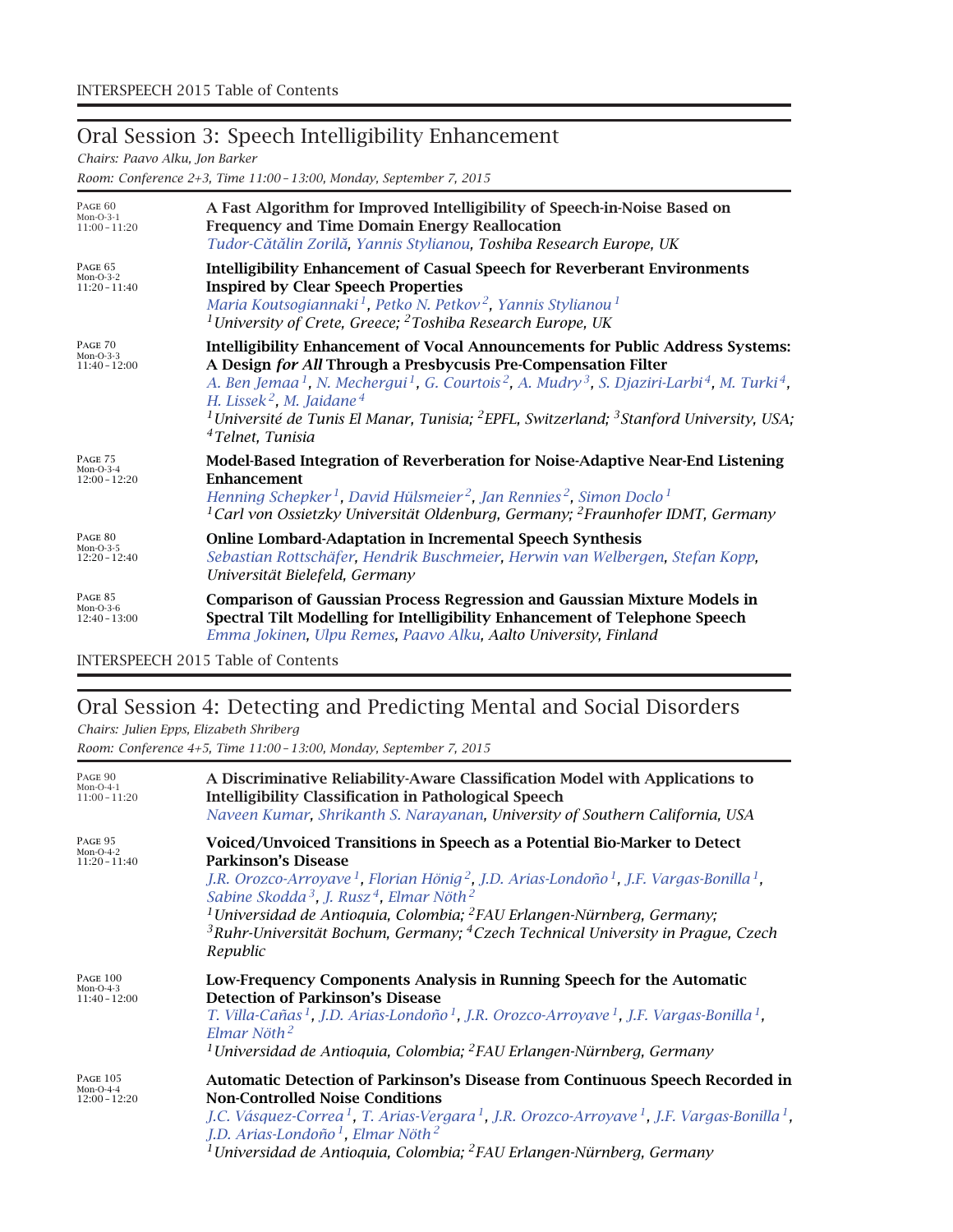*Mon-O-4 continued…*

| <b>PAGE 110</b>                                   | <b>Relevance Vector Machine for Depression Prediction</b>                                                                                                                                                                                                                                                                                                                                                                                                                                                                                                                                                                      |
|---------------------------------------------------|--------------------------------------------------------------------------------------------------------------------------------------------------------------------------------------------------------------------------------------------------------------------------------------------------------------------------------------------------------------------------------------------------------------------------------------------------------------------------------------------------------------------------------------------------------------------------------------------------------------------------------|
| $Mon-O-4-5$                                       | Nicholas Cummins <sup>1</sup> , Vidhyasaharan Sethu <sup>1</sup> , Julien Epps <sup>1</sup> , Jarek Krajewski <sup>2</sup>                                                                                                                                                                                                                                                                                                                                                                                                                                                                                                     |
| $12:20 - 12:40$                                   | <sup>1</sup> University of New South Wales, Australia; <sup>2</sup> Universität Wuppertal, Germany                                                                                                                                                                                                                                                                                                                                                                                                                                                                                                                             |
| <b>PAGE 115</b><br>$Mon-O-4-6$<br>$12:40 - 13:00$ | Typicality and Emotion in the Voice of Children with Autism Spectrum Condition:<br><b>Evidence Across Three Languages</b><br>Erik Marchi <sup>1</sup> , Björn Schuller <sup>2</sup> , Simon Baron-Cohen <sup>3</sup> , Ofer Golan <sup>4</sup> , Sven Bölte <sup>5</sup> ,<br>Prerna Arora <sup>6</sup> , Reinhold Häb-Umbach <sup>6</sup><br><sup>1</sup> Technische Universität München, Germany; <sup>2</sup> Imperial College London, UK;<br><sup>3</sup> University of Cambridge, UK; <sup>4</sup> Bar-Ilan University, Israel; <sup>5</sup> Karolinska Institute,<br>Sweden; <sup>6</sup> Universität Paderborn, Germany |

INTERSPEECH 2015 Table of Contents

| Oral Session 5: Spoken Language Understanding<br>Chairs: David Suendermann-Oeft, Hugo Van hamme<br>Room: Conference 6, Time 11:00 - 13:00, Monday, September 7, 2015 |                                                                                                                                                                                                                                                                                |
|----------------------------------------------------------------------------------------------------------------------------------------------------------------------|--------------------------------------------------------------------------------------------------------------------------------------------------------------------------------------------------------------------------------------------------------------------------------|
| <b>PAGE 120</b><br>$Mon-O-5-1$<br>$11:00 - 11:20$                                                                                                                    | Deep Contextual Language Understanding in Spoken Dialogue Systems<br>Chunxi Liu <sup>1</sup> , Puyang Xu <sup>2</sup> , Ruhi Sarikaya <sup>2</sup><br>$\rm ^1$ Johns Hopkins University, USA; $\rm ^2$ Microsoft, USA                                                          |
| PAGE 125<br>$Mon-O-5-2$<br>$11:20 - 11:40$                                                                                                                           | RNN-Based Labeled Data Generation for Spoken Language Understanding<br>Yik-Cheung Tam, Yangyang Shi, Hunk Chen, Mei-Yuh Hwang, Microsoft, China                                                                                                                                |
| <b>PAGE 130</b><br>$Mon-O-5-3$<br>$11:40 - 12:00$                                                                                                                    | Is it Time to Switch to Word Embedding and Recurrent Neural Networks for<br>Spoken Language Understanding?<br>Vedran Vukotic <sup>1</sup> , Christian Raymond <sup>1</sup> , Guillaume Gravier <sup>2</sup><br><sup>1</sup> INSA de Rennes, France; <sup>2</sup> INRIA, France |
| PAGE 135<br>$Mon-O-5-4$<br>$12:00 - 12:20$                                                                                                                           | Recurrent Neural Network and LSTM Models for Lexical Utterance Classification<br>Suman Ravuri <sup>1</sup> , Andreas Stolcke <sup>2</sup><br><sup>1</sup> ICSI, USA; <sup>2</sup> Microsoft, USA                                                                               |
| <b>PAGE 140</b><br>$Mon-O-5-5$<br>$12:20 - 12:40$                                                                                                                    | Semantic Retrieval of Personal Photos Using a Deep Autoencoder Fusing Visual<br><b>Features with Speech Annotations Represented as Word/Paragraph Vectors</b><br>Hung-tsung Lu, Yuan-ming Liou, Hung-yi Lee, Lin-shan Lee, National Taiwan<br>University, Taiwan               |
| <b>PAGE 145</b><br>$Mon-O-5-6$<br>$12:40 - 13:00$                                                                                                                    | A Comparison of Normalization Techniques Applied to Latent Space<br><b>Representations for Speech Analytics</b><br>Mohamed Morchid, Richard Dufour, Driss Matrouf, LIA, France                                                                                                 |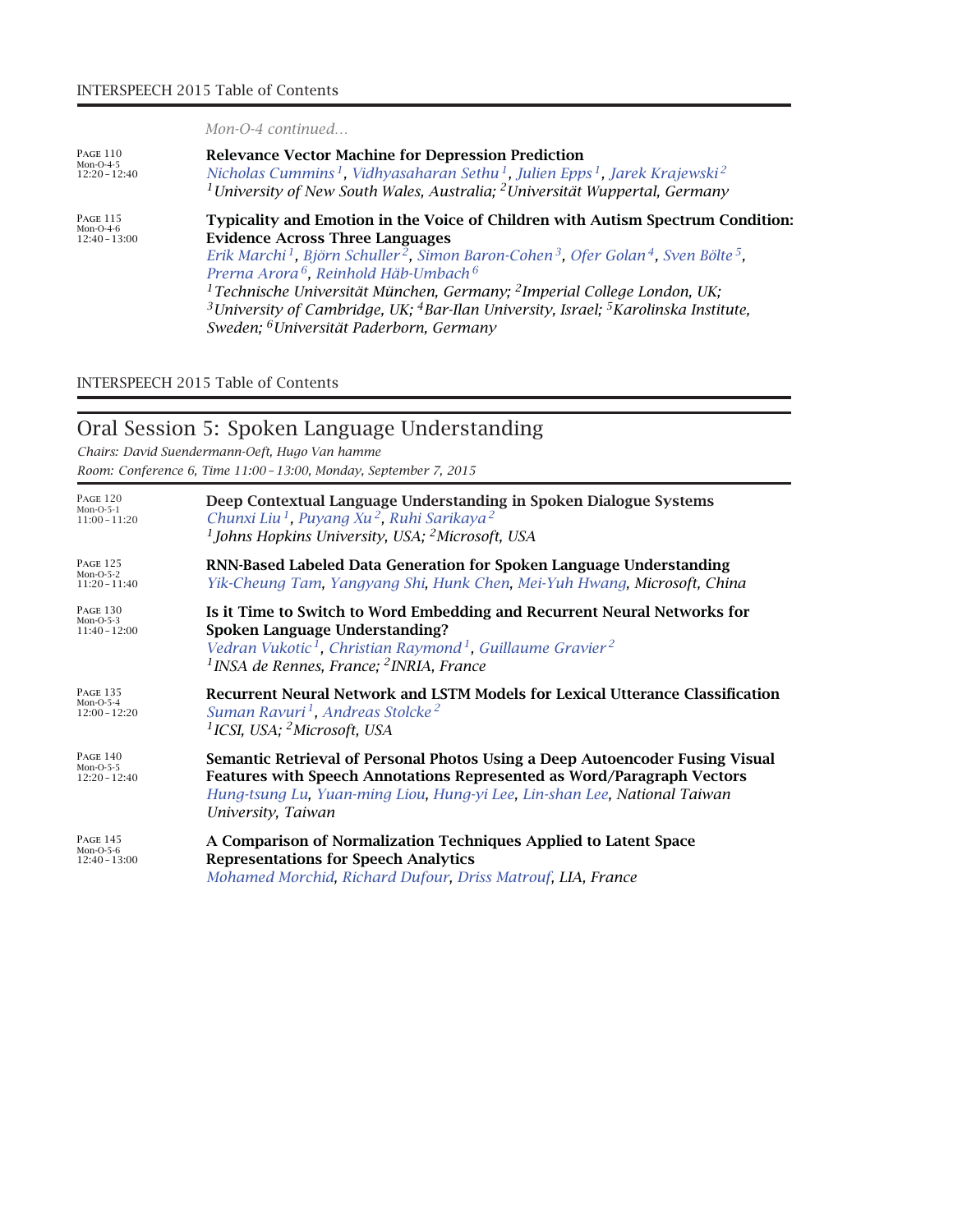### Special Session 1: Active Perception in Human and Machine Speech Communication

*Chairs: Martin Heckmann, Dorothea Kolossa Room: Hall 1, Time 11:00 – 13:00, Monday, September 7, 2015*

| <b>PAGE 150</b>                                 | The Effect of Soft, Modal and Loud Voice Levels on Entrainment in Noisy                                                                                                                                                                                                                                          |
|-------------------------------------------------|------------------------------------------------------------------------------------------------------------------------------------------------------------------------------------------------------------------------------------------------------------------------------------------------------------------|
| Mon-SP1-1                                       | <b>Conditions</b>                                                                                                                                                                                                                                                                                                |
| $11:00 - 11:17$                                 | Éva Székely, Mark T. Keane, Julie Carson-Berndsen, University College Dublin, Ireland                                                                                                                                                                                                                            |
| <b>PAGE 155</b>                                 | Does Voice Anthropomorphism Affect Lexical Alignment in Speech-Based                                                                                                                                                                                                                                             |
| Mon-SP1-2                                       | <b>Human-Computer Dialogue?</b>                                                                                                                                                                                                                                                                                  |
| $11:17 - 11:34$                                 | Benjamin R. Cowan, Holly P. Branigan, University of Edinburgh, UK                                                                                                                                                                                                                                                |
| <b>PAGE 160</b>                                 | <b>Exploiting Top-Down Source Models to Improve Binaural Localisation of Multiple</b>                                                                                                                                                                                                                            |
| Mon-SP1-3                                       | <b>Sources in Reverberant Environments</b>                                                                                                                                                                                                                                                                       |
| $11:34 - 11:51$                                 | Ning Ma, Guy J. Brown, Jose A. Gonzalez, University of Sheffield, UK                                                                                                                                                                                                                                             |
| <b>PAGE 165</b><br>Mon-SP1-4<br>$11:51 - 12:08$ | Binaural Sound Source Localisation and Tracking Using a Dynamic Spherical Head<br>Model<br>Christopher Schymura <sup>1</sup> , Fiete Winter <sup>2</sup> , Dorothea Kolossa <sup>1</sup> , Sascha Spors <sup>2</sup><br><sup>1</sup> Ruhr-Universität Bochum, Germany; <sup>2</sup> Universität Rostock, Germany |
| <b>PAGE 170</b>                                 | The Role of Temporal Resolution in Modulation-Based Speech Segregation                                                                                                                                                                                                                                           |
| Mon-SP1-5                                       | Tobias May, Thomas Bentsen, Torsten Dau, Technical University of Denmark,                                                                                                                                                                                                                                        |
| $12:08 - 12:25$                                 | Denmark                                                                                                                                                                                                                                                                                                          |
| <b>PAGE 175</b>                                 | <b>Improving Automatic Speech Recognition in Spatially-Aware Hearing Aids</b>                                                                                                                                                                                                                                    |
| Mon-SP1-6                                       | Hendrik Kayser, Constantin Spille, Daniel Marquardt, Bernd T. Meyer, Carl von                                                                                                                                                                                                                                    |
| $12:25 - 12:42$                                 | Ossietzky Universität Oldenburg, Germany                                                                                                                                                                                                                                                                         |

#### INTERSPEECH 2015 Table of Contents

*Mon-SP1 continued…*

Page <sup>180</sup> Mon-SP1-7 12:42 – 12:59 **C Dereverberation for Active Human-Robot Communication Robust to Speaker's Face Orientation** *Randy Gomez, Levko Ivanchuk, Keisuke Nakamura, Takeshi Mizumoto, Kazuhiro Nakadai, Honda Research Institute Japan, Japan*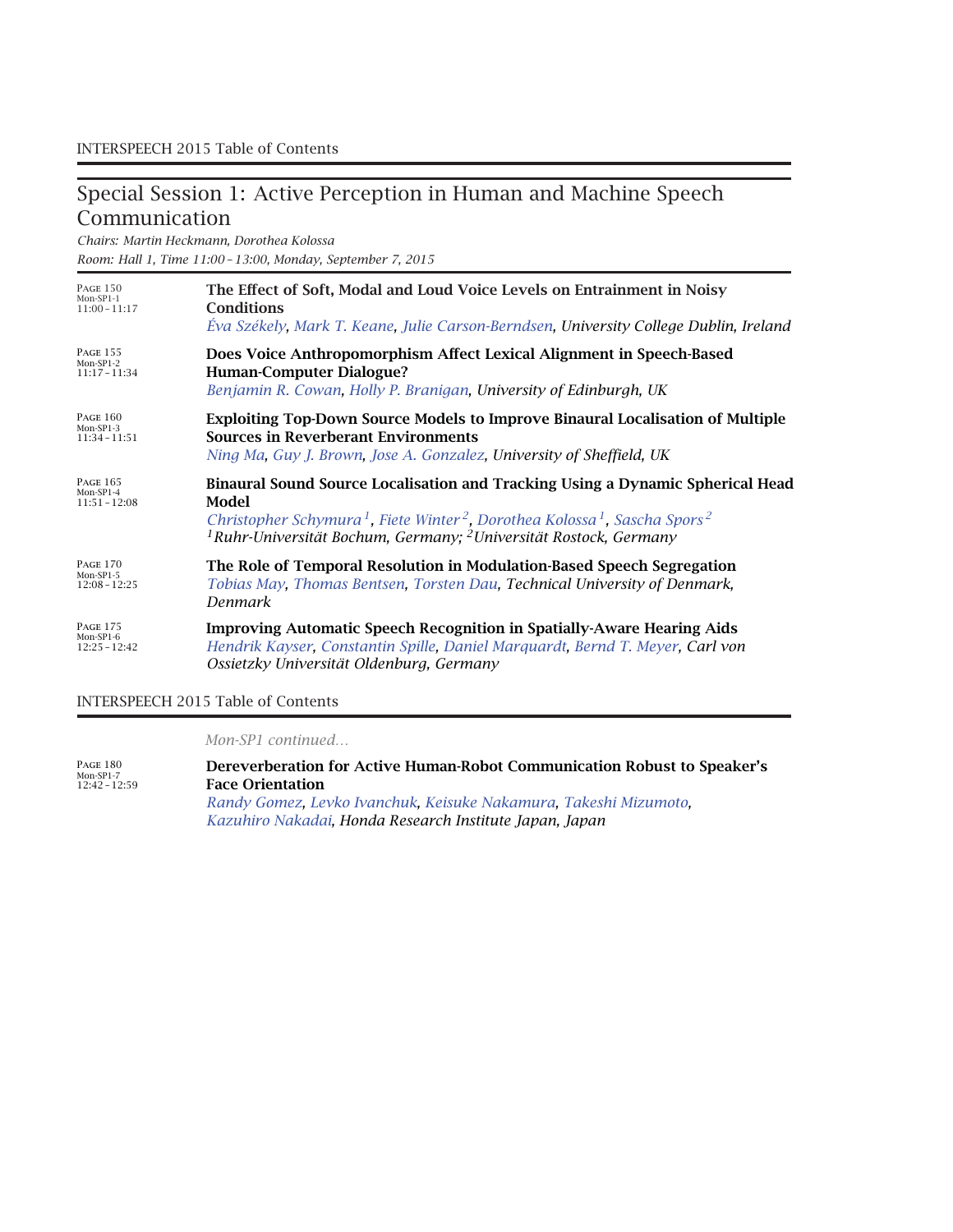# Poster Session 1: Speaker Recognition

*Chair: Sandro Cumani*

*Room: Hall 2, Time 11:00 – 13:00, Monday, September 7, 2015*

| <b>PAGE 185</b><br>$Mon-P-1-1$ | Multi-Task Learning for Text-Dependent Speaker Verification<br>Nanxin Chen, Yanmin Qian, Kai Yu, Shanghai Jiao Tong University, China                                                                                                                     |
|--------------------------------|-----------------------------------------------------------------------------------------------------------------------------------------------------------------------------------------------------------------------------------------------------------|
| <b>PAGE 190</b><br>$Mon-P-1-2$ | <b>JFA for Speaker Recognition with Random Digit Strings</b><br>Themos Stafylakis <sup>1</sup> , Patrick Kenny <sup>1</sup> , Md. Jahangir Alam <sup>1</sup> , Marcel Kockmann <sup>2</sup><br><sup>1</sup> CRIM, Canada; <sup>2</sup> VoiceTrust, Canada |
| <b>PAGE 195</b><br>$Mon-P-1-3$ | <b>Structured Prediction for Speaker Identification in TV Series</b><br>Elena Knyazeva, Guillaume Wisniewski, Hervé Bredin, François Yvon, LIMSI, France                                                                                                  |
| <b>PAGE 200</b><br>$Mon-P-1-4$ | Speaker Recognition by Means of Acoustic and Phonetically Informed GMMs<br>Sandro Cumani, Pietro Laface, Farzana Kulsoom, Politecnico di Torino, Italy                                                                                                    |
| <b>PAGE 205</b><br>$Mon-P-1-5$ | A Fast Approach to Psychoacoustic Model Compensation for Robust Speaker<br><b>Recognition in Additive Noise</b><br>Ashish Panda, TCS Innovation Labs Mumbai, India                                                                                        |
| <b>PAGE 210</b><br>$Mon-P-1-6$ | <b>Blind Score Normalization Method for PLDA Based Speaker Recognition</b><br>Danila Doroshin, Nikolay Lubimov, Marina Nastasenko, Mikhail Kotov, Stel Computer<br>Systems, Russia                                                                        |
| <b>PAGE 214</b><br>$Mon-P-1-7$ | Non-Linear PLDA for i-Vector Speaker Verification<br>Sergey Novoselov, Timur Pekhovsky, Oleg Kudashev, Valentin S. Mendelev,<br>Alexey Prudnikov, Speech Technology Center, Russia                                                                        |
| <b>PAGE 219</b><br>$Mon-P-1-8$ | On the Need of Template Protection for Voice Authentication<br>Carlos Vaquero, Patricia Rodríguez, AGNITiO, Spain                                                                                                                                         |
|                                | <b>INTERSPEECH 2015 Table of Contents</b>                                                                                                                                                                                                                 |

*Mon-P-1 continued…*

| <b>PAGE 224</b><br>$Mon-P-1-9$  | <b>Evaluation and Calibration of Short-Term Aging Effects in Speaker Verification</b><br>Finnian Kelly, John H.L. Hansen, University of Texas at Dallas, USA                                                                                                                                                                                                                                                                   |
|---------------------------------|--------------------------------------------------------------------------------------------------------------------------------------------------------------------------------------------------------------------------------------------------------------------------------------------------------------------------------------------------------------------------------------------------------------------------------|
| <b>PAGE 229</b><br>$Mon-P-1-10$ | <b>Phone-Centric Local Variability Vector for Text-Constrained Speaker Verification</b><br>Liping Chen <sup>1</sup> , Kong Aik Lee <sup>2</sup> , Bin Ma <sup>2</sup> , Wu Guo <sup>1</sup> , Haizhou Li <sup>2</sup> , Li-Rong Dai <sup>1</sup><br><sup>1</sup> USTC, China; <sup>2</sup> A*STAR, Singapore                                                                                                                   |
| <b>PAGE 234</b><br>$Mon-P-1-11$ | <b>Cosine Distance Features for Robust Speaker Verification</b><br>Kuruvachan K. George <sup>1</sup> , C. Santhosh Kumar <sup>1</sup> , Ramachandran K.I. <sup>1</sup> , Ashish Panda <sup>2</sup><br><sup>1</sup> Amrita University, India; <sup>2</sup> TCS Innovation Labs Mumbai, India                                                                                                                                    |
| <b>PAGE 239</b><br>$Mon-P-1-12$ | Voice Liveness Detection Algorithms Based on Pop Noise Caused by Human<br><b>Breath for Automatic Speaker Verification</b><br>Sayaka Shiota <sup>1</sup> , Fernando Villavicencio <sup>2</sup> , Junichi Yamaqishi <sup>2</sup> , Nobutaka Ono <sup>2</sup> ,<br>Isao Echizen <sup>2</sup> , Tomoko Matsui <sup>3</sup><br><sup>1</sup> Tokyo Metropolitan University, Japan; <sup>2</sup> NII, Japan; <sup>3</sup> ISM, Japan |
| <b>PAGE 244</b><br>$Mon-P-1-13$ | Noise Robust Speaker Recognition with Convolutive Sparse Coding<br>Antti Hurmalainen <sup>1</sup> , Rahim Saeidi <sup>2</sup> , Tuomas Virtanen <sup>1</sup><br><sup>1</sup> Tampere University of Technology, Finland; <sup>2</sup> Aalto University, Finland                                                                                                                                                                 |
| <b>PAGE 249</b><br>$Mon-P-1-14$ | <b>Combining Amplitude and Phase-Based Features for Speaker Verification with</b><br><b>Short Duration Utterances</b><br>Md. Jahangir Alam, Patrick Kenny, Themos Stafylakis, CRIM, Canada                                                                                                                                                                                                                                     |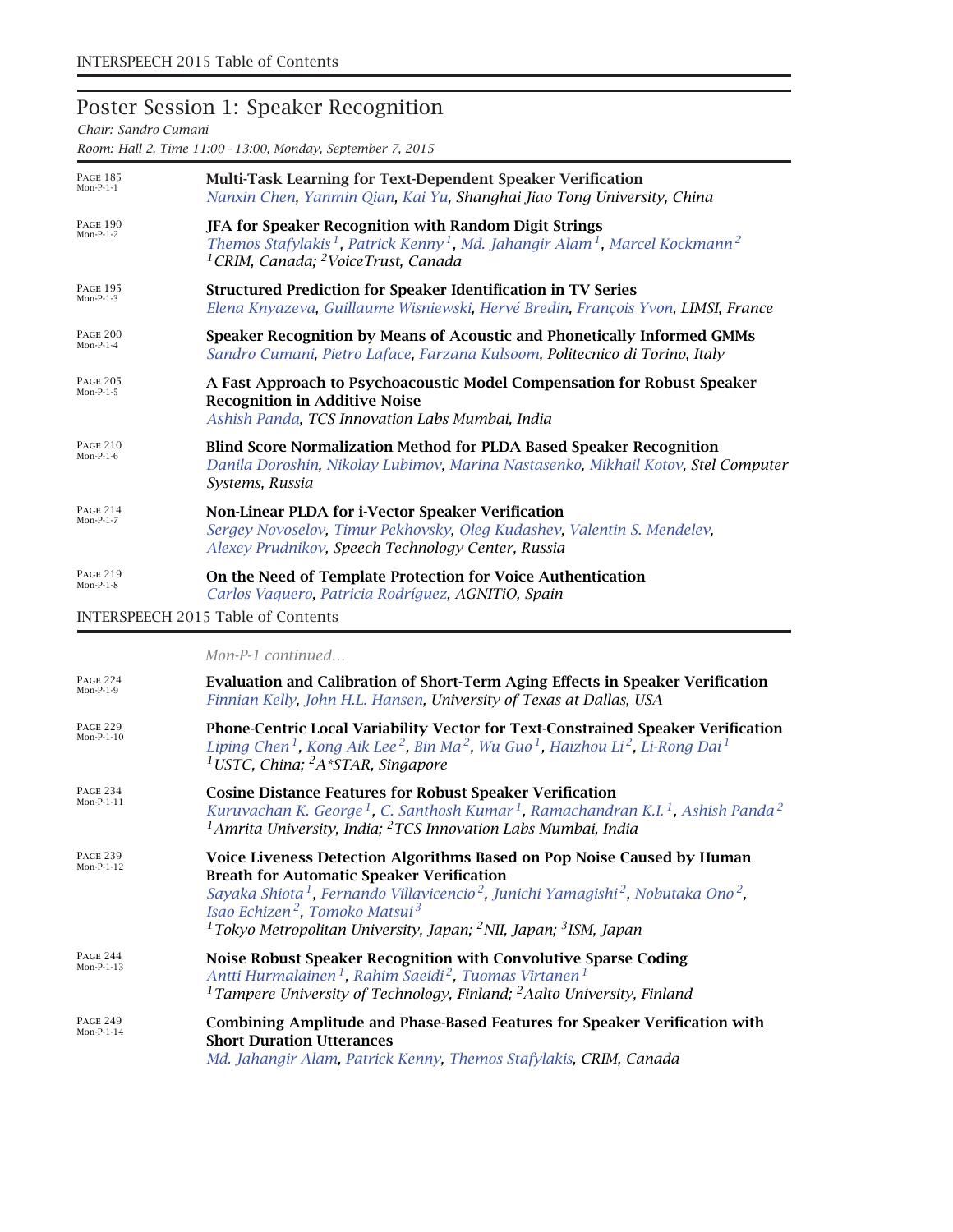# Poster Session 2: Speech Synthesis 1

*Chair: Inma Hernaez*

*Room: Hall 2, Time 11:00 – 13:00, Monday, September 7, 2015*

| <b>PAGE 254</b><br>$Mon-P-2-1$ | Phase Perception of the Glottal Excitation of Vocoded Speech<br>Tuomo Raitio <sup>1</sup> , Lauri Juvela <sup>1</sup> , Antti Suni <sup>2</sup> , Martti Vainio <sup>2</sup> , Paavo Alku <sup>1</sup><br><sup>1</sup> Aalto University, Finland; <sup>2</sup> University of Helsinki, Finland                                                                         |
|--------------------------------|------------------------------------------------------------------------------------------------------------------------------------------------------------------------------------------------------------------------------------------------------------------------------------------------------------------------------------------------------------------------|
| <b>PAGE 259</b><br>$Mon-P-2-2$ | Using Acoustics to Improve Pronunciation for Synthesis of Low Resource<br>Languages                                                                                                                                                                                                                                                                                    |
|                                | Sunayana Sitaram, Serena Jeblee, Alan W. Black, Carnegie Mellon University, USA                                                                                                                                                                                                                                                                                        |
| <b>PAGE 264</b><br>$Mon-P-2-3$ | Sub-Band Text-to-Speech Combining Sample-Based Spectrum with Statistically<br><b>Generated Spectrum</b><br>Tadashi Inai <sup>1</sup> , Sunao Hara <sup>1</sup> , Masanobu Abe <sup>1</sup> , Yusuke Ijima <sup>2</sup> , Noboru Miyazaki <sup>2</sup> ,<br>Hideyuki Mizuno <sup>2</sup><br><sup>1</sup> Okayama University, Japan; <sup>2</sup> NTT Corporation, Japan |
| <b>PAGE 269</b><br>$Mon-P-2-4$ | Pruning Redundant Synthesis Units Based on Static and Delta Unit Appearance                                                                                                                                                                                                                                                                                            |
|                                | Frequency<br>Heng Lu <sup>1</sup> , Wei Zhang <sup>1</sup> , Xu Shao <sup>1</sup> , Quan Zhou <sup>2</sup> , Wenhui Lei <sup>2</sup> , Hongbin Zhou <sup>2</sup> ,<br>Andrew Breen <sup>3</sup>                                                                                                                                                                        |
|                                | <sup>1</sup> Nuance Communications, USA; <sup>2</sup> Nuance Communications, China; <sup>3</sup> Nuance<br>Communications, UK                                                                                                                                                                                                                                          |
| <b>PAGE 274</b><br>Mon-P-2-5   | <b>Emotional Transplant in Statistical Speech Synthesis Based on Emotion Additive</b><br>Model                                                                                                                                                                                                                                                                         |
|                                | Yamato Ohtani, Yu Nasu, Masahiro Morita, Masami Akamine, Toshiba Corporation,<br>Japan                                                                                                                                                                                                                                                                                 |
|                                | <b>INTERSPEECH 2015 Table of Contents</b>                                                                                                                                                                                                                                                                                                                              |
|                                | Mon-P-2 continued                                                                                                                                                                                                                                                                                                                                                      |
| <b>PAGE 279</b><br>Mon-P-2-6   | <b>Generalized Variable Parameter HMMs Based Acoustic-to-Articulatory Inversion</b><br>Xurong Xie, Xunying Liu, Lan Wang, Rongfeng Su, Chinese Academy of Sciences,<br>China                                                                                                                                                                                           |
| <b>PAGE 284</b><br>Mon-P-2-7   | Semi-Supervised Training of a Voice Conversion Mapping Function Using a<br>Joint-Autoencoder<br>Seyed Hamidreza Mohammadi, Alexander Kain, Oregon Health & Science University,<br><b>USA</b>                                                                                                                                                                           |
| Page 289<br>$Mon-P-2-8$        | On Glottal Source Shape Parameter Transformation Using a Novel Deterministic<br>and Stochastic Speech Analysis and Synthesis System<br>Stefan Huber, Axel Roebel, IRCAM, France                                                                                                                                                                                        |
| <b>PAGE 294</b><br>Mon-P-2-9   | Fluent Personalized Speech Synthesis with Prosodic Word-Level Spontaneous<br><b>Speech Generation</b><br>Yi-Chin Huang, Chung-Hsien Wu, Ming-Ge Shie, National Cheng-Kung University,<br>Taiwan                                                                                                                                                                        |
| PAGE 299<br>Mon-P-2-10         | Non-Native Speech Synthesis Preserving Speaker Individuality Based on Partial<br><b>Correction of Prosodic and Phonetic Characteristics</b><br>Yuji Oshima, Shinnosuke Takamichi, Tomoki Toda, Graham Neubig, Sakriani Sakti,<br>Satoshi Nakamura, NAIST, Japan                                                                                                        |
| <b>PAGE 304</b><br>Mon-P-2-11  | <b>Evaluation of State Mapping Based Foreign Accent Conversion</b><br>Markus Toman, Michael Pucher, FTW, Austria                                                                                                                                                                                                                                                       |
| Page 309<br>Mon-P-2-12         | Minimum Trajectory Error Training for Deep Neural Networks, Combined with<br><b>Stacked Bottleneck Features</b><br>Zhizheng Wu, Simon King, University of Edinburgh, UK                                                                                                                                                                                                |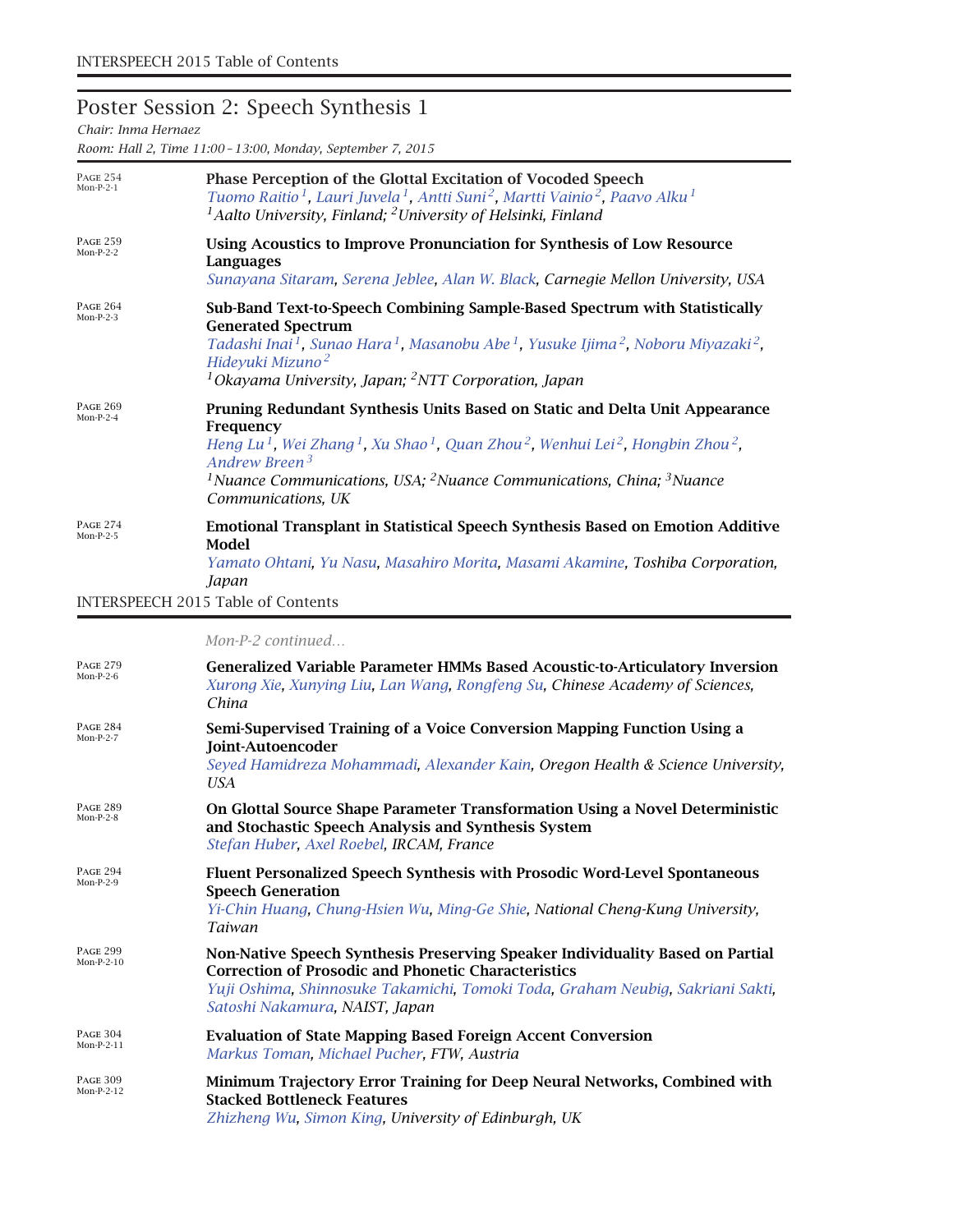### Poster Session 3: Mining and Annotation of Spoken and Multimodal Resources

*Chair: Murat Saraçlar*

|                                | Room: Foyer, Time 11:00 - 13:00, Monday, September 7, 2015                                                                                                                                                                                                                                                                                 |
|--------------------------------|--------------------------------------------------------------------------------------------------------------------------------------------------------------------------------------------------------------------------------------------------------------------------------------------------------------------------------------------|
| <b>PAGE 314</b><br>$Mon-P-3-1$ | <b>Anomaly-Based Annotation Errors Detection in TTS Corpora</b><br>Jindřich Matoušek, Daniel Tihelka, University of West Bohemia, Czech Republic                                                                                                                                                                                           |
| <b>PAGE 319</b><br>$Mon-P-3-2$ | Analysing Automatic Descriptions of Intonation with ICARUS<br>Katrin Schweitzer, Markus Gärtner, Arndt Riester, Ina Rösiger, Kerstin Eckart,<br>Jonas Kuhn, Grzegorz Dogil, Universität Stuttgart, Germany                                                                                                                                 |
| <b>PAGE 324</b><br>$Mon-P-3-3$ | iCALL Corpus: Mandarin Chinese Spoken by Non-Native Speakers of European<br><b>Descent</b><br>Nancy F. Chen, Rong Tong, Darren Wee, Peixuan Lee, Bin Ma, Haizhou Li, A*STAR,<br>Singapore                                                                                                                                                  |
| <b>PAGE 329</b><br>$Mon-P-3-4$ | Development of a Cantonese Dysarthric Speech Corpus<br>Ka Ho Wong <sup>1</sup> , Yu Ting Yeung <sup>1</sup> , Edwin H.Y. Chan <sup>1</sup> , Patrick C.M. Wong <sup>1</sup> ,<br>Gina-Anne Levow <sup>2</sup> , Helen Meng <sup>1</sup><br><sup>1</sup> Chinese University of Hong Kong, China; <sup>2</sup> University of Washington, USA |
| <b>PAGE 334</b><br>$Mon-P-3-5$ | StyleX: A Corpus of Educational Videos for Research on Speaking Styles and Their<br><b>Impact on Engagement and Learning</b><br>Harish Arsikere, Sonal Patil, Ranjeet Kumar, Kundan Shrivastava, Om Deshmukh,<br>Xerox Research Center India, India                                                                                        |
|                                | <b>INTERSPEECH 2015 Table of Contents</b>                                                                                                                                                                                                                                                                                                  |

*Mon-P-3 continued…*

| <b>PAGE 339</b><br>$Mon-P-3-6$ | A Dialog Act Tagging Approach to Behavioral Coding: A Case Study of Addiction<br><b>Counseling Conversations</b><br>Doğan Can <sup>1</sup> , David C. Atkins <sup>2</sup> , Shrikanth S. Narayanan <sup>1</sup><br><sup>1</sup> University of Southern California, USA; <sup>2</sup> University of Washington, USA                                                                          |
|--------------------------------|---------------------------------------------------------------------------------------------------------------------------------------------------------------------------------------------------------------------------------------------------------------------------------------------------------------------------------------------------------------------------------------------|
| <b>PAGE 344</b><br>$Mon-P-3-7$ | Analysing Rhythm in Ritual Discourse in Yucatec Maya Using Automatic Speech<br><b>Alignment</b><br>Valentina Vapnarsky <sup>1</sup> , Claude Barras <sup>2</sup> , Cédric Becquey <sup>1</sup> , David Doukhan <sup>3</sup> ,<br>Martine Adda-Decker <sup>2</sup> , Lori Lamel <sup>2</sup><br><sup>1</sup> LESC (UMR 7186), France; <sup>2</sup> LIMSI, France; <sup>3</sup> IRCAM, France |
| <b>PAGE 349</b>                | Noise-Matched Training of CRF Based Sentence End Detection Models                                                                                                                                                                                                                                                                                                                           |
| $Mon-P-3-8$                    | Madina Hasan, Rama Doddipatla, Thomas Hain, University of Sheffield, UK                                                                                                                                                                                                                                                                                                                     |
| <b>PAGE 354</b>                | The Effect of Spectral Slope on Pitch Perception                                                                                                                                                                                                                                                                                                                                            |
| $Mon-P-3-9$                    | Jianjing Kuang, Mark Liberman, University of Pennsylvania, USA                                                                                                                                                                                                                                                                                                                              |

# Special Event: Speaker Comparison for Forensic and Investigative Applications

*Chairs: Jean-François Bonastre, Joseph P. Campbell Room: Large Hall, Time 14:30 – 16:30, Monday, September 7, 2015*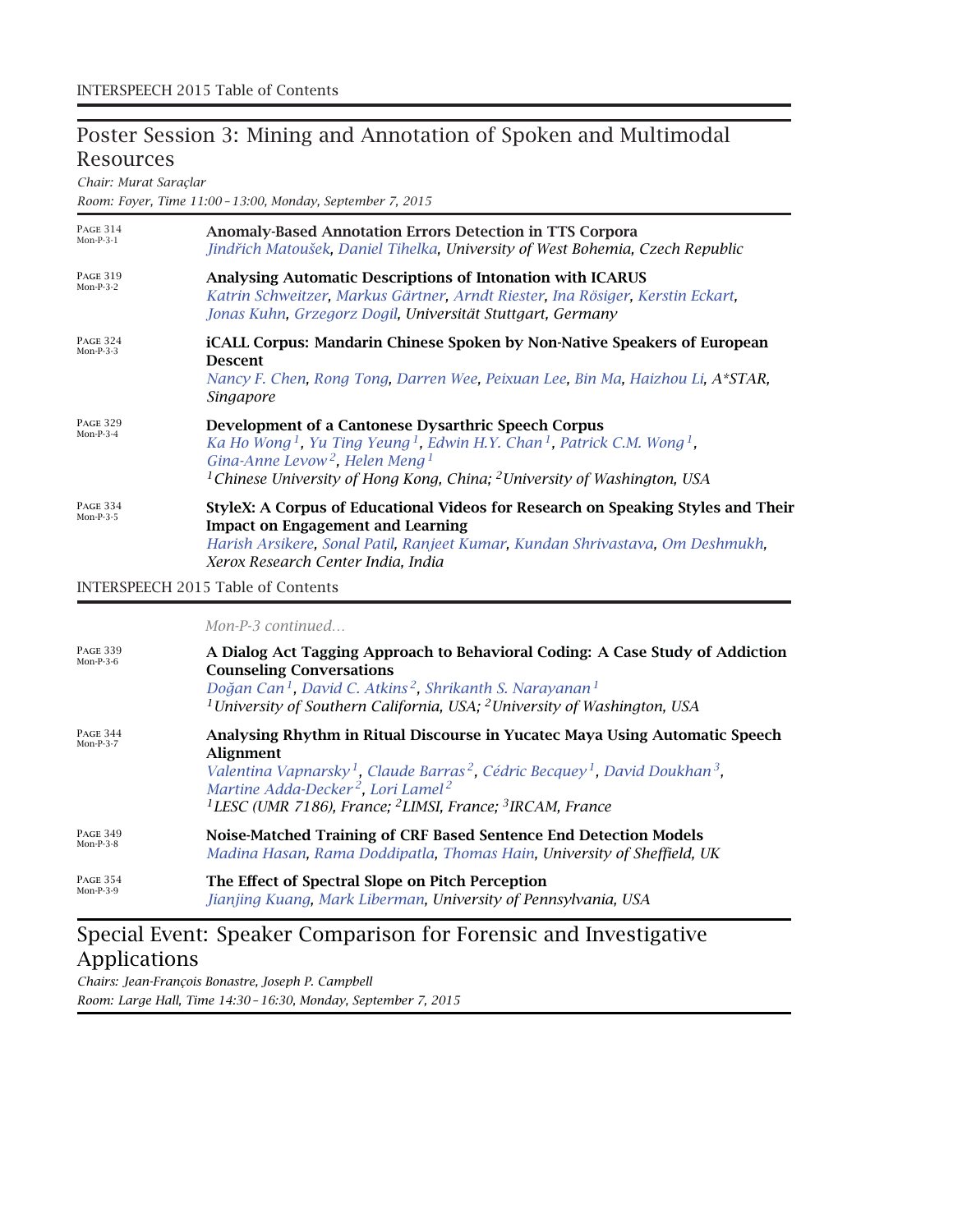### Oral Session 6: Speech Production Data and Models

*Chairs: Jianwu Dang, Pascal Perrier*

*Room: Conference 1, Time 14:30 – 16:30, Monday, September 7, 2015*

| <b>PAGE 359</b><br>$Mon-O-6-1$<br>$14:30 - 14:50$ | Combined Cine- and Tagged-MRI for Tracking Landmarks on the Tongue Surface<br>Honghao Bao <sup>1</sup> , Wenhuan Lu <sup>1</sup> , Kiyoshi Honda <sup>1</sup> , Jianguo Wei <sup>1</sup> , Qiang Fang <sup>2</sup> ,<br>Jianwu Dang <sup>1</sup><br><sup>1</sup> Tianjin University, China; <sup>2</sup> Chinese Academy of Social Sciences, China                                                                                                                                                     |
|---------------------------------------------------|--------------------------------------------------------------------------------------------------------------------------------------------------------------------------------------------------------------------------------------------------------------------------------------------------------------------------------------------------------------------------------------------------------------------------------------------------------------------------------------------------------|
| <b>PAGE 364</b><br>$Mon-O-6-2$<br>$14:50 - 15:10$ | Human Vocal Tract Growth: A Longitudinal Study of the Development of Various<br><b>Anatomical Structures</b><br>Guillaume Barbier <sup>1</sup> , Louis-Jean Boë <sup>1</sup> , Guillaume Captier <sup>2</sup> , Rafael Laboissière <sup>3</sup><br><sup>1</sup> GIPSA, France; <sup>2</sup> Université de Montpellier, France; <sup>3</sup> LPNC, France                                                                                                                                               |
| <b>PAGE 369</b><br>$Mon-O-6-3$<br>$15:10 - 15:30$ | <b>Analysis of Coarticulated Speech Using Estimated Articulatory Trajectories</b><br>Ganesh Sivaraman <sup>1</sup> , Vikramjit Mitra <sup>2</sup> , Mark K. Tiede <sup>3</sup> , Elliot Saltzman <sup>4</sup> ,<br>Louis Goldstein <sup>5</sup> , Carol Espy-Wilson <sup>1</sup><br><sup>1</sup> University of Maryland, USA; <sup>2</sup> SRI International, USA; <sup>3</sup> Haskins Laboratories, USA;<br><sup>4</sup> Boston University, USA; <sup>5</sup> University of Southern California, USA |
| <b>PAGE 374</b><br>$Mon-O-6-4$<br>$15:30 - 15:50$ | Speech Planning in 4-Year-Old Children versus Adults: Acoustic and Articulatory<br><b>Analyses</b><br>Guillaume Barbier <sup>1</sup> , Pascal Perrier <sup>1</sup> , Lucie Ménard <sup>2</sup> , Yohan Payan <sup>3</sup> , Mark K. Tiede <sup>4</sup> ,<br>Joseph S. Perkell <sup>5</sup><br><sup>1</sup> GIPSA, France; <sup>2</sup> Université du Québec à Montréal, Canada; <sup>3</sup> TIMC-IMAG, France;<br><sup>4</sup> Haskins Laboratories, USA; <sup>5</sup> MIT, USA                       |
| <b>PAGE 379</b><br>$Mon-O-6-5$<br>$15:50 - 16:10$ | Morphological and Acoustic Analysis of the Vocal Tract Using a Multi-Speaker<br><b>Volumetric MRI Dataset</b><br>Tokihiko Kaburagi, Kyushu University, Japan<br><b>INTERSPEECH 2015 Table of Contents</b>                                                                                                                                                                                                                                                                                              |

*Mon-O-6 continued…*

Page <sup>384</sup> Mon-O-6-6 16:10 – 16:30 **Experimental Assessment of the Tongue Incompressibility Hypothesis During Speech Production** *Zisis Iason Skordilis 1, Vikram Ramanarayanan 2, Louis Goldstein 1, Shrikanth S. Narayanan <sup>1</sup> 1University of Southern California, USA; 2Educational Testing Service, USA*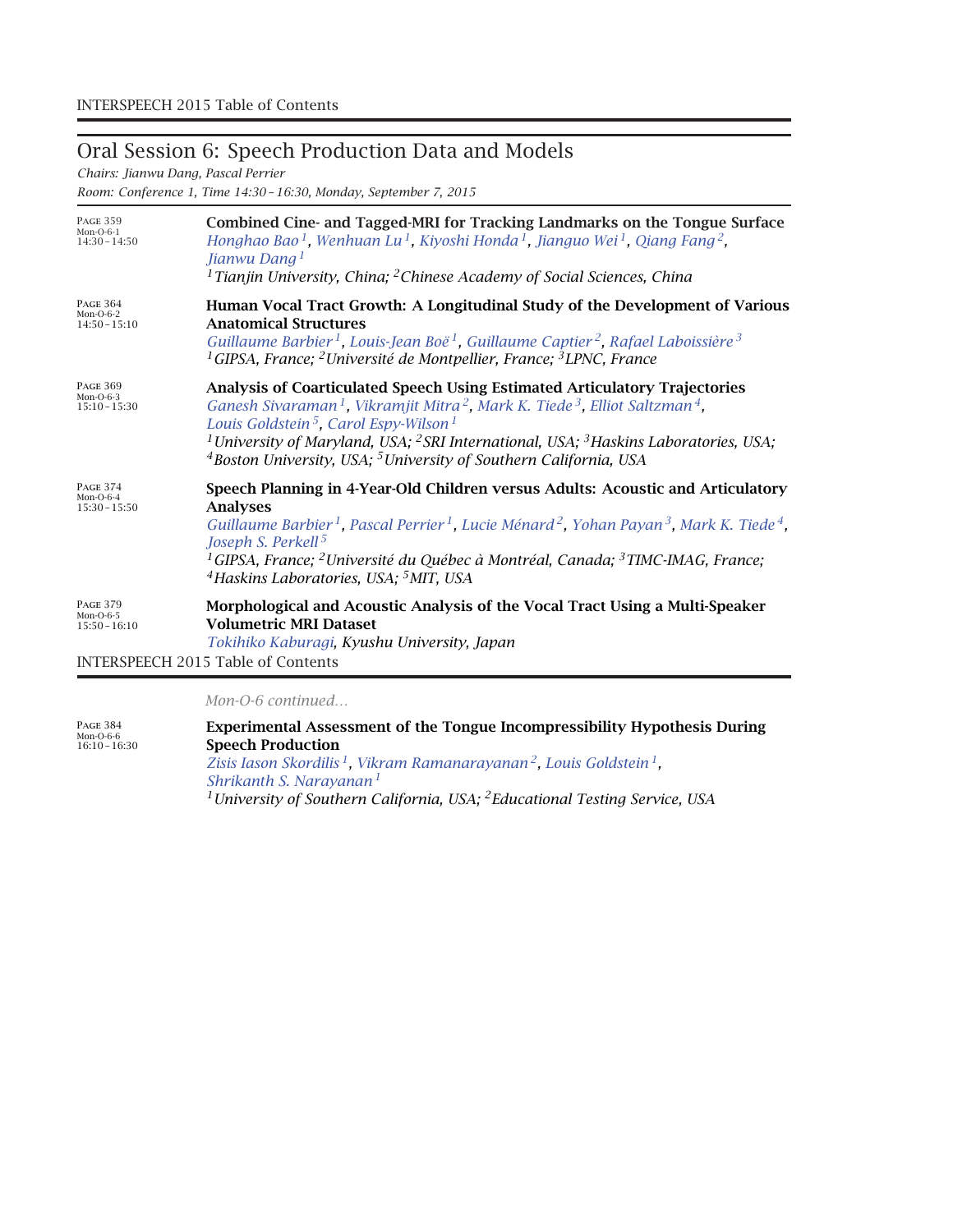# Oral Session 7: Deep Neural Networks in Language and Accent Recognition

*Chairs: Ville Hautamäki, Michael Wagner*

*Room: Conference 2+3, Time 14:30 – 16:30, Monday, September 7, 2015*

| <b>PAGE 389</b><br>$Mon-O-7-1$<br>$14:30 - 14:50$ | <b>Multilingual Bottleneck Features for Language Recognition</b><br>Radek Fér, Pavel Matějka, František Grézl, Oldřich Plchot, Jan Černocký, Brno<br>University of Technology, Czech Republic                                                                                                                                                                                                                   |
|---------------------------------------------------|-----------------------------------------------------------------------------------------------------------------------------------------------------------------------------------------------------------------------------------------------------------------------------------------------------------------------------------------------------------------------------------------------------------------|
| <b>PAGE 394</b><br>$Mon-O-7-2$<br>$14:50 - 15:10$ | <b>DNN Senone MAP Multinomial i-Vectors for Phonotactic Language Recognition</b><br>Alan McCree, Daniel Garcia-Romero, Johns Hopkins University, USA                                                                                                                                                                                                                                                            |
| <b>PAGE 398</b><br>$Mon-O-7-3$<br>$15:10 - 15:30$ | Deep Bottleneck Network Based I-Vector Representation for Language<br><b>Identification</b><br>Yan Song, Xinhai Hong, Bing Jiang, Ruilian Cui, Ian McLoughlin, Li-Rong Dai, USTC,<br>China                                                                                                                                                                                                                      |
| <b>PAGE 403</b><br>$Mon-O-7-4$<br>$15:30 - 15:50$ | An End-to-End Approach to Language Identification in Short Utterances Using<br><b>Convolutional Neural Networks</b><br>Alicia Lozano-Diez, Ruben Zazo-Candil, Javier Gonzalez-Dominguez,<br>Doroteo T. Toledano, Joaquin Gonzalez-Rodriquez, Universidad Autónoma de Madrid,<br>Spain                                                                                                                           |
| <b>PAGE 408</b><br>$Mon-O-7-5$<br>$15:50 - 16:10$ | <b>Boosting Universal Speech Attributes Classification with Deep Neural Network for</b><br><b>Foreign Accent Characterization</b><br>Ville Hautamäki <sup>1</sup> , Sabato Marco Siniscalchi <sup>2</sup> , Hamid Behravan <sup>1</sup> ,<br>Valerio Mario Salerno <sup>2</sup> , Ivan Kukanov <sup>1</sup><br><sup>1</sup> University of Eastern Finland, Finland; <sup>2</sup> Università di Enna Kore, Italy |
| <b>PAGE 413</b><br>$Mon-O-7-6$<br>$16:10 - 16:30$ | Multilingual Tandem Bottleneck Feature for Language Identification<br>Wang Geng, Jie Li, Shanshan Zhang, Xinyuan Cai, Bo Xu, Chinese Academy of<br>Sciences, China                                                                                                                                                                                                                                              |
|                                                   | INTED CDEECH $2015$ Table of Contents                                                                                                                                                                                                                                                                                                                                                                           |

INTERSPEECH 2015 Table of Contents

### Oral Session 8: Speech Transmission

*Chairs: Tom Bäckström, Gernot Kubin*

*Room: Conference 4+5, Time 14:30 – 16:30, Monday, September 7, 2015*

| PAGE 418                                          | On Compressibility of Neural Network Phonological Features for Low Bit Rate                                                                                                                                                                                                        |
|---------------------------------------------------|------------------------------------------------------------------------------------------------------------------------------------------------------------------------------------------------------------------------------------------------------------------------------------|
| $Mon-O-8-1$                                       | <b>Speech Coding</b>                                                                                                                                                                                                                                                               |
| $14:30 - 14:50$                                   | Afsaneh Asaei, Milos Cernak, Hervé Bourlard, Idiap Research Institute, Switzerland                                                                                                                                                                                                 |
| <b>PAGE 423</b><br>$Mon-O-8-2$<br>$14:50 - 15:10$ | Robust and Accurate LSF Location with Laguerre Method<br>Michał Lenarczyk, Polish Academy of Sciences, Poland                                                                                                                                                                      |
| <b>PAGE 428</b>                                   | <b>Interactivity-Aware Playout Adaptation</b>                                                                                                                                                                                                                                      |
| $Mon-O-8-3$                                       | Jochen Issing <sup>1</sup> , Nikolaus Färber <sup>2</sup> , Reinhard German <sup>1</sup>                                                                                                                                                                                           |
| $15:10 - 15:30$                                   | <sup>1</sup> FAU Erlangen-Nürnberg, Germany; <sup>2</sup> Fraunhofer IIS, Germany                                                                                                                                                                                                  |
| <b>PAGE 433</b>                                   | <b>Advanced Time Shrinking Using a Drop Classifier Based on Codec Features</b>                                                                                                                                                                                                     |
| $Mon-O-8-4$                                       | Jochen Issing <sup>1</sup> , Nikolaus Färber <sup>2</sup> , Reinhard German <sup>1</sup>                                                                                                                                                                                           |
| $15:30 - 15:50$                                   | <sup>1</sup> FAU Erlangen-Nürnberg, Germany; <sup>2</sup> Fraunhofer IIS, Germany                                                                                                                                                                                                  |
| <b>PAGE 438</b><br>$Mon-O-8-5$<br>$15:50 - 16:10$ | Measuring and Monitoring Speech Quality for Voice Over IP with POLQA, ViSQOL<br>and P.563<br>Andrew Hines <sup>1</sup> , Eoin Gillen <sup>2</sup> , Naomi Harte <sup>2</sup><br><sup>1</sup> Dublin Institute of Technology, Ireland; <sup>2</sup> Trinity College Dublin, Ireland |
| PAGE 443<br>$Mon-O-8-6$<br>$16:10 - 16:30$        | Towards the Prediction of Human Speaker Identification Performance from<br><b>Measured Speech Quality</b><br>Laura Fernández Gallardo <sup>1</sup> , Sebastian Möller <sup>2</sup><br><sup>1</sup> University of Canberra, Australia; <sup>2</sup> T-Labs, Germany                 |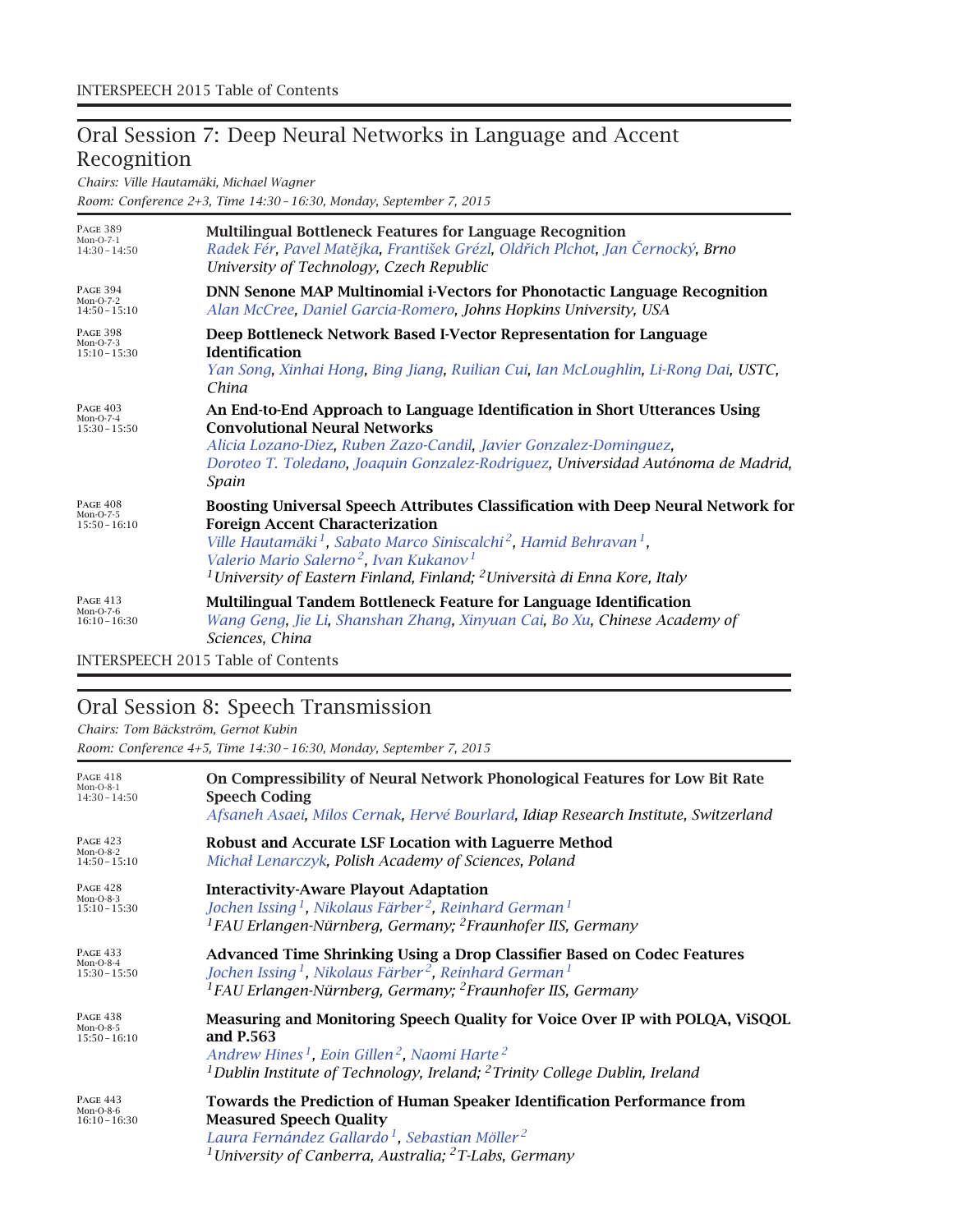### Oral Session 9: Language Modeling for Conversational Speech

*Chairs: Michael Levit, Hsin Min Wang*

*Room: Conference 6, Time 14:30 – 16:30, Monday, September 7, 2015*

| PAGE 448<br>$Mon-O-9-1$<br>$14:30 - 14:50$        | Personalization of Word-Phrase-Entity Language Models<br>M. Levit, Andreas Stolcke, R. Subba, S. Parthasarathy, S. Chang, S. Xie, T. Anastasakos,<br>Benoit Dumoulin, Microsoft, USA                                                                                                                                                                                                                       |
|---------------------------------------------------|------------------------------------------------------------------------------------------------------------------------------------------------------------------------------------------------------------------------------------------------------------------------------------------------------------------------------------------------------------------------------------------------------------|
| <b>PAGE 453</b><br>$Mon-O-9-2$<br>$14:50 - 15:10$ | Discriminative Bilinear Language Modeling for Broadcast Transcriptions<br>Akio Kobayashi, Manon Ichiki, Takahiro Oku, Kazuo Onoe, Shoei Sato, NHK, Japan                                                                                                                                                                                                                                                   |
| <b>PAGE 458</b><br>$Mon-O-9-3$<br>$15:10 - 15:30$ | <b>Recognize Foreign Low-Frequency Words with Similar Pairs</b><br>Xi Ma, Xiaoxi Wang, Dong Wang, Zhiyong Zhang, Tsinghua University, China                                                                                                                                                                                                                                                                |
| <b>PAGE 463</b><br>$Mon-O-9-4$<br>$15:30 - 15:50$ | <b>Combinations of Various Language Model Technologies Including Data Expansion</b><br>and Adaptation in Spontaneous Speech Recognition<br>Ryo Masumura <sup>1</sup> , Taichi Asami <sup>1</sup> , Takanobu Oba <sup>1</sup> , Hirokazu Masataki <sup>1</sup> ,<br>Sumitaka Sakauchi <sup>1</sup> , Akinori Ito <sup>2</sup><br><sup>1</sup> NTT Corporation, Japan; <sup>2</sup> Tohoku University, Japan |
| <b>PAGE 468</b><br>$Mon-O-9-5$<br>$15:50 - 16:10$ | <b>Bringing Contextual Information to Google Speech Recognition</b><br>Petar Aleksic, Mohammadreza Ghodsi, Assaf Michaely, Cyril Allauzen, Keith Hall,<br>Brian Roark, David Rybach, Pedro Moreno, Google, USA                                                                                                                                                                                             |
| <b>PAGE 473</b><br>$Mon-O-9-6$<br>$16:10 - 16:30$ | Sequence-Based Class Tagging for Robust Transcription in ASR<br>Lucy Vasserman, Vlad Schogol, Keith Hall, Google, USA                                                                                                                                                                                                                                                                                      |

INTERSPEECH 2015 Table of Contents

### Special Session 2a: Interspeech 2015 Computational Paralinguistics ChallengE (ComParE): Degree of Nativeness, Parkinson's & Eating Condition

*Chairs: Anton Batliner, Stefan Steidl Room: Hall 1, Time 14:30 – 16:30, Monday, September 7, 2015*

| <b>PAGE 478</b><br>Mon-SP2a-1<br>$14:30 - 14:40$ | The INTERSPEECH 2015 Computational Paralinguistics Challenge: Nativeness,<br><b>Parkinson's &amp; Eating Condition</b><br>Björn Schuller <sup>1</sup> , Stefan Steidl <sup>2</sup> , Anton Batliner <sup>2</sup> , Simone Hantke <sup>3</sup> , Florian Hönig <sup>2</sup> ,<br>J.R. Orozco-Arroyave <sup>2</sup> , Elmar Nöth <sup>2</sup> , Yue Zhang <sup>3</sup> , Felix Weninger <sup>3</sup><br><sup>1</sup> Imperial College London, UK; <sup>2</sup> FAU Erlangen-Nürnberg, Germany; <sup>3</sup> Technische<br>Universität München, Germany |
|--------------------------------------------------|------------------------------------------------------------------------------------------------------------------------------------------------------------------------------------------------------------------------------------------------------------------------------------------------------------------------------------------------------------------------------------------------------------------------------------------------------------------------------------------------------------------------------------------------------|
| Mon-SP2a-i1                                      | The Degree of Nativeness Sub-Challenge: The Data                                                                                                                                                                                                                                                                                                                                                                                                                                                                                                     |
| $14:40 - 14:50$                                  | Florian Hönig, FAU Erlangen-Nürnberg, Germany                                                                                                                                                                                                                                                                                                                                                                                                                                                                                                        |
| <b>PAGE 483</b>                                  | <b>Phrase Accentuation Verification and Phonetic Variation Measurement for the</b>                                                                                                                                                                                                                                                                                                                                                                                                                                                                   |
| Mon-SP2a-2                                       | Degree of Nativeness Sub-Challenge                                                                                                                                                                                                                                                                                                                                                                                                                                                                                                                   |
| $14:50 - 15:00$                                  | Claude Montacié, Marie-José Caraty, STIH (EA 4509), France                                                                                                                                                                                                                                                                                                                                                                                                                                                                                           |
| <b>PAGE 488</b><br>Mon-SP2a-3<br>$15:00 - 15:10$ | <b>Combining Multiple Approaches to Predict the Degree of Nativeness</b><br>Eugénio Ribeiro <sup>1</sup> , Jaime Ferreira <sup>1</sup> , Julia Olcoz <sup>2</sup> , Alberto Abad <sup>1</sup> , Helena Moniz <sup>1</sup> ,<br>Fernando Batista <sup>1</sup> , Isabel Trancoso <sup>1</sup><br><sup>1</sup> INESC-ID Lisboa, Portugal; <sup>2</sup> Universidad de Zaragoza, Spain                                                                                                                                                                   |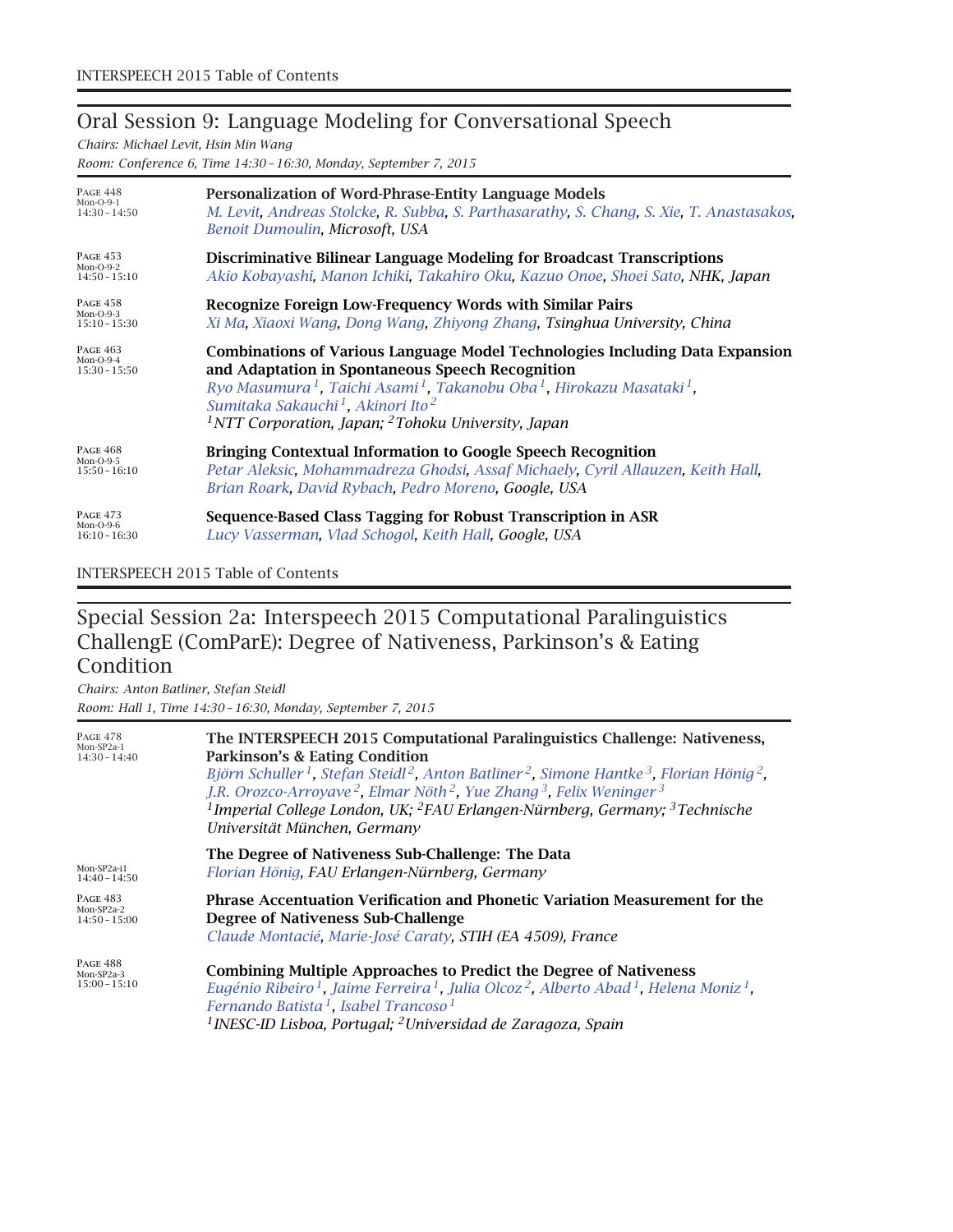#### INTERSPEECH 2015 Table of Contents

*Mon-SP2a continued…*

| <b>PAGE 493</b><br>Mon-SP2a-4<br>$15:10 - 15:20$ | <b>Automated Evaluation of Non-Native English Pronunciation Quality: Combining</b><br>Knowledge- and Data-Driven Features at Multiple Time Scales<br>Matthew P. Black, Daniel Bone, Zisis Iason Skordilis, Rahul Gupta, Wei Xia,<br>Pavlos Papadopoulos, Sandeep Nallan Chakravarthula, Bo Xiao,<br>Maarten Van Segbroeck, Jangwon Kim, Panayiotis G. Georgiou,<br>Shrikanth S. Narayanan, University of Southern California, USA |
|--------------------------------------------------|-----------------------------------------------------------------------------------------------------------------------------------------------------------------------------------------------------------------------------------------------------------------------------------------------------------------------------------------------------------------------------------------------------------------------------------|
| Mon-SP2a-i2                                      | The Parkinson's Condition Sub-Challenge: The Data                                                                                                                                                                                                                                                                                                                                                                                 |
| $15:20 - 15:30$                                  | J.R. Orozco-Arroyave, Universidad de Antioquia, Colombia                                                                                                                                                                                                                                                                                                                                                                          |
| <b>PAGE 498</b>                                  | Estimating the Severity of Parkinson's Disease from Speech Using Linear                                                                                                                                                                                                                                                                                                                                                           |
| Mon-SP2a-5                                       | <b>Regression and Database Partitioning</b>                                                                                                                                                                                                                                                                                                                                                                                       |
| $15:30 - 15:40$                                  | Dávid Sztahó, Gábor Kiss, Klára Vicsi, BME, Hungary                                                                                                                                                                                                                                                                                                                                                                               |
| <b>PAGE 503</b><br>Mon-SP2a-6<br>$15:40 - 15:50$ | Random Forest-Based Prediction of Parkinson's Disease Progression Using<br><b>Acoustic, ASR and Intelligibility Features</b><br>Alexander Zlotnik <sup>1</sup> , Juan M. Montero <sup>1</sup> , Rubén San-Segundo <sup>1</sup> ,<br>Ascensión Gallardo-Antolín <sup>2</sup><br><sup>1</sup> Universidad Politécnica de Madrid, Spain; <sup>2</sup> Universidad Carlos III de Madrid, Spain                                        |
| <b>PAGE 508</b><br>Mon-SP2a-7<br>$15:50 - 16:00$ | <b>Automatic Recognition of Unified Parkinson's Disease Rating from Speech with</b><br><b>Acoustic, i-Vector and Phonotactic Features</b><br>Guozhen An <sup>1</sup> , David Guy Brizan <sup>1</sup> , Min Ma <sup>1</sup> , Michelle Morales <sup>1</sup> , Ali Raza Syed <sup>1</sup> ,<br>Andrew Rosenberg <sup>2</sup><br><sup>1</sup> CUNY Graduate Center, USA; <sup>2</sup> CUNY Queens College, USA                       |
| <b>PAGE 513</b>                                  | Parkinson's Condition Estimation Using Speech Acoustic and Inversely Mapped                                                                                                                                                                                                                                                                                                                                                       |
| Mon-SP2a-8                                       | <b>Articulatory Data</b>                                                                                                                                                                                                                                                                                                                                                                                                          |
| $16:00 - 16:10$                                  | Seongjun Hahm, Jun Wang, University of Texas at Dallas, USA                                                                                                                                                                                                                                                                                                                                                                       |

INTERSPEECH 2015 Table of Contents

*Mon-SP2a continued…*

| <b>PAGE 518</b><br>Mon-SP2a-9<br>$16:10 - 16:20$ | Segment-Dependent Dynamics in Predicting Parkinson's Disease                                                                        |
|--------------------------------------------------|-------------------------------------------------------------------------------------------------------------------------------------|
|                                                  | James R. Williamson <sup>1</sup> , Thomas F. Quatieri <sup>1</sup> , Brian S. Helfer <sup>1</sup> , Joseph Perricone <sup>1</sup> , |
|                                                  | Satrajit S. Ghosh <sup>2</sup> , Gregory Ciccarelli <sup>1</sup> , Daryush D. Mehta <sup>1</sup>                                    |
|                                                  | <sup>1</sup> MIT Lincoln Laboratory, USA; <sup>2</sup> MIT, USA                                                                     |
| Mon-SP2a-D<br>$16:20 - 16:30$                    | <b>Discussion</b>                                                                                                                   |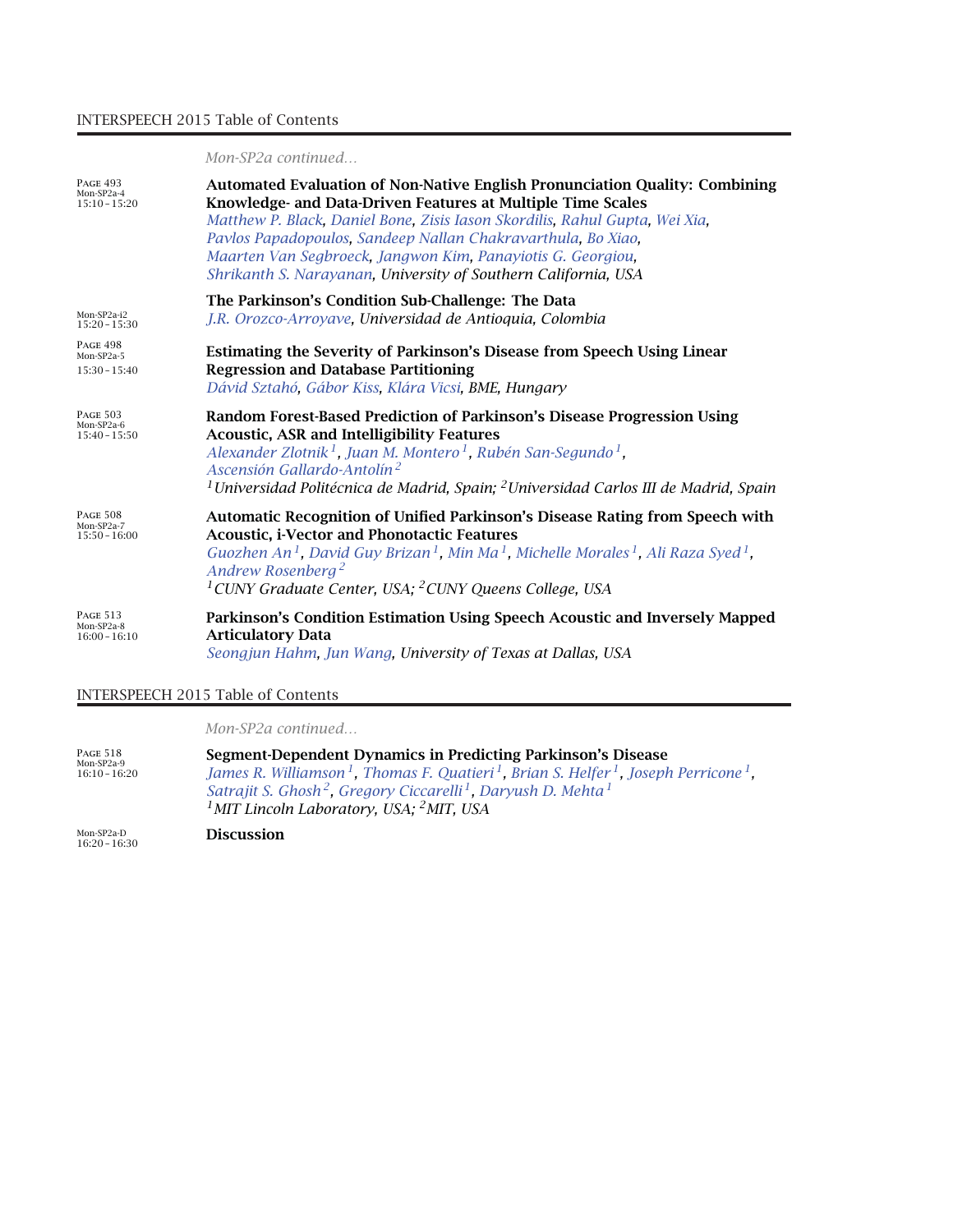# Poster Session 4: Pronunciation, Prosody and Audiovisual Features and Models

*Chair: Anton Ragni*

*Room: Hall 2, Time 14:30 – 16:30, Monday, September 7, 2015*

| <b>PAGE 523</b><br>$Mon-P-4-1$ | <b>Recognition of Voiced Sounds with a Continuous State HMM</b><br>S.M. Houghton, Colin J. Champion, Philip Weber, University of Birmingham, UK                                                                                                                                                                                                                                                                |
|--------------------------------|----------------------------------------------------------------------------------------------------------------------------------------------------------------------------------------------------------------------------------------------------------------------------------------------------------------------------------------------------------------------------------------------------------------|
| <b>PAGE 528</b><br>$Mon-P-4-2$ | <b>Learning Speech Rate in Speech Recognition</b><br>Xiangyu Zeng, Shi Yin, Dong Wang, Tsinghua University, China                                                                                                                                                                                                                                                                                              |
| <b>PAGE 533</b><br>$Mon-P-4-3$ | Pronunciation and Silence Probability Modeling for ASR<br>Guoguo Chen, Hainan Xu, Minhua Wu, Daniel Povey, Sanjeev Khudanpur, Johns<br>Hopkins University, USA                                                                                                                                                                                                                                                 |
| <b>PAGE 538</b><br>$Mon-P-4-4$ | <b>Exploring Minimal Pronunciation Modeling for Low Resource Languages</b><br>Marelie Davel <sup>1</sup> , Etienne Barnard <sup>1</sup> , Charl van Heerden <sup>1</sup> , William Hartmann <sup>2</sup> ,<br>Damianos Karakos <sup>2</sup> , Richard Schwartz <sup>2</sup> , Stavros Tsakalidis <sup>2</sup><br><sup>1</sup> North-West University, South Africa; <sup>2</sup> Raytheon BBN Technologies, USA |
| <b>PAGE 543</b><br>$Mon-P-4-5$ | <b>Attribute Knowledge Integration for Speech Recognition Based on Multi-Task</b><br><b>Learning Neural Networks</b><br>Hao Zheng <sup>1</sup> , Zhanlei Yang <sup>1</sup> , Liwei Qiao <sup>2</sup> , Jianping Li <sup>2</sup> , Wenju Liu <sup>1</sup><br><sup>1</sup> Chinese Academy of Sciences, China; <sup>2</sup> SGCC, China                                                                          |
| <b>PAGE 548</b><br>$Mon-P-4-6$ | Detecting Audio-Visual Synchrony Using Deep Neural Networks<br>Etienne Marcheret <sup>1</sup> , Gerasimos Potamianos <sup>2</sup> , Josef Vopicka <sup>3</sup> , Vaibhava Goel <sup>1</sup><br><sup>1</sup> IBM T.J. Watson Research Center, USA; <sup>2</sup> University of Thessaly, Greece; <sup>3</sup> IBM, Czech<br>Republic                                                                             |

INTERSPEECH 2015 Table of Contents

*Mon-P-4 continued…*

| <b>PAGE 553</b><br>$Mon-P-4-7$  | <b>Cross Database Training of Audio-Visual Hidden Markov Models for Phone</b><br>Recognition                                                                                                                                                                                                                                                                                                                                 |
|---------------------------------|------------------------------------------------------------------------------------------------------------------------------------------------------------------------------------------------------------------------------------------------------------------------------------------------------------------------------------------------------------------------------------------------------------------------------|
|                                 | Shahram Kalantari, David Dean, Houman Ghaemmaghami, Sridha Sridharan,<br>Clinton Fookes, Queensland University of Technology, Australia                                                                                                                                                                                                                                                                                      |
| <b>PAGE 558</b><br>$Mon-P-4-8$  | <b>Incorporating Visual Information for Spoken Term Detection</b><br>Shahram Kalantari, David Dean, Sridha Sridharan, Queensland University of<br>Technology, Australia                                                                                                                                                                                                                                                      |
| <b>PAGE 563</b><br>$Mon-P-4-9$  | <b>Integration of Deep Bottleneck Features for Audio-Visual Speech Recognition</b><br>Hiroshi Ninomiya <sup>1</sup> , Norihide Kitaoka <sup>2</sup> , Satoshi Tamura <sup>3</sup> , Yurie Iribe <sup>4</sup> ,<br>Kazuya Takeda <sup>1</sup><br><sup>1</sup> Nagoya University, Japan; <sup>2</sup> University of Tokushima, Japan; <sup>3</sup> Gifu University, Japan;<br><sup>4</sup> Aichi Prefectural University, Japan |
| <b>PAGE 568</b><br>$Mon-P-4-10$ | Automatic Detection of Sentence Prominence in Speech Using Predictability of<br><b>Word-Level Acoustic Features</b><br>Sofoklis Kakouros, Okko Räsänen, Aalto University, Finland                                                                                                                                                                                                                                            |
| <b>PAGE 573</b><br>$Mon-P-4-11$ | <b>An Empirical Model of Emphatic Word Detection</b><br>Milos Cernak, Pierre-Edouard Honnet, Idiap Research Institute, Switzerland                                                                                                                                                                                                                                                                                           |
| <b>PAGE 578</b><br>Mon-P-4-12   | Using Tilt for Automatic Emphasis Detection with Bayesian Networks<br>Yishuang Ning <sup>1</sup> , Zhiyong Wu <sup>1</sup> , Xiaoyan Lou <sup>2</sup> , Helen Meng <sup>1</sup> , Jia Jia <sup>1</sup> , Lianhong Cai <sup>1</sup><br><sup>1</sup> Tsinghua University, China; <sup>2</sup> Beijing Samsung Telecom R&D Center, China                                                                                        |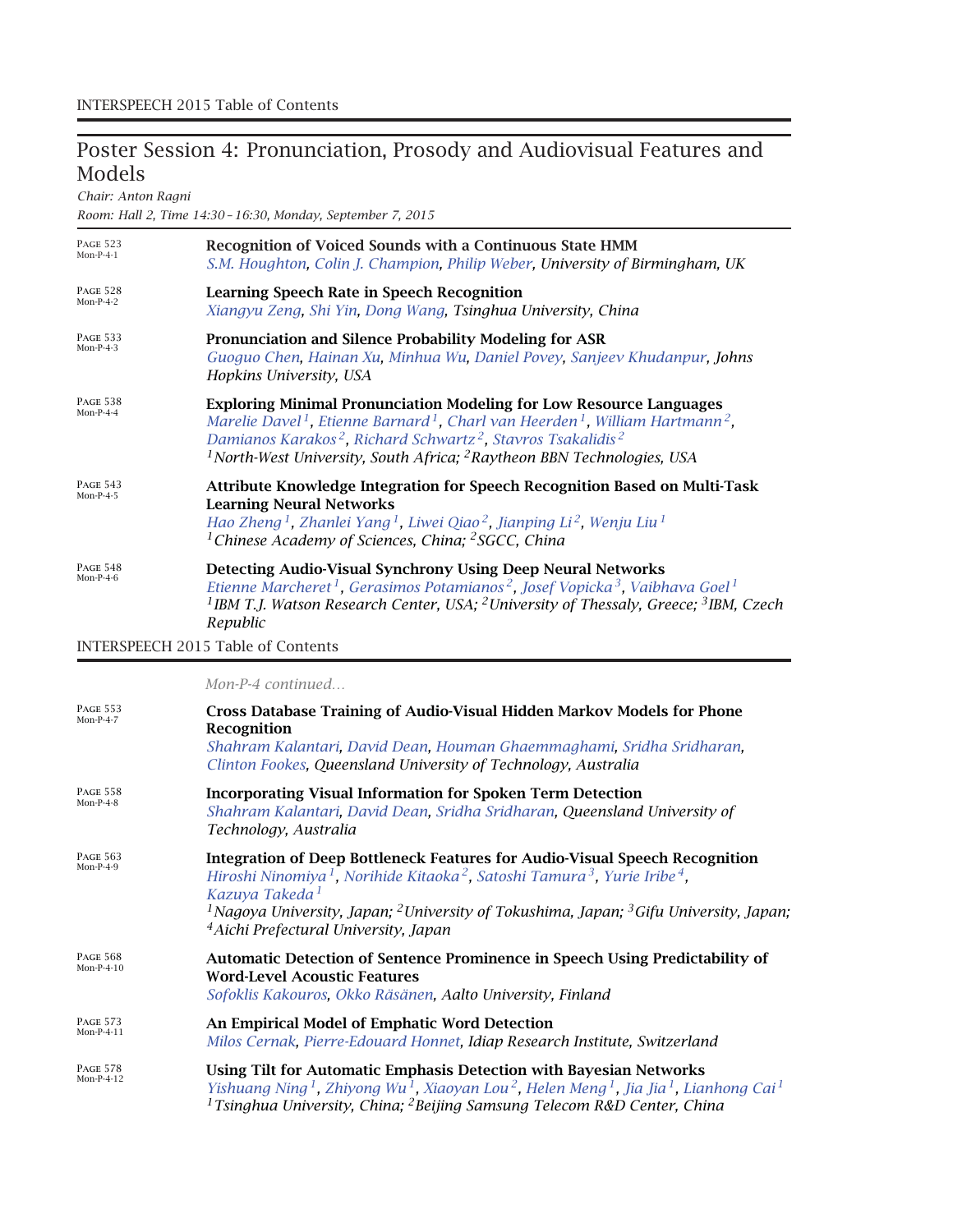# Poster Session 5: Speech Analysis and Representation

*Chair: Jen-Tzung Chien*

*Room: Hall 2, Time 14:30 – 16:30, Monday, September 7, 2015*

| <b>PAGE 583</b><br>$Mon-P-5-1$ | Analysis of a Low-Dimensional Bottleneck Neural Network Representation of<br><b>Speech for Modelling Speech Dynamics</b><br>Linxue Bai, Peter Jančovič, Martin Russell, Philip Weber, University of Birmingham, UK                                                                                                                     |
|--------------------------------|----------------------------------------------------------------------------------------------------------------------------------------------------------------------------------------------------------------------------------------------------------------------------------------------------------------------------------------|
| <b>PAGE 588</b><br>$Mon-P-5-2$ | Statistical Acoustic-to-Articulatory Mapping Unified with Speaker Normalization<br><b>Based on Voice Conversion</b><br>Hidetsugu Uchida, Daisuke Saito, Nobuaki Minematsu, Keikichi Hirose, University of<br>Tokyo, Japan                                                                                                              |
| <b>PAGE 593</b><br>$Mon-P-5-3$ | Analysis of Features from Analytic Representation of Speech Using MP-ABX<br><b>Measures</b><br>Raghavendra Reddy Pappagari, Karthika Vijayan, K. Sri Rama Murty, IIT Hyderabad,<br>India                                                                                                                                               |
| <b>PAGE 598</b><br>$Mon-P-5-4$ | Source-Filter Separation of Speech Signal in the Phase Domain<br>Erfan Loweimi, Jon Barker, Thomas Hain, University of Sheffield, UK                                                                                                                                                                                                   |
| PAGE 603<br>$Mon-P-5-5$        | A Maximum Likelihood Approach to the Detection of Moments of Maximum<br><b>Excitation and Its Application to High-Quality Speech Parameterization</b><br>Ranniery Maia <sup>1</sup> , Yannis Stylianou <sup>1</sup> , Masami Akamine <sup>2</sup><br><sup>1</sup> Toshiba Research Europe, UK; <sup>2</sup> Toshiba Corporation, Japan |
| <b>PAGE 608</b><br>$Mon-P-5-6$ | SABR: Sparse, Anchor-Based Representation of the Speech Signal<br>Christopher Liberatore, Sandesh Aryal, Zelun Wang, Seth Polsley,<br>Ricardo Gutierrez-Osuna, Texas A&M University, USA                                                                                                                                               |

#### INTERSPEECH 2015 Table of Contents

|                                 | Mon-P-5 continued                                                                                                                                                                                                                                                                                                                |
|---------------------------------|----------------------------------------------------------------------------------------------------------------------------------------------------------------------------------------------------------------------------------------------------------------------------------------------------------------------------------|
| <b>PAGE 613</b><br>$Mon-P-5-Z$  | Automatic Transformation of Irregular to Regular Voice by Residual Analysis and<br><b>Synthesis</b><br>Tamás Gábor Csapó, Géza Németh, BME, Hungary                                                                                                                                                                              |
| <b>PAGE 618</b><br>$Mon-P-5-8$  | <b>Optical Sensor Calibration for Electro-Optical Stomatography</b><br>Simon Preuß, Peter Birkholz, Technische Universität Dresden, Germany                                                                                                                                                                                      |
| <b>PAGE 623</b><br>$Mon-P-5-9$  | From Text to Formants - Indirect Model for Trajectory Prediction Based on a<br><b>Multi-Speaker Parallel Speech Database</b><br>Kálmán Abari <sup>1</sup> , Tamás Gábor Csapó <sup>2</sup> , Bálint Pál Tóth <sup>2</sup> , Gábor Olaszy <sup>2</sup><br><sup>1</sup> University of Debrecen, Hungary; <sup>2</sup> BME, Hungary |
| <b>PAGE 628</b><br>$Mon-P-5-10$ | Layered Nonnegative Matrix Factorization for Speech Separation<br>Chung-Chien Hsu, Jen-Tzung Chien, Tai-Shih Chi, National Chiao Tung University,<br>Taiwan                                                                                                                                                                      |
| <b>PAGE 633</b><br>Mon-P-5-11   | Robust Tongue Tracking in Ultrasound Images: A Multi-Hypothesis Approach<br>Catherine Laporte <sup>1</sup> , Lucie Ménard <sup>2</sup><br>${}^{1}$ École de Technologie Supérieure, Canada; <sup>2</sup> Université du Québec à Montréal, Canada                                                                                 |
| <b>PAGE 638</b><br>Mon-P-5-12   | <b>Objective Measures for Predicting the Intelligibility of Spectrally Smoothed</b><br><b>Speech with Artificial Excitation</b><br>Danny Websdale, Thomas Le Cornu, Ben Milner, University of East Anglia, UK                                                                                                                    |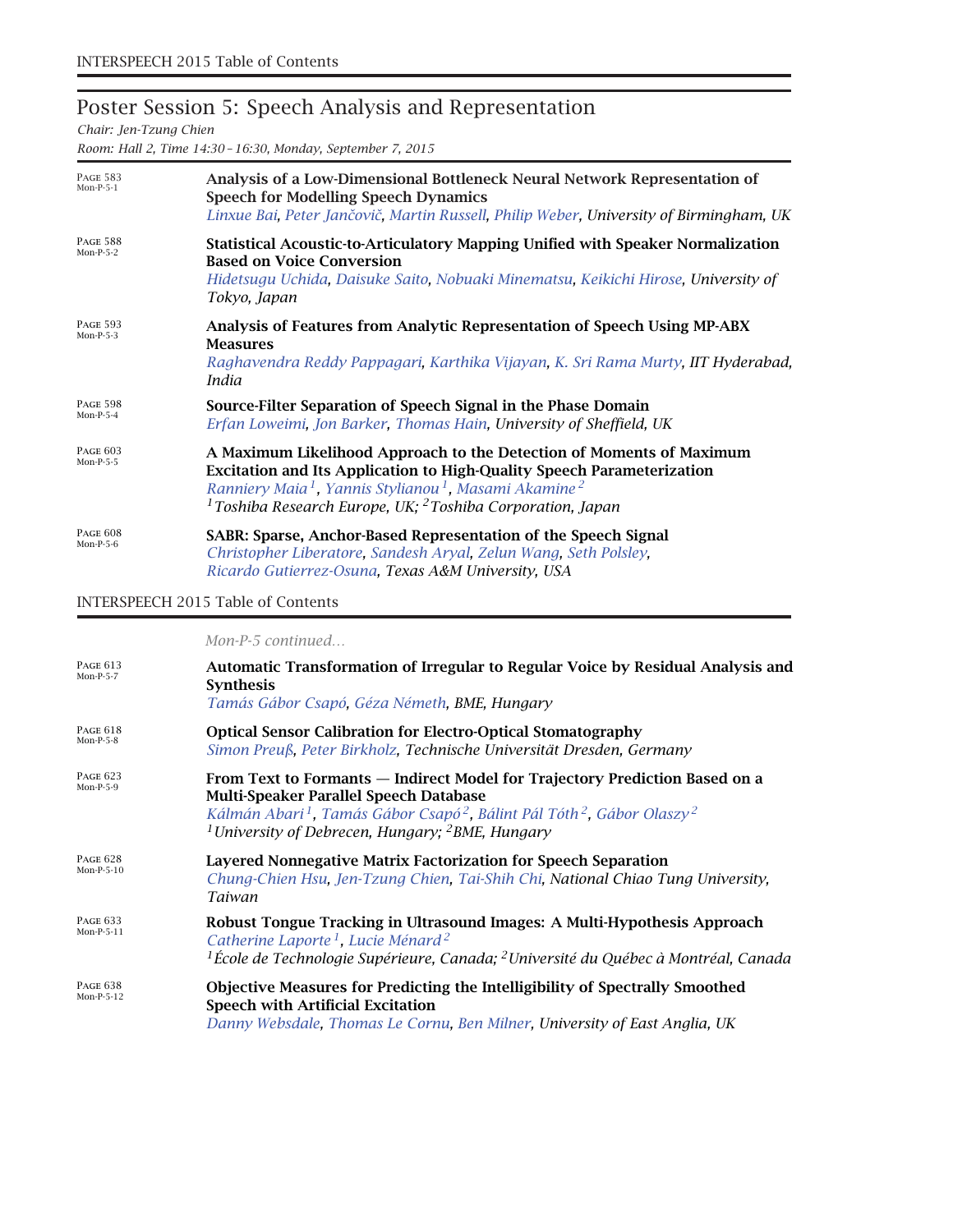# Poster Session 6: Speech Recognition — Technologies and Systems for New Applications

*Chair: Daniel Willett*

*Room: Foyer, Time 14:30 – 16:30, Monday, September 7, 2015*

| PAGE 643<br>$Mon-P-6-1$        | <b>Mispronunciation Detection Without Nonnative Training Data</b><br>Ann Lee, James Glass, MIT, USA                                                                                                                                                                                                                                                                                                                                            |
|--------------------------------|------------------------------------------------------------------------------------------------------------------------------------------------------------------------------------------------------------------------------------------------------------------------------------------------------------------------------------------------------------------------------------------------------------------------------------------------|
| PAGE 648<br>Mon- $P-6-2$       | <b>Automatic Accentedness Evaluation of Non-Native Speech Using Phonetic and</b><br><b>Sub-Phonetic Posterior Probabilities</b><br>Ramya Rasipuram, Milos Cernak, Alexandre Nachen, Mathew Magimai-Doss, Idiap<br>Research Institute, Switzerland                                                                                                                                                                                              |
| <b>PAGE 653</b><br>$Mon-P-6-3$ | Using F0 Contours to Assess Nativeness in a Sentence Repeat Task<br>Min Ma <sup>1</sup> , Keelan Evanini <sup>2</sup> , Anastassia Loukina <sup>2</sup> , Xinhao Wang <sup>2</sup> , Klaus Zechner <sup>2</sup><br><sup>1</sup> CUNY Graduate Center, USA; <sup>2</sup> Educational Testing Service, USA                                                                                                                                       |
| <b>PAGE 658</b><br>$Mon-P-6-4$ | Using Linguistic Indicators of Difficulty to Identify Mild Cognitive Impairment<br>Rebecca Lunsford, Peter A. Heeman, Oregon Health & Science University, USA                                                                                                                                                                                                                                                                                  |
| <b>PAGE 663</b><br>$Mon-P-6-5$ | <b>Automatic Intelligibility Measures Applied to Speech Signals Simulating</b><br><b>Age-Related Hearing Loss</b><br>Lionel Fontan <sup>1</sup> , Jérôme Farinas <sup>1</sup> , Isabelle Ferrané <sup>1</sup> , Julien Pinquier <sup>1</sup> , Xavier Aumont <sup>2</sup><br><sup>1</sup> IRIT, France; <sup>2</sup> LETRA (ANR-14-LAB4-0003-01), France                                                                                       |
| <b>PAGE 668</b><br>$Mon-P-6-6$ | Assessing Empathy Using Static and Dynamic Behavior Models Based on<br><b>Therapist's Language in Addiction Counseling</b><br>Sandeep Nallan Chakravarthula <sup>1</sup> , Bo Xiao <sup>1</sup> , Zac E. Imel <sup>2</sup> , David C. Atkins <sup>3</sup> ,<br>Panayiotis G. Georgiou <sup>1</sup><br><sup>1</sup> University of Southern California, USA; <sup>2</sup> University of Utah, USA; <sup>3</sup> University of<br>Washington, USA |
|                                |                                                                                                                                                                                                                                                                                                                                                                                                                                                |

INTERSPEECH 2015 Table of Contents

*Mon-P-6 continued…*

| <b>PAGE 673</b><br>$Mon-P-6-7$   | SVitchboard II and FiSVer I: High-Quality Limited-Complexity Corpora of<br><b>Conversational English Speech</b><br>Yuzong Liu, Rishabh Iyer, Katrin Kirchhoff, Jeff Bilmes, University of Washington, USA                                                                                 |
|----------------------------------|-------------------------------------------------------------------------------------------------------------------------------------------------------------------------------------------------------------------------------------------------------------------------------------------|
| <b>PAGE 678</b><br>$Mon-P-6-8$   | <b>Fully Unsupervised Small-Vocabulary Speech Recognition Using a Segmental</b><br><b>Bayesian Model</b><br>Herman Kamper <sup>1</sup> , Aren Jansen <sup>2</sup> , Sharon Goldwater <sup>1</sup><br><sup>1</sup> University of Edinburgh, UK; <sup>2</sup> Johns Hopkins University, USA |
| <b>PAGE 683</b><br>$Mon-P-6-9$   | <b>LSTM</b> for Punctuation Restoration in Speech Transcripts<br>Ottokar Tilk, Tanel Alumäe, Tallinn University of Technology, Estonia                                                                                                                                                    |
| <b>PAGE 688</b><br>$Mon-P-6-10$  | Noise Robust Exemplar Matching for Speech Enhancement: Applications to<br><b>Automatic Speech Recognition</b><br>Emre Yılmaz, Deepak Baby, Hugo Van hamme, Katholieke Universiteit Leuven,<br><b>Belgium</b>                                                                              |
| <b>PAGE 693</b><br>$Mon-P-6-11$  | A Study on Robust Detection of Pronunciation Erroneous Tendency Based on<br><b>Deep Neural Network</b><br>Yingming Gao, Yanlu Xie, Wen Cao, Jinsong Zhang, BLCU, China                                                                                                                    |
| <b>PAGE 697</b><br>Mon-P-6-12    | <b>Vowel Mispronunciation Detection Using DNN Acoustic Models with</b><br><b>Cross-Lingual Training</b><br>Shrikant Joshi, Nachiket Deo, Preeti Rao, IIT Bombay, India                                                                                                                    |
| <b>PAGE 702</b><br>Mon-P- $6-13$ | <b>Confidence-Features and Confidence-Scores for ASR Applications in Arbitration</b><br>and DNN Speaker Adaptation<br>Kshitiz Kumar, Ziad Al Bawab, Yong Zhao, Chaojun Liu, Benoit Dumoulin,<br>Yifan Gong, Microsoft, USA                                                                |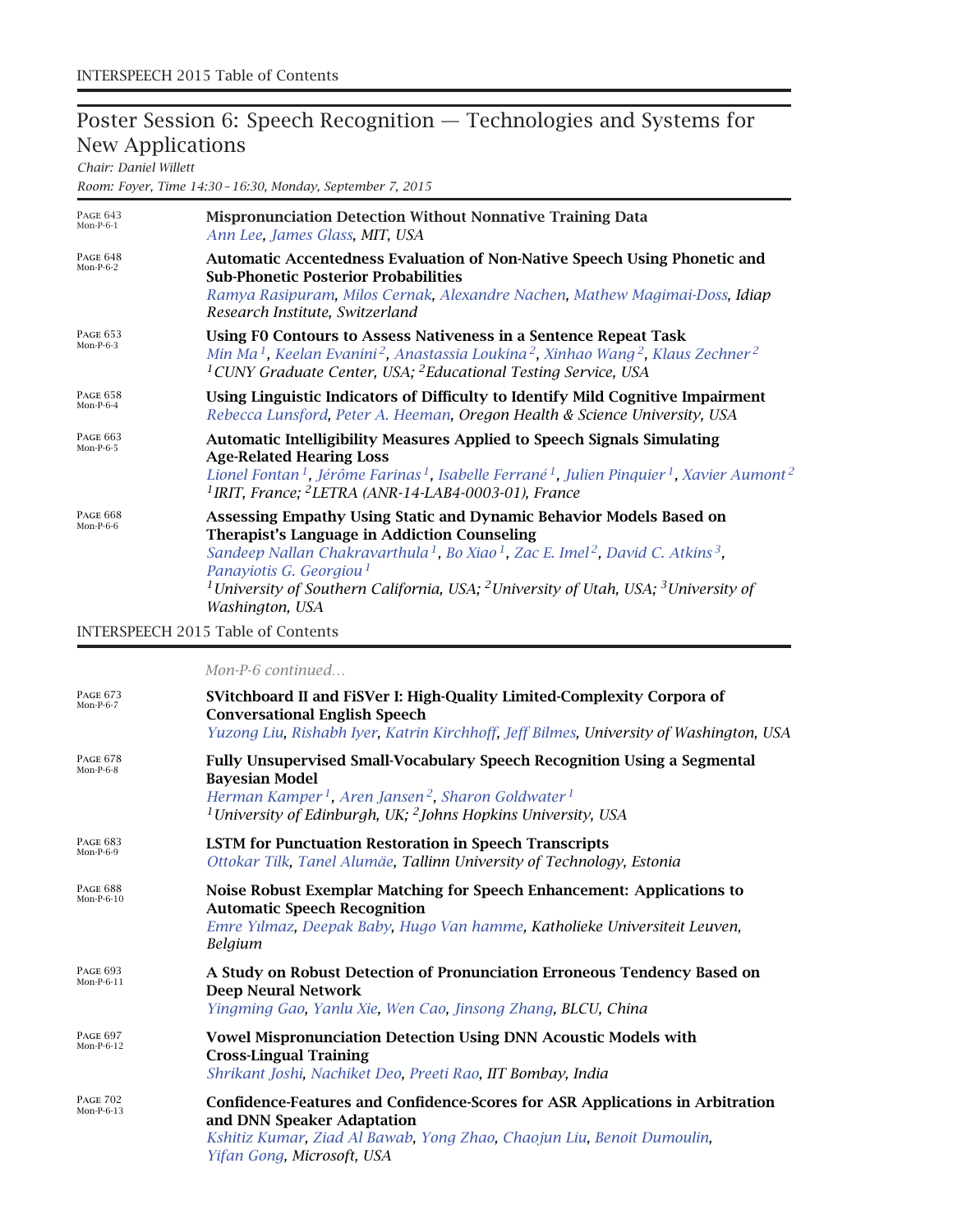*Mon-P-6 continued…*

| <b>PAGE 707</b><br>Mon-P- $6-14$ | <b>Topic Modeling for Conference Analytics</b><br>Pengfei Liu <sup>1</sup> , Shoaib Jameel <sup>1</sup> , Wai Lam <sup>1</sup> , Bin Ma <sup>2</sup> , Helen Meng <sup>1</sup><br><sup>1</sup> Chinese University of Hong Kong, China; <sup>2</sup> A*STAR, Singapore |
|----------------------------------|-----------------------------------------------------------------------------------------------------------------------------------------------------------------------------------------------------------------------------------------------------------------------|
| <b>PAGE 712</b>                  | <b>Sparse Coding Based Features for Speech Units Classification</b>                                                                                                                                                                                                   |
| $Mon-P-6-15$                     | Pulkit Sharma, Vinayak Abrol, A.D. Dileep, Anil Kumar Sao, IIT Mandi, India                                                                                                                                                                                           |

INTERSPEECH 2015 Table of Contents

## Show and Tell Session 1

*Chair: Siegfried Kunzmann*

*Room: Seminar 1, Time 14:30 – 16:30, Monday, September 7, 2015*

| <b>PAGE 716</b><br>Show&Tell-1-1 | Smarter Driving with IDA, the Intelligent Driving Assistant for Singapore<br>Andreea I. Niculescu, Ngoc Thuy Huong Thai, Chongjia Ni, Boon Pang Lim,<br>Kheng Hui Yeo, Rafael E. Banchs, A*STAR, Singapore |
|----------------------------------|------------------------------------------------------------------------------------------------------------------------------------------------------------------------------------------------------------|
| <b>PAGE 718</b><br>Show&Tell-1-2 | Talk it Out: Adding Speech Interaction to Support Informational and<br><b>Transactional Applications on Public Touch-Screen Kiosks</b><br>Kheng Hui Yeo, Rafael E. Banchs, A*STAR, Singapore               |
| <b>PAGE 720</b><br>Show&Tell-1-3 | <b>Conversational Agent and Management Tools for Conference and Tourism</b><br>Domain<br>Luis Fernando D'Haro, Seokhwan Kim, Rafael E. Banchs, A*STAR, Singapore                                           |
| <b>PAGE 722</b><br>Show&Tell-1-4 | Latvian Speech-to-Text Transcription Service<br>Askars Salimbajevs, Jevgenijs Strigins, Tilde, Latvia                                                                                                      |
| <b>PAGE 724</b><br>Show&Tell-1-5 | System Supporting Speaker Identification in Emergency Call Center<br>Jakub Gałka, Joanna Grzybowska, Magdalena Igras, Paweł Jaciów, Kamil Wajda,<br>Marcin Witkowski, Mariusz Ziółko, AGH UST, Poland      |
| <b>PAGE 726</b><br>Show&Tell-1-6 | $QAT2$ – The QCRI Advanced Transcription and Translation System<br>Ahmed Abdelali, Ahmed Ali, Francisco Guzmán, Felix Stahlberg, Stephan Vogel,<br>Yifan Zhang, Hamad Bin Khalifa University, Qatar        |
| <b>PAGE 728</b><br>Show&Tell-1-7 | <b>Implementation of a Live Dialectal Media Subtitling System</b><br>Michael Stadtschnitzer, Christoph Schmidt, Fraunhofer IAIS, Germany                                                                   |

#### INTERSPEECH 2015 Table of Contents

|                                   | Show&Tell-1 continued                                                                                                                                                                                                                                                                                                                                                |
|-----------------------------------|----------------------------------------------------------------------------------------------------------------------------------------------------------------------------------------------------------------------------------------------------------------------------------------------------------------------------------------------------------------------|
| <b>PAGE 730</b><br>Show&Tell-1-8  | A System for Automatic Broadcast News Summarisation, Geolocation and<br><b>Translation</b><br>Peter Bell, Catherine Lai, Clare Llewellyn, Alexandra Birch, Mark Sinclair, University of<br>Edinburgh, UK                                                                                                                                                             |
| <b>PAGE 732</b><br>Show&Tell-1-9  | Media Monitoring System for Latvian Radio and TV Broadcasts<br>Artūrs Znotiņš <sup>1</sup> , Kaspars Polis <sup>2</sup> , Roberts Darģis <sup>1</sup><br><sup>1</sup> University of Latvia, Latvia; <sup>2</sup> LETA, Latvia                                                                                                                                        |
| <b>PAGE 734</b><br>Show&Tell-1-10 | <b>Meeting Assistant Application</b><br>Michel Assayag <sup>1</sup> , Jonathan Huang <sup>2</sup> , Jonathan Mamou <sup>1</sup> , Oren Pereg <sup>1</sup> ,<br>Saurav Sahay <sup>2</sup> , Oren Shamir <sup>1</sup> , Georg Stemmer <sup>3</sup> , Moshe Wasserblat <sup>1</sup><br><sup>1</sup> Intel, Israel; <sup>2</sup> Intel, USA; <sup>3</sup> Intel, Germany |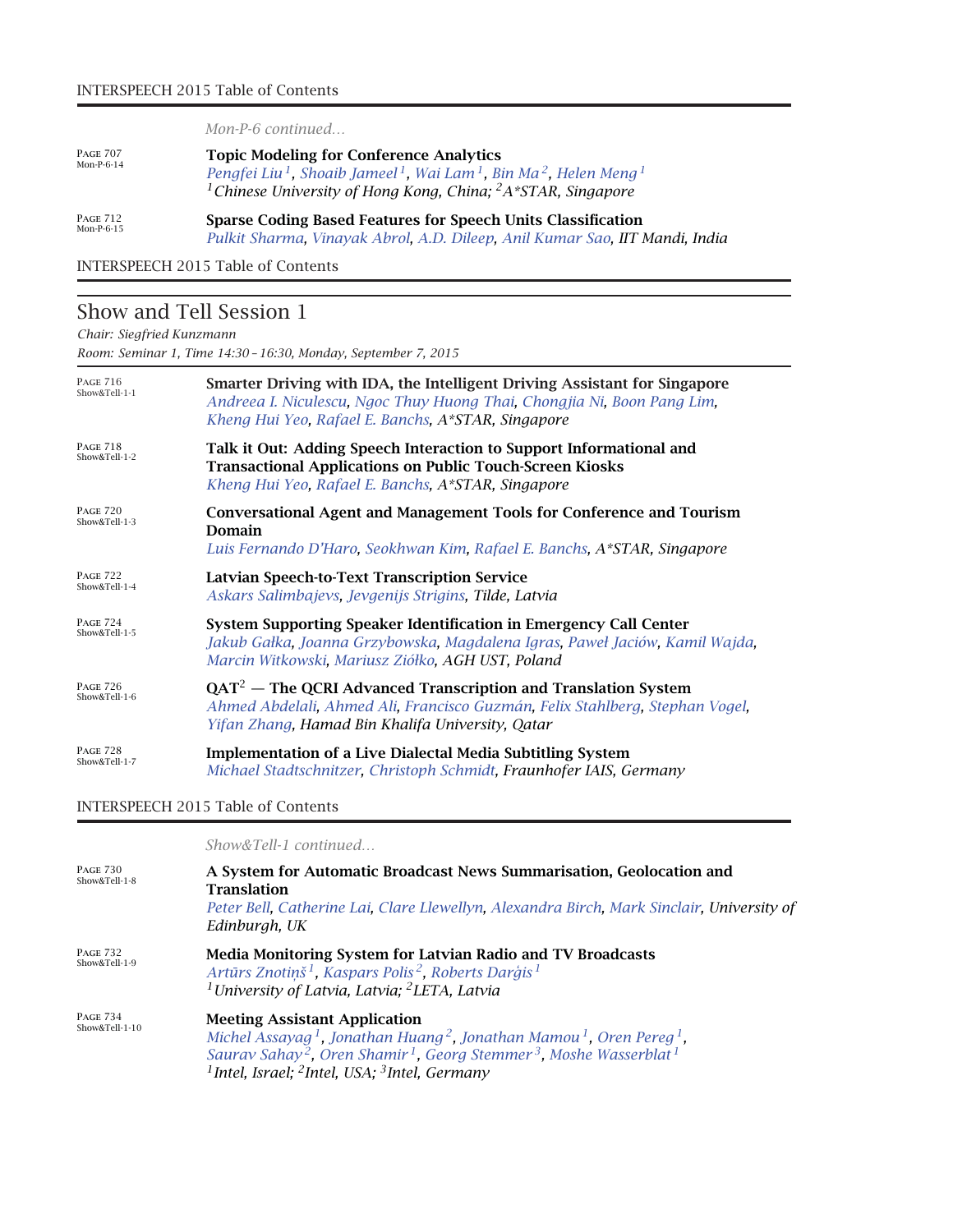# Oral Session 10: Distant and Reverberant Speech Recognition

*Chairs: John H. L. Hansen, Rita Singh*

*Room: Large Hall, Time 17:00 – 19:00, Monday, September 7, 2015*

| <b>PAGE 736</b><br>$Mon-O-10-1$<br>$17:00 - 17:20$ | Bayesian Integration of Sound Source Separation and Speech Recognition: A New<br><b>Approach to Simultaneous Speech Recognition</b><br>Kousuke Itakura, Izaya Nishimuta, Yoshiaki Bando, Katsutoshi Itoyama,<br>Kazuyoshi Yoshii, Kyoto University, Japan                                                                                                              |
|----------------------------------------------------|------------------------------------------------------------------------------------------------------------------------------------------------------------------------------------------------------------------------------------------------------------------------------------------------------------------------------------------------------------------------|
| <b>PAGE 741</b><br>Mon-O-10-2<br>$17:20 - 17:40$   | Channel Selection in the Short-Time Modulation Domain for Distant Speech<br>Recognition<br>Ivan Himawan <sup>1</sup> , Petr Motlicek <sup>1</sup> , Sridha Sridharan <sup>2</sup> , David Dean <sup>2</sup> ,<br>Dian Tjondronegoro <sup>2</sup><br><sup>1</sup> Idiap Research Institute, Switzerland; <sup>2</sup> Queensland University of Technology,<br>Australia |
| <b>PAGE 746</b><br>Mon-O-10-3<br>$17:40 - 18:00$   | A Multi-Channel Speech Enhancement Framework for Robust NMF-Based Speech<br><b>Recognition for Speech-Impaired Users</b><br>Gert Dekkers, Toon van Waterschoot, Bart Vanrumste, Bert Van Den Broeck,<br>Jort F. Gemmeke, Hugo Van hamme, Peter Karsmakers, Katholieke Universiteit<br>Leuven, Belgium                                                                  |
| <b>PAGE 751</b>                                    | Sound Source Separation Algorithm Using Phase Difference and Angle                                                                                                                                                                                                                                                                                                     |
| $Mon-O-10-4$                                       | <b>Distribution Modeling Near the Target</b>                                                                                                                                                                                                                                                                                                                           |
| $18:00 - 18:20$                                    | Chanwoo Kim, Kean K. Chin, Google, USA                                                                                                                                                                                                                                                                                                                                 |
| <b>PAGE 756</b>                                    | <b>Contaminated Speech Training Methods for Robust DNN-HMM Distant Speech</b>                                                                                                                                                                                                                                                                                          |
| Mon-O-10-5                                         | Recognition                                                                                                                                                                                                                                                                                                                                                            |
| $18:20 - 18:40$                                    | Mirco Ravanelli, Maurizio Omologo, FBK, Italy                                                                                                                                                                                                                                                                                                                          |
| <b>PAGE 761</b>                                    | <b>Distance-Aware DNNs for Robust Speech Recognition</b>                                                                                                                                                                                                                                                                                                               |
| Mon-O-10-6                                         | Yajie Miao, Florian Metze, Carnegie Mellon University, USA                                                                                                                                                                                                                                                                                                             |
| $18:40 - 19:00$                                    | <b>INTERSPEECH 2015 Table of Contents</b>                                                                                                                                                                                                                                                                                                                              |

### Oral Session 11: Speech Analysis and Representation 1

*Chairs: Thomas Drugman, Panayiotis Georgiou Room: Conference 1, Time 17:00 – 19:00, Monday, September 7, 2015*

| <b>PAGE 766</b><br>$Mon-O-11-1$<br>$17:00 - 17:20$ | Vocal Tremor Analysis via AM-FM Decomposition of Empirical Modes of the<br><b>Glottal Cycle Length Time Series</b><br>Christophe Mertens <sup>1</sup> , Francis Grenez <sup>1</sup> , François Viallet <sup>2</sup> , Alain Ghio <sup>3</sup> ,<br>Sabine Skodda <sup>4</sup> , Jean Schoentgen <sup>1</sup><br><sup>1</sup> Université Libre de Bruxelles, Belgium; <sup>2</sup> Centre Hospitalier du Pays d'Aix, France;<br><sup>3</sup> LPL, France; <sup>4</sup> Ruhr-Universität Bochum, Germany |
|----------------------------------------------------|--------------------------------------------------------------------------------------------------------------------------------------------------------------------------------------------------------------------------------------------------------------------------------------------------------------------------------------------------------------------------------------------------------------------------------------------------------------------------------------------------------|
| <b>PAGE 771</b><br>$Mon-O-11-2$<br>$17:20 - 17:40$ | <b>Estimating Lower Vocal Tract Features with Closed-Open Phase Spectral Analyses</b><br>Elizabeth Godoy, Nicolas Malyska, Thomas F. Quatieri, MIT Lincoln Laboratory, USA                                                                                                                                                                                                                                                                                                                             |
| <b>PAGE 776</b><br>$Mon-O-11-3$<br>$17:40 - 18:00$ | <b>Inductive Implementation of Segmental HMMs as CS-HMMs</b><br>S.M. Houghton, Colin J. Champion, University of Birmingham, UK                                                                                                                                                                                                                                                                                                                                                                         |
| <b>PAGE 781</b>                                    | A Discriminative Analysis Within and Across Voiced and Unvoiced Consonants in                                                                                                                                                                                                                                                                                                                                                                                                                          |
| $Mon-O-11-4$                                       | Neutral and Whispered Speech in Multiple Indian Languages                                                                                                                                                                                                                                                                                                                                                                                                                                              |
| $18:00 - 18:20$                                    | G. Nisha Meenakshi, Prasanta Kumar Ghosh, Indian Institute of Science, India                                                                                                                                                                                                                                                                                                                                                                                                                           |
| <b>PAGE 786</b>                                    | Aligning Meeting Recordings via Adaptive Fingerprinting                                                                                                                                                                                                                                                                                                                                                                                                                                                |
| $Mon-O-11-5$                                       | T.J. Tsai <sup>1</sup> , Andreas Stolcke <sup>2</sup>                                                                                                                                                                                                                                                                                                                                                                                                                                                  |
| $18:20 - 18:40$                                    | <sup>1</sup> University of California at Berkeley, USA; <sup>2</sup> Microsoft, USA                                                                                                                                                                                                                                                                                                                                                                                                                    |
| <b>PAGE 791</b>                                    | On Representation Learning for Artificial Bandwidth Extension                                                                                                                                                                                                                                                                                                                                                                                                                                          |
| Mon-O-11-6                                         | Matthias Zöhrer <sup>1</sup> , Robert Peharz <sup>2</sup> , Franz Pernkopf <sup>1</sup>                                                                                                                                                                                                                                                                                                                                                                                                                |
| $18:40 - 19:00$                                    | <sup>1</sup> Technische Universität Graz, Austria; <sup>2</sup> Medizinische Universität Graz, Austria                                                                                                                                                                                                                                                                                                                                                                                                 |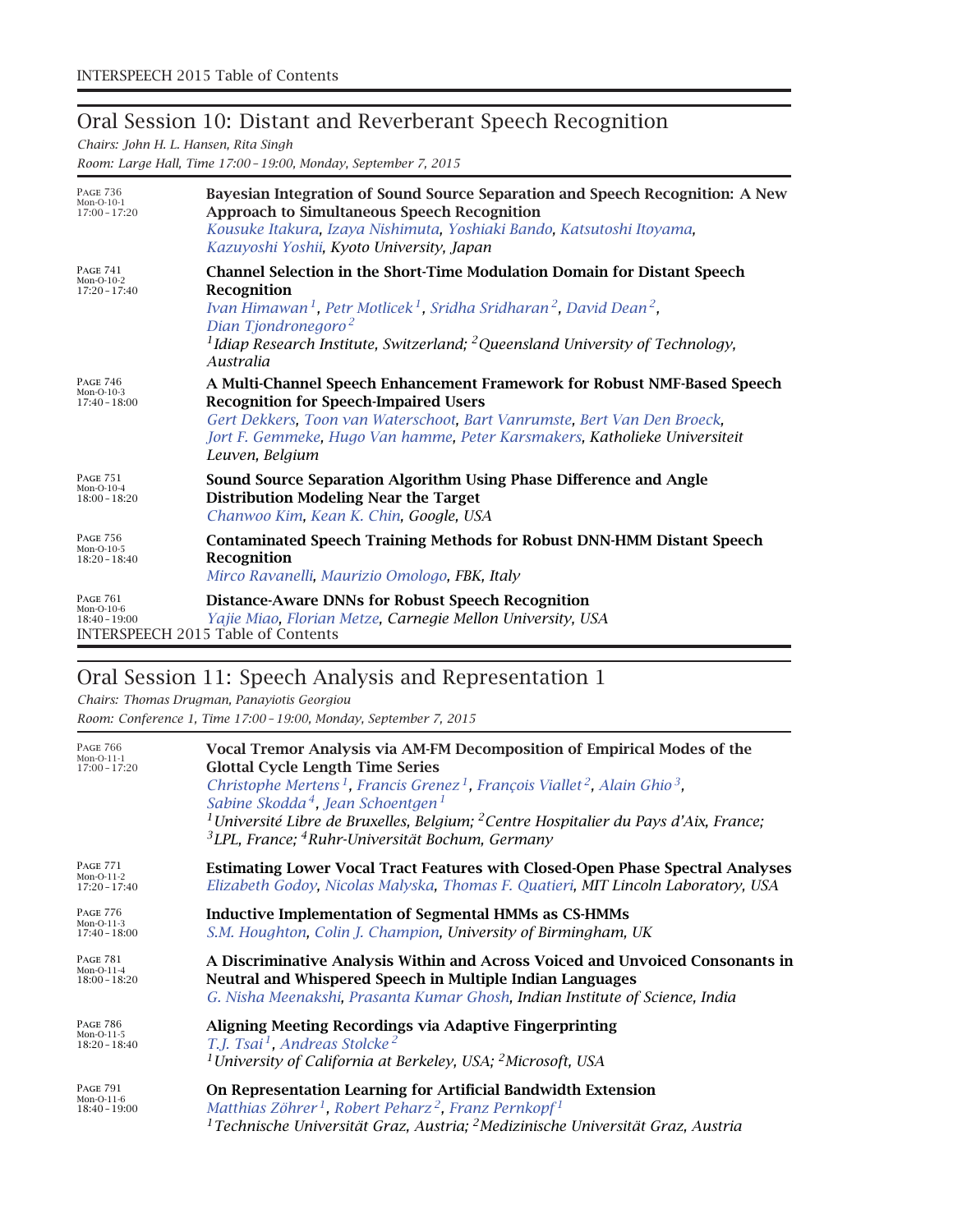### Oral Session 12: L2 Speech Perception and Production

*Chairs: Tarayuki Arai, Catherine Best*

*Room: Conference 2+3, Time 17:00 – 19:00, Monday, September 7, 2015*

| <b>PAGE 796</b><br>$Mon-O-12-1$<br>$17:00 - 17:20$ | Perception and Production of Vowel Contrasts in German Learners of English<br>Helena Levy, Universität Freiburg, Germany                                                                                                                                                                                                                     |
|----------------------------------------------------|----------------------------------------------------------------------------------------------------------------------------------------------------------------------------------------------------------------------------------------------------------------------------------------------------------------------------------------------|
| <b>PAGE 801</b><br>Mon-O-12-2<br>$17:20 - 17:40$   | Goodness of Tone (GOT) for Non-Native Mandarin Tone Recognition<br>Rong Tong, Nancy F. Chen, Bin Ma, Haizhou Li, A*STAR, Singapore                                                                                                                                                                                                           |
| <b>PAGE 806</b><br>Mon-O-12-3<br>$17:40 - 18:00$   | The Effect of High-Variability Training on the Perception and Production of<br><b>French Stops by German Native Speakers</b><br>Jeanin Jügler <sup>1</sup> , Frank Zimmerer <sup>1</sup> , Bernd Möbius <sup>1</sup> , Christoph Draxler <sup>2</sup><br><sup>1</sup> Universität des Saarlandes, Germany; <sup>2</sup> LMU München, Germany |
| <b>PAGE 811</b>                                    | Perception of Mandarin Tones by Native Tibetan Speakers                                                                                                                                                                                                                                                                                      |
| Mon-O-12-4                                         | Wenfu Bao, Hui Feng, Jianwu Dang, Zhilei Liu, Yang Yu, Siyu Wang, Tianjin                                                                                                                                                                                                                                                                    |
| $18:00 - 18:20$                                    | University, China                                                                                                                                                                                                                                                                                                                            |
| <b>PAGE 815</b>                                    | Study of Acoustic Correlates of English Lexical Stress Produced by Native (L1)                                                                                                                                                                                                                                                               |
| Mon-O-12-5                                         | <b>Bengali Speakers Compared to Native (L1) English Speakers</b>                                                                                                                                                                                                                                                                             |
| $18:20 - 18:40$                                    | Shambhu Nath Saha, Shyamal Kr. Das Mandal, IIT Kharagpur, India                                                                                                                                                                                                                                                                              |
| <b>PAGE 820</b>                                    | Prosodic Phrasing Unique to the Acquisition of L2 Intonation $-$ An Analysis of L2                                                                                                                                                                                                                                                           |
| $Mon-O-12-6$                                       | <b>Japanese Intonation by L1 Swedish Learners</b>                                                                                                                                                                                                                                                                                            |
| $18:40 - 19:00$                                    | Yasuko Nagano-Madsen, University of Gothenburg, Sweden                                                                                                                                                                                                                                                                                       |

INTERSPEECH 2015 Table of Contents

# Oral Session 13: Information and Metadata Extraction from Speech

*Chairs: Pedro Moreno, Olivier Siohan*

*Room: Conference 4+5, Time 17:00 – 19:00, Monday, September 7, 2015*

| <b>PAGE 824</b><br>$Mon-O-13-1$<br>$17:00 - 17:20$  | <b>Fusion of LVCSR and Posteriorgram Based Keyword Search</b><br>Leda Sarı, Batuhan Gündoğdu, Murat Saraçlar, Boğaziçi Üniversitesi, Turkey                                                                                                                                                                                                                                                                                        |
|-----------------------------------------------------|------------------------------------------------------------------------------------------------------------------------------------------------------------------------------------------------------------------------------------------------------------------------------------------------------------------------------------------------------------------------------------------------------------------------------------|
| <b>PAGE 829</b><br>Mon-O-13-2<br>$17:20 - 17:40$    | <b>Improving Speech Recognition and Keyword Search for Low Resource Languages</b><br>Using Web Data<br>Gideon Mendels <sup>1</sup> , Erica Cooper <sup>1</sup> , Victor Soto <sup>1</sup> , Julia Hirschberg <sup>1</sup> , Mark J.F. Gales <sup>2</sup> ,<br>Kate M. Knill <sup>2</sup> , Anton Ragni <sup>2</sup> , Haipeng Wang <sup>2</sup><br><sup>1</sup> Columbia University, USA; <sup>2</sup> University of Cambridge, UK |
| <b>PAGE 834</b><br>Mon-O-13-3<br>$17:40 - 18:00$    | Two-Step Spoken Term Detection Using SVM Classifier Trained with Pre-Indexed<br><b>Keywords Based on ASR Result</b><br>Kentaro Domoto <sup>1</sup> , Takehito Utsuro <sup>1</sup> , Naoki Sawada <sup>2</sup> , Hiromitsu Nishizaki <sup>2</sup><br><sup>1</sup> University of Tsukuba, Japan; <sup>2</sup> University of Yamanashi, Japan                                                                                         |
| <b>PAGE 839</b><br>$Mon-O-13-4$<br>$18:00 - 18:20$  | Enhancing Low Resource Keyword Spotting with Automatically Retrieved Web<br><b>Documents</b><br>Le Zhang, Damianos Karakos, William Hartmann, Roger Hsiao, Richard Schwartz,<br>Stavros Tsakalidis, Raytheon BBN Technologies, USA                                                                                                                                                                                                 |
| <b>PAGE 844</b><br>Mon-O-13-5<br>$18:20 - 18:40$    | A Comparison Between a DNN and a CRF Disfluency Detection and<br><b>Reconstruction System</b><br>Dario Bertero, Linlin Wang, Ho Yin Chan, Pascale Fung, HKUST, China                                                                                                                                                                                                                                                               |
| <b>PAGE 849</b><br>Mon-O-13- $6$<br>$18:40 - 19:00$ | <b>Recurrent Neural Networks for Incremental Disfluency Detection</b><br>Julian Hough, David Schlangen, Universität Bielefeld, Germany                                                                                                                                                                                                                                                                                             |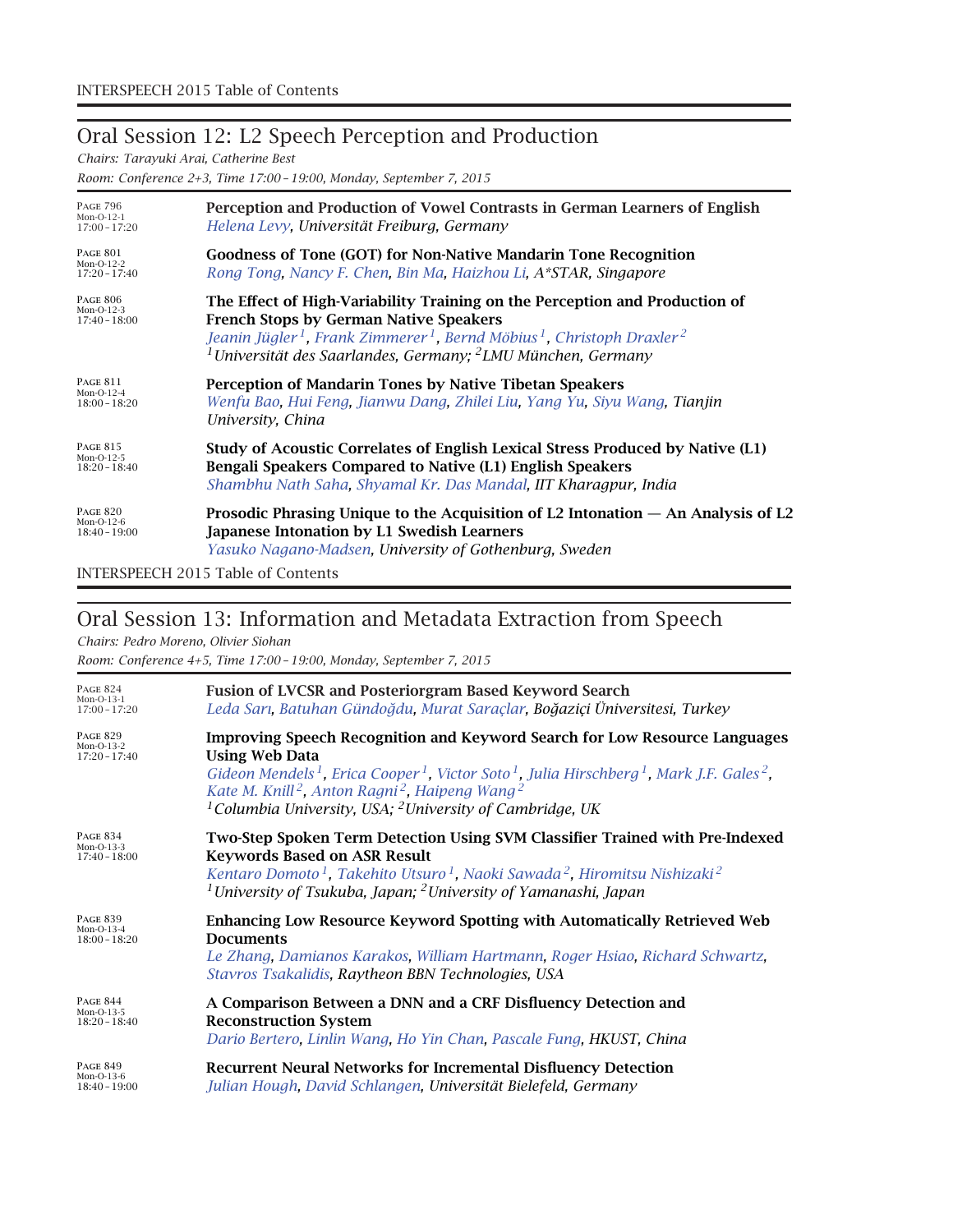### Oral Session 14: Deep Neural Networks for Speech Synthesis

*Chairs: Raul Fernandez, Yoshihiko Nankaku*

*Room: Conference 6, Time 17:00 – 19:00, Monday, September 7, 2015*

| <b>PAGE 854</b><br>$Mon-O-14-1$<br>$17:00 - 17:20$ | <b>Fusion of Multiple Parameterisations for DNN-Based Sinusoidal Speech Synthesis</b><br>with Multi-Task Learning<br>Qiong Hu <sup>1</sup> , Zhizheng Wu <sup>1</sup> , Korin Richmond <sup>1</sup> , Junichi Yamagishi <sup>1</sup> , Yannis Stylianou <sup>2</sup> ,<br>Ranniery Maia <sup>2</sup><br><sup>1</sup> University of Edinburgh, UK; <sup>2</sup> Toshiba Research Europe, UK |
|----------------------------------------------------|--------------------------------------------------------------------------------------------------------------------------------------------------------------------------------------------------------------------------------------------------------------------------------------------------------------------------------------------------------------------------------------------|
| <b>PAGE 859</b><br>Mon-O-14-2<br>$17:20 - 17:40$   | An Investigation of Recurrent Neural Network Architectures for Statistical<br><b>Parametric Speech Synthesis</b><br>Sivanand Achanta, Tejas Godambe, Suryakanth V. Gangashetty, IIIT Hyderabad,<br>India                                                                                                                                                                                   |
| <b>PAGE 864</b><br>$Mon-O-14-3$<br>$17:40 - 18:00$ | Sequence Generation Error (SGE) Minimization Based Deep Neural Networks<br><b>Training for Text-to-Speech Synthesis</b><br>Yuchen Fan, Yao Oian, Frank K. Soong, Lei He, Microsoft, China                                                                                                                                                                                                  |
| <b>PAGE 869</b><br>$Mon-O-14-4$<br>$18:00 - 18:20$ | <b>Towards Minimum Perceptual Error Training for DNN-Based Speech Synthesis</b><br>Cassia Valentini-Botinhao, Zhizheng Wu, Simon King, University of Edinburgh, UK                                                                                                                                                                                                                         |
| <b>PAGE 874</b><br>Mon-O-14-5<br>$18:20 - 18:40$   | Deep Neural Network-Based Statistical Parametric Speech Synthesis System Using<br><b>Improved Time-Frequency Trajectory Excitation Model</b><br>Eunwoo Song, Hong-Goo Kang, Yonsei University, Korea                                                                                                                                                                                       |
| <b>PAGE 879</b><br>$Mon-O-14-6$<br>18:40 - 19:00   | A Study of Speaker Adaptation for DNN-Based Speech Synthesis<br>Zhizheng Wu, Pawel Swietojanski, Christophe Veaux, Steve Renals, Simon King,<br>University of Edinburgh, UK<br><b>INTERSPEECH 2015 Table of Contents</b>                                                                                                                                                                   |

### Special Session 2b: Interspeech 2015 Computational Paralinguistics ChallengE (ComParE): Degree of Nativeness, Parkinson's & Eating Condition

*Chairs: Anton Batliner, Stefan Steidl Room: Hall 1, Time 17:00 – 19:00, Monday, September 7, 2015*

| Mon-SP2b-i                                       | The Eating Condition Sub-Challenge: The Data                                                                                                                                                                                                              |
|--------------------------------------------------|-----------------------------------------------------------------------------------------------------------------------------------------------------------------------------------------------------------------------------------------------------------|
| $17:00 - 17:10$                                  | Anton Batliner, FAU Erlangen-Nürnberg, Germany                                                                                                                                                                                                            |
| <b>PAGE 884</b>                                  | <b>Automatic Classification of Eating Conditions from Speech Using Acoustic Feature</b>                                                                                                                                                                   |
| Mon-SP2b-1                                       | Selection and a Set of Hierarchical Support Vector Machine Classifiers                                                                                                                                                                                    |
| $17:10 - 17:20$                                  | Abhay Prasad, Prasanta Kumar Ghosh, Indian Institute of Science, India                                                                                                                                                                                    |
| <b>PAGE 889</b><br>Mon-SP2b-2<br>$17:20 - 17:30$ | <b>Combining Hierarchical Classification with Frequency Weighting for the</b><br><b>Recognition of Eating Conditions</b><br>Johannes Wagner, Andreas Seiderer, Florian Lingenfelser, Elisabeth André, Universität<br>Augsburg, Germany                    |
| <b>PAGE 894</b><br>Mon-SP2b-3<br>$17:30 - 17:40$ | <b>Acoustic Group Feature Selection Using Wrapper Method for Automatic Eating</b><br><b>Condition Recognition</b><br>Dara Pir <sup>1</sup> , Theodore Brown <sup>2</sup><br><sup>1</sup> CUNY Graduate Center, USA; <sup>2</sup> CUNY Queens College, USA |
| <b>PAGE 899</b>                                  | Comparing SVM, Softmax, and Shallow Neural Networks for Eating Condition                                                                                                                                                                                  |
| Mon-SP2b-4                                       | <b>Classification</b>                                                                                                                                                                                                                                     |
| $17:40 - 17:50$                                  | Thomas Pellegrini, IRIT, France                                                                                                                                                                                                                           |
| <b>PAGE 904</b>                                  | Using Representation Learning and Out-of-Domain Data for a Paralinguistic                                                                                                                                                                                 |
| Mon-SP2b-5                                       | <b>Speech Task</b>                                                                                                                                                                                                                                        |
| $17:50 - 18:00$                                  | Benjamin Milde, Chris Biemann, Technische Universität Darmstadt, Germany                                                                                                                                                                                  |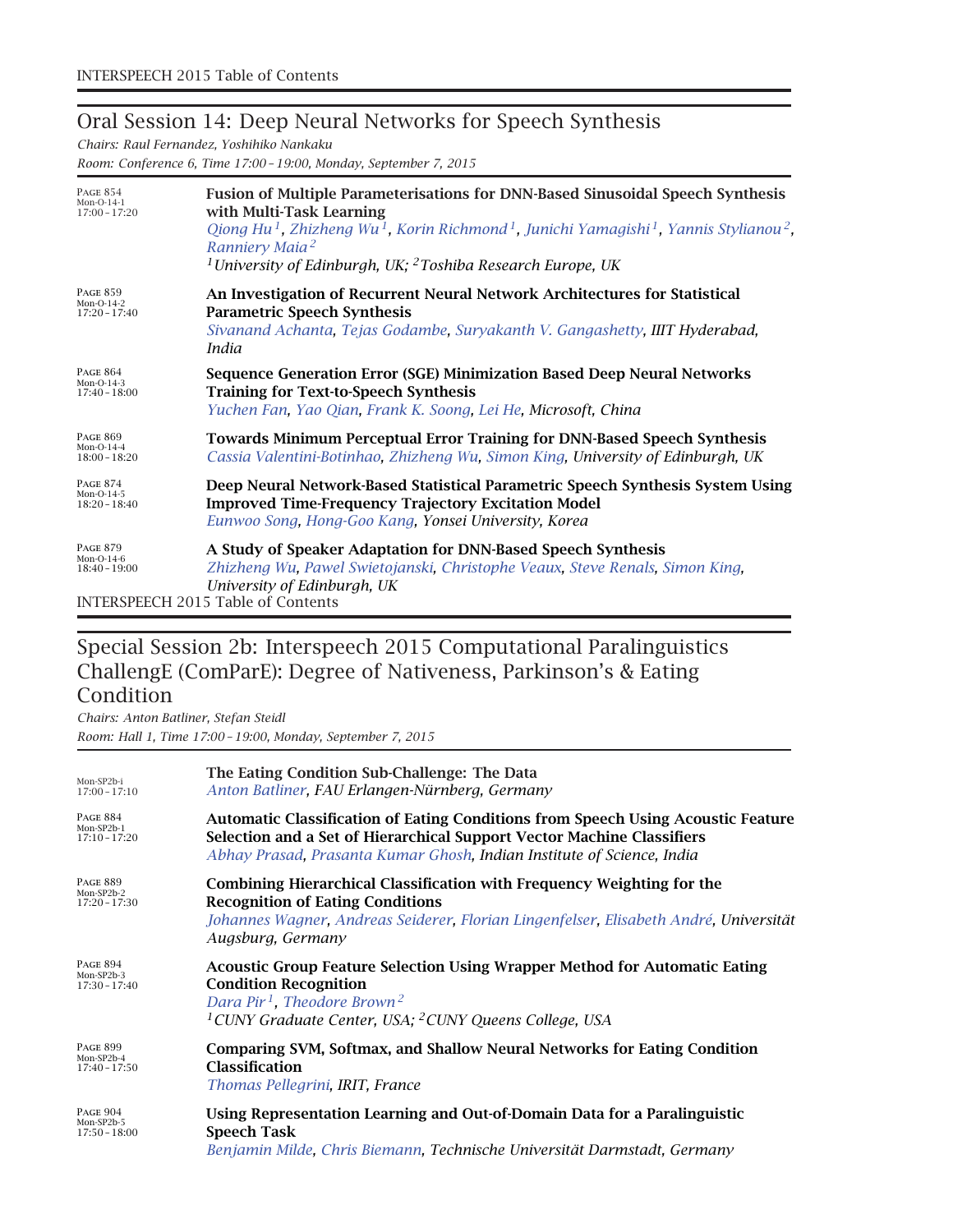#### INTERSPEECH 2015 Table of Contents

|                                                  | Mon-SP2b continued                                                                                                                                                                                                                                                                                                                                                                            |
|--------------------------------------------------|-----------------------------------------------------------------------------------------------------------------------------------------------------------------------------------------------------------------------------------------------------------------------------------------------------------------------------------------------------------------------------------------------|
| <b>PAGE 909</b><br>Mon-SP2b-6<br>$18:00 - 18:10$ | <b>Fisher Vectors with Cascaded Normalization for Paralinguistic Analysis</b><br>Heysem Kaya <sup>1</sup> , Alexey A. Karpov <sup>2</sup> , Albert Ali Salah <sup>1</sup><br><sup>1</sup> Boğaziçi Üniversitesi, Turkey; <sup>2</sup> Russian Academy of Sciences, Russia                                                                                                                     |
| <b>PAGE 914</b><br>Mon-SP2b-7<br>$18:10 - 18:20$ | <b>Automatic Estimation of Parkinson's Disease Severity from Diverse Speech Tasks</b><br>Jangwon Kim, Md. Nasir, Rahul Gupta, Maarten Van Segbroeck, Daniel Bone,<br>Matthew P. Black, Zisis Iason Skordilis, Zhaojun Yang, Panayiotis G. Georgiou,<br>Shrikanth S. Narayanan, University of Southern California, USA                                                                         |
| <b>PAGE 919</b><br>Mon-SP2b-8<br>$18:20 - 18:30$ | Assessing the Degree of Nativeness and Parkinson's Condition Using Gaussian<br><b>Processes and Deep Rectifier Neural Networks</b><br>Tamás Grósz <sup>1</sup> , Róbert Busa-Fekete <sup>2</sup> , Gábor Gosztolya <sup>3</sup> , László Tóth <sup>3</sup><br><sup>1</sup> University of Szeged, Hungary; <sup>2</sup> Universität Paderborn, Germany; <sup>3</sup> MTA-SZTE RGAI,<br>Hungary |
| Mon-SP2b-S<br>$18:30 - 18:40$                    | The INTERSPEECH 2015 Computational Paralinguistics Challenge: A Summary of<br><b>Results</b><br>Stefan Steidl, FAU Erlangen-Nürnberg, Germany                                                                                                                                                                                                                                                 |
| Mon-SP2b-W<br>$18:40 - 18:50$                    | Wrapping Up: The Story of the Compare Challenges, What We Learned and Where<br>to Go<br>Anton Batliner, FAU Erlangen-Nürnberg, Germany                                                                                                                                                                                                                                                        |
| Mon-SP2b-D<br>$18:50 - 19:00$                    | <b>Discussion</b>                                                                                                                                                                                                                                                                                                                                                                             |

#### INTERSPEECH 2015 Table of Contents

#### Poster Session 7: Prosody 1 *Chair: Hongwei Ding Room: Hall 2, Time 17:00 – 19:00, Monday, September 7, 2015* PAGE 924<br>Mon-P-7-1 Pitch Scaling as a Perceptual Cue for Questions in German *Jan Michalsky, Carl von Ossietzky Universität Oldenburg, Germany* PAGE 929<br>Mon-P-7-2 **Parameterization of Prosodic Headedness** *Uwe D. Reichel 1, Katalin Mády 2, Štefan Beˇnuš <sup>3</sup> 1LMU München, Germany; 2Hungarian Academy of Sciences, Hungary; 3UKF, Slovak Republic* PAGE 934<br>Mon-P-7-3 **Detection of Mizo Tones** *Biswajit Dev Sarma, Priyankoo Sarmah, Wendy Lalhminghlui, S.R. Mahadeva Prasanna, IIT Guwahati, India* PAGE 938<br>Mon-P-7-4 **The Intonation of Echo** *wh*-Questions *Sophie Repp, Lena Rosin, Humboldt-Universität zu Berlin, Germany* PAGE 943<br>Mon-P-7-5 **Immediately Postverbal Questions in Urdu** *Farhat Jabeen, Tina Bögel, Miriam Butt, Universität Konstanz, Germany* PAGE 948<br>Mon-P-7-6 Prosodic (Non-)Realisation of Broad, Narrow and Contrastive Focus in Hungarian: **A Production and a Perception Study** *Katalin Mády, Hungarian Academy of Sciences, Hungary* PAGE 953<br>Mon-P-7-7 F0 Discontinuity as a Marker of Prosodic Boundary Strength in Lombard Speech *Štefan Beˇnuš 1, Uwe D. Reichel 2, Juraj Šimko <sup>3</sup> 1UKF, Slovak Republic; 2LMU München, Germany; 3University of Helsinki, Finland*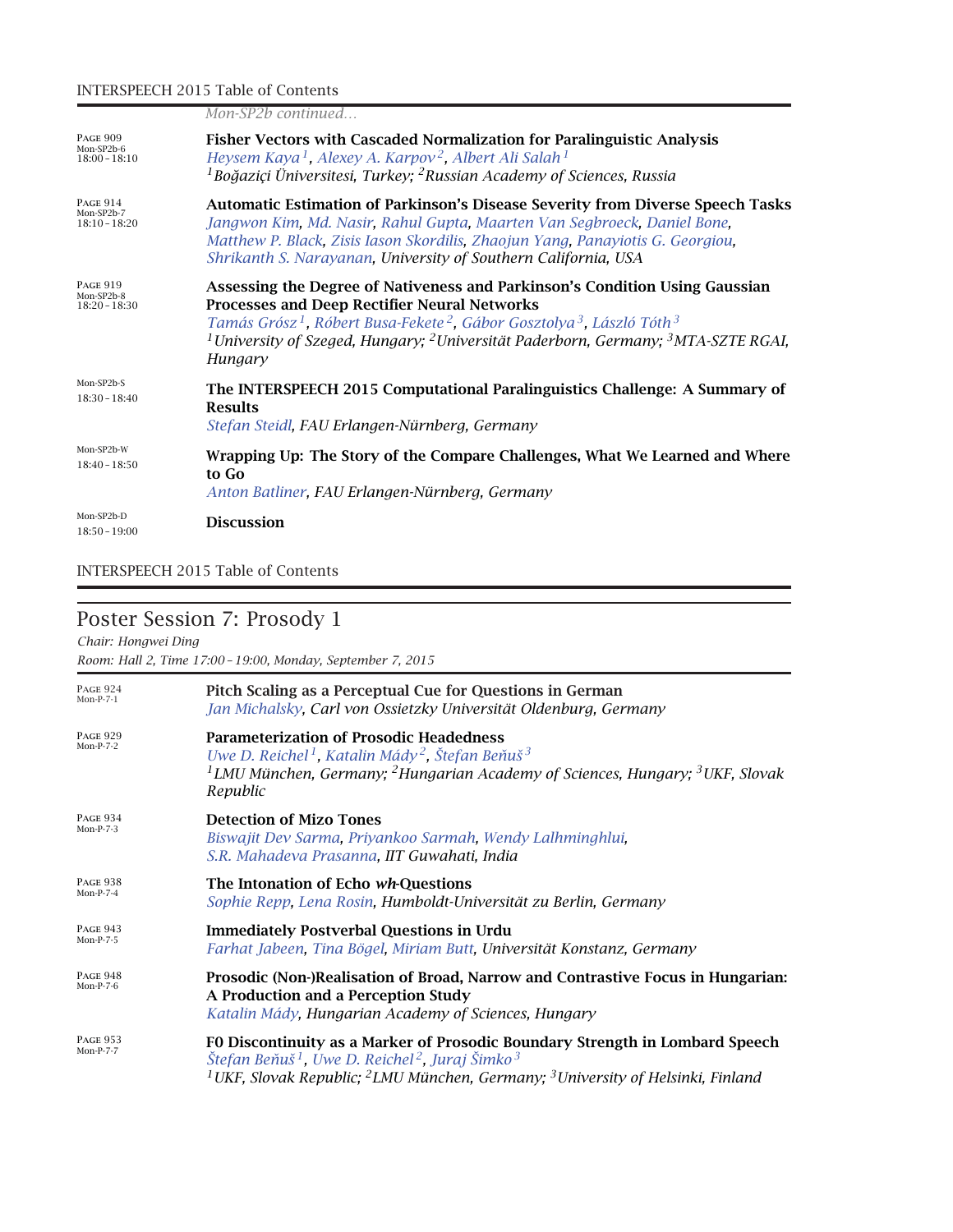# Poster Session 8: Prosody 2

*Chair: Hongwei Ding*

*Room: Hall 2, Time 17:00 – 19:00, Monday, September 7, 2015*

| <b>PAGE 958</b>                | <b>Comparing Journalistic and Spontaneous Speech: Prosodic and Spectral Analysis</b>                                                                                                                                                                                                                                                           |
|--------------------------------|------------------------------------------------------------------------------------------------------------------------------------------------------------------------------------------------------------------------------------------------------------------------------------------------------------------------------------------------|
| $Mon-P-8-1$                    | Cédric Gendrot, Martine Adda-Decker, Yaru Wu, LPP (UMR 7018), France                                                                                                                                                                                                                                                                           |
| <b>PAGE 963</b>                | Rhythm Influences the Tonal Realisation of Focus                                                                                                                                                                                                                                                                                               |
| $Mon-P-8-2$                    | Nadja Schauffler, Katrin Schweitzer, Universität Stuttgart, Germany                                                                                                                                                                                                                                                                            |
| <b>PAGE 968</b><br>$Mon-P-8-3$ | Linguistic Measures of Pitch Range in Slavic and Germanic Languages<br>Bistra Andreeva <sup>1</sup> , Bernd Möbius <sup>1</sup> , Grazyna Demenko <sup>2</sup> , Frank Zimmerer <sup>1</sup> ,<br>Jeanin Jügler <sup>1</sup><br><sup>1</sup> Universität des Saarlandes, Germany; <sup>2</sup> Adam Mickiewicz University in Poznań,<br>Poland |
| <b>PAGE 973</b>                | The Effect of Stress on Vowel Space in Daxi Hakka Chinese                                                                                                                                                                                                                                                                                      |
| $Mon-P-8-4$                    | Chunan Qiu, Jie Liang, Tongji University, China                                                                                                                                                                                                                                                                                                |
| <b>PAGE 978</b><br>$Mon-P-8-5$ | Declination, Peak Height and Pitch Level in Declaratives and Questions of South<br><b>Connaught Irish</b><br>Maria O'Reilly, Ailbhe Ní Chasaide, Trinity College Dublin, Ireland                                                                                                                                                               |
| <b>PAGE 983</b>                | <b>Contextual Variation of Tones in Mizo</b>                                                                                                                                                                                                                                                                                                   |
| $Mon-P-8-6$                    | Priyankoo Sarmah, Leena Dihingia, Wendy Lalhminghlui, IIT Guwahati, India                                                                                                                                                                                                                                                                      |
| <b>PAGE 987</b><br>$Mon-P-8-7$ | The Prosodic Marking of Rhetorical Questions in German<br>Daniela Wochner, Jana Schlegel, Nicole Dehé, Bettina Braun, Universität Konstanz,<br>Germany                                                                                                                                                                                         |

INTERSPEECH 2015 Table of Contents

# Poster Session 9: Speaker and Language Recognition

#### *Chair: Kong Aik Lee*

*Room: Foyer, Time 17:00 – 19:00, Monday, September 7, 2015*

| <b>PAGE 992</b><br>$Mon-P-9-1$  | High-Resolution Acoustic Modeling and Compact Language Modeling of<br>Language-Universal Speech Attributes for Spoken Language Identification<br>Yannan Wang <sup>1</sup> , Jun Du <sup>1</sup> , Li-Rong Dai <sup>1</sup> , Chin-Hui Lee <sup>2</sup><br><sup>1</sup> USTC, China; <sup>2</sup> Georgia Institute of Technology, USA                                                                                                            |
|---------------------------------|--------------------------------------------------------------------------------------------------------------------------------------------------------------------------------------------------------------------------------------------------------------------------------------------------------------------------------------------------------------------------------------------------------------------------------------------------|
| <b>PAGE 997</b><br>$Mon-P-9-2$  | <b>Phonemes Frequency Based PLLR Dimensionality Reduction for Language</b><br>Recognition<br>Saad Irtza <sup>1</sup> , Vidhyasaharan Sethu <sup>1</sup> , Phu Ngoc Le <sup>1</sup> , Eliathamby Ambikairajah <sup>1</sup> ,<br>Haizhou $Li2$<br><sup>1</sup> University of New South Wales, Australia; <sup>2</sup> A*STAR, Singapore                                                                                                            |
| <b>PAGE 1002</b><br>$Mon-P-9-3$ | <b>Exploiting i-Vector Posterior Covariances for Short-Duration Language</b><br>Recognition<br>Sandro Cumani <sup>1</sup> , Oldřich Plchot <sup>2</sup> , Radek Fér <sup>2</sup><br><sup>1</sup> Politecnico di Torino, Italy; <sup>2</sup> Brno University of Technology, Czech Republic                                                                                                                                                        |
| <b>PAGE 1007</b><br>$Mon-P-9-4$ | Using the Beat Histogram for Speech Rhythm Description and Language<br><b>Identification</b><br>Athanasios Lykartsis, Stefan Weinzierl, Technische Universität Berlin, Germany                                                                                                                                                                                                                                                                   |
| <b>PAGE 1012</b><br>$Mon-P-9-5$ | <b>Speaker Recognition for Speech Under Face Cover</b><br>Rahim Saeidi <sup>1</sup> , Tuija Niemi <sup>2</sup> , Hanna Karppelin <sup>3</sup> , Jouni Pohjalainen <sup>1</sup> ,<br>Tomi Kinnunen <sup>4</sup> , Paavo Alku <sup>1</sup><br><sup>1</sup> Aalto University, Finland; <sup>2</sup> National Bureau of Investigation, Finland; <sup>3</sup> University of<br>Helsinki, Finland; <sup>4</sup> University of Eastern Finland, Finland |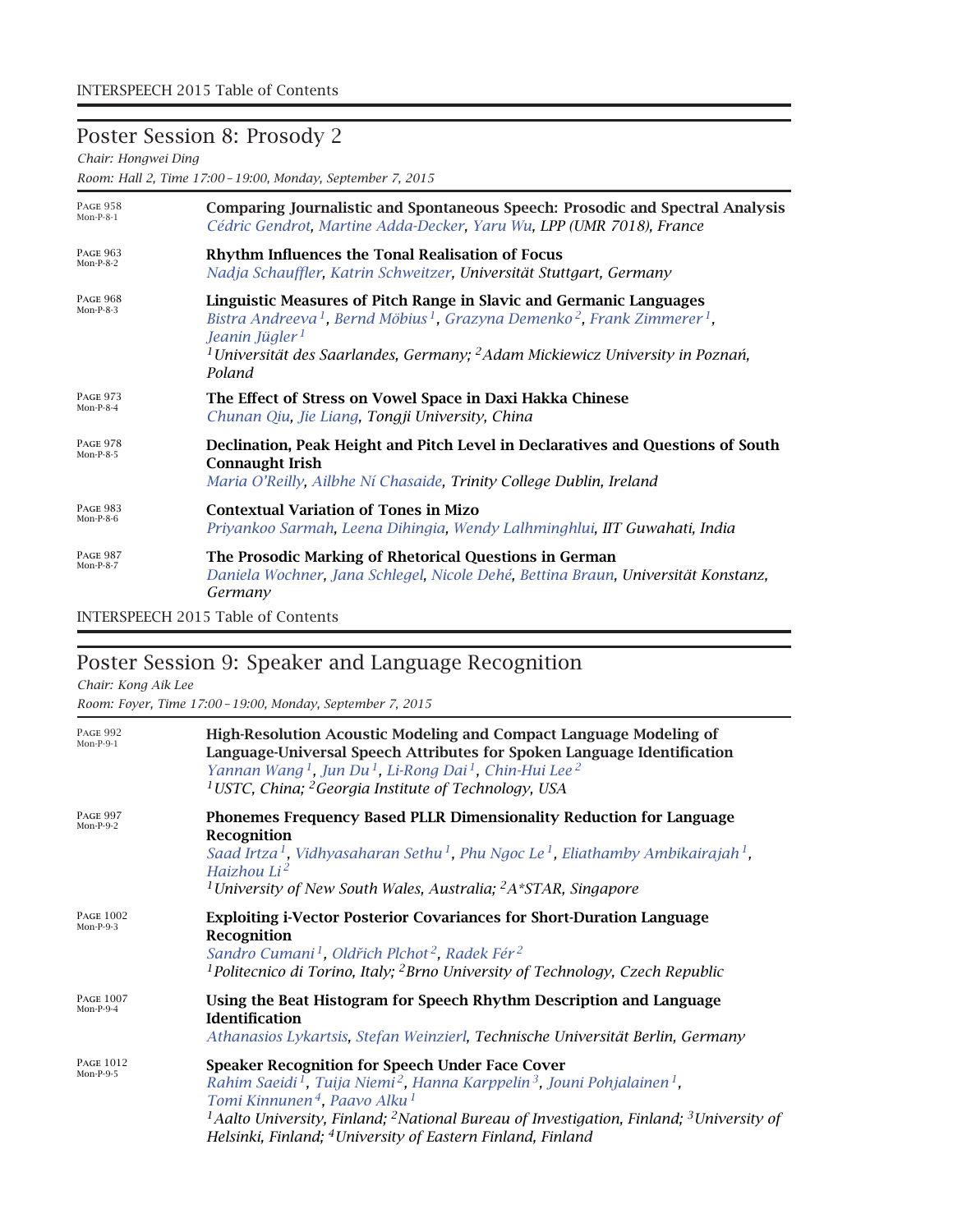|                                 | Mon-P-9 continued                                                                                                                                                                                                                                                                                                                                                 |
|---------------------------------|-------------------------------------------------------------------------------------------------------------------------------------------------------------------------------------------------------------------------------------------------------------------------------------------------------------------------------------------------------------------|
| <b>PAGE 1017</b><br>$Mon-P-9-6$ | Dataset-Invariant Covariance Normalization for Out-Domain PLDA Speaker<br><b>Verification</b><br>Md. Hafizur Rahman, Ahilan Kanagasundaram, David Dean, Sridha Sridharan,<br>Queensland University of Technology, Australia                                                                                                                                       |
| <b>PAGE 1022</b><br>$Mon-P-9-7$ | <b>Sparse Coding of Total Variability Matrix</b><br>Longting Xu <sup>1</sup> , Kong Aik Lee <sup>2</sup> , Haizhou Li <sup>2</sup> , Zhen Yang <sup>1</sup><br><sup>1</sup> NJUPT, China; <sup>2</sup> A*STAR, Singapore                                                                                                                                          |
| <b>PAGE 1027</b><br>$Mon-P-9-8$ | Duration Dependent Covariance Regularization in PLDA Modeling for Speaker<br><b>Verification</b><br>Weicheng Cai <sup>1</sup> , Ming Li <sup>2</sup> , Lin Li <sup>3</sup> , QingYang Hong <sup>3</sup><br><sup>1</sup> JRI, China; <sup>2</sup> Sun Yat-sen University, China; <sup>3</sup> Xiamen University, China                                             |
| <b>PAGE 1032</b><br>$Mon-P-9-9$ | Exploiting Supervector Structure for Speaker Recognition Trained on a Small<br><b>Development Set</b><br>Hagai Aronowitz, IBM Research Haifa, Israel                                                                                                                                                                                                              |
| <b>PAGE 1037</b><br>Mon-P-9-10  | <b>Modified-Prior PLDA and Score Calibration for Duration Mismatch Compensation</b><br>in Speaker Recognition System<br>QingYang Hong <sup>1</sup> , Lin Li <sup>1</sup> , Ming Li <sup>2</sup> , Ling Huang <sup>1</sup> , Lihong Wan <sup>1</sup> , Jun Zhang <sup>1</sup><br><sup>1</sup> Xiamen University, China; <sup>2</sup> Sun Yat-sen University, China |
| <b>PAGE 1042</b><br>Mon-P-9-11  | Speaker Verification Using Gaussian Posteriorgrams on Fixed Phrase Short<br><b>Utterances</b><br>Sarfaraz Jelil <sup>1</sup> , Rohan Kumar Das <sup>2</sup> , Rohit Sinha <sup>2</sup> , S.R. Mahadeva Prasanna <sup>2</sup><br><sup>1</sup> North-Eastern Hill University, India; <sup>2</sup> IIT Guwahati, India                                               |

INTERSPEECH 2015 Table of Contents

*Mon-P-9 continued…*

| <b>PAGE 1047</b><br>$Mon-P-9-12$ | <b>Importance of Intelligible Phonemes for Human Speaker Recognition in Different</b><br><b>Channel Bandwidths</b><br>Laura Fernández Gallardo <sup>1</sup> , Sebastian Möller <sup>2</sup> , Michael Wagner <sup>1</sup><br><sup>1</sup> University of Canberra, Australia; ${}^{2}$ T-Labs, Germany |
|----------------------------------|-------------------------------------------------------------------------------------------------------------------------------------------------------------------------------------------------------------------------------------------------------------------------------------------------------|
| <b>PAGE 1052</b><br>$Mon-P-9-13$ | Denoising Autoencoder-Based Speaker Feature Restoration for Utterances of Short<br><b>Duration</b><br>Hitoshi Yamamoto, Takafumi Koshinaka, NEC Corporation, Japan                                                                                                                                    |
| <b>PAGE 1057</b><br>$Mon-P-9-14$ | <b>Full Multicondition Training for Robust i-Vector Based Speaker Recognition</b><br>Dayana Ribas <sup>1</sup> , Emmanuel Vincent <sup>2</sup> , José Ramón Calvo <sup>1</sup><br><sup>1</sup> CENATAV, Cuba; <sup>2</sup> INRIA, France                                                              |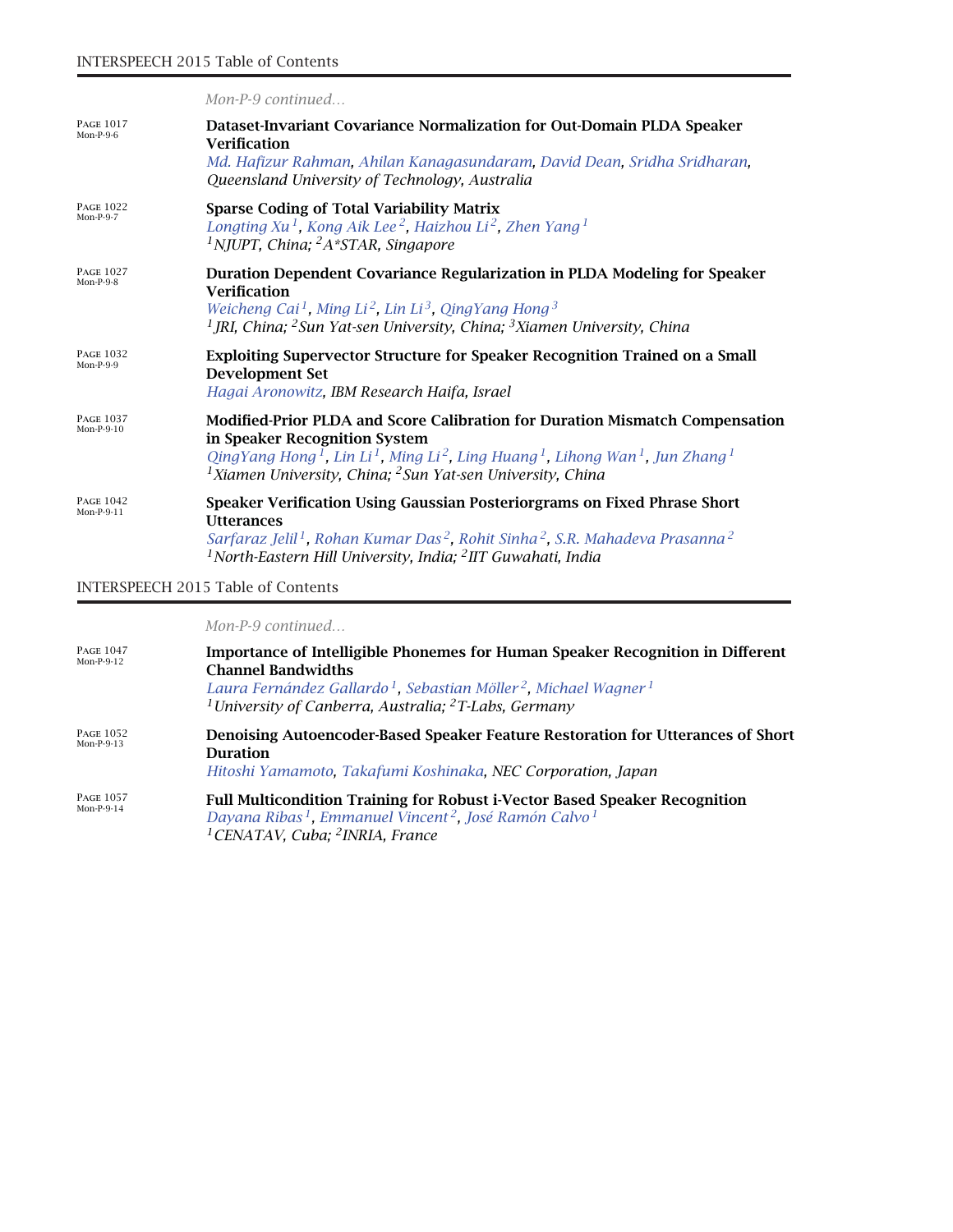# Show and Tell Session 2

*Chair: Volker Fischer*

*Room: Seminar 1, Time 17:00 – 19:00, Monday, September 7, 2015*

| <b>PAGE 1062</b><br>Show&Tell-2-1 | <b>SARMATA 2.0 Automatic Polish Language Speech Recognition System</b><br>Bartosz Ziółko, Tomasz Jadczyk, Dawid Skurzok, Piotr Zelasko, Jakub Gałka,<br>Tomasz Pędzimąż, Ireneusz Gawlik, Szymon Pałka, AGH UST, Poland                                                                                                                                                                                                                                                                             |
|-----------------------------------|-----------------------------------------------------------------------------------------------------------------------------------------------------------------------------------------------------------------------------------------------------------------------------------------------------------------------------------------------------------------------------------------------------------------------------------------------------------------------------------------------------|
| <b>PAGE 1064</b><br>Show&Tell-2-2 | Remeeting – Get More Out of Meetings<br>Arlo Faria, Korbinian Riedhammer, Remeeting, USA                                                                                                                                                                                                                                                                                                                                                                                                            |
| <b>PAGE 1066</b><br>Show&Tell-2-3 | Web Application System for Pronunciation Practice by Children with Disabilities<br>and to Support Cooperation of Teachers and Medical Workers<br>Ikuyo Masuda-Katsuse, Kindai University, Japan                                                                                                                                                                                                                                                                                                     |
| <b>PAGE 1068</b><br>Show&Tell-2-4 | <b>PATSY</b> - It's All About Pronunciation!<br>Caroline Kaufhold <sup>1</sup> , Vadim Gamidov <sup>2</sup> , Andreas Kiessling <sup>2</sup> , Klaus Reinhard <sup>2</sup> ,<br>Elmar Nöth $^1$<br><sup>1</sup> FAU Erlangen-Nürnberg, Germany; <sup>2</sup> e.sigma Technology, Germany                                                                                                                                                                                                            |
| <b>PAGE 1070</b><br>Show&Tell-2-5 | Real-Time Pitch Modification System for Speech and Singing Voice<br>Elias Azarov, Maxim Vashkevich, Denis Likhachov, Alexander Petrovsky, BSUIR,<br><b>Belarus</b>                                                                                                                                                                                                                                                                                                                                  |
| <b>PAGE 1072</b><br>Show&Tell-2-6 | Nao is Doing Humour in the CHIST-ERA JOKER Project<br>Guillaume Dubuisson Duplessis <sup>1</sup> , Lucile Béchade <sup>2</sup> , Mohamed A. Sehili <sup>1</sup> ,<br>Agnès Delaborde <sup>1</sup> , Vincent Letard <sup>1</sup> , Anne-Laure Ligozat <sup>1</sup> , Paul Deléglise <sup>3</sup> ,<br>Yannick Estève <sup>3</sup> , Sophie Rosset <sup>1</sup> , Laurence Devillers <sup>1</sup><br><sup>1</sup> LIMSI, France; <sup>2</sup> Université Paris Sud, France; <sup>3</sup> LIUM, France |
| <b>PAGE 1074</b><br>Show&Tell-2-7 | <b>ABIMS</b> - Auditory Bewildered Interaction Measurement System<br>Lisa Lange, Bartholomäus Pfeiffer, Daniel Duran, Universität Stuttgart, Germany<br><b>INTERSPEECH 2015 Table of Contents</b>                                                                                                                                                                                                                                                                                                   |

# Oral Session 15: Neural Networks and Speaker Adaptation

*Chairs: Penny Karanasou, Daniel Povey*

*Room: Large Hall, Time 09:00 – 11:00, Tuesday, September 8, 2015*

| <b>PAGE 1076</b><br>Tue-O-15-1<br>$09:00 - 09:20$ | Maximum a posteriori Adaptation of Network Parameters in Deep Models<br>Zhen Huang <sup>1</sup> , Sabato Marco Siniscalchi <sup>1</sup> , I-Fan Chen <sup>1</sup> , Jinyu Li <sup>2</sup> , Jiadong Wu <sup>1</sup> ,<br>Chin-Hui Lee <sup>1</sup><br><sup>1</sup> Georgia Institute of Technology, USA; <sup>2</sup> Microsoft, USA |
|---------------------------------------------------|--------------------------------------------------------------------------------------------------------------------------------------------------------------------------------------------------------------------------------------------------------------------------------------------------------------------------------------|
| <b>PAGE 1081</b><br>Tue-O-15-2<br>$09:20 - 09:40$ | Regularized Sequence-Level Deep Neural Network Model Adaptation<br>Yan Huang, Yifan Gong, Microsoft, USA                                                                                                                                                                                                                             |
| <b>PAGE 1086</b>                                  | Modeling Speaker Variability Using Long Short-Term Memory Networks for                                                                                                                                                                                                                                                               |
| Tue-O-15-3                                        | <b>Speech Recognition</b>                                                                                                                                                                                                                                                                                                            |
| $09:40 - 10:00$                                   | Xiangang Li, Xihong Wu, Peking University, China                                                                                                                                                                                                                                                                                     |
| <b>PAGE 1091</b>                                  | Intermediate-Layer DNN Adaptation for Offline and Session-Based Iterative                                                                                                                                                                                                                                                            |
| Tue-O-15-4                                        | <b>Speaker Adaptation</b>                                                                                                                                                                                                                                                                                                            |
| $10:00 - 10:20$                                   | Kshitiz Kumar, Chaojun Liu, Kaisheng Yao, Yifan Gong, Microsoft, USA                                                                                                                                                                                                                                                                 |
| <b>PAGE 1096</b>                                  | Speaker Adaptation of Convolutional Neural Network Using Speaker Specific                                                                                                                                                                                                                                                            |
| Tue-O-15-5                                        | <b>Subspace Vectors of SGMM</b>                                                                                                                                                                                                                                                                                                      |
| $10:20 - 10:40$                                   | Murali Karthick B., Prateek Kolhar, S. Umesh, IIT Madras, India                                                                                                                                                                                                                                                                      |
| <b>PAGE 1101</b><br>Tue-O-15-6<br>$10:40 - 11:00$ | On Speaker Adaptation of Long Short-Term Memory Recurrent Neural Networks<br>Yajie Miao, Florian Metze, Carnegie Mellon University, USA                                                                                                                                                                                              |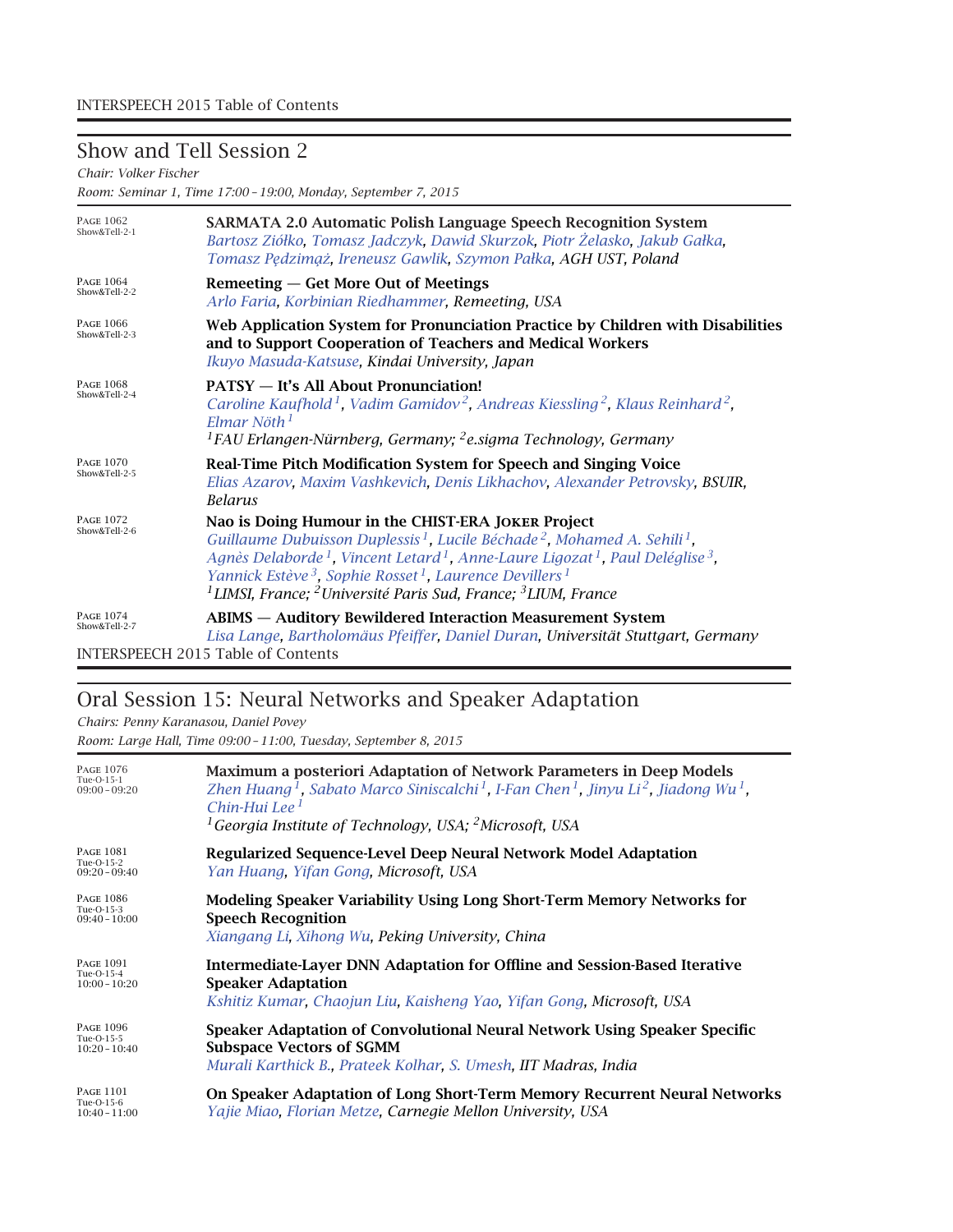# Oral Session 16: Brain- and Other Biosignal-based Spoken Communication

*Chairs: Thomas F. Quatieri, Tanja Schultz Room: Conference 1, Time 09:00 – 11:00, Tuesday, September 8, 2015*

| <b>PAGE 1106</b><br>Tue-O-16-1<br>$09:00 - 09:20$ | <b>Automatic Identification of Received Language in MEG</b><br>Emilio Parisotto <sup>1</sup> , Youness A. Ghassabeh <sup>2</sup> , Matt J. MacDonald <sup>3</sup> , Adelina Cozma <sup>4</sup> ,<br>Elizabeth W. Pang <sup>5</sup> , Frank Rudzicz <sup>1</sup><br><sup>1</sup> University of Toronto, Canada; <sup>2</sup> UHN Toronto Rehabilitation Institute, Canada;<br><sup>3</sup> SickKids Research Institute, Canada; <sup>4</sup> University of Calgary, Canada; <sup>5</sup> Hospital for<br>Sick Children, Canada |
|---------------------------------------------------|-------------------------------------------------------------------------------------------------------------------------------------------------------------------------------------------------------------------------------------------------------------------------------------------------------------------------------------------------------------------------------------------------------------------------------------------------------------------------------------------------------------------------------|
| <b>PAGE 1111</b><br>Tue-O-16-2<br>$09:20 - 09:40$ | Detection of Cardiovascular Reactivity in Speech<br>Laurens van der Werff, Jón Guðnason, Kamilla Rún Jóhannsdóttir, Reykjavik<br>University, Iceland                                                                                                                                                                                                                                                                                                                                                                          |
| <b>PAGE 1116</b><br>Tue-O-16-3<br>$09:40 - 10:00$ | Lateralization in Emotional Speech Perception Following Transcranial Direct<br><b>Current Stimulation</b><br>Alex Francois-Nienaber <sup>1</sup> , Jed A. Meltzer <sup>2</sup> , Frank Rudzicz <sup>1</sup><br><sup>1</sup> University of Toronto, Canada; <sup>2</sup> Rotman Research Institute, Canada                                                                                                                                                                                                                     |
| <b>PAGE 1121</b><br>Tue-O-16-4<br>$10:00 - 10:20$ | Speech Reconstruction from Human Auditory Cortex with Deep Neural Networks<br>Minda Yang <sup>1</sup> , Sameer A. Sheth <sup>2</sup> , Catherine A. Schevon <sup>2</sup> , Guy M. McKhann II <sup>2</sup> ,<br>Nima Mesgarani <sup>1</sup><br><sup>1</sup> Columbia University, USA; <sup>2</sup> Columbia University Medical Center, USA                                                                                                                                                                                     |
| <b>PAGE 1126</b><br>Tue-O-16-5<br>$10:20 - 10:40$ | Temporal Dynamics of the Speech Readiness Potential, and Its Use in a Neural<br>Decoder of Speech-Motor Intention<br>Jonathan S. Brumberg, Nichol Castro, Akshatha Rao, University of Kansas, USA                                                                                                                                                                                                                                                                                                                             |
| <b>PAGE 1131</b><br>Tue-O-16-6<br>$10:40 - 11:00$ | <b>Continuous Speech Recognition from ECoG</b><br>Dominic Heger <sup>1</sup> , Christian Herff <sup>1</sup> , Adriana de Pesters <sup>2</sup> , Dominic Telaar <sup>1</sup> ,<br>Peter Brunner <sup>2</sup> , Gerwin Schalk <sup>2</sup> , Tanja Schultz <sup>1</sup><br><sup>1</sup> KIT, Germany; <sup>2</sup> New York State Department of Health, USA<br>INTED CDEECH $2015$ Table of Contents                                                                                                                            |

INTERSPEECH 2015 Table of Contents

# Oral Session 17: Deep Neural Networks in Speaker Recognition

*Chairs: Patrick Kenny, Alan McCree*

*Room: Conference 2+3, Time 09:00 – 11:00, Tuesday, September 8, 2015*

| <b>PAGE 1136</b><br>Tue-O-17-1<br>$09:00 - 09:20$ | <b>Locally-Connected and Convolutional Neural Networks for Small Footprint</b><br><b>Speaker Recognition</b><br>Yu-hsin Chen, Ignacio Lopez-Moreno, Tara N. Sainath, Mirkó Visontai, Raziel Alvarez,<br>Carolina Parada, Google, USA |
|---------------------------------------------------|--------------------------------------------------------------------------------------------------------------------------------------------------------------------------------------------------------------------------------------|
| <b>PAGE 1141</b><br>Tue-O-17-2<br>$09:20 - 09:40$ | <b>Insights into Deep Neural Networks for Speaker Recognition</b><br>Daniel Garcia-Romero, Alan McCree, Johns Hopkins University, USA                                                                                                |
| <b>PAGE 1146</b>                                  | A Unified Deep Neural Network for Speaker and Language Recognition                                                                                                                                                                   |
| Tue-O-17-3                                        | Fred Richardson <sup>1</sup> , Douglas A. Reynolds <sup>1</sup> , Najim Dehak <sup>2</sup>                                                                                                                                           |
| $09:40 - 10:00$                                   | <sup>1</sup> MIT Lincoln Laboratory, USA; <sup>2</sup> MIT, USA                                                                                                                                                                      |
| <b>PAGE 1151</b>                                  | <b>Investigation of Bottleneck Features and Multilingual Deep Neural Networks for</b>                                                                                                                                                |
| Tue-O-17-4                                        | <b>Speaker Verification</b>                                                                                                                                                                                                          |
| $10:00 - 10:20$                                   | Yao Tian, Meng Cai, Liang He, Jia Liu, Tsinghua University, China                                                                                                                                                                    |
| <b>PAGE 1156</b>                                  | Frequency Offset Correction in Single Sideband (SSB) Speech by Deep Neural                                                                                                                                                           |
| Tue-O-17-5                                        | <b>Network for Speaker Verification</b>                                                                                                                                                                                              |
| $10:20 - 10:40$                                   | Hua Xing, Gang Liu, John H.L. Hansen, University of Texas at Dallas, USA                                                                                                                                                             |
| <b>PAGE 1161</b>                                  | Exploring Robustness of DNN/RNN for Extracting Speaker Baum-Welch Statistics                                                                                                                                                         |
| Tue-O-17-6                                        | in Mismatched Conditions                                                                                                                                                                                                             |
| $10:40 - 11:00$                                   | Hao Zheng, Shanshan Zhang, Wenju Liu, Chinese Academy of Sciences, China                                                                                                                                                             |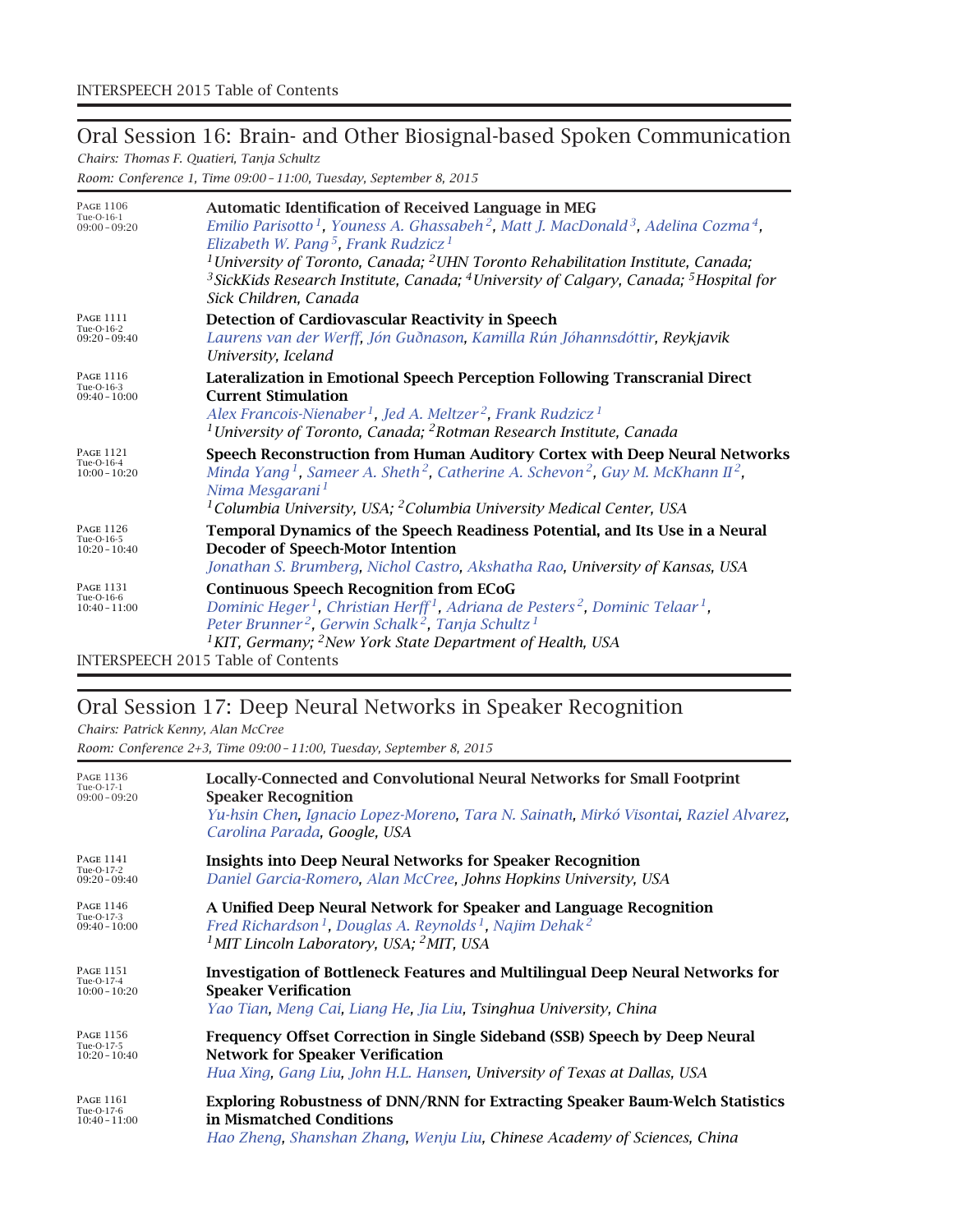# Oral Session 18: Speech Analysis and Representation 2

*Chairs: Miloš Cerˇnak, Shinji Watanabe*

*Room: Conference 4+5, Time 09:00 – 11:00, Tuesday, September 8, 2015*

| <b>PAGE 1166</b>                                  | AM-FM Based Filter Bank Analysis for Estimation of Spectro-Temporal Envelopes                                                                                                                                                                                                                |
|---------------------------------------------------|----------------------------------------------------------------------------------------------------------------------------------------------------------------------------------------------------------------------------------------------------------------------------------------------|
| Tue-O-18-1                                        | and Its Application for Speaker Recognition in Noisy Reverberant Environments                                                                                                                                                                                                                |
| $09:00 - 09:20$                                   | Dhananjaya Gowda, Rahim Saeidi, Paavo Alku, Aalto University, Finland                                                                                                                                                                                                                        |
| <b>PAGE 1171</b><br>Tue-O-18-2<br>$09:20 - 09:40$ | <b>Fast and Accurate Phase Unwrapping</b><br>Thomas Drugman, Yannis Stylianou, Toshiba Research Europe, UK                                                                                                                                                                                   |
| <b>PAGE 1176</b><br>Tue-O-18-3<br>$09:40 - 10:00$ | Sparse Representation with Temporal Max-Smoothing for Acoustic Event<br><b>Detection</b><br>Xugang Lu <sup>1</sup> , Peng Shen <sup>1</sup> , Yu Tsao <sup>2</sup> , Chiori Hori <sup>1</sup> , Hisashi Kawai <sup>1</sup><br><sup>1</sup> NICT, Japan; <sup>2</sup> Academia Sinica, Taiwan |
| <b>PAGE 1181</b>                                  | <b>Estimation of Glottal Closure Instants from Telephone Speech Using a Group</b>                                                                                                                                                                                                            |
| Tue-O-18-4                                        | Delay-Based Approach That Considers Speech Signal as a Spectrum                                                                                                                                                                                                                              |
| $10:00 - 10:20$                                   | Anushiya Rachel G., Vijayalakshmi P., Nagarajan T., SSN, India                                                                                                                                                                                                                               |
| <b>PAGE 1186</b>                                  | The Role of Prosody and Voice Quality in Text-Dependent Categories of                                                                                                                                                                                                                        |
| Tue-O-18-5                                        | <b>Storytelling Across Languages</b>                                                                                                                                                                                                                                                         |
| $10:20 - 10:40$                                   | Raúl Montaño, Francesc Alías, Universitat Ramon Llull, Spain                                                                                                                                                                                                                                 |
| <b>PAGE 1191</b><br>Tue-O-18-6<br>$10:40 - 11:00$ | Neuromorphic Based Oscillatory Device for Incremental Syllable Boundary<br><b>Detection</b><br>Alexandre Hyafil <sup>1</sup> , Milos Cernak <sup>2</sup><br><sup>1</sup> Universitat Pompeu Fabra, Spain; <sup>2</sup> Idiap Research Institute, Switzerland                                 |

INTERSPEECH 2015 Table of Contents

### Oral Session 19: Statistical Parametric Speech Synthesis

*Chairs: Michael Pucher, Junichi Yamagishi Room: Conference 6, Time 09:00 – 11:00, Tuesday, September 8, 2015*

| <b>PAGE 1196</b><br>Tue-O-19-1<br>$09:00 - 09:20$ | Simultaneous Optimization of Multiple Tree Structures for Factor Analyzed<br><b>HMM-Based Speech Synthesis</b><br>Takenori Yoshimura, Kei Hashimoto, Yoshihiko Nankaku, Keiichi Tokuda, Nagoya<br>Institute of Technology, Japan                                                                                                        |
|---------------------------------------------------|-----------------------------------------------------------------------------------------------------------------------------------------------------------------------------------------------------------------------------------------------------------------------------------------------------------------------------------------|
| <b>PAGE 1201</b><br>Tue-O-19-2<br>$09:20 - 09:40$ | <b>HMM Training Strategy for Incremental Speech Synthesis</b><br>Maël Pouget <sup>1</sup> , Thomas Hueber <sup>1</sup> , Gérard Bailly <sup>1</sup> , Timo Baumann <sup>2</sup><br><sup>1</sup> GIPSA, France; <sup>2</sup> Universität Hamburg, Germany                                                                                |
| <b>PAGE 1206</b><br>Tue-O-19-3<br>$09:40 - 10:00$ | Modulation Spectrum-Constrained Trajectory Training Algorithm for HMM-Based<br><b>Speech Synthesis</b><br>Shinnosuke Takamichi <sup>1</sup> , Tomoki Toda <sup>1</sup> , Alan W. Black <sup>2</sup> , Satoshi Nakamura <sup>1</sup><br><sup>1</sup> NAIST, Japan; <sup>2</sup> Carnegie Mellon University, USA                          |
| <b>PAGE 1211</b><br>Tue-O-19-4<br>$10:00 - 10:20$ | <b>Random Forests for Statistical Speech Synthesis</b><br>Alan W. Black, Prasanna Kumar Muthukumar, Carnegie Mellon University, USA                                                                                                                                                                                                     |
| <b>PAGE 1216</b><br>Tue-O-19-5<br>$10:20 - 10:40$ | Speaker Adaptation Using Relevance Vector Regression for HMM-Based<br><b>Expressive TTS</b><br>Doo Hwa Hong, Joun Yeop Lee, Se Young Jang, Nam Soo Kim, Seoul National<br>University, Korea                                                                                                                                             |
| <b>PAGE 1221</b><br>Tue-O-19-6<br>$10:40 - 11:00$ | <b>Towards a Linear Dynamical Model Based Speech Synthesizer</b><br>Vassilis Tsiaras <sup>1</sup> , Ranniery Maia <sup>2</sup> , Vassilis Diakoloukas <sup>1</sup> , Yannis Stylianou <sup>2</sup> ,<br>Vassilis Digalakis <sup>1</sup><br><sup>1</sup> Technical University of Crete, Greece; <sup>2</sup> Toshiba Research Europe, UK |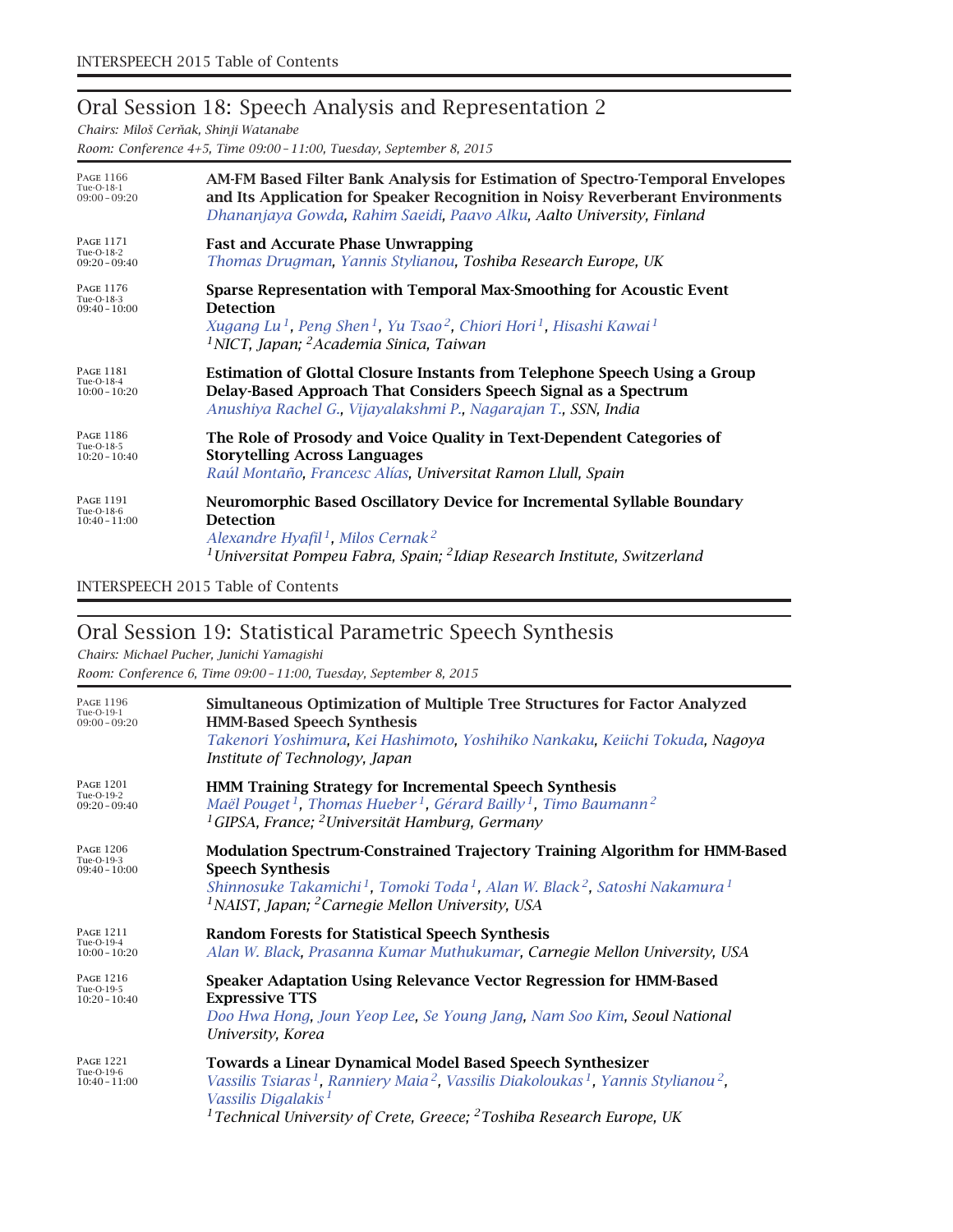# Special Session 3: Speech Science in End-user Applications

*Chairs: Felix Burkhardt, Nils Lenke*

*Room: Hall 1, Time 09:00 – 11:00, Tuesday, September 8, 2015*

| <b>PAGE 1226</b><br>Tue-SP3-1<br>$09:00 - 09:20$ | Providing Objective Metrics of Team Communication Skills via Interpersonal<br><b>Coordination Mechanisms</b><br>Céline De Looze <sup>1</sup> , Brian Vaughan <sup>2</sup> , Finnian Kelly <sup>3</sup> , Alison Kay <sup>1</sup><br><sup>1</sup> Trinity College Dublin, Ireland; <sup>2</sup> Dublin Institute of Technology, Ireland; <sup>3</sup> University<br>of Texas at Dallas, USA                                                                                                                                                                                                                                                                                                                                                                                     |
|--------------------------------------------------|--------------------------------------------------------------------------------------------------------------------------------------------------------------------------------------------------------------------------------------------------------------------------------------------------------------------------------------------------------------------------------------------------------------------------------------------------------------------------------------------------------------------------------------------------------------------------------------------------------------------------------------------------------------------------------------------------------------------------------------------------------------------------------|
| <b>PAGE 1231</b>                                 | Dialog Act Modeling for Virtual Personal Assistant Applications Using a Small                                                                                                                                                                                                                                                                                                                                                                                                                                                                                                                                                                                                                                                                                                  |
| Tue-SP3-2                                        | <b>Volume of Labeled Data and Domain Knowledge</b>                                                                                                                                                                                                                                                                                                                                                                                                                                                                                                                                                                                                                                                                                                                             |
| $09:20 - 09:40$                                  | Donghyeon Lee, Jinsik Lee, Eun-Kyoung Kim, Jaewon Lee, Samsung Electronics, Korea                                                                                                                                                                                                                                                                                                                                                                                                                                                                                                                                                                                                                                                                                              |
| <b>PAGE 1236</b>                                 | A Polyglot Domain Optimised Text-to-Speech System for Railway Station                                                                                                                                                                                                                                                                                                                                                                                                                                                                                                                                                                                                                                                                                                          |
| Tue-SP3-3                                        | Announcements                                                                                                                                                                                                                                                                                                                                                                                                                                                                                                                                                                                                                                                                                                                                                                  |
| $09:40 - 10:00$                                  | Csaba Zainkó, Mátyás Bartalis, Géza Németh, Gábor Olaszy, BME, Hungary                                                                                                                                                                                                                                                                                                                                                                                                                                                                                                                                                                                                                                                                                                         |
| <b>PAGE 1241</b>                                 | Development of Hindi Speech Recognition System of Agricultural Commodities                                                                                                                                                                                                                                                                                                                                                                                                                                                                                                                                                                                                                                                                                                     |
| Tue-SP3-4                                        | <b>Using Deep Neural Network</b>                                                                                                                                                                                                                                                                                                                                                                                                                                                                                                                                                                                                                                                                                                                                               |
| $10:00 - 10:20$                                  | Partho Mandal, Shalini Jain, Gaurav Ojha, Anupam Shukla, ABV-IIITM, India                                                                                                                                                                                                                                                                                                                                                                                                                                                                                                                                                                                                                                                                                                      |
| <b>PAGE 1246</b><br>Tue-SP3-5<br>$10:20 - 10:40$ | Real-Time Audio Signal Enhancement for Hands-Free Speech Applications<br>Thomas Fehér, Michael Freitag, Christian Gruber, voice INTER connect, Germany                                                                                                                                                                                                                                                                                                                                                                                                                                                                                                                                                                                                                         |
| <b>PAGE 1251</b><br>Tue-SP3-6<br>$10:40 - 11:00$ | Personalized Synthetic Voices for Speaking Impaired: Website and App<br>D. Erro <sup>1</sup> , Inma Hernaez <sup>1</sup> , Agustin Alonso <sup>1</sup> , D. García-Lorenzo <sup>1</sup> , Eva Navas <sup>1</sup> , J. Ye <sup>1</sup> ,<br>H. Arzelus <sup>2</sup> , Igor Jauk <sup>3</sup> , N.Q. Hy <sup>4</sup> , C. Magariños <sup>5</sup> , R. Pérez-Ramón <sup>1</sup> , M. Sulír <sup>6</sup> ,<br>Xiaohai Tian <sup>4</sup> , X. Wang <sup>7</sup><br><sup>1</sup> Universidad del País Vasco, Spain; <sup>2</sup> VicomTech-IK4, Spain; <sup>3</sup> Universitat Politècnica de<br>Catalunya, Spain; <sup>4</sup> NTU, Singapore; <sup>5</sup> Universidade de Vigo, Spain; <sup>6</sup> Technical<br>University of Košice, Slovak Republic; <sup>7</sup> USTC, China |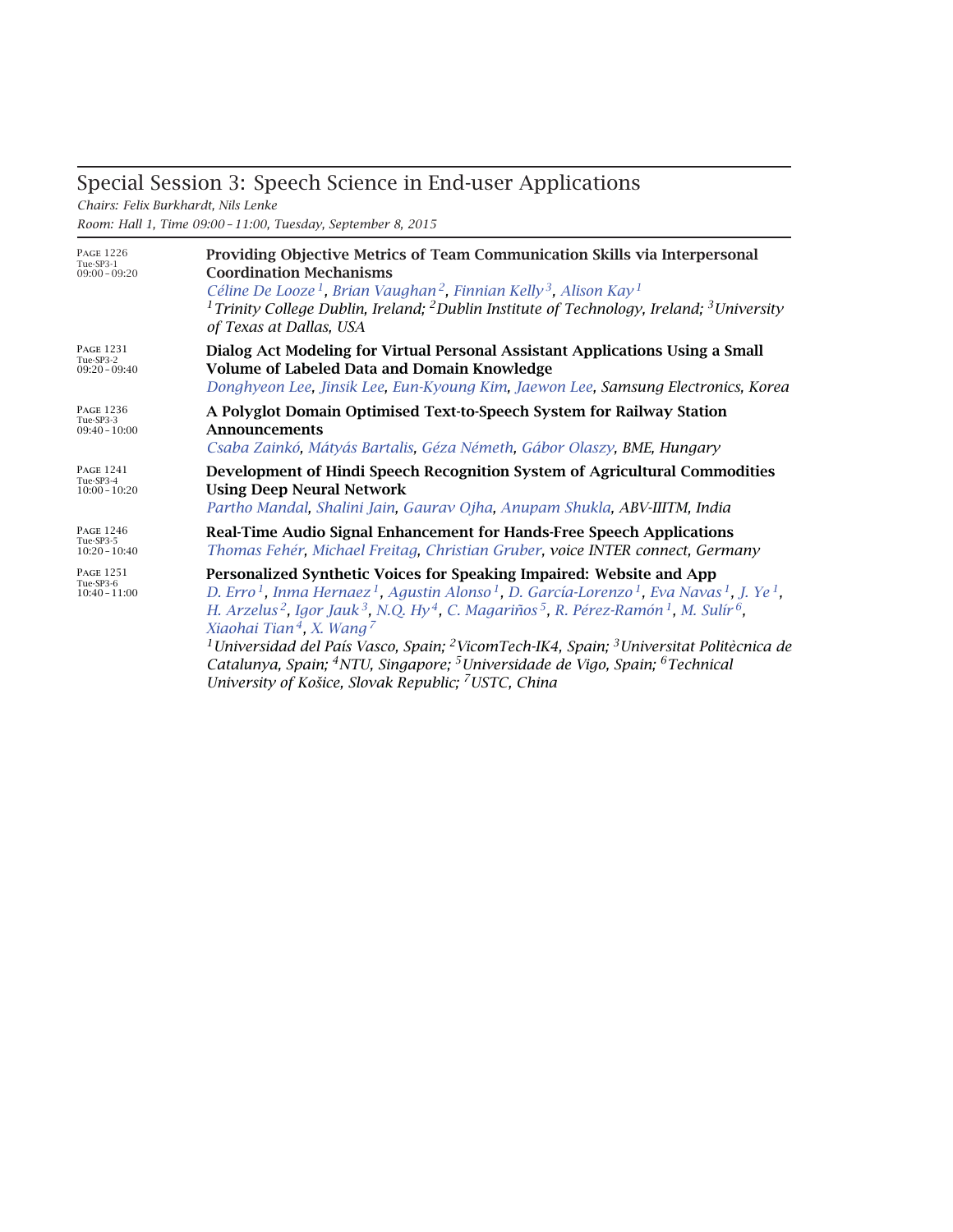# Poster Session 10: Speech Recognition: Evaluation and Low-resource Languages

*Chair: Jia Cui*

*Room: Hall 2, Time 09:00 – 11:00, Tuesday, September 8, 2015*

| <b>PAGE 1255</b><br>Tue-P-10-1 | <b>Under-Resourced Speech Recognition Based on the Speech Manifold</b><br>Reza Sahraeian <sup>1</sup> , Dirk Van Compernolle <sup>1</sup> , Febe de Wet <sup>2</sup><br><sup>1</sup> Katholieke Universiteit Leuven, Belgium; <sup>2</sup> CSIR, South Africa                                                                             |
|--------------------------------|-------------------------------------------------------------------------------------------------------------------------------------------------------------------------------------------------------------------------------------------------------------------------------------------------------------------------------------------|
| <b>PAGE 1260</b><br>Tue-P-10-2 | Multilingual Features Based Keyword Search for Very Low-Resource Languages<br>Pavel Golik, Zoltán Tüske, Ralf Schlüter, Hermann Ney, RWTH Aachen University,<br>Germany                                                                                                                                                                   |
| <b>PAGE 1265</b><br>Tue-P-10-3 | Second Language Speech Recognition Using Multiple-Pass Decoding with Lexicon<br><b>Represented by Multiple Reduced Phoneme Sets</b><br>Xiaoyun Wang, Seiichi Yamamoto, Doshisha University, Japan                                                                                                                                         |
| <b>PAGE 1270</b><br>Tue-P-10-4 | Using Resources from a Closely-Related Language to Develop ASR for a Very<br><b>Under-Resourced Language: A Case Study for Iban</b><br>Sarah Samson Juan <sup>1</sup> , Laurent Besacier <sup>2</sup> , Benjamin Lecouteux <sup>2</sup> , Mohamed Dyab <sup>2</sup><br><sup>1</sup> UNIMAS, Malaysia; <sup>2</sup> LIG (UMR 5217), France |
| <b>PAGE 1275</b><br>Tue-P-10-5 | <b>Prediction of Speech Recognition Accuracy for Utterance Classification</b><br>Maxim L. Korenevsky, Andrey B. Smirnov, Valentin S. Mendelev, ITMO University,<br>Russia                                                                                                                                                                 |
| <b>PAGE 1280</b><br>Tue-P-10-6 | <b>Error Bounds for Context Reduction and Feature Omission</b><br>Eugen Beck, Ralf Schlüter, Hermann Ney, RWTH Aachen University, Germany                                                                                                                                                                                                 |

#### INTERSPEECH 2015 Table of Contents

|                                | Tue-P-10 continued                                                                                                                                                                                                                                                                                 |
|--------------------------------|----------------------------------------------------------------------------------------------------------------------------------------------------------------------------------------------------------------------------------------------------------------------------------------------------|
| <b>PAGE 1285</b><br>Tue-P-10-7 | A Metric for Evaluating Speech Recognizer Output Based on Human-Perception<br>Model<br>Nobuyasu Itoh <sup>1</sup> , Gakuto Kurata <sup>1</sup> , Ryuki Tachibana <sup>1</sup> , Masafumi Nishimura <sup>2</sup><br><sup>1</sup> IBM Research Tokyo, Japan; <sup>2</sup> Shizuoka University, Japan |
| <b>PAGE 1289</b><br>Tue-P-10-8 | How to Evaluate ASR Output for Named Entity Recognition?<br>Mohamed Ameur Ben Jannet <sup>1</sup> , Olivier Galibert <sup>1</sup> , Martine Adda-Decker <sup>2</sup> ,<br>Sophie Rosset <sup>3</sup><br><sup>1</sup> LNE, France; <sup>2</sup> LPP (UMR 7018), France; <sup>3</sup> LIMSI, France  |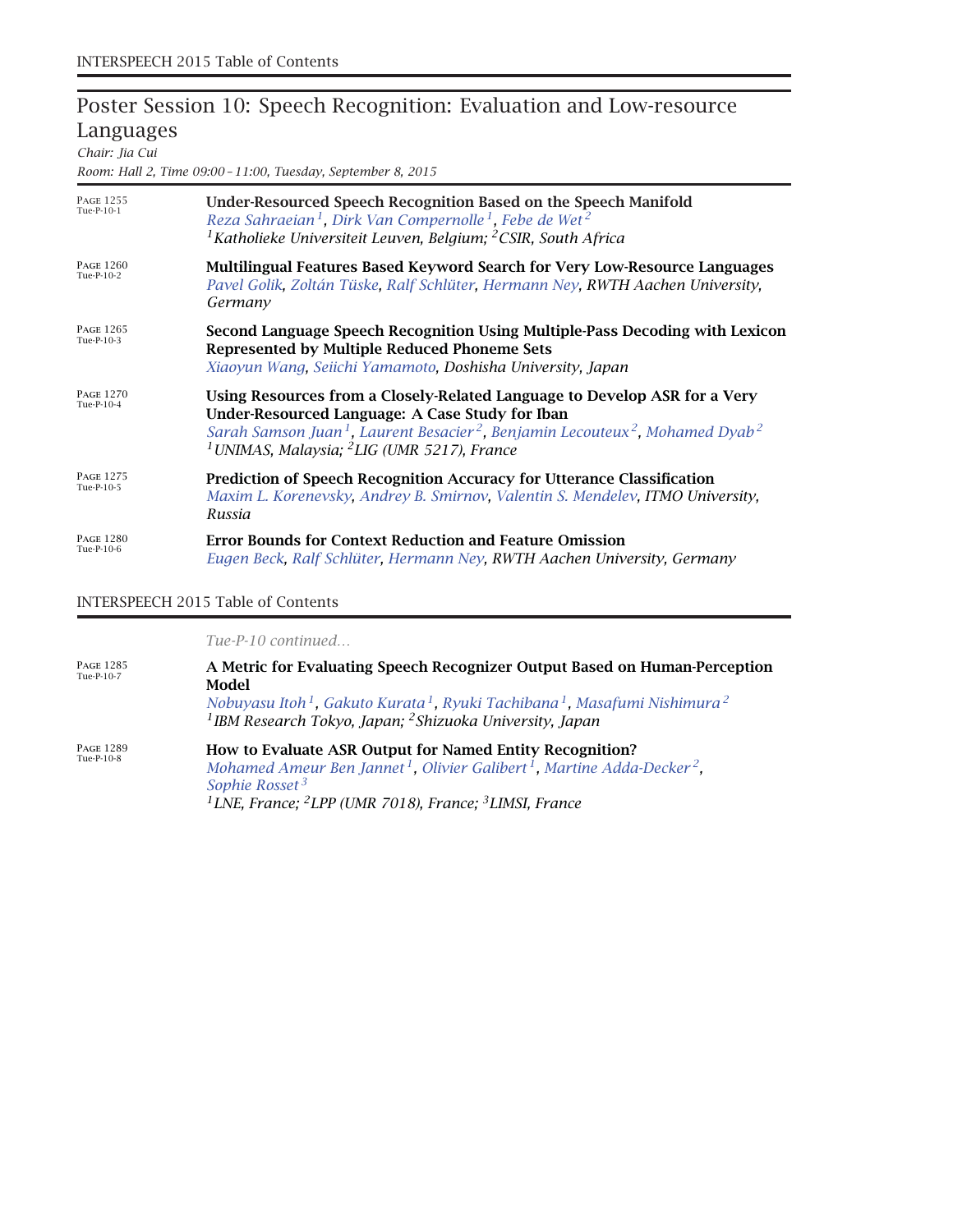### Poster Session 11: Emotion

*Chair: Anton Batliner*

*Room: Hall 2, Time 09:00 – 11:00, Tuesday, September 8, 2015*

| <b>PAGE 1294</b><br>Tue-P-11-1 | <b>Acoustic-Prosodic Analysis of Attitudinal Expressions in German</b><br>Hansjörg Mixdorff <sup>1</sup> , Angelika Hönemann <sup>2</sup> , Albert Rilliard <sup>3</sup><br><sup>1</sup> BHT Berlin, Germany; <sup>2</sup> Universität Bielefeld, Germany; <sup>3</sup> LIMSI, France                                                     |
|--------------------------------|-------------------------------------------------------------------------------------------------------------------------------------------------------------------------------------------------------------------------------------------------------------------------------------------------------------------------------------------|
| <b>PAGE 1299</b><br>Tue-P-11-2 | <b>Continuous Emotion Tracking Using Total Variability Space</b><br>Hossein Khaki, Engin Erzin, Koç Üniversitesi, Turkey                                                                                                                                                                                                                  |
| <b>PAGE 1304</b><br>Tue-P-11-3 | An Analysis of the Relationship Between Signal-Derived Vocal Arousal Score and<br><b>Human Emotion Production and Perception</b><br>Chi-Chun Lee <sup>1</sup> , Daniel Bone <sup>2</sup> , Shrikanth S. Narayanan <sup>2</sup><br><sup>1</sup> National Tsing Hua University, Taiwan; <sup>2</sup> University of Southern California, USA |
| <b>PAGE 1309</b><br>Tue-P-11-4 | Morphology of Vocal Affect Bursts: Exploring Expressive Interjections in<br><b>Japanese Conversation</b><br>Hiroki Mori, Utsunomiya University, Japan                                                                                                                                                                                     |
| <b>PAGE 1314</b><br>Tue-P-11-5 | <b>Emotion Clustering Based on Probabilistic Linear Discriminant Analysis</b><br>Mahnoosh Mehrabani, Ozlem Kalinli, Ruxin Chen, Sony, USA                                                                                                                                                                                                 |
| <b>PAGE 1319</b><br>Tue-P-11-6 | Objective Study of the Performance Degradation in Emotion Recognition Through<br>the AMR-WB+ Codec<br>Aaron Albin, Elliot Moore, Georgia Institute of Technology, USA                                                                                                                                                                     |
| <b>PAGE 1324</b><br>Tue-P-11-7 | Analysis of Excitation Source Features of Speech for Emotion Recognition<br>Sudarsana Reddy Kadiri, P. Gangamohan, Suryakanth V. Gangashetty,<br>B. Yegnanarayana, IIIT Hyderabad, India                                                                                                                                                  |

#### INTERSPEECH 2015 Table of Contents

*Tue-P-11 continued…*

| <b>PAGE 1329</b><br>Tue-P-11-8  | An Investigation of Emotion Change Detection from Speech<br>Zhaocheng Huang, Julien Epps, Eliathamby Ambikairajah, University of New South<br>Wales, Australia                                                                                                                                                             |
|---------------------------------|----------------------------------------------------------------------------------------------------------------------------------------------------------------------------------------------------------------------------------------------------------------------------------------------------------------------------|
| <b>PAGE 1334</b><br>Tue-P-11-9  | <b>Crosslinguistic Comparison on the Perception of Mandarin Attitudinal Speech</b><br>Wentao Gu <sup>1</sup> , Ping Tang <sup>1</sup> , Keikichi Hirose <sup>2</sup> , Véronique Aubergé <sup>3</sup><br><sup>1</sup> Nanjing Normal University, China; <sup>2</sup> University of Tokyo, Japan; <sup>3</sup> CNRS, France |
| <b>PAGE 1339</b><br>Tue-P-11-10 | <b>Conflict Intensity Estimation from Speech Using Greedy Forward-Backward</b><br><b>Feature Selection</b><br>$\sigma$ <sup>1</sup> $\sigma$ $\sigma$ <sup>1</sup> $\sigma$ <sup>1</sup>                                                                                                                                   |

*Gábor Gosztolya, MTA-SZTE RGAI, Hungary*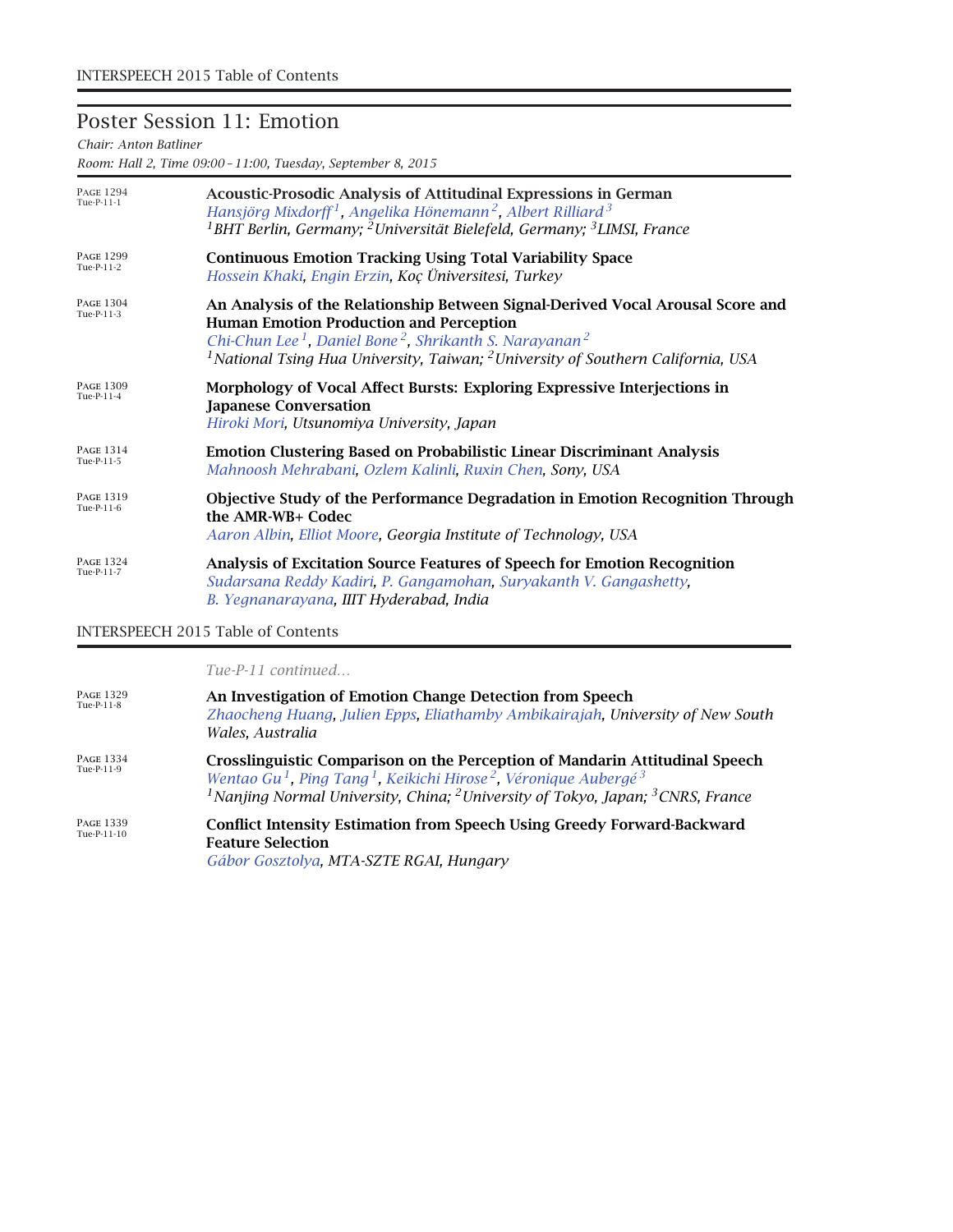# Poster Session 12: Spoken Language Understanding

*Chair: Ruhi Sarikaya*

*Room: Foyer, Time 09:00 – 11:00, Tuesday, September 8, 2015*

| <b>PAGE 1344</b><br>Tue-P-12-1 | <b>Study of Entity-Topic Models for OOV Proper Name Retrieval</b><br>Imran Sheikh, Irina Illina, Dominique Fohr, LORIA, France                                                                                                                                                                                                                                               |
|--------------------------------|------------------------------------------------------------------------------------------------------------------------------------------------------------------------------------------------------------------------------------------------------------------------------------------------------------------------------------------------------------------------------|
| <b>PAGE 1349</b><br>Tue-P-12-2 | <b>Audio Quotation Marks for Natural Language Understanding</b><br>Simon Boutin <sup>1</sup> , Réal Tremblay <sup>2</sup> , Patrick Cardinal <sup>1</sup> , Doug Peters <sup>2</sup> , Pierre Dumouchel <sup>1</sup><br><sup>1</sup> École de Technologie Supérieure, Canada; <sup>2</sup> Nuance Communications, Canada                                                     |
| <b>PAGE 1353</b><br>Tue-P-12-3 | Using Word Confusion Networks for Slot Filling in Spoken Language<br>Understanding<br>Xiaohao Yang, Jia Liu, Tsinghua University, China                                                                                                                                                                                                                                      |
| <b>PAGE 1358</b><br>Tue-P-12-4 | Distributed Representation-Based Spoken Word Sense Induction<br>Justin Chiu, Yajie Miao, Alan W. Black, Alexander I. Rudnicky, Carnegie Mellon<br>University, USA                                                                                                                                                                                                            |
| <b>PAGE 1363</b><br>Tue-P-12-5 | <b>Structuring Lectures in Massive Open Online Courses (MOOCs) for Efficient</b><br>Learning by Linking Similar Sections and Predicting Prerequisites<br>Sheng-syun Shen <sup>1</sup> , Hung-yi Lee <sup>1</sup> , Shang-wen Li <sup>2</sup> , Victor Zue <sup>2</sup> , Lin-shan Lee <sup>1</sup><br><sup>1</sup> National Taiwan University, Taiwan; <sup>2</sup> MIT, USA |
| <b>PAGE 1368</b><br>Tue-P-12-6 | News Talk-Show Chaptering with Journalistic Genres<br>Delphine Charlet, Géraldine Damnati, Jérémy Trione, Orange Labs, France                                                                                                                                                                                                                                                |
| <b>PAGE 1373</b><br>Tue-P-12-7 | An Analysis of Time-Aggregated and Time-Series Features for Scoring Different<br><b>Aspects of Multimodal Presentation Data</b><br>Vikram Ramanarayanan, Lei Chen, Chee Wee Leong, Gary Feng,<br>David Suendermann-Oeft, Educational Testing Service, USA<br><b>INTERSPEECH 2015 Table of Contents</b>                                                                       |
|                                | Tue-P-12 continued                                                                                                                                                                                                                                                                                                                                                           |
| <b>PAGE 1378</b><br>Tue-P-12-8 | <b>Incorporating Prosodic Prominence Evidence into Term Weights for Spoken</b><br><b>Content Retrieval</b>                                                                                                                                                                                                                                                                   |

*David N. Racca, Gareth J.F. Jones, Dublin City University, Ireland*

|                                 | Duria in Kacca, Garcul jili johto, Dublin City Onlycrolly, Ireland                                                                                                                                                                                                                                                                                              |
|---------------------------------|-----------------------------------------------------------------------------------------------------------------------------------------------------------------------------------------------------------------------------------------------------------------------------------------------------------------------------------------------------------------|
| <b>PAGE 1383</b><br>Tue-P-12-9  | Leveraging Word Embeddings for Spoken Document Summarization<br>Kuan-Yu Chen <sup>1</sup> , Shih-Hung Liu <sup>1</sup> , Hsin-Min Wang <sup>1</sup> , Berlin Chen <sup>2</sup> , Hsin-Hsi Chen <sup>3</sup><br><sup>1</sup> Academia Sinica, Taiwan; <sup>2</sup> National Taiwan Normal University, Taiwan; <sup>3</sup> National<br>Taiwan University, Taiwan |
| <b>PAGE 1388</b><br>Tue-P-12-10 | Mutually Exclusive Grounding for Weakly Supervised Non-Negative Matrix<br><b>Factorisation</b><br>Vincent Renkens, Hugo Van hamme, Katholieke Universiteit Leuven, Belgium                                                                                                                                                                                      |
| <b>PAGE 1393</b><br>Tue-P-12-11 | Using Semantic Maps for Robust Natural Language Interaction with Robots<br>Emanuele Bastianelli <sup>1</sup> , Danilo Croce <sup>1</sup> , Roberto Basili <sup>1</sup> , Daniele Nardi <sup>2</sup><br><sup>1</sup> Università di Roma "Tor Vergata", Italy; <sup>2</sup> Università di Roma "La Sapienza", Italy                                               |
| <b>PAGE 1398</b><br>Tue-P-12-12 | Efficient Learning for Spoken Language Understanding Tasks with Word<br><b>Embedding Based Pre-Training</b><br>Yi Luan <sup>1</sup> , Shinji Watanabe <sup>2</sup> , Bret Harsham <sup>2</sup><br><sup>1</sup> University of Washington, USA; <sup>2</sup> MERL, USA                                                                                            |
| <b>PAGE 1403</b><br>Tue-P-12-13 | Zero-Shot Semantic Parser for Spoken Language Understanding<br>Emmanuel Ferreira, Bassam Jabaian, Fabrice Lefèvre, LIA, France                                                                                                                                                                                                                                  |
| <b>PAGE 1408</b><br>Tue-P-12-14 | Adapting Lexical Representation and OOV Handling from Written to Spoken<br>Language with Word Embedding<br>Jeremie Tafforeau, Thierry Artieres, Benoit Favre, Frederic Bechet, LIF (UMR 7279),<br>France                                                                                                                                                        |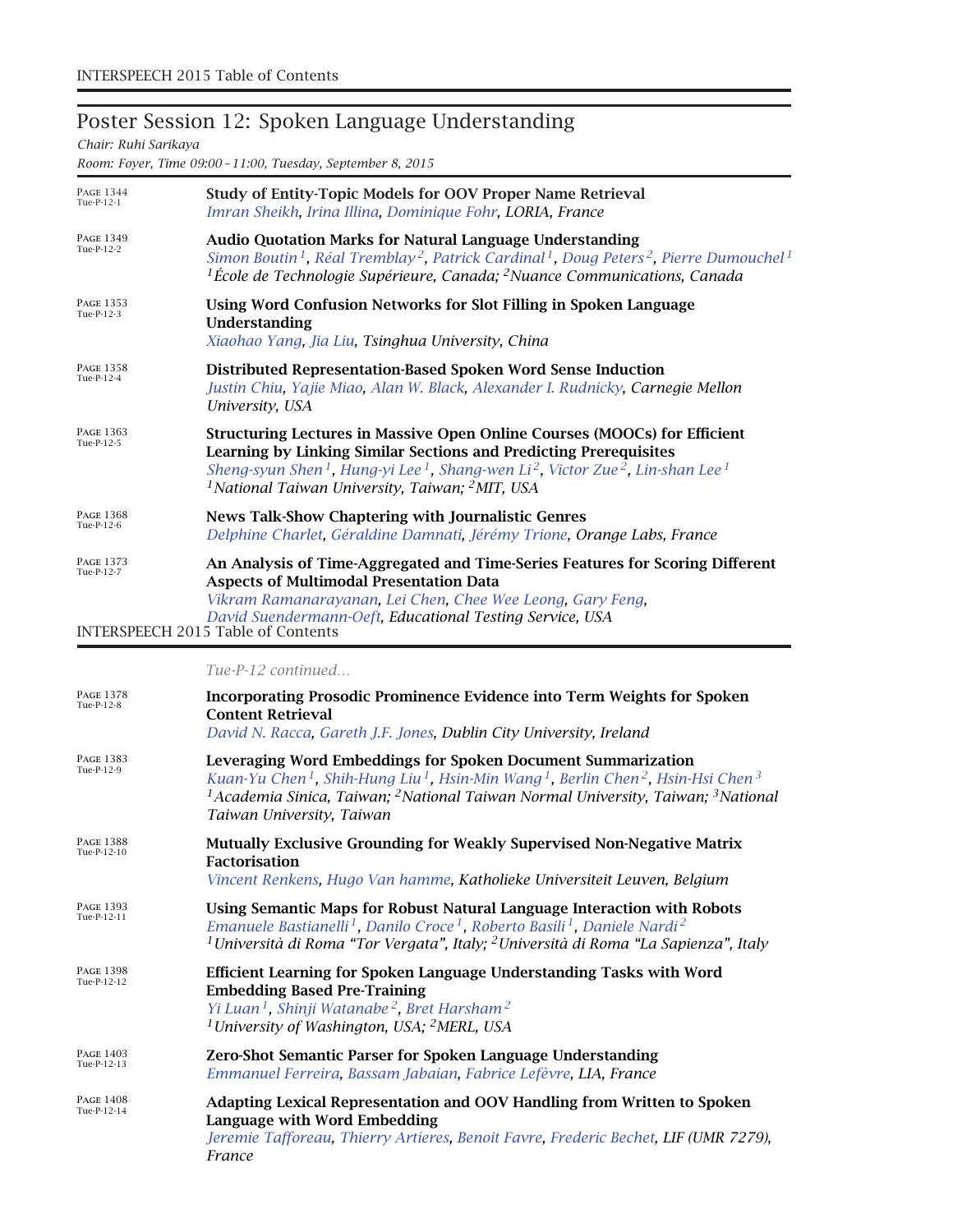# Poster Session 13: Language Modeling for Speech Recognition

*Chair: Xunying Liu*

*Room: Seminar 5+6, Time 09:00 – 11:00, Tuesday, September 8, 2015*

| <b>PAGE 1413</b><br>Tue-P-13-1 | Multi-Stream Long Short-Term Memory Neural Network Language Model<br>Ebru Arisoy <sup>1</sup> , Murat Saraçlar <sup>2</sup><br><sup>1</sup> MEF Üniversitesi, Turkey; <sup>2</sup> Boğaziçi Üniversitesi, Turkey                                  |
|--------------------------------|---------------------------------------------------------------------------------------------------------------------------------------------------------------------------------------------------------------------------------------------------|
| <b>PAGE 1418</b><br>Tue-P-13-2 | <b>Composition-Based On-the-Fly Rescoring for Salient n-Gram Biasing</b><br>Keith Hall, Eunjoon Cho, Cyril Allauzen, Françoise Beaufays, Noah Coccaro,<br>Kaisuke Nakajima, Michael Riley, Brian Roark, David Rybach, Linda Zhang, Google,<br>USA |
| <b>PAGE 1423</b><br>Tue-P-13-3 | Learning Phrase Patterns for ASR Name Error Detection Using Semantic Similarity<br>Alex Marin <sup>1</sup> , Mari Ostendorf <sup>2</sup> , Ji He <sup>2</sup><br><sup>1</sup> Microsoft, USA; <sup>2</sup> University of Washington, USA          |
| <b>PAGE 1428</b><br>Tue-P-13-4 | Sparse Non-Negative Matrix Language Modeling for Skip-Grams<br>Noam Shazeer, Joris Pelemans, Ciprian Chelba, Google, USA                                                                                                                          |
| <b>PAGE 1433</b><br>Tue-P-13-5 | Pruning Sparse Non-Negative Matrix N-Gram Language Models<br>Joris Pelemans, Noam Shazeer, Ciprian Chelba, Google, USA                                                                                                                            |
| <b>PAGE 1438</b><br>Tue-P-13-6 | <b>Geo-Location for Voice Search Language Modeling</b><br>Ciprian Chelba, Xuedong Zhang, Keith Hall, Google, USA                                                                                                                                  |
| <b>PAGE 1443</b><br>Tue-P-13-7 | On Efficient Training of Word Classes and Their Application to Recurrent Neural<br><b>Network Language Models</b><br>Rami Botros, Kazuki Irie, Martin Sundermeyer, Hermann Ney, RWTH Aachen<br>University, Germany                                |

#### INTERSPEECH 2015 Table of Contents

*Tue-P-13 continued…*

| PAGE 1448                | Deep Semantic Encodings for Language Modeling                                                                                                                                                                                                            |
|--------------------------|----------------------------------------------------------------------------------------------------------------------------------------------------------------------------------------------------------------------------------------------------------|
| Tue-P-13-8               | Ali Orkan Bayer, Giuseppe Riccardi, Università di Trento, Italy                                                                                                                                                                                          |
| PAGE 1453                | <b>Learning OOV Through Semantic Relatedness in Spoken Dialog Systems</b>                                                                                                                                                                                |
| Tue-P-13-9               | Ming Sun, Yun-Nung Chen, Alexander I. Rudnicky, Carnegie Mellon University, USA                                                                                                                                                                          |
| PAGE 1458<br>Tue-P-13-10 | <b>TDTO Language Modeling with Feedforward Neural Networks</b><br>Tze Yuang Chong <sup>1</sup> , Rafael E. Banchs <sup>2</sup> , Eng Siong Chng <sup>1</sup> , Haizhou Li <sup>1</sup><br><sup>1</sup> TL@NTU, Singapore; <sup>2</sup> A*STAR, Singapore |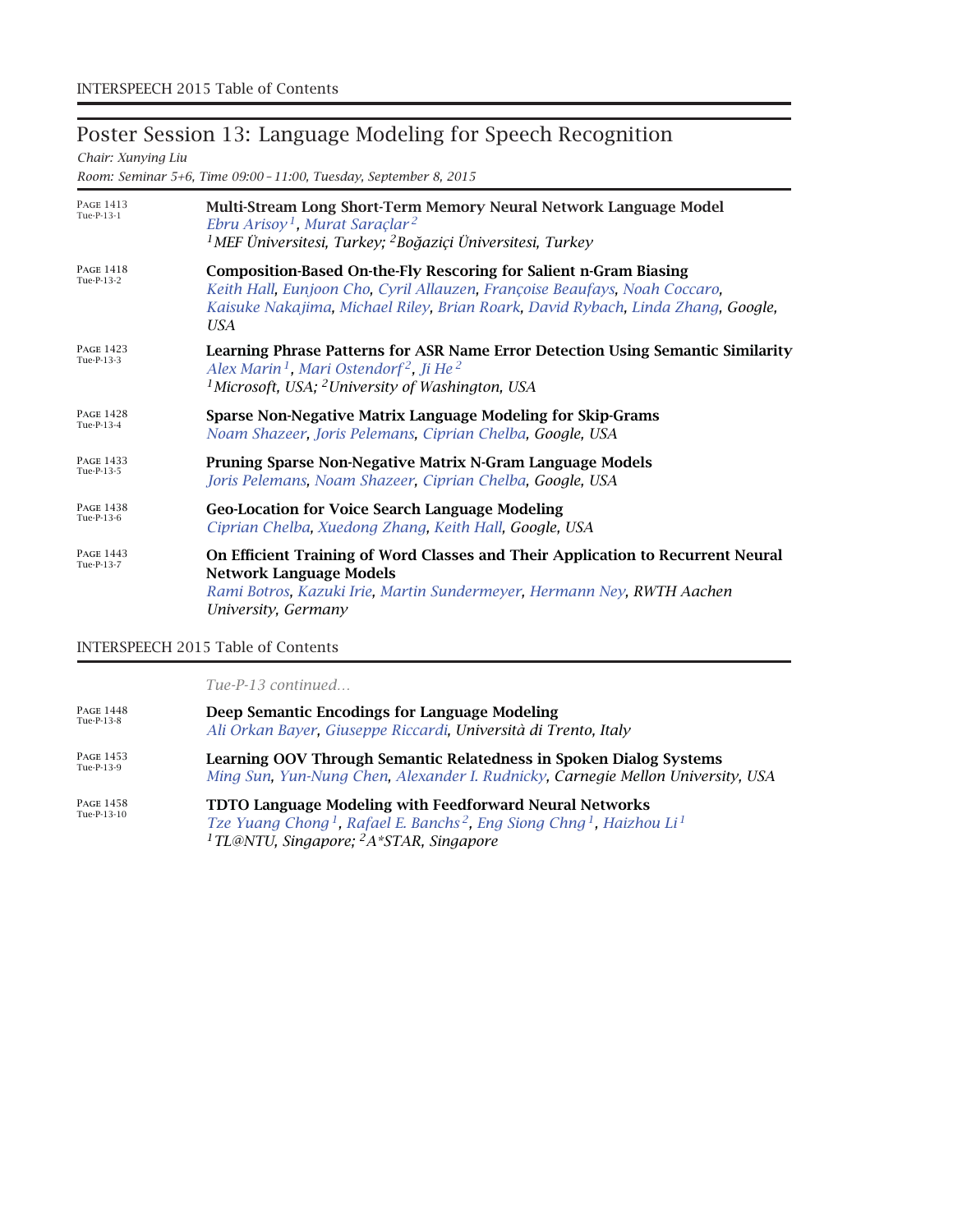# Oral Session 20: Fast Efficient and Scalable Computing for Neural Nets

*Chairs: Tara Sainath, Frank Seide*

*Room: Large Hall, Time 14:00 – 16:00, Tuesday, September 8, 2015*

| <b>PAGE 1463</b><br>Tue-O-20-1<br>$14:00 - 14:20$ | <b>Improvements to the Pruning Behavior of DNN Acoustic Models</b><br>Matthias Paulik, Apple, USA                                                                                                                                                                                                                                                       |
|---------------------------------------------------|---------------------------------------------------------------------------------------------------------------------------------------------------------------------------------------------------------------------------------------------------------------------------------------------------------------------------------------------------------|
| <b>PAGE 1468</b><br>Tue-O-20-2<br>$14:20 - 14:40$ | Fast and Accurate Recurrent Neural Network Acoustic Models for Speech<br>Recognition<br>Haşim Sak, Andrew Senior, Kanishka Rao, Françoise Beaufays, Google, USA                                                                                                                                                                                         |
| <b>PAGE 1473</b><br>Tue-O-20-3<br>$14:40 - 15:00$ | <b>Compressing Deep Neural Networks Using a Rank-Constrained Topology</b><br>Preetum Nakkiran <sup>1</sup> , Raziel Alvarez <sup>2</sup> , Rohit Prabhavalkar <sup>2</sup> , Carolina Parada <sup>2</sup><br><sup>1</sup> University of California at Berkeley, USA; $^{2}$ Google, USA                                                                 |
| <b>PAGE 1478</b><br>Tue-O-20-4<br>$15:00 - 15:20$ | Convolutional Neural Networks for Small-Footprint Keyword Spotting<br>Tara N. Sainath, Carolina Parada, Google, USA                                                                                                                                                                                                                                     |
| <b>PAGE 1483</b><br>Tue-O-20-5<br>$15:20 - 15:40$ | <b>Efficient GPU Implementation of Convolutional Neural Networks for Speech</b><br>Recognition<br>Ewout van den Berg <sup>1</sup> , Daniel Brand <sup>2</sup> , Rajesh Bordawekar <sup>2</sup> , Leonid Rachevsky <sup>1</sup> ,<br>Bhuvana Ramabhadran <sup>1</sup><br><sup>1</sup> IBM Watson, USA; <sup>2</sup> IBM T.J. Watson Research Center, USA |
| <b>PAGE 1488</b><br>Tue-O-20-6<br>$15:40 - 16:00$ | Scalable Distributed DNN Training Using Commodity GPU Cloud Computing<br>Nikko Strom, Amazon.com, USA                                                                                                                                                                                                                                                   |

INTERSPEECH 2015 Table of Contents

## Oral Session 21: Source Separation and Computational Auditory Scene Analysis

*Chairs: Rajesh M. Hegde, Chin-Hui Lee Room: Conference 1, Time 14:00 – 16:00, Tuesday, September 8, 2015*

| <b>PAGE 1493</b><br>Tue-O-21-1<br>$14:00 - 14:20$ | Joint Source Localization and Separation in Spherical Harmonic Domain Using a<br><b>Sparsity Based Method</b><br>Sachin N. Kalkur, Sandeep Reddy C., Rajesh M. Hegde, IIT Kanpur, India                                                                                                                                                                                                                                                 |
|---------------------------------------------------|-----------------------------------------------------------------------------------------------------------------------------------------------------------------------------------------------------------------------------------------------------------------------------------------------------------------------------------------------------------------------------------------------------------------------------------------|
| <b>PAGE 1498</b><br>Tue-O-21-2<br>$14:20 - 14:40$ | Regularized Non-Negative Matrix Factorization Using Alternating Direction<br>Method of Multipliers and Its Application to Source Separation<br>Shaofei Zhang <sup>1</sup> , Dong-Yan Huang <sup>2</sup> , Lei Xie <sup>1</sup> , Eng Siong Chng <sup>3</sup> , Haizhou Li <sup>2</sup> ,<br>Minghui Dong <sup>2</sup><br><sup>1</sup> Northwestern Polytechnical University, China; ${}^{2}A*STAR$ , Singapore; ${}^{3}NTU$ , Singapore |
| <b>PAGE 1503</b><br>Tue-O-21-3<br>$14:40 - 15:00$ | Two-Stage Multi-Target Joint Learning for Monaural Speech Separation<br>Shuai Nie <sup>1</sup> , Shan Liang <sup>1</sup> , Wei Xue <sup>1</sup> , Xueliang Zhang <sup>2</sup> , Wenju Liu <sup>1</sup> , Like Dong <sup>3</sup> ,<br>Hong Yang $3$<br><sup>1</sup> Chinese Academy of Sciences, China; <sup>2</sup> Inner Mongolia University, China; <sup>3</sup> SGCC,<br>China                                                       |
| <b>PAGE 1508</b><br>Tue-O-21-4<br>$15:00 - 15:20$ | <b>Multi-Objective Learning and Mask-Based Post-Processing for Deep Neural</b><br><b>Network Based Speech Enhancement</b><br>Yong Xu <sup>1</sup> , Jun Du <sup>1</sup> , Zhen Huang <sup>2</sup> , Li-Rong Dai <sup>1</sup> , Chin-Hui Lee <sup>2</sup><br><sup>1</sup> USTC, China; <sup>2</sup> Georgia Institute of Technology, USA                                                                                                 |
| <b>PAGE 1513</b><br>Tue-O-21-5<br>$15:20 - 15:40$ | Discriminative Nonnegative Matrix Factorization Using Cross-Reconstruction<br><b>Error for Source Separation</b><br>Kisoo Kwon <sup>1</sup> , Jong Won Shin <sup>2</sup> , Hyung Yong Kim <sup>1</sup> , Nam Soo Kim <sup>1</sup><br><sup>1</sup> Seoul National University, Korea; <sup>2</sup> GIST, Korea                                                                                                                            |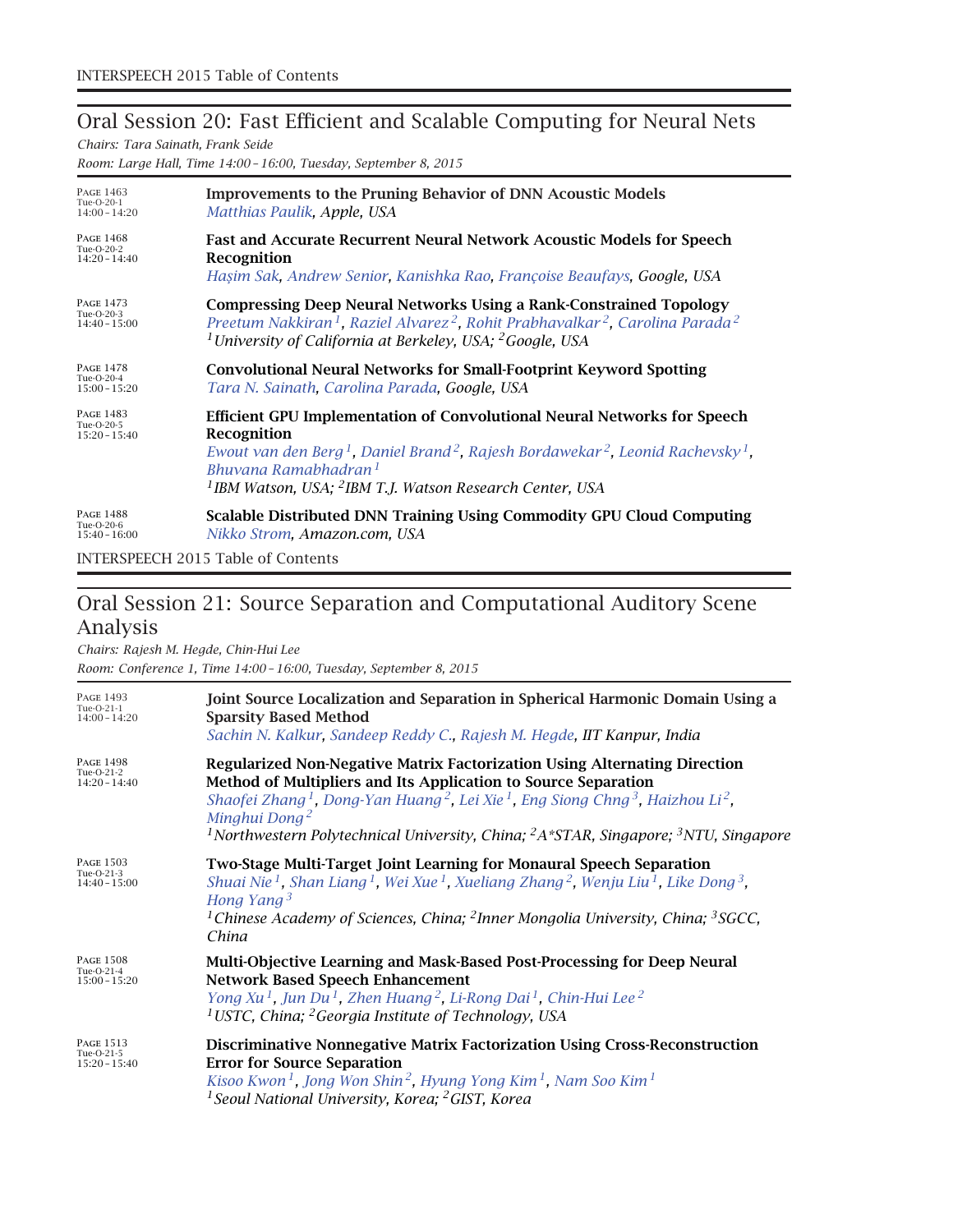*Tue-O-21 continued…*

Page <sup>1517</sup> Tue-O-21-6 15:40 – 16:00 **Using Audio and Visual Information for Single Channel Speaker Separation** *Faheem Khan, Ben Milner, University of East Anglia, UK*

#### INTERSPEECH 2015 Table of Contents

### Oral Session 22: Emotion

*Chairs: Carlos Busso Recabarren, Nick Campbell*

*Room: Conference 2+3, Time 14:00 – 16:00, Tuesday, September 8, 2015*

| <b>PAGE 1522</b><br>Tue-O-22-1<br>$14:00 - 14:20$ | <b>Exploring Acoustic Differences Between Cantonese (Tonal) and English</b><br>(Non-Tonal) Spoken Expressions of Emotions<br>Chee Seng Chong, Jeesun Kim, Chris Davis, University of Western Sydney, Australia                                                                                                                                                        |
|---------------------------------------------------|-----------------------------------------------------------------------------------------------------------------------------------------------------------------------------------------------------------------------------------------------------------------------------------------------------------------------------------------------------------------------|
| <b>PAGE 1527</b><br>Tue-O-22-2<br>$14:20 - 14:40$ | Valence, Arousal and Dominance Estimation for English, German, Greek,<br>Portuguese and Spanish Lexica Using Semantic Models<br>Elisavet Palogiannidi <sup>1</sup> , Elias Iosif <sup>2</sup> , Polychronis Koutsakis <sup>1</sup> , Alexandros Potamianos <sup>2</sup><br><sup>1</sup> Technical University of Crete, Greece; <sup>2</sup> Athena RC, Greece         |
| <b>PAGE 1532</b><br>Tue-O-22-3<br>$14:40 - 15:00$ | <b>Dimensionality Reduction for Speech Emotion Features by Multiscale Kernels</b><br>Xinzhou Xu <sup>1</sup> , Jun Deng <sup>1</sup> , Wenming Zheng <sup>2</sup> , Li Zhao <sup>2</sup> , Björn Schuller <sup>3</sup><br><sup>1</sup> Technische Universität München, Germany; <sup>2</sup> Southeast University, China; <sup>3</sup> Imperial<br>College London, UK |
| <b>PAGE 1537</b><br>Tue-O-22-4<br>$15:00 - 15:20$ | <b>High-Level Feature Representation Using Recurrent Neural Network for Speech</b><br><b>Emotion Recognition</b><br>Jinkyu Lee <sup>1</sup> , Ivan Tashev <sup>2</sup><br><sup>1</sup> Yonsei University, Korea; <sup>2</sup> Microsoft, USA                                                                                                                          |
| <b>PAGE 1541</b><br>Tue-O-22-5<br>$15:20 - 15:40$ | Speech Emotion Classification Using Tree-Structured Sparse Logistic Regression<br>Myung Jong Kim, Joohong Yoo, Younggwan Kim, Hoirin Kim, KAIST, Korea                                                                                                                                                                                                                |
| <b>PAGE 1546</b><br>Tue-O-22-6<br>$15:40 - 16:00$ | <b>Annotators' Agreement and Spontaneous Emotion Classification Performance</b><br>Bogdan Vlasenko <sup>1</sup> , Andreas Wendemuth <sup>2</sup><br><sup>1</sup> Idiap Research Institute, Switzerland; <sup>2</sup> Otto-von-Guericke-Universität Magdeburg,<br>Germany                                                                                              |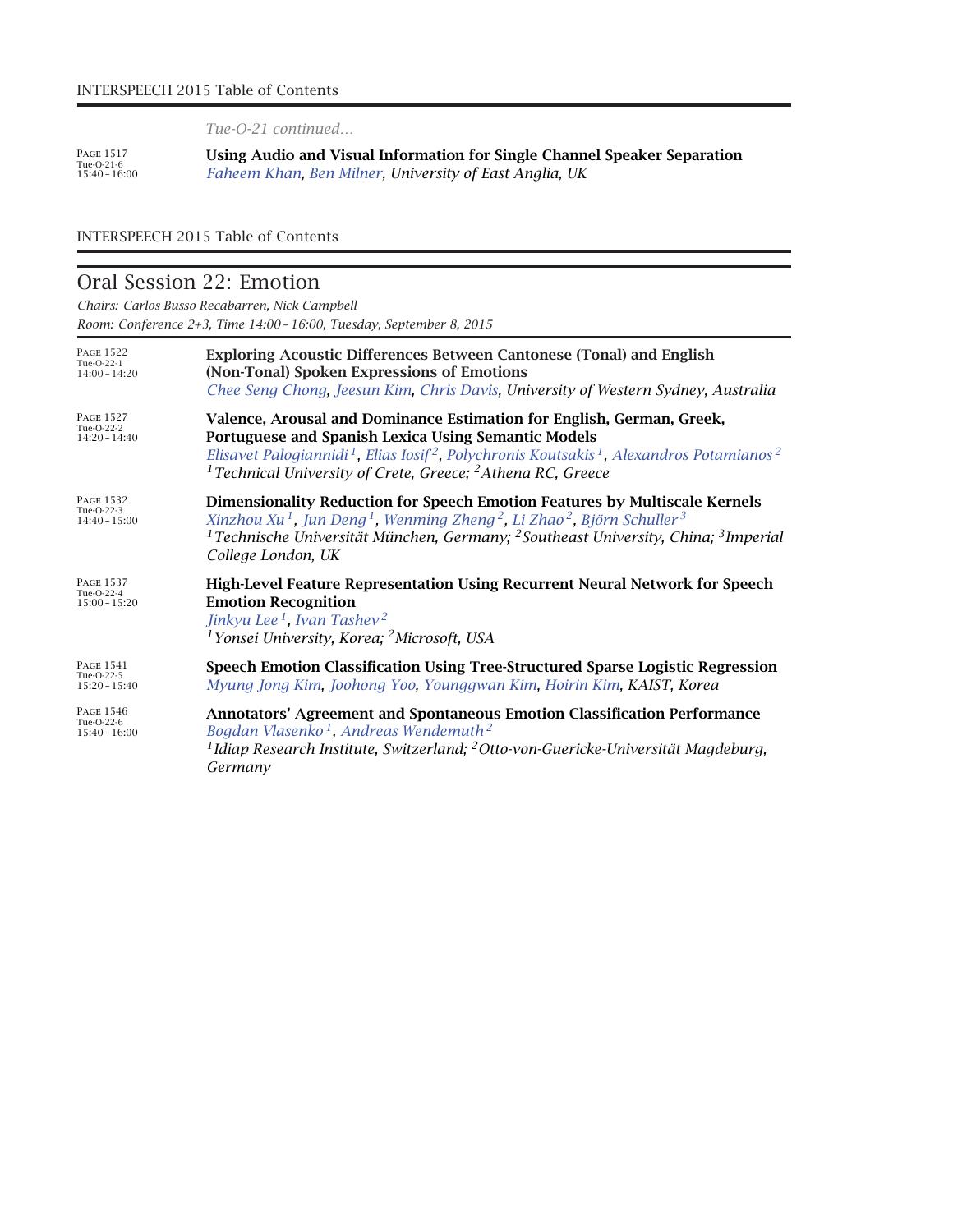# Oral Session 23: Computational Models of Human Speech Perception

*Chairs: Martin Cooke, Okko Räsänen*

*Room: Conference 4+5, Time 14:00 – 16:00, Tuesday, September 8, 2015*

| On the Nature of the Features Generated in the Human Auditory Pathway for<br><b>Phone Recognition</b><br>Harald Höge, Universität der Bundeswehr München, Germany                                                                                                                                                                                                             |
|-------------------------------------------------------------------------------------------------------------------------------------------------------------------------------------------------------------------------------------------------------------------------------------------------------------------------------------------------------------------------------|
| How the Slope of the Speech Spectrum Affects the Perception of Speaker Size<br>Kodai Yamamoto <sup>1</sup> , Toshio Irino <sup>1</sup> , Ryuichi Nisimura <sup>1</sup> , Hideki Kawahara <sup>1</sup> ,<br>Roy D. Patterson <sup>2</sup><br><sup>1</sup> Wakayama University, Japan; <sup>2</sup> University of Cambridge, UK                                                 |
| Weakly-Supervised Word Learning is Improved by an Active Online Algorithm<br>Heikki Rasilo, Okko Räsänen, Aalto University, Finland                                                                                                                                                                                                                                           |
| The Effect of Cochlear Implant Processing on Speaker Intelligibility: A Perceptual<br><b>Study and Computer Model</b><br>Lin Lin <sup>1</sup> , Jon Barker <sup>2</sup> , Guy J. Brown <sup>2</sup><br><sup>1</sup> Jilin University, China; <sup>2</sup> University of Sheffield, UK                                                                                         |
| Phonetic-Phonological Feature Emerges by Associating Phonetic with Semantic<br><b>Information - A GSOM-Based Modeling Study</b><br>Mengxue Cao <sup>1</sup> , Aijun Li <sup>1</sup> , Qiang Fang <sup>1</sup> , Bernd J. Kröger <sup>2</sup><br><sup>1</sup> Chinese Academy of Social Sciences, China; <sup>2</sup> RWTH Aachen University, Germany                          |
| DIANA: Towards Computational Modeling Reaction Times in Lexical Decision in<br><b>North American English</b><br>L. ten Bosch <sup>1</sup> , L. Boves <sup>1</sup> , B. Tucker <sup>2</sup> , M. Ernestus <sup>1</sup><br><sup>1</sup> Radboud Universiteit Nijmegen, The Netherlands; <sup>2</sup> University of Alberta, Canada<br><b>INTERSPEECH 2015 Table of Contents</b> |
|                                                                                                                                                                                                                                                                                                                                                                               |

# Oral Session 24: Prosody Modeling for Speech Synthesis

*Chairs: Katrin Schweitzer, Ingmar Steiner*

*Room: Conference 6, Time 14:00 – 16:00, Tuesday, September 8, 2015*

| <b>PAGE 1581</b><br>Tue-O-24-1<br>$14:00 - 14:20$ | <b>Automatic Phrase Boundary Labeling of Speech Synthesis Database Using</b><br><b>Context-Dependent HMMs and N-Gram Prior Distributions</b><br>Qian Chen <sup>1</sup> , Zhen-Hua Ling <sup>1</sup> , Chen-Yu Yang <sup>2</sup> , Li-Rong Dai <sup>1</sup><br><sup>1</sup> USTC, China; <sup>2</sup> A*STAR, Singapore                             |
|---------------------------------------------------|----------------------------------------------------------------------------------------------------------------------------------------------------------------------------------------------------------------------------------------------------------------------------------------------------------------------------------------------------|
| <b>PAGE 1586</b><br>Tue-O-24-2<br>$14:20 - 14:40$ | A Perceptual Investigation of Wavelet-Based Decomposition of f0 for<br><b>Text-to-Speech Synthesis</b><br>Manuel Sam Ribeiro, Junichi Yamagishi, Robert A.J. Clark, University of Edinburgh,<br>UK                                                                                                                                                 |
| <b>PAGE 1591</b><br>Tue-O-24-3<br>$14:40 - 15:00$ | Duration Prediction Using Multi-Level Model for GPR-Based Speech Synthesis<br>Decha Moungsri, Tomoki Koriyama, Takao Kobayashi, Tokyo Institute of Technology,<br>Japan                                                                                                                                                                            |
| <b>PAGE 1596</b><br>Tue-O-24-4<br>$15:00 - 15:20$ | Data-Driven Foot-Based Intonation Generator for Text-to-Speech Synthesis<br>Mahsa Sadat Elyasi Langarani, Jan van Santen, Seyed Hamidreza Mohammadi,<br>Alexander Kain, Oregon Health & Science University, USA                                                                                                                                    |
| <b>PAGE 1601</b><br>Tue-O-24-5<br>$15:20 - 15:40$ | <b>Weighted Correlation Based Atom Decomposition Intonation Modelling</b><br>Branislav Gerazov <sup>1</sup> , Pierre-Edouard Honnet <sup>2</sup> , Aleksandar Gjoreski <sup>1</sup> ,<br>Philip N. Garner <sup>2</sup><br><sup>1</sup> UKiM, Macedonia; <sup>2</sup> Idiap Research Institute, Switzerland                                         |
| <b>PAGE 1606</b><br>Tue-O-24-6<br>$15:40 - 16:00$ | Using Deep Bidirectional Recurrent Neural Networks for Prosodic-Target<br>Prediction in a Unit-Selection Text-to-Speech System<br>Raul Fernandez <sup>1</sup> , Asaf Rendel <sup>2</sup> , Bhuvana Ramabhadran <sup>1</sup> , Ron Hoory <sup>2</sup><br><sup>1</sup> IBM T.J. Watson Research Center, USA; <sup>2</sup> IBM Research Haifa, Israel |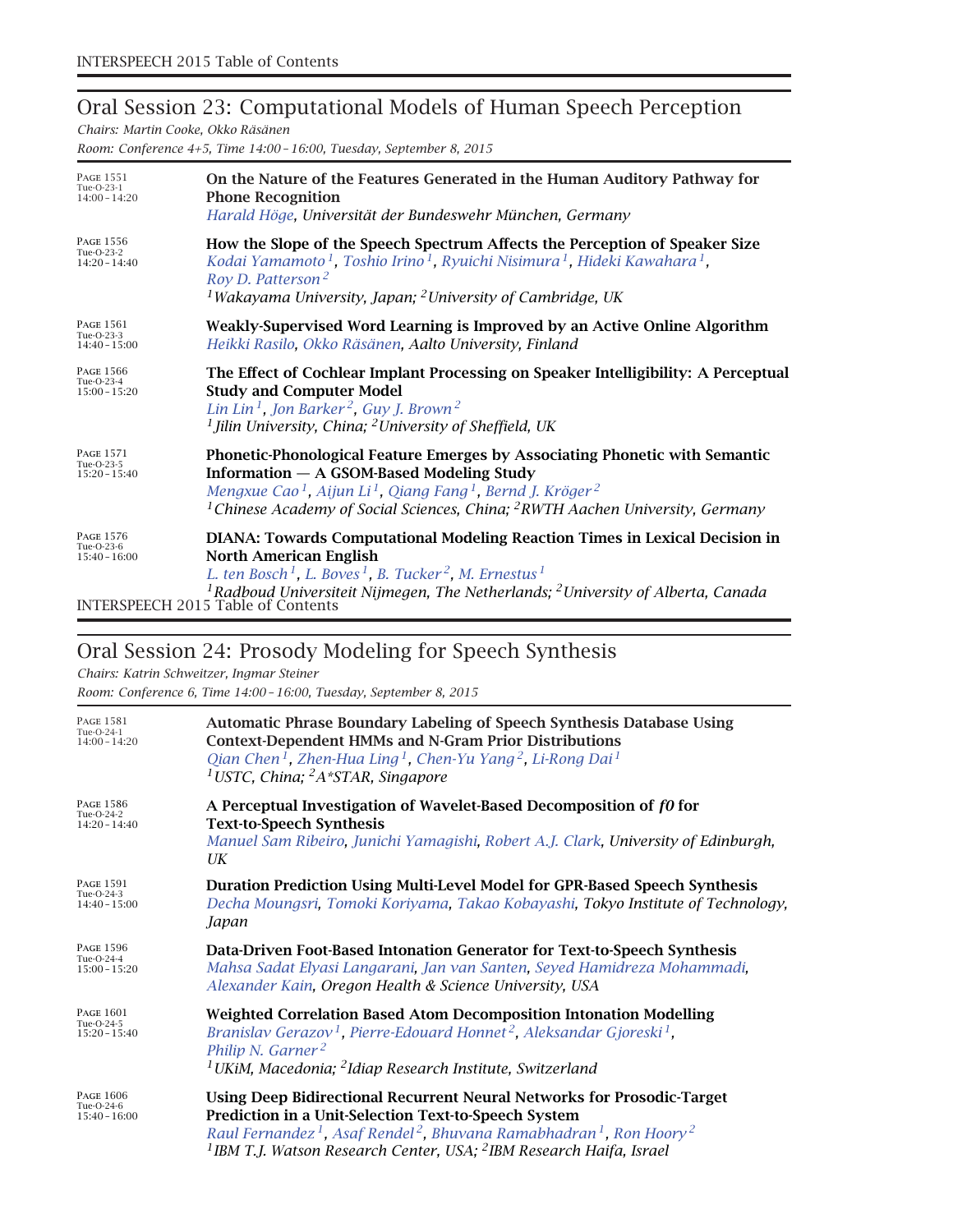# Special Session 4: Speech and Language Processing of Children's Speech

*Chairs: Kay Berkling, Diego Giuliani*

*Room: Hall 1, Time 14:00 – 16:00, Tuesday, September 8, 2015*

| <b>PAGE 1611</b><br>Tue-SP4-1<br>$14:00 - 14:20$ | Oral Presentations                                                                                                                                                                                                                                                                                                                                                                                                                                                                                                                                                                    |
|--------------------------------------------------|---------------------------------------------------------------------------------------------------------------------------------------------------------------------------------------------------------------------------------------------------------------------------------------------------------------------------------------------------------------------------------------------------------------------------------------------------------------------------------------------------------------------------------------------------------------------------------------|
|                                                  | Large Vocabulary Automatic Speech Recognition for Children<br>Hank Liao, Golan Pundak, Olivier Siohan, Melissa K. Carroll, Noah Coccaro,<br>Qi-Ming Jiang, Tara N. Sainath, Andrew Senior, Françoise Beaufays, Michiel Bacchiani,<br>Google, USA                                                                                                                                                                                                                                                                                                                                      |
| <b>PAGE 1616</b><br>Tue-SP4-2<br>$14:20 - 14:40$ | Acoustic-Prosodic Correlates of 'Awkward' Prosody in Story Retellings from<br><b>Adolescents with Autism</b><br>Daniel Bone <sup>1</sup> , Matthew P. Black <sup>1</sup> , Anil Ramakrishna <sup>1</sup> , Ruth Grossman <sup>2</sup> ,<br>Shrikanth S. Narayanan <sup>1</sup><br><sup>1</sup> University of Southern California, USA; $^2$ Emerson College, USA                                                                                                                                                                                                                      |
| PAGE 1621<br>Tue-SP4-3<br>$14:40 - 15:00$        | Evidence of Phonological Processes in Automatic Recognition of Children's Speech<br>Eva Fringi <sup>1</sup> , Jill Fain Lehman <sup>2</sup> , Martin Russell <sup>1</sup><br><sup>1</sup> University of Birmingham, UK; <sup>2</sup> Disney Research, USA                                                                                                                                                                                                                                                                                                                             |
|                                                  | <b>Poster Presentations</b>                                                                                                                                                                                                                                                                                                                                                                                                                                                                                                                                                           |
| PAGE 1625<br>Tue-SP4-4                           | Influence of Speaker Familiarity on Blind and Visually Impaired Children's<br>Perception of Synthetic Voices in Audio Games (Poster)<br>Michael Pucher <sup>1</sup> , Markus Toman <sup>1</sup> , Dietmar Schabus <sup>1</sup> , Cassia Valentini-Botinhao <sup>2</sup> ,<br>Junichi Yamagishi <sup>2</sup> , Bettina Zillinger <sup>3</sup> , Erich Schmid <sup>4</sup><br><sup>1</sup> FTW, Austria; <sup>2</sup> University of Edinburgh, UK; <sup>3</sup> Fachhochschule Wiener Neustadt,<br>Austria; <sup>4</sup> Bundes-Blindenerziehungsinstitut, Austria<br>Tue-SP4 continued |
| <b>PAGE 1630</b><br>Tue-SP4-5                    | Low-Memory Fast On-Line Adaptation for Acoustically Mismatched Children's<br><b>Speech Recognition (Poster)</b><br>S. Shahnawazuddin, Rohit Sinha, IIT Guwahati, India                                                                                                                                                                                                                                                                                                                                                                                                                |
| <b>PAGE 1635</b><br>Tue-SP4-6                    | Large Vocabulary Children's Speech Recognition with DNN-HMM and SGMM<br><b>Acoustic Modeling (Poster)</b><br>Diego Giuliani <sup>1</sup> , Bagher BabaAli <sup>2</sup><br><sup>1</sup> FBK, Italy; <sup>2</sup> University of Tehran, Iran                                                                                                                                                                                                                                                                                                                                            |
| <b>PAGE 1640</b><br>Tue-SP4-7                    | HMM Adaptation for Child Speech Synthesis (Poster)<br>Avashna Govender <sup>1</sup> , Febe de Wet <sup>1</sup> , Jules-Raymond Tapamo <sup>2</sup><br><sup>1</sup> CSIR, South Africa; <sup>2</sup> University of KwaZulu-Natal, South Africa                                                                                                                                                                                                                                                                                                                                         |
| PAGE 1645<br>Tue-SP4-8                           | Vocal Turn-Taking Patterns in Groups of Children Performing Collaborative<br>Tasks: An Exploratory Study (Poster)<br>Jaebok Kim, Khiet P. Truong, Vicky Charisi, Cristina Zaga, Manja Lohse, Dirk Heylen,<br>Vanessa Evers, University of Twente, The Netherlands                                                                                                                                                                                                                                                                                                                     |
| <b>PAGE 1650</b><br>Tue-SP4-9                    | <b>Towards an Automated Screening Tool for Pediatric Speech Delay (Poster)</b><br>Roozbeh Sadeghian, Stephen A. Zahorian, Binghamton University, USA                                                                                                                                                                                                                                                                                                                                                                                                                                  |
| PAGE 1655<br>Tue-SP4-10                          | <b>Children's Reading Aloud Performance: A Database and Automatic Detection of</b><br>Disfluencies (Poster)<br>Jorge Proença <sup>1</sup> , Dirce Celorico <sup>1</sup> , Sara Candeias <sup>2</sup> , Carla Lopes <sup>1</sup> , Fernando Perdigão <sup>1</sup><br><sup>1</sup> Instituto de Telecomunicações, Portugal; <sup>2</sup> Microsoft, Portugal                                                                                                                                                                                                                            |
| <b>PAGE 1660</b><br>Tue-SP4-11                   | Keyword Spotting in Multi-Player Voice Driven Games for Children (Poster)<br>Harshavardhan Sundar <sup>1</sup> , Jill Fain Lehman <sup>2</sup> , Rita Singh <sup>2</sup><br><sup>1</sup> Carnegie Mellon University, USA; <sup>2</sup> Disney Research, USA                                                                                                                                                                                                                                                                                                                           |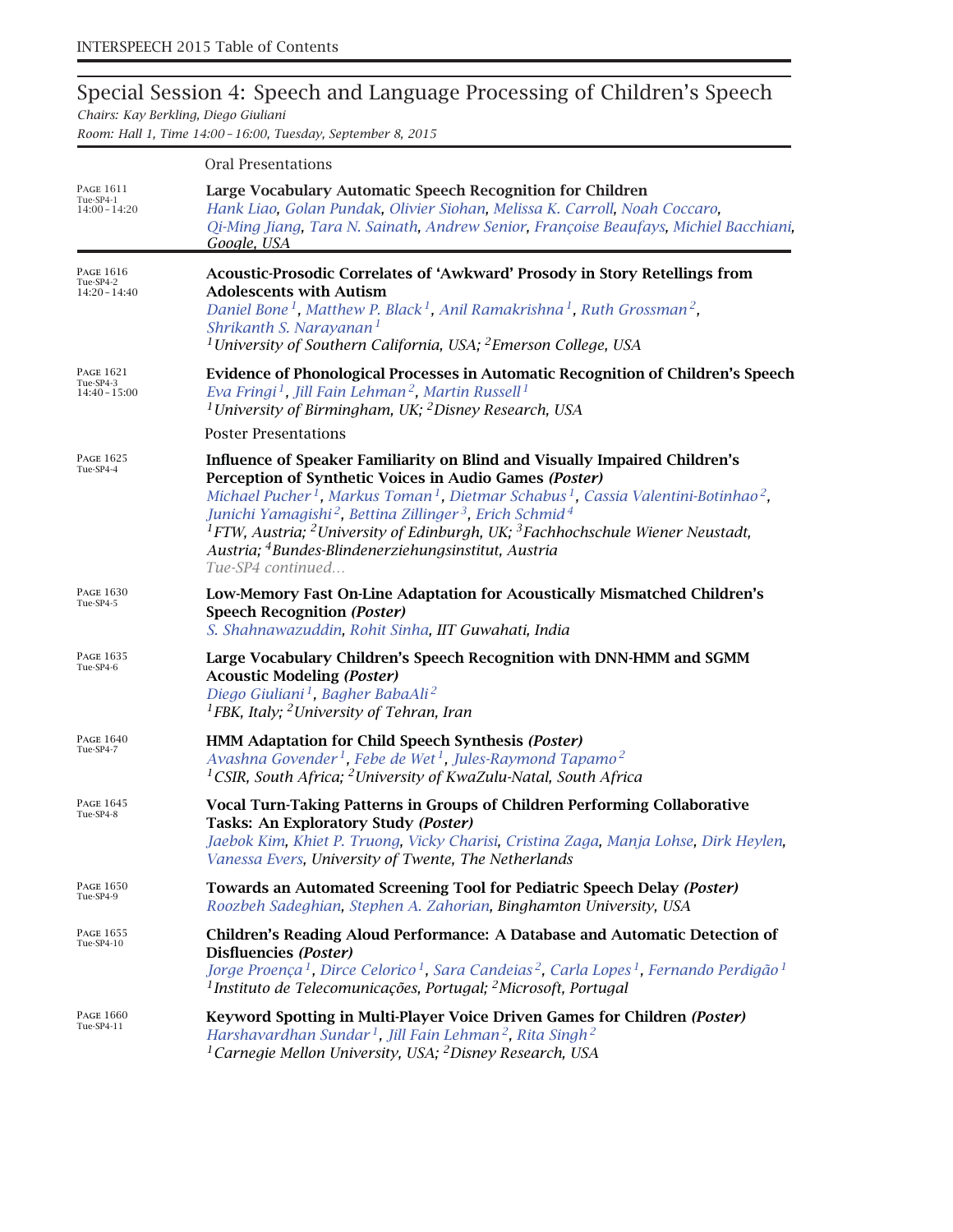*Tue-SP4 continued…*

PAGE 1665<br>Tue-SP4-12 **Age-Dependent Height Estimation and Speaker Normalization for Children's Speech Using the First Three Subglottal Resonances** *(Poster) Jinxi Guo 1, Rohit Paturi 1, Gary Yeung 1, Steven M. Lulich 2, Harish Arsikere 3, Abeer Alwan <sup>1</sup> 1University of California at Los Angeles, USA; 2Indiana University, USA; 3Xerox Research Center India, India*

INTERSPEECH 2015 Table of Contents

### Poster Session 14: Syllables and Segments

*Chairs: Shyam Agrawal, Marcin Włodarczak*

*Room: Hall 2, Time 14:00 – 16:00, Tuesday, September 8, 2015*

| <b>PAGE 1705</b><br>Tue-P-14-8 | Voice-Conditioned Allophones of MOUTH and PRICE in Bahamian Creole                                                                                                                                                                                                                                                                                                                  |
|--------------------------------|-------------------------------------------------------------------------------------------------------------------------------------------------------------------------------------------------------------------------------------------------------------------------------------------------------------------------------------------------------------------------------------|
|                                | Tue-P-14 continued                                                                                                                                                                                                                                                                                                                                                                  |
|                                | <b>INTERSPEECH 2015 Table of Contents</b>                                                                                                                                                                                                                                                                                                                                           |
| <b>PAGE 1700</b><br>Tue-P-14-7 | <b>Acoustics of Articulatory Constraints: Vowel Classification and Nasalization</b><br>Indranil Dutta, Ayushi Pandey, EFL University, India                                                                                                                                                                                                                                         |
| <b>PAGE 1695</b><br>Tue-P-14-6 | Hands-On Tool Producing Front Vowels for Phonetic Education: Aiming for<br><b>Pronunciation Training with Tactile Sensation</b><br>Takayuki Arai, Sophia University, Japan                                                                                                                                                                                                          |
| <b>PAGE 1690</b><br>Tue-P-14-5 | Consonant Duration and VOT as a Function of Syllable Complexity and Voicing in<br>a Sub-Set of Spanish Clusters<br>Mark Gibson <sup>1</sup> , Ana María Fernández Planas <sup>2</sup> , Adamantios Gafos <sup>3</sup> , Emily Remirez <sup>1</sup><br><sup>1</sup> Rice University, USA; <sup>2</sup> Universitat de Barcelona, Spain; <sup>3</sup> Universität Potsdam,<br>Germany |
| <b>PAGE 1685</b><br>Tue-P-14-4 | Homophonous Phonotactic and Morphonotactic Consonant Clusters in Word-Final<br><b>Position</b><br>Hannah Leykum, Sylvia Moosmüller, Wolfgang U. Dressler, Austrian Academy of<br>Sciences, Austria                                                                                                                                                                                  |
| <b>PAGE 1680</b><br>Tue-P-14-3 | <b>Acoustic Analysis of Mandarin Affricates</b><br>Shanpeng Li, Wentao Gu, Nanjing Normal University, China                                                                                                                                                                                                                                                                         |
| <b>PAGE 1675</b><br>Tue-P-14-2 | Word-Initial Glottal Stop Insertion, Hiatus Resolution and Linking in British English<br>Robert Fuchs, Westfälische Wilhelms-Universität Münster, Germany                                                                                                                                                                                                                           |
| <b>PAGE 1670</b><br>Tue-P-14-1 | The Effect of Speakers' Regional Varieties on Listeners' Decision-Making<br>Adrian Leemann <sup>1</sup> , Camilla Bernardasci <sup>2</sup> , Francis Nolan <sup>1</sup><br><sup>1</sup> University of Cambridge, UK; <sup>2</sup> Universität Zürich, Switzerland                                                                                                                   |

*Janina Kraus, LMU München, Germany*

| <b>PAGE 1710</b><br>Tue-P-14-9  | Analysis of Spatial Variation with App-Based Crowdsourced Audio Data<br>Marie-José Kolly <sup>1</sup> , Adrian Leemann <sup>2</sup> , Florian Matter <sup>3</sup><br><sup>1</sup> LIMSI, France; <sup>2</sup> University of Cambridge, UK; <sup>3</sup> University of Bern, Switzerland                                                |
|---------------------------------|----------------------------------------------------------------------------------------------------------------------------------------------------------------------------------------------------------------------------------------------------------------------------------------------------------------------------------------|
| <b>PAGE 1715</b><br>Tue-P-14-10 | <b>Confusability in L2 Vowels: Analyzing the Role of Different Features</b><br>Mátyás Jani <sup>1</sup> , Catia Cucchiarini <sup>2</sup> , Roeland van Hout <sup>2</sup> , Helmer Strik <sup>2</sup><br><sup>1</sup> Pázmány Péter Catholic University, Hungary; <sup>2</sup> Radboud Universiteit Nijmegen, The<br><b>Netherlands</b> |
| <b>PAGE 1720</b><br>Tue-P-14-11 | <b>Perception of French Speakers' German Vowels</b><br>Frank Zimmerer, Jürgen Trouvain, Universität des Saarlandes, Germany                                                                                                                                                                                                            |
| <b>PAGE 1725</b>                | Unintuitive Phonetic Behavior in Tswana Post-Nasal Stops                                                                                                                                                                                                                                                                               |

Tue-P-14-12 Tue-P-14-12 **Unintuitive Phonetic Behavior in Tswana Post-Nasal Stops** *Jagoda Bruni, Daniel Duran, Grzegorz Dogil, Universität Stuttgart, Germany*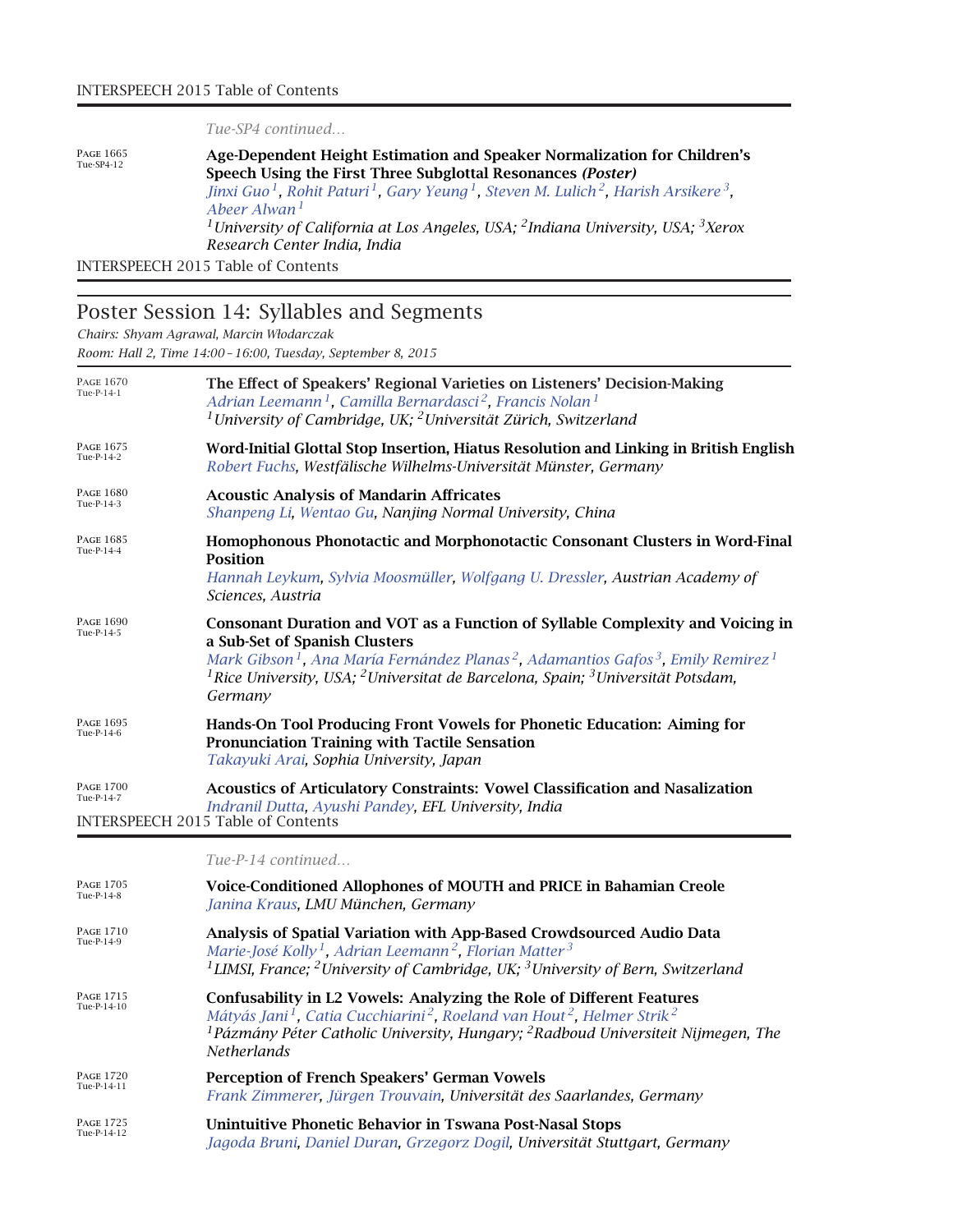# Poster Session 15: Speech Enhancement

#### *Chair: Rainer Martin*

*Room: Hall 2, Time 14:00 – 16:00, Tuesday, September 8, 2015*

| <b>PAGE 1730</b><br>Tue-P-15-1 | Modeling Temporal Dependency for Robust Estimation of LP Model Parameters in<br><b>Speech Enhancement</b><br>Chun Hoy Wong, Tan Lee, Yu Ting Yeung, P.C. Ching, Chinese University of Hong<br>Kong, China                                                                                                                                                                                                                 |
|--------------------------------|---------------------------------------------------------------------------------------------------------------------------------------------------------------------------------------------------------------------------------------------------------------------------------------------------------------------------------------------------------------------------------------------------------------------------|
| <b>PAGE 1735</b><br>Tue-P-15-2 | Learning a Speech Manifold for Signal Subspace Speech Denoising<br>Colin Vaz, Shrikanth S. Narayanan, University of Southern California, USA                                                                                                                                                                                                                                                                              |
| <b>PAGE 1740</b><br>Tue-P-15-3 | An Iterative Speech Model-Based a priori SNR Estimator<br>Samy Elshamy <sup>1</sup> , Nilesh Madhu <sup>2</sup> , Wouter Tirry <sup>2</sup> , Tim Fingscheidt <sup>1</sup><br><sup>1</sup> Technische Universität Braunschweig, Germany; <sup>2</sup> NXP Software, Belgium                                                                                                                                               |
| <b>PAGE 1745</b><br>Tue-P-15-4 | <b>Multi-Resolution Stacking for Speech Separation Based on Boosted DNN</b><br>Xiao-Lei Zhang, DeLiang Wang, Ohio State University, USA                                                                                                                                                                                                                                                                                   |
| <b>PAGE 1750</b><br>Tue-P-15-5 | <b>Least Squares Estimate of the Initial Phases in STFT Based Speech Enhancement</b><br>Sidsel Marie Nørholm <sup>1</sup> , Martin Krawczyk-Becker <sup>2</sup> , Timo Gerkmann <sup>2</sup> ,<br>Steven van de Par <sup>2</sup> , Jesper Rindom Jensen <sup>1</sup> , Mads Græsbøll Christensen <sup>1</sup><br><sup>1</sup> Aalborg University, Denmark; <sup>2</sup> Carl von Ossietzky Universität Oldenburg, Germany |
| <b>PAGE 1755</b><br>Tue-P-15-6 | <b>Enhancement of Non-Stationary Speech Using Harmonic Chirp Filters</b><br>Sidsel Marie Nørholm, Jesper Rindom Jensen, Mads Græsbøll Christensen, Aalborg<br>University, Denmark                                                                                                                                                                                                                                         |
| <b>PAGE 1760</b><br>Tue-P-15-7 | <b>Text-Informed Speech Enhancement with Deep Neural Networks</b><br>Keisuke Kinoshita, Marc Delcroix, Atsunori Ogawa, Tomohiro Nakatani, NTT<br>Corporation, Japan                                                                                                                                                                                                                                                       |

#### INTERSPEECH 2015 Table of Contents

*Tue-P-15 continued…*

| <b>PAGE 1765</b><br>Tue-P-15-8  | <b>Complex Tensor Factorization in Modulation Frequency Domain for</b><br><b>Single-Channel Speech Enhancement</b><br>Shogo Masaya, Masashi Unoki, JAIST, Japan                                                                                                                                                    |
|---------------------------------|--------------------------------------------------------------------------------------------------------------------------------------------------------------------------------------------------------------------------------------------------------------------------------------------------------------------|
| <b>PAGE 1770</b><br>Tue-P-15-9  | Systematic Integration of Acoustic Echo Canceller and Noise Reduction Modules<br>for Voice Communication Systems<br>Hyeonjoo Kang <sup>1</sup> , JeeSok Lee <sup>1</sup> , Soonho Baek <sup>2</sup> , Hong-Goo Kang <sup>1</sup><br><sup>1</sup> Yonsei University, Korea; <sup>2</sup> Samsung Electronics, Korea |
| <b>PAGE 1775</b><br>Tue-P-15-10 | <b>DNN-Based Residual Echo Suppression</b><br>Chul Min Lee <sup>1</sup> , Jong Won Shin <sup>2</sup> , Nam Soo Kim <sup>1</sup><br><sup>1</sup> Seoul National University, Korea; <sup>2</sup> GIST, Korea                                                                                                         |
| <b>PAGE 1780</b><br>Tue-P-15-11 | <b>Codebook-Based Speech Enhancement Using Markov Process and</b><br><b>Speech-Presence Probability</b><br>Qi He, Changchun Bao, Feng Bao, Beijing University of Technology, China                                                                                                                                 |
| <b>PAGE 1785</b><br>Tue-P-15-12 | On Optimal Smoothing in Minimum Statistics Based Noise Tracking<br>Aleksej Chinaev, Reinhold Haeb-Umbach, Universität Paderborn, Germany                                                                                                                                                                           |
| <b>PAGE 1790</b><br>Tue-P-15-13 | A Data-Driven Speech Enhancement Method Based on Modeled Long-Range<br><b>Temporal Dynamics</b><br>Yue Hao, Changchun Bao, Feng Bao, Feng Deng, Beijing University of Technology,<br>China                                                                                                                         |
| <b>PAGE 1795</b><br>Tue-P-15-14 | <b>Improved Phase Reconstruction in Single-Channel Speech Separation</b><br>Florian Mayer, Pejman Mowlaee, Technische Universität Graz, Austria                                                                                                                                                                    |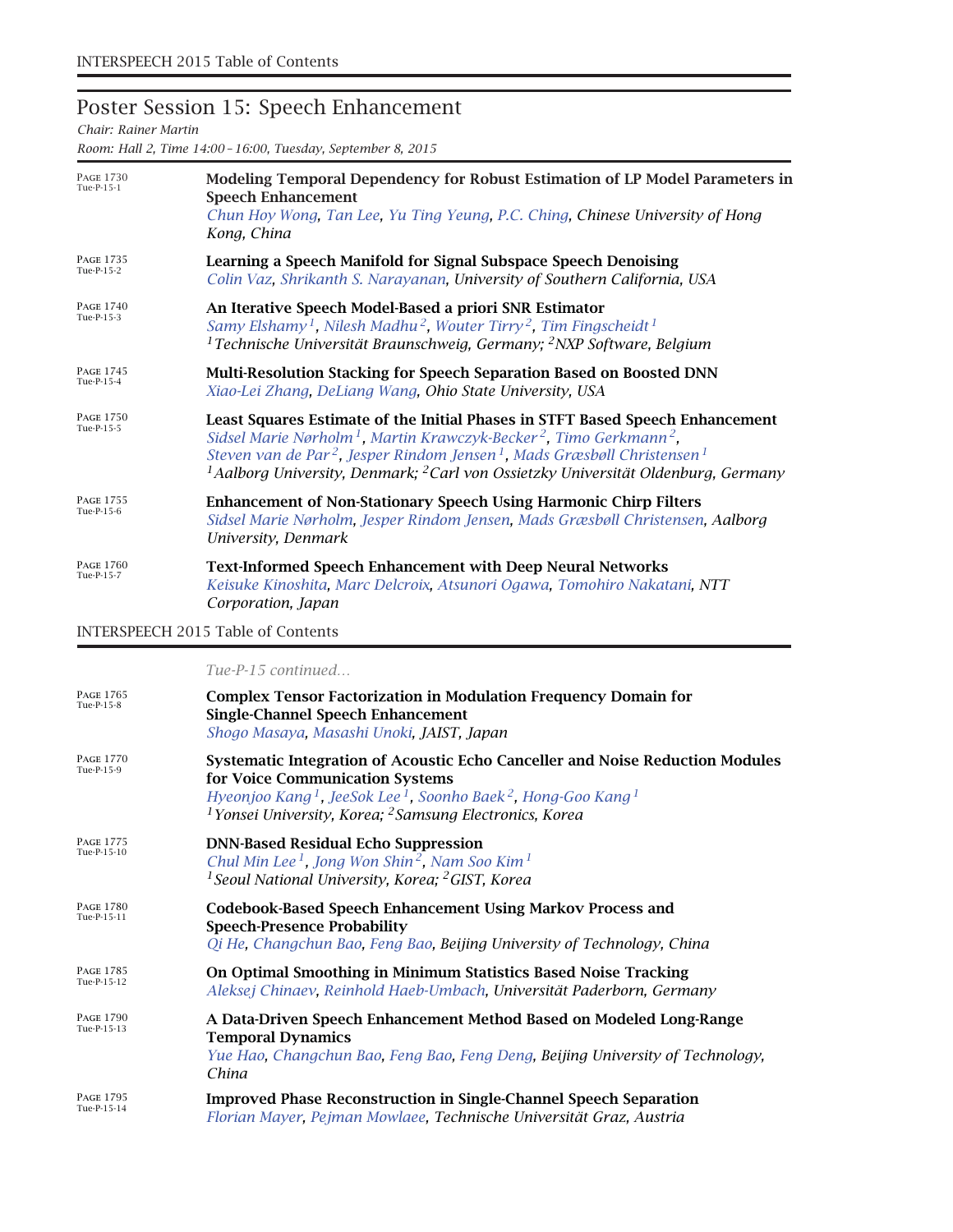# Poster Session 16: Spoken Language Understanding

*Chair: Roger K. Moore*

*Room: Foyer, Time 14:00 – 16:00, Tuesday, September 8, 2015*

| <b>PAGE 1800</b><br>Tue-P-16-1 | Dialog State Tracking Using Long Short-Term Memory Neural Networks<br>Xiaohao Yang, Jia Liu, Tsinghua University, China                                                                                                                                                                                                                                                                           |
|--------------------------------|---------------------------------------------------------------------------------------------------------------------------------------------------------------------------------------------------------------------------------------------------------------------------------------------------------------------------------------------------------------------------------------------------|
| <b>PAGE 1805</b><br>Tue-P-16-2 | Detecting Repetitions in Spoken Dialogue Systems Using Phonetic Distances<br>José Lopes <sup>1</sup> , Giampiero Salvi <sup>1</sup> , Gabriel Skantze <sup>1</sup> , Alberto Abad <sup>2</sup> , Joakim Gustafson <sup>1</sup> ,<br>Fernando Batista <sup>2</sup> , Raveesh Meena <sup>1</sup> , Isabel Trancoso <sup>2</sup><br><sup>1</sup> KTH, Sweden; <sup>2</sup> INESC-ID Lisboa, Portugal |
| <b>PAGE 1810</b><br>Tue-P-16-3 | Multi-Language Hypotheses Ranking and Domain Tracking for Open Domain<br><b>Dialogue Systems</b><br>Paul A. Crook, Jean-Philippe Robichaud, Ruhi Sarikaya, Microsoft, USA                                                                                                                                                                                                                         |
| <b>PAGE 1815</b><br>Tue-P-16-4 | <b>Measuring Mimicry in Task-Oriented Conversations: Degree of Mimicry is Related</b><br>to Task Difficulty<br>Vijay Solanki, Alessandro Vinciarelli, Jane Stuart-Smith, Rachel Smith, University of<br>Glasgow, UK                                                                                                                                                                               |
| <b>PAGE 1820</b><br>Tue-P-16-5 | <b>Auto-Imputing Radial Basis Functions for Neural-Network Turn-Taking Models</b><br>Kornel Laskowski, Carnegie Mellon University, USA                                                                                                                                                                                                                                                            |
| <b>PAGE 1825</b><br>Tue-P-16-6 | Effect of Gender and Call Duration on Customer Satisfaction in Call Center Big<br>Data<br>Quim Llimona, Jordi Luque, Xavier Anguera, Zoraida Hidalgo, Souneil Park,<br>Nuria Oliver, Telefónica I+D, Spain                                                                                                                                                                                        |
| <b>PAGE 1830</b><br>Tue-P-16-7 | Using Profile Similarity to Measure Agreement in Personality Perception<br>Zoraida Callejas <sup>1</sup> , David Griol <sup>2</sup><br><sup>1</sup> Universidad de Granada, Spain; <sup>2</sup> Universidad Carlos III de Madrid, Spain                                                                                                                                                           |

INTERSPEECH 2015 Table of Contents

*Tue-P-16 continued…*

| <b>PAGE 1835</b><br>Tue-P-16-8  | Relieving Mental Stress of Speakers Using a Tele-Operated Robot in Foreign<br><b>Language Speech Education</b><br>Shizuka Nakamura, Miki Watanabe, Yuichiro Yoshikawa, Kohei Ogawa,<br>Hiroshi Ishiguro, Osaka University, Japan                                                                                                                                                                               |
|---------------------------------|----------------------------------------------------------------------------------------------------------------------------------------------------------------------------------------------------------------------------------------------------------------------------------------------------------------------------------------------------------------------------------------------------------------|
| <b>PAGE 1839</b><br>Tue-P-16-9  | Backward Mimicry and Forward Influence in Prosodic Contour Choice in Standard<br><b>American English</b><br>Agustín Gravano <sup>1</sup> , Štefan Beňuš <sup>2</sup> , Rivka Levitan <sup>3</sup> , Julia Hirschberg <sup>4</sup><br><sup>1</sup> Universidad de Buenos Aires, Argentina; <sup>2</sup> UKF, Slovak Republic; <sup>3</sup> CUNY Brooklyn<br>College, USA; <sup>4</sup> Columbia University, USA |
| <b>PAGE 1844</b><br>Tue-P-16-10 | The Role of Speakers and Context in Classifying Competition in Overlapping<br>Speech<br>Shammur Absar Chowdhury, Morena Danieli, Giuseppe Riccardi, Università di Trento,<br>Italy                                                                                                                                                                                                                             |
| <b>PAGE 1849</b><br>Tue-P-16-11 | Automatic Detection and Annotation of Disfluencies in Spoken French Corpora<br>George Christodoulides <sup>1</sup> , Mathieu Avanzi <sup>2</sup><br><sup>1</sup> Université catholique de Louvain, Belgium; <sup>2</sup> University of Cambridge, UK                                                                                                                                                           |
| <b>PAGE 1854</b><br>Tue-P-16-12 | <b>Clustering Novel Intents in a Conversational Interaction System with Semantic</b><br>Parsing<br>Dilek Hakkani-Tür, Yun-Cheng Ju, Geoffrey Zweig, Gokhan Tur, Microsoft, USA                                                                                                                                                                                                                                 |
| <b>PAGE 1859</b><br>Tue-P-16-13 | Semantic Analysis of Spoken Input Using Markov Logic Networks<br>Vladimir Despotovic <sup>1</sup> , Oliver Walter <sup>2</sup> , Reinhold Haeb-Umbach <sup>2</sup><br><sup>1</sup> University of Belgrade, Serbia; <sup>2</sup> Universität Paderborn, Germany                                                                                                                                                 |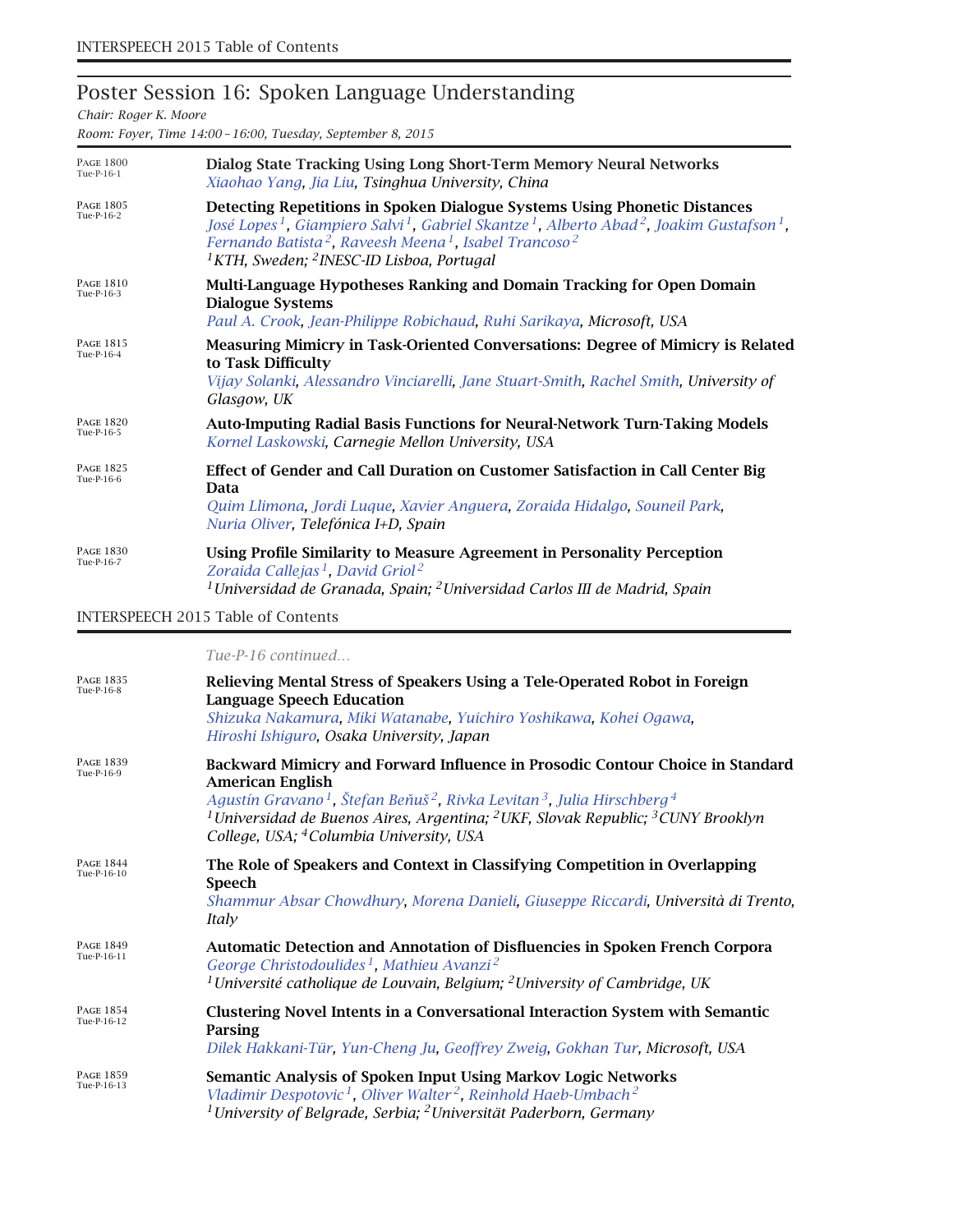|                                 | Tue-P-16 continued                                                                                                                                                                                                   |
|---------------------------------|----------------------------------------------------------------------------------------------------------------------------------------------------------------------------------------------------------------------|
| <b>PAGE 1864</b><br>Tue-P-16-14 | Hierarchical Discriminative Model for Spoken Language Understanding Based on<br><b>Convolutional Neural Network</b><br>Jan Švec, Adam Chýlek, Luboš Šmídl, University of West Bohemia, Czech Republic                |
| <b>PAGE 1869</b><br>Tue-P-16-15 | Learning Semantic Hierarchy with Distributed Representations for Unsupervised<br><b>Spoken Language Understanding</b><br>Yun-Nung Chen, William Yang Wang, Alexander I. Rudnicky, Carnegie Mellon<br>University, USA |

## Show and Tell Session 3

*Chair: Hemant Patil*

*Room: Seminar 1, Time 14:00 – 16:00, Tuesday, September 8, 2015*

| <b>PAGE 1874</b><br>Show&Tell-3-1 | Phontasia - A Game for Training German Orthography<br>Kay Berkling <sup>1</sup> , Nadine Pflaumer <sup>2</sup> , Alexei Coyplove <sup>3</sup><br><sup>1</sup> DHBW, Germany; <sup>2</sup> Logopraxen, Germany; <sup>3</sup> Inline Internet Online, Germany                                                                                                                                                                                                                                                                                                                                  |
|-----------------------------------|----------------------------------------------------------------------------------------------------------------------------------------------------------------------------------------------------------------------------------------------------------------------------------------------------------------------------------------------------------------------------------------------------------------------------------------------------------------------------------------------------------------------------------------------------------------------------------------------|
| <b>PAGE 1876</b><br>Show&Tell-3-2 | E-Commu-Book: An Assistive Technology for Users with Speech Impairments<br>Ka Ho Wong, Wai Kim Leung, Helen Meng, Chinese University of Hong Kong, China                                                                                                                                                                                                                                                                                                                                                                                                                                     |
| <b>PAGE 1878</b><br>Show&Tell-3-3 | Swiss GraphoGame: Concept and Design Presentation of a Computerised Reading<br><b>Intervention for Children with High Risk for Poor Reading Outcomes</b><br>Martina Röthlisberger <sup>1</sup> , Iliana I. Karipidis <sup>1</sup> , Georgette Pleisch <sup>1</sup> , Volker Dellwo <sup>1</sup> ,<br>Ulla Richardson <sup>2</sup> , Silvia Brem <sup>1</sup><br><sup>1</sup> Universität Zürich, Switzerland; <sup>2</sup> University of Jyväskylä, Finland                                                                                                                                  |
| <b>PAGE 1880</b><br>Show&Tell-3-4 | Neolexon $-$ A Therapy App for Patients with Aphasia<br>Jakob Pfab <sup>1</sup> , Hanna Jakob <sup>2</sup> , Mona Späth <sup>2</sup> , Christoph Draxler <sup>1</sup><br>$1$ LMU München, Germany; $2$ Städtisches Klinikum München, Germany                                                                                                                                                                                                                                                                                                                                                 |
| <b>PAGE 1882</b><br>Show&Tell-3-5 | <b>Acoustic Stress Detection for Improved Navigation of Educational Videos</b><br>Sonal Patil, Harish Arsikere, Om Deshmukh, Xerox Research Center India, India                                                                                                                                                                                                                                                                                                                                                                                                                              |
| <b>PAGE 1884</b><br>Show&Tell-3-6 | Multimodal Read-Aloud eBooks for Language Learning<br>Xavier Anguera, Sinkronigo, Spain                                                                                                                                                                                                                                                                                                                                                                                                                                                                                                      |
| <b>PAGE 1886</b><br>Show&Tell-3-7 | Speech Technologies for African Languages: Example of a Multilingual Calculator<br>for Education<br>Laurent Besacier <sup>1</sup> , Elodie Gauthier <sup>1</sup> , Mathieu Mangeot <sup>1</sup> , Philippe Bretier <sup>2</sup> ,<br>Paul Bagshaw <sup>2</sup> , Olivier Rosec <sup>2</sup> , Thierry Moudenc <sup>2</sup> , François Pellegrino <sup>3</sup> ,<br>Sylvie Voisin <sup>3</sup> , Egidio Marsico <sup>3</sup> , Pascal Nocera <sup>4</sup><br><sup>1</sup> LIG (UMR 5217), France; <sup>2</sup> Voxygen, France; <sup>3</sup> DDL (UMR 5596), France; <sup>4</sup> LIA, France |

INTERSPEECH 2015 Table of Contents

## Special Event: Privacy Issues in Speech Data Collection and Usage

*Chair: Michael Wagner Room: Large Hall, Time 16:30 – 17:30, Tuesday, September 8, 2015*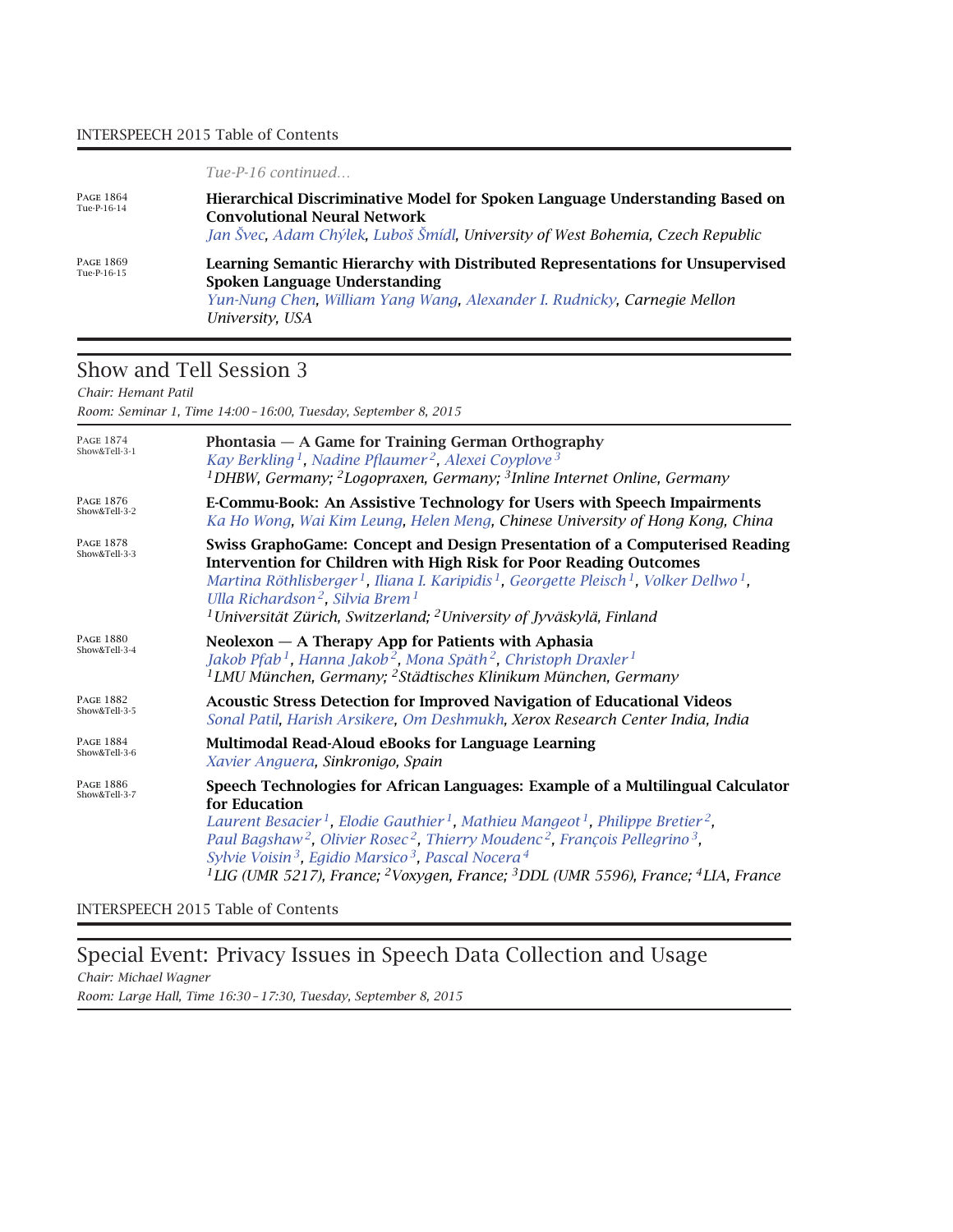# Oral Session 25: Phonetic Recognition: Novel Approaches and Understanding

*Chairs: Lukáš Burget, Yifan Gong*

*Room: Large Hall, Time 09:00 – 11:00, Wednesday, September 9, 2015*

| <b>PAGE 1888</b>                                  | Time-Frequency Kernel-Based CNN for Speech Recognition                                                                                                                                                                                   |
|---------------------------------------------------|------------------------------------------------------------------------------------------------------------------------------------------------------------------------------------------------------------------------------------------|
| Wed-O-25-1                                        | Tuo Zhao <sup>1</sup> , Yunxin Zhao <sup>1</sup> , Xin Chen <sup>2</sup>                                                                                                                                                                 |
| $09:00 - 09:20$                                   | <sup>1</sup> University of Missouri, USA; <sup>2</sup> Pearson Knowledge Technologies, USA                                                                                                                                               |
| <b>PAGE 1893</b><br>Wed-O-25-2<br>$09:20 - 09:40$ | <b>Consonant Recognition with Continuous-State Hidden Markov Models and</b><br><b>Perceptually-Motivated Features</b><br>Philip Weber, Colin J. Champion, S.M. Houghton, Peter Jančovič, Martin Russell,<br>University of Birmingham, UK |
| <b>PAGE 1898</b><br>Wed-O-25-3<br>$09:40 - 10:00$ | <b>Investigating Factor Analysis Features for Deep Neural Networks in Noisy Speech</b><br><b>Recognition</b><br>Sriram Ganapathy, Samuel Thomas, Dimitrios Dimitriadis, Steven Rennie, IBM T.J.<br>Watson Research Center, USA           |
| <b>PAGE 1903</b>                                  | <b>Ensemble of Gaussian Mixture Localized Neural Networks with Application to</b>                                                                                                                                                        |
| Wed-O-25-4                                        | <b>Phone Recognition</b>                                                                                                                                                                                                                 |
| $10:00 - 10:20$                                   | Ruchir Travadi, Shrikanth S. Narayanan, University of Southern California, USA                                                                                                                                                           |
| <b>PAGE 1908</b>                                  | <b>DNN Derived Filters for Processing of Modulation Spectrum of Speech</b>                                                                                                                                                               |
| Wed-O-25-5                                        | Jan Pešán, Lukáš Burget, Hynek Hermansky, Karel Veselý, Brno University of                                                                                                                                                               |
| $10:20 - 10:40$                                   | Technology, Czech Republic                                                                                                                                                                                                               |
| <b>PAGE 1912</b>                                  | <b>Exploring How Deep Neural Networks Form Phonemic Categories</b>                                                                                                                                                                       |
| Wed-O-25-6                                        | Tasha Nagamine <sup>1</sup> , Michael L. Seltzer <sup>2</sup> , Nima Mesgarani <sup>1</sup>                                                                                                                                              |
| $10:40 - 11:00$                                   | <sup>1</sup> Columbia University, USA; <sup>2</sup> Microsoft, USA                                                                                                                                                                       |
|                                                   | <b>INTERSPEECH 2015 Table of Contents</b>                                                                                                                                                                                                |

# Oral Session 26: Varieties of Speech

*Chairs: Mattias Heldner, Petra Wagner*

*Room: Conference 1, Time 09:00 – 11:00, Wednesday, September 9, 2015*

| <b>PAGE 1917</b>                                  | Pronunciation Accuracy and Intelligibility of Non-Native Speech                                                                                                                                                                                                                                                                                                                                                                                                                                                                                                                                                                                                                                                            |
|---------------------------------------------------|----------------------------------------------------------------------------------------------------------------------------------------------------------------------------------------------------------------------------------------------------------------------------------------------------------------------------------------------------------------------------------------------------------------------------------------------------------------------------------------------------------------------------------------------------------------------------------------------------------------------------------------------------------------------------------------------------------------------------|
| Wed-O-26-1                                        | Anastassia Loukina, Melissa Lopez, Keelan Evanini, David Suendermann-Oeft,                                                                                                                                                                                                                                                                                                                                                                                                                                                                                                                                                                                                                                                 |
| $09:00 - 09:20$                                   | Alexei V. Ivanov, Klaus Zechner, Educational Testing Service, USA                                                                                                                                                                                                                                                                                                                                                                                                                                                                                                                                                                                                                                                          |
| <b>PAGE 1922</b><br>Wed-O-26-2<br>$09:20 - 09:40$ | Productions of /h/ in German: French vs. German Speakers<br>Frank Zimmerer, Jürgen Trouvain, Universität des Saarlandes, Germany                                                                                                                                                                                                                                                                                                                                                                                                                                                                                                                                                                                           |
| <b>PAGE 1927</b>                                  | German Non-Native Realizations of French Voiced Fricatives in Final Position of a                                                                                                                                                                                                                                                                                                                                                                                                                                                                                                                                                                                                                                          |
| Wed-O-26-3                                        | <b>Group of Words</b>                                                                                                                                                                                                                                                                                                                                                                                                                                                                                                                                                                                                                                                                                                      |
| $09:40 - 10:00$                                   | Anne Bonneau, Martine Cadot, LORIA, France                                                                                                                                                                                                                                                                                                                                                                                                                                                                                                                                                                                                                                                                                 |
| <b>PAGE 1932</b><br>Wed-O-26-4<br>$10:00 - 10:20$ | From Newcastle MOUTH to Aussie Ears: Australians' Perceptual Assimilation and<br><b>Adaptation for Newcastle UK Vowels</b><br>Catherine T. Best <sup>1</sup> , Jason A. Shaw <sup>1</sup> , Gerard Docherty <sup>2</sup> , Bronwen G. Evans <sup>3</sup> ,<br>Paul Foulkes <sup>4</sup> , Jennifer Hay <sup>5</sup> , Jalal Al-Tamimi <sup>6</sup> , Katharine Mair <sup>3</sup> , Karen E. Mulak <sup>1</sup> ,<br>Sophie Wood <sup>4</sup><br><sup>1</sup> University of Western Sydney, Australia; <sup>2</sup> Griffith University, Australia; <sup>3</sup> University<br>College London, UK; <sup>4</sup> University of York, UK; <sup>5</sup> University of Canterbury, New Zealand;<br>$6$ Newcastle University, UK |
| <b>PAGE 1937</b>                                  | Wubuy Coronal Stop Perception by Speakers of Three Dialects of Bangla                                                                                                                                                                                                                                                                                                                                                                                                                                                                                                                                                                                                                                                      |
| Wed-O-26-5                                        | Rikke Louise Bundgaard-Nielsen <sup>1</sup> , Brett Baker <sup>2</sup> , Olga Maxwell <sup>2</sup> , Janet Fletcher <sup>2</sup>                                                                                                                                                                                                                                                                                                                                                                                                                                                                                                                                                                                           |
| $10:20 - 10:40$                                   | <sup>1</sup> University of Western Sydney, Australia; <sup>2</sup> University of Melbourne, Australia                                                                                                                                                                                                                                                                                                                                                                                                                                                                                                                                                                                                                      |
| <b>PAGE 1942</b><br>Wed-O-26-6<br>$10:40 - 11:00$ | Using Melody Metrics to Compare English Speech Read by Native Speakers and by<br>L2 Chinese Speakers from Shanghai<br>Daniel Hirst <sup>1</sup> , Hongwei Ding <sup>2</sup><br><sup>1</sup> LPL, France; <sup>2</sup> Shanghai Jiao Tong University, China                                                                                                                                                                                                                                                                                                                                                                                                                                                                 |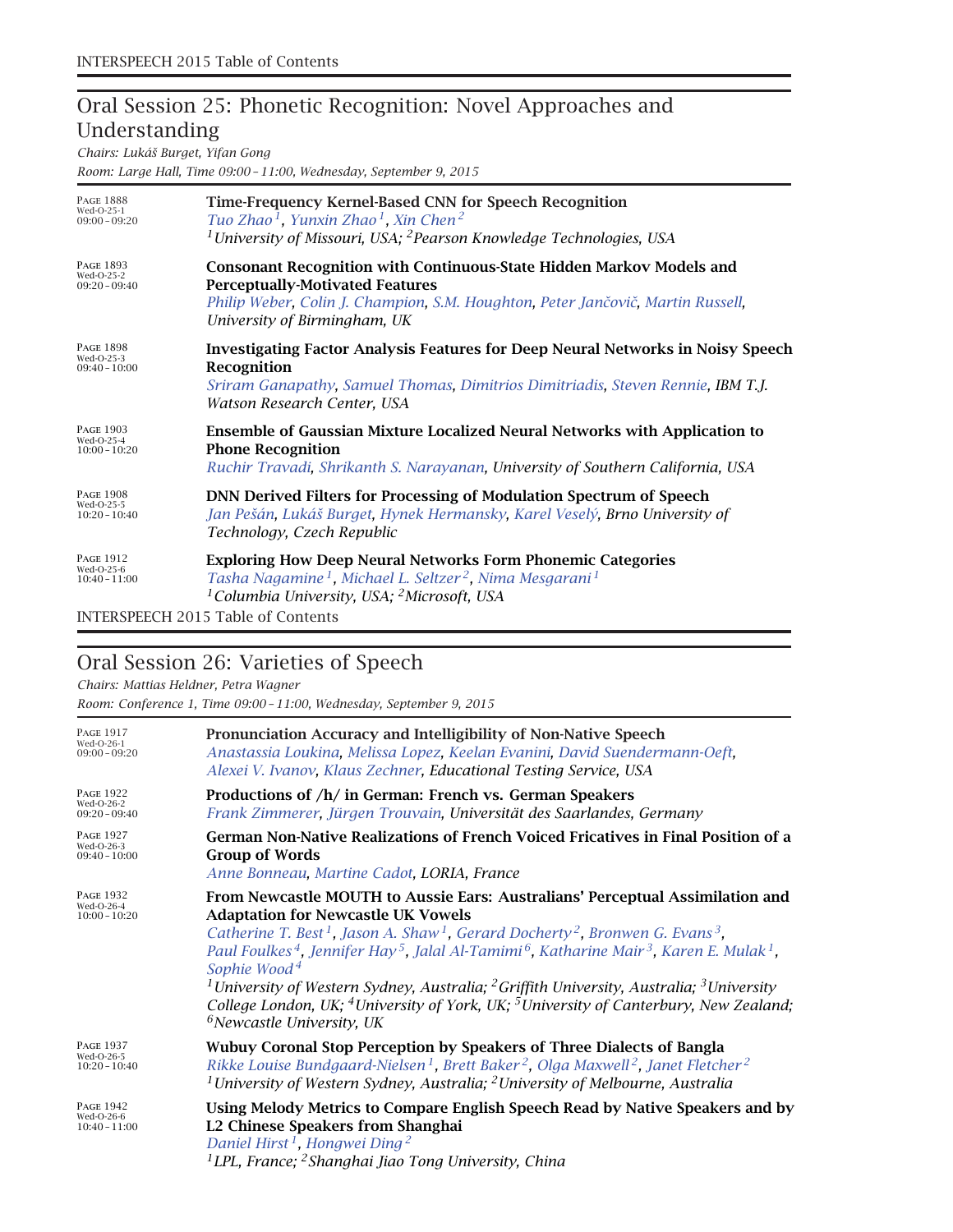### Oral Session 27: Conversational Interaction

*Chairs: Alan W. Black, Nigel G. Ward*

*Room: Conference 2+3, Time 09:00 – 11:00, Wednesday, September 9, 2015*

| <b>PAGE 1947</b><br>Wed-O-27-1<br>$09:00 - 09:20$ | Predicting Therapist Empathy in Motivational Interviews Using Language<br><b>Features Inspired by Psycholinguistic Norms</b><br>James Gibson <sup>1</sup> , Nikolaos Malandrakis <sup>1</sup> , Francisco Romero <sup>1</sup> , David C. Atkins <sup>2</sup> ,<br>Shrikanth S. Narayanan <sup>1</sup><br><sup>1</sup> University of Southern California, USA; <sup>2</sup> University of Washington, USA |
|---------------------------------------------------|----------------------------------------------------------------------------------------------------------------------------------------------------------------------------------------------------------------------------------------------------------------------------------------------------------------------------------------------------------------------------------------------------------|
| <b>PAGE 1952</b><br>Wed-O-27-2<br>$09:20 - 09:40$ | Therapy Language Analysis Using Automatically Generated Psycholinguistic<br><b>Norms</b><br>Nikolaos Malandrakis, Shrikanth S. Narayanan, University of Southern California,<br>USA                                                                                                                                                                                                                      |
| <b>PAGE 1957</b><br>Wed-O-27-3<br>$09:40 - 10:00$ | A Dynamic Model for Behavioral Analysis of Couple Interactions Using Acoustic<br><b>Features</b><br>Wei Xia <sup>1</sup> , James Gibson <sup>1</sup> , Bo Xiao <sup>1</sup> , Brian Baucom <sup>2</sup> , Panayiotis G. Georgiou <sup>1</sup><br><sup>1</sup> University of Southern California, USA; <sup>2</sup> University of Utah, USA                                                               |
| <b>PAGE 1962</b><br>Wed-O-27-4<br>$10:00 - 10:20$ | Analysis and Modeling of the Role of Laughter in Motivational Interviewing Based<br><b>Psychotherapy Conversations</b><br>Rahul Gupta <sup>1</sup> , Theodora Chaspari <sup>1</sup> , Panayiotis G. Georgiou <sup>1</sup> , David C. Atkins <sup>2</sup> ,<br>Shrikanth S. Narayanan <sup>1</sup><br><sup>1</sup> University of Southern California, USA; <sup>2</sup> University of Washington, USA     |
| <b>PAGE 1967</b><br>Wed-O-27-5<br>$10:20 - 10:40$ | The Discourse Value of Social Signals at Topic Change Moments<br>Francesca Bonin, Nick Campbell, Carl Vogel, Trinity College Dublin, Ireland                                                                                                                                                                                                                                                             |
| <b>PAGE 1972</b><br>Wed-O-27-6<br>$10:40 - 11:00$ | Automatic Detection of Uncertainty in Spontaneous German Dialogue<br>Tobias Schrank, Barbara Schuppler, Technische Universität Graz, Austria                                                                                                                                                                                                                                                             |
|                                                   | <b>INTERSPEECH 2015 Table of Contents</b>                                                                                                                                                                                                                                                                                                                                                                |

# Oral Session 28: Speech and Audio Segmentation and Classification

*Chairs: Haizhou Li, Koichi Shinoda*

*Room: Conference 4+5, Time 09:00 – 11:00, Wednesday, September 9, 2015*

| <b>PAGE 1977</b><br>Wed-O-28-1<br>$09:00 - 09:20$ | Face Reading from Speech — Predicting Facial Action Units from Audio Cues<br>Fabien Ringeval <sup>1</sup> , Erik Marchi <sup>1</sup> , Marc Mehu <sup>2</sup> , Klaus Scherer <sup>3</sup> , Björn Schuller <sup>3</sup><br><sup>1</sup> Technische Universität München, Germany; <sup>2</sup> Webster Vienna Private University,<br>Austria; <sup>3</sup> Université de Genève, Switzerland |
|---------------------------------------------------|----------------------------------------------------------------------------------------------------------------------------------------------------------------------------------------------------------------------------------------------------------------------------------------------------------------------------------------------------------------------------------------------|
| <b>PAGE 1982</b><br>Wed-O-28-2<br>$09:20 - 09:40$ | A New Front-End for Classification of Non-Speech Sounds: A Study on Human<br>Whistle<br>Mahesh Kumar Nandwana, Hynek Bořil, John H.L. Hansen, University of Texas at<br>Dallas, USA                                                                                                                                                                                                          |
| <b>PAGE 1987</b>                                  | <b>Robust Features for Sonorant Segmentation in Continuous Speech</b>                                                                                                                                                                                                                                                                                                                        |
| Wed-O-28-3                                        | Sri Harsha Dumpala, Bhanu Teja Nellore, Raghu Ram Nevali,                                                                                                                                                                                                                                                                                                                                    |
| $09:40 - 10:00$                                   | Suryakanth V. Gangashetty, B. Yegnanarayana, IIIT Hyderabad, India                                                                                                                                                                                                                                                                                                                           |
| <b>PAGE 1992</b>                                  | <b>Reduction of Reverberation Effects in the MFCC Modulation Spectrum for</b>                                                                                                                                                                                                                                                                                                                |
| Wed-O-28-4                                        | <b>Improved Classification of Acoustic Signals</b>                                                                                                                                                                                                                                                                                                                                           |
| $10:00 - 10:20$                                   | Sebastian Gergen, Anil Nagathil, Rainer Martin, Ruhr-Universität Bochum, Germany                                                                                                                                                                                                                                                                                                             |
| <b>PAGE 1997</b>                                  | Spiking Neural Networks and the Generalised Hough Transform for Speech                                                                                                                                                                                                                                                                                                                       |
| Wed-O-28-5                                        | <b>Pattern Detection</b>                                                                                                                                                                                                                                                                                                                                                                     |
| $10:20 - 10:40$                                   | Jonathan Dennis, Huy Dat Tran, Haizhou Li, A*STAR, Singapore                                                                                                                                                                                                                                                                                                                                 |
| <b>PAGE 2002</b>                                  | <b>Acoustic Event Recognition Using Dominant Spectral Basis Vectors</b>                                                                                                                                                                                                                                                                                                                      |
| Wed-O-28-6                                        | Woohyun Choi <sup>1</sup> , Sangwook Park <sup>1</sup> , David K. Han <sup>2</sup> , Hanseok Ko <sup>1</sup>                                                                                                                                                                                                                                                                                 |
| $10:40 - 11:00$                                   | <sup>1</sup> Korea University, Korea; <sup>2</sup> ONR, USA                                                                                                                                                                                                                                                                                                                                  |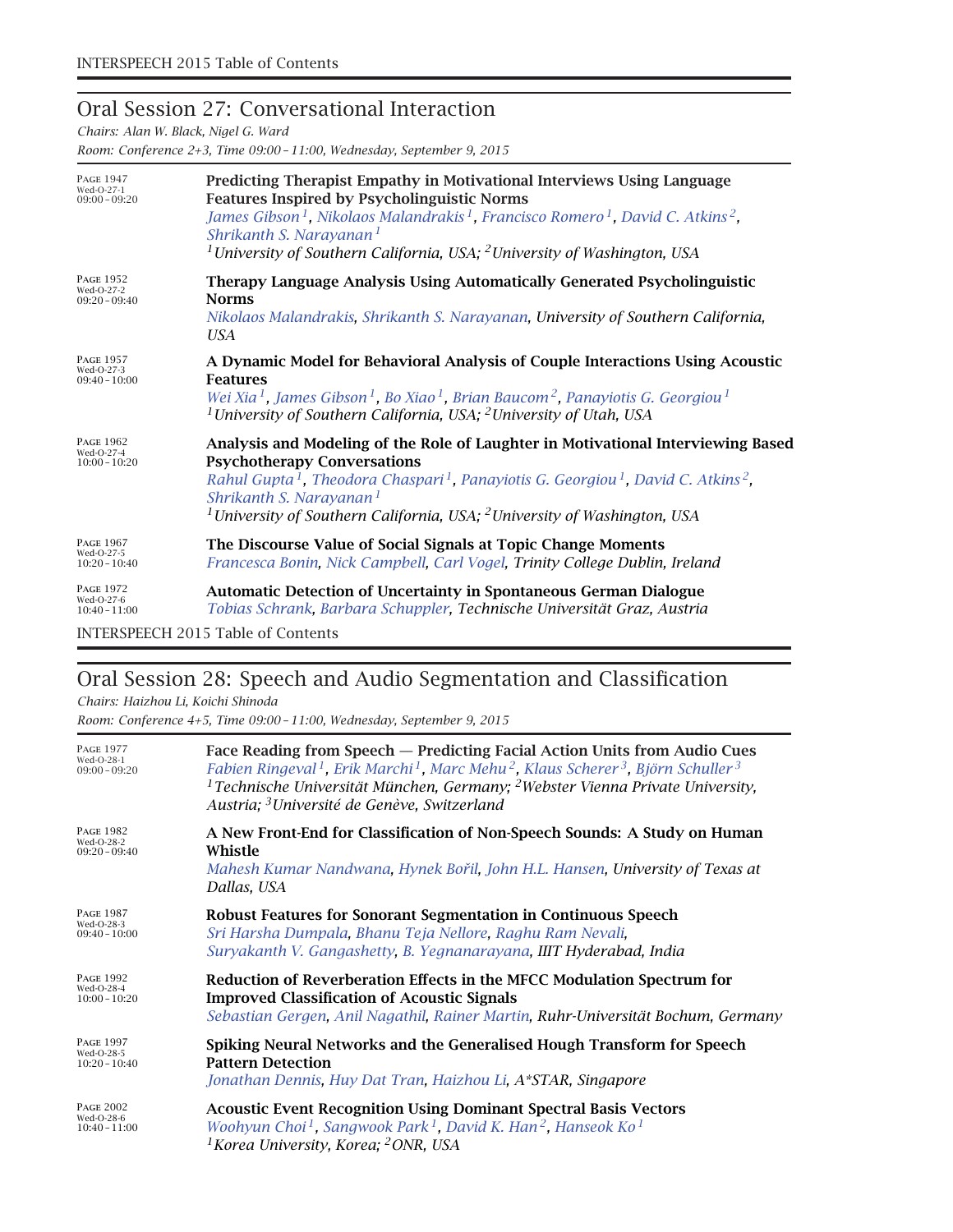### Oral Session 29: Spoken Dialogue Systems

*Chairs: Satoshi Nakamura, Alexander Rudnicky*

*Room: Conference 6, Time 09:00 – 11:00, Wednesday, September 9, 2015*

| <b>PAGE 2007</b><br>Wed-O-29-1<br>$09:00 - 09:20$ | Learning from Real Users: Rating Dialogue Success with Neural Networks for<br>Reinforcement Learning in Spoken Dialogue Systems<br>Pei-Hao Su, David Vandyke, Milica Gašić, Dongho Kim, Nikola Mrkšić,<br>Tsung-Hsien Wen, Steve Young, University of Cambridge, UK |
|---------------------------------------------------|---------------------------------------------------------------------------------------------------------------------------------------------------------------------------------------------------------------------------------------------------------------------|
| <b>PAGE 2012</b>                                  | A Framework to Develop Context-Aware Adaptive Dialogue System                                                                                                                                                                                                       |
| Wed-O-29-2                                        | David Griol <sup>1</sup> , Zoraida Callejas <sup>2</sup> , Ramón López-Cózar <sup>2</sup>                                                                                                                                                                           |
| $09:20 - 09:40$                                   | <sup>1</sup> Universidad Carlos III de Madrid, Spain; <sup>2</sup> Universidad de Granada, Spain                                                                                                                                                                    |
| <b>PAGE 2017</b>                                  | A Proposal to Develop Domain and Subtask-Adaptive Dialog Management Models                                                                                                                                                                                          |
| Wed-O-29-3                                        | David Griol <sup>1</sup> , Zoraida Callejas <sup>2</sup>                                                                                                                                                                                                            |
| $09:40 - 10:00$                                   | <sup>1</sup> Universidad Carlos III de Madrid, Spain; <sup>2</sup> Universidad de Granada, Spain                                                                                                                                                                    |
| <b>PAGE 2022</b><br>Wed-O-29-4<br>$10:00 - 10:20$ | <b>Hypotheses Ranking and State Tracking for a Multi-Domain Dialog System Using</b><br><b>Multiple ASR Alternates</b><br>Omar Zia Khan, Jean-Philippe Robichaud, Paul A. Crook, Ruhi Sarikaya, Microsoft,<br>USA                                                    |
| <b>PAGE 2027</b>                                  | An Entropy Minimization Framework for Goal-Driven Dialogue Management                                                                                                                                                                                               |
| Wed-O-29-5                                        | Ji Wu <sup>1</sup> , Miao Li <sup>1</sup> , Chin-Hui Lee <sup>2</sup>                                                                                                                                                                                               |
| $10:20 - 10:40$                                   | <sup>1</sup> Tsinghua University, China; <sup>2</sup> Georgia Institute of Technology, USA                                                                                                                                                                          |
| <b>PAGE 2032</b><br>Wed-O-29-6<br>$10:40 - 11:00$ | <b>Context-Dependent Error Correction of Spoken Referring Expressions</b><br>Ingrid Zukerman, Andisheh Partovi, Su Nam Kim, Monash University, Australia                                                                                                            |

INTERSPEECH 2015 Table of Contents

### Special Session 5: Automatic Speaker Verification Spoofing and Countermeasures (ASVspoof 2015)

*Chairs: Tomi Kinnunen, Zhizheng Wu*

*Room: Hall 1, Time 09:00 – 11:00, Wednesday, September 9, 2015*

| Wed-SP5-i<br>$09:00 - 09:30$  | <b>Introductory Talk by the Organizers</b><br>Zhizheng Wu <sup>1</sup> , Tomi Kinnunen <sup>2</sup><br><sup>1</sup> University of Edinburgh, UK; <sup>2</sup> University of Eastern Finland, Finland                                                                                                                                                                                                                                                              |
|-------------------------------|-------------------------------------------------------------------------------------------------------------------------------------------------------------------------------------------------------------------------------------------------------------------------------------------------------------------------------------------------------------------------------------------------------------------------------------------------------------------|
|                               | <b>Poster Presentations</b>                                                                                                                                                                                                                                                                                                                                                                                                                                       |
| <b>PAGE 2037</b><br>Wed-SP5-1 | ASVspoof 2015: The First Automatic Speaker Verification Spoofing and<br>Countermeasures Challenge (Poster)<br>Zhizheng Wu <sup>1</sup> , Tomi Kinnunen <sup>2</sup> , Nicholas Evans <sup>3</sup> , Junichi Yamagishi <sup>1</sup> ,<br>Cemal Hanilçi <sup>2</sup> , Md. Sahidullah <sup>2</sup> , Aleksandr Sizov <sup>2</sup><br><sup>1</sup> University of Edinburgh, UK; <sup>2</sup> University of Eastern Finland, Finland; <sup>3</sup> EURECOM,<br>France |
| <b>PAGE 2042</b><br>Wed-SP5-2 | The AHOLAB RPS SSD Spoofing Challenge 2015 Submission (Poster)<br>Jon Sanchez, Ibon Saratxaga, Inma Hernaez, Eva Navas, D. Erro, Universidad del País<br>Vasco, Spain                                                                                                                                                                                                                                                                                             |
| <b>PAGE 2047</b><br>Wed-SP5-3 | Human vs Machine Spoofing Detection on Wideband and Narrowband Data<br>(Poster)<br>Mirjam Wester, Zhizheng Wu, Junichi Yamagishi, University of Edinburgh, UK                                                                                                                                                                                                                                                                                                     |
| <b>PAGE 2052</b><br>Wed-SP5-4 | Spoofing Speech Detection Using High Dimensional Magnitude and Phase<br>Features: The NTU Approach for ASVspoof 2015 Challenge (Poster)<br>Xiong Xiao <sup>1</sup> , Xiaohai Tian <sup>2</sup> , Steven Du <sup>1</sup> , Haihua Xu <sup>1</sup> , Eng Siong Chng <sup>1</sup> , Haizhou Li <sup>1</sup><br><sup>1</sup> TL@NTU, Singapore; <sup>2</sup> NTU, Singapore                                                                                           |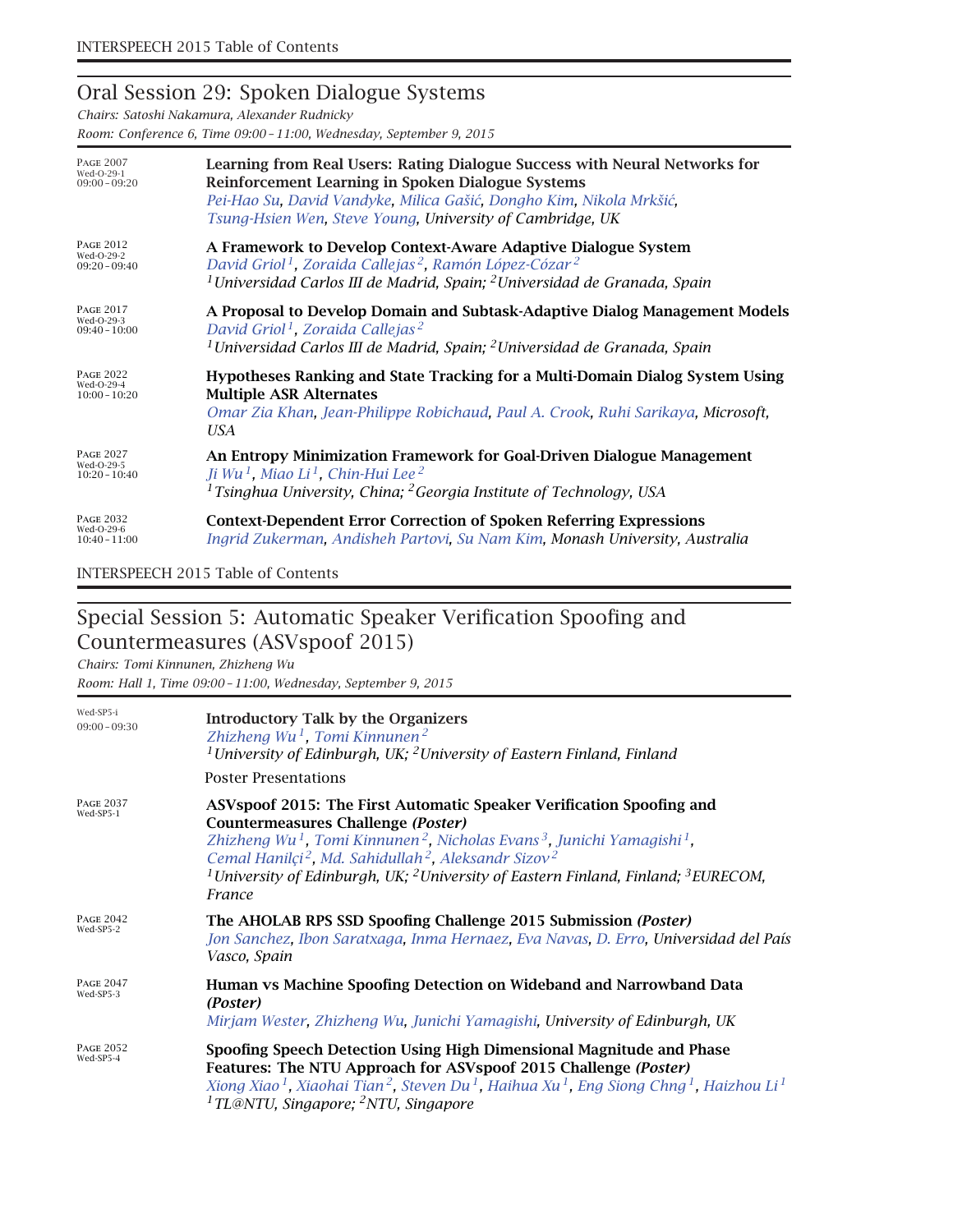|                                | Wed-SP5 continued                                                                                                                                                                                                                                                                                                                                                  |
|--------------------------------|--------------------------------------------------------------------------------------------------------------------------------------------------------------------------------------------------------------------------------------------------------------------------------------------------------------------------------------------------------------------|
| <b>PAGE 2057</b><br>Wed-SP5-5  | <b>Classifiers for Synthetic Speech Detection: A Comparison (Poster)</b><br>Cemal Hanilçi, Tomi Kinnunen, Md. Sahidullah, Aleksandr Sizov, University of Eastern<br>Finland, Finland                                                                                                                                                                               |
| <b>PAGE 2062</b><br>Wed-SP5-6  | Combining Evidences from Mel Cepstral, Cochlear Filter Cepstral and<br><b>Instantaneous Frequency Features for Detection of Natural vs. Spoofed Speech</b><br>(Poster)<br>Tanvina B. Patel, Hemant A. Patil, DA-IICT, India                                                                                                                                        |
| <b>PAGE 2067</b><br>Wed-SP5-7  | Spoofing Detection with DNN and One-Class SVM for the ASVspoof 2015<br>Challenge (Poster)<br>Jesús Villalba, Antonio Miguel, Alfonso Ortega, Eduardo Lleida, Universidad de<br>Zaragoza, Spain                                                                                                                                                                     |
| <b>PAGE 2072</b><br>Wed-SP5-8  | Development of CRIM System for the Automatic Speaker Verification Spoofing<br>and Countermeasures Challenge 2015 (Poster)<br>Md. Jahangir Alam, Patrick Kenny, Gautam Bhattacharya, Themos Stafylakis, CRIM,<br>Canada                                                                                                                                             |
| <b>PAGE 2077</b><br>Wed-SP5-9  | Spoofing Countermeasure Based on Analysis of Linear Prediction Error (Poster)<br>Artur Janicki, Warsaw University of Technology, Poland                                                                                                                                                                                                                            |
| <b>PAGE 2082</b><br>Wed-SP5-10 | Simultaneous Utilization of Spectral Magnitude and Phase Information to Extract<br>Supervectors for Speaker Verification Anti-Spoofing (Poster)<br>Yi Liu <sup>1</sup> , Yao Tian <sup>1</sup> , Liang He <sup>1</sup> , Jia Liu <sup>1</sup> , Michael T. Johnson <sup>2</sup><br><sup>1</sup> Tsinghua University, China; <sup>2</sup> Marquette University, USA |
| <b>PAGE 2087</b><br>Wed-SP5-11 | A Comparison of Features for Synthetic Speech Detection (Poster)<br>Md. Sahidullah, Tomi Kinnunen, Cemal Hanilçi, University of Eastern Finland, Finland                                                                                                                                                                                                           |

|                                | Wed-SP5 continued                                                                                                                                                                                                                                                                                                               |
|--------------------------------|---------------------------------------------------------------------------------------------------------------------------------------------------------------------------------------------------------------------------------------------------------------------------------------------------------------------------------|
| <b>PAGE 2092</b><br>Wed-SP5-12 | Relative Phase Information for Detecting Human Speech and Spoofed Speech<br>(Poster)<br>Longbiao Wang <sup>1</sup> , Yohei Yoshida <sup>1</sup> , Yuta Kawakami <sup>1</sup> , Seiichi Nakagawa <sup>2</sup><br><sup>1</sup> Nagaoka University of Technology, Japan; <sup>2</sup> Toyohashi University of Technology,<br>Japan |
| <b>PAGE 2097</b><br>Wed-SP5-13 | Robust Deep Feature for Spoofing Detection — The SITU System for ASVspoof<br>2015 Challenge ( <i>Poster</i> )<br>Nanxin Chen, Yanmin Qian, Heinrich Dinkel, Bo Chen, Kai Yu, Shanghai Jiao Tong<br>University, China                                                                                                            |
| Wed-SP5-D<br>$10:30 - 11:00$   | <b>Open Discussion and Future Plans</b><br>Junichi Yamagishi <sup>1</sup> , Nicholas Evans <sup>2</sup><br><sup>1</sup> University of Edinburgh, UK; ${}^{2}$ EURECOM, France                                                                                                                                                   |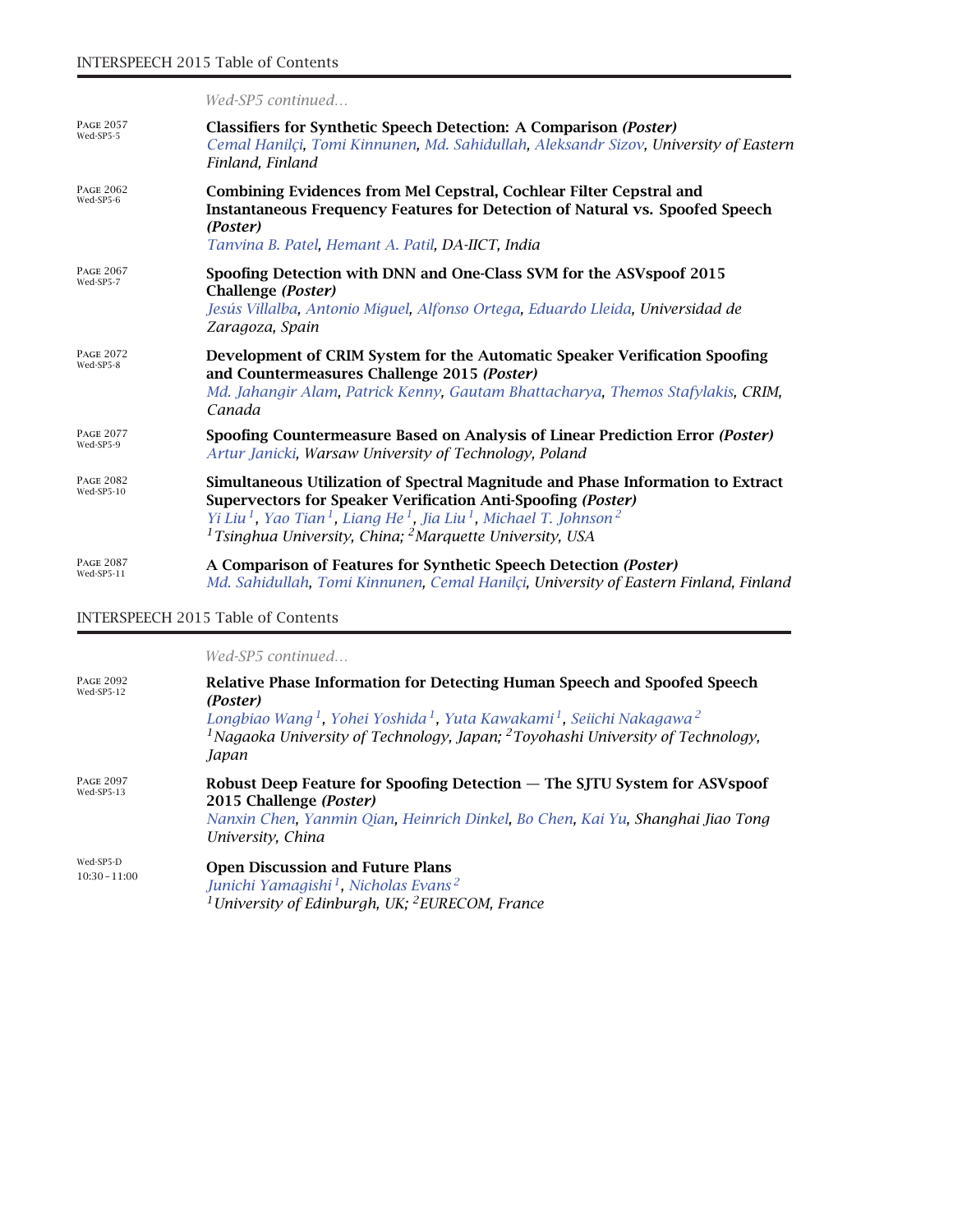# Poster Session 17: Acoustic Modeling and Decoding Methods for Speech Recognition

*Chair: Thomas Hain*

*Room: Hall 2, Time 09:00 – 11:00, Wednesday, September 9, 2015*

| <b>PAGE 2102</b><br>Wed-P-17-1 | Applying GPGPU to Recurrent Neural Network Language Model Based Fast<br>Network Search in the Real-Time LVCSR<br>Kyungmin Lee, Chiyoun Park, Ilhwan Kim, Namhoon Kim, Jaewon Lee, Samsung<br>Electronics, Korea                                                                                                                                  |
|--------------------------------|--------------------------------------------------------------------------------------------------------------------------------------------------------------------------------------------------------------------------------------------------------------------------------------------------------------------------------------------------|
| <b>PAGE 2107</b><br>Wed-P-17-2 | Real-Time Integration of Dynamic Context Information for Improving Automatic<br><b>Speech Recognition</b><br>Youssef Oualil <sup>1</sup> , Marc Schulder <sup>1</sup> , Hartmut Helmke <sup>2</sup> , Anna Schmidt <sup>1</sup> ,<br>Dietrich Klakow <sup>1</sup><br><sup>1</sup> Universität des Saarlandes, Germany; <sup>2</sup> DLR, Germany |
| <b>PAGE 2112</b><br>Wed-P-17-3 | <b>Rapid Vocabulary Addition to Context-Dependent Decoder Graphs</b><br>Cyril Allauzen, Michael Riley, Google, USA                                                                                                                                                                                                                               |
| <b>PAGE 2117</b><br>Wed-P-17-4 | <b>Modeling Phonetic Context with Non-Random Forests for Speech Recognition</b><br>Hainan Xu, Guoguo Chen, Daniel Povey, Sanjeev Khudanpur, Johns Hopkins<br>University, USA                                                                                                                                                                     |
| <b>PAGE 2122</b><br>Wed-P-17-5 | Ant Colony Algorithm Applied to Automatic Speech Recognition Graph Decoding<br>Benjamin Lecouteux, Didier Schwab, LIG (UMR 5217), France                                                                                                                                                                                                         |
| <b>PAGE 2127</b><br>Wed-P-17-6 | <b>Garbage Modeling for On-Device Speech Recognition</b><br>Christophe Van Gysel <sup>1</sup> , Leonid Velikovich <sup>2</sup> , Ian McGraw <sup>2</sup> , Françoise Beaufays <sup>2</sup><br><sup>1</sup> University of Amsterdam, The Netherlands; <sup>2</sup> Google, USA                                                                    |

#### INTERSPEECH 2015 Table of Contents

*Wed-P-17 continued…*

| <b>PAGE 2132</b><br>Wed-P-17-7 | A Comparative Study of BNF and DNN Multilingual Training on Cross-Lingual<br><b>Low-Resource Speech Recognition</b><br>Haihua Xu, Van Hai Do, Xiong Xiao, Eng Siong Chng, TL@NTU, Singapore                                                                                                   |
|--------------------------------|-----------------------------------------------------------------------------------------------------------------------------------------------------------------------------------------------------------------------------------------------------------------------------------------------|
| <b>PAGE 2137</b><br>Wed-P-17-8 | Neural Higher-Order Factors in Conditional Random Fields for Phoneme<br><b>Classification</b><br>Martin Ratajczak <sup>1</sup> , Sebastian Tschiatschek <sup>2</sup> , Franz Pernkopf <sup>1</sup><br><sup>1</sup> Technische Universität Graz, Austria; <sup>2</sup> ETH Zürich, Switzerland |
| <b>PAGE 2142</b><br>Wed-P-17-9 | Stacked Auto-Encoder for ASR Error Detection and Word Error Rate Prediction<br>Shahab Jalalvand, Daniele Falavigna, FBK, Italy                                                                                                                                                                |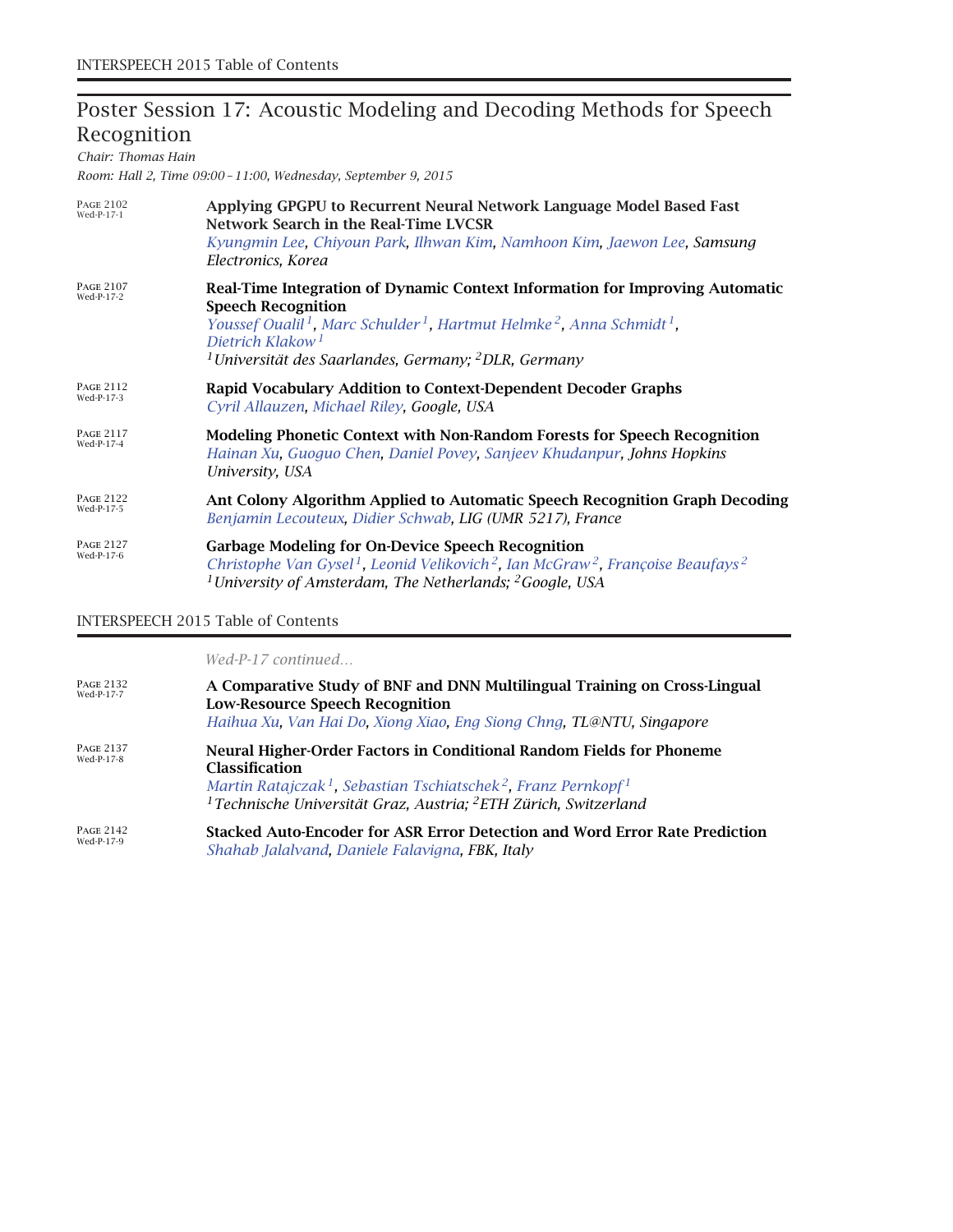# Poster Session 18: Speech Production Measurements and Analyses

*Chairs: Prasanta Ghosh, Frank Rudzicz Room: Hall 2, Time 09:00 – 11:00, Wednesday, September 9, 2015*

| <b>PAGE 2147</b><br>Wed-P-18-1 | Estimation of the Air-Tissue Boundaries of the Vocal Tract in the Mid-Sagittal<br>Plane from Electromagnetic Articulograph Data<br>Satyabrata Parida <sup>1</sup> , Ashok Kumar Pattem <sup>2</sup> , Prasanta Kumar Ghosh <sup>2</sup><br><sup>1</sup> IIT Kharagpur, India; <sup>2</sup> Indian Institute of Science, India          |
|--------------------------------|----------------------------------------------------------------------------------------------------------------------------------------------------------------------------------------------------------------------------------------------------------------------------------------------------------------------------------------|
| <b>PAGE 2152</b><br>Wed-P-18-2 | A New Italian Dataset of Parallel Acoustic and Articulatory Data<br>Claudia Canevari, Leonardo Badino, Luciano Fadiga, Istituto Italiano di Tecnologia,<br>Italy                                                                                                                                                                       |
| <b>PAGE 2157</b><br>Wed-P-18-3 | Error Analysis of Extracted Tongue Contours from 2D Ultrasound Images<br>Tamás Gábor Csapó <sup>1</sup> , Steven M. Lulich <sup>2</sup><br><sup>1</sup> BME, Hungary; <sup>2</sup> Indiana University, USA                                                                                                                             |
| <b>PAGE 2162</b><br>Wed-P-18-4 | Accuracy of a Markerless Acquisition Technique for Studying Speech Articulators<br>Andrea Bandini <sup>1</sup> , Slim Ouni <sup>2</sup> , Piero Cosi <sup>3</sup> , Silvia Orlandi <sup>1</sup> , Claudia Manfredi <sup>1</sup><br><sup>1</sup> Università di Firenze, Italy; <sup>2</sup> LORIA, France; <sup>3</sup> CNR-ISTC, Italy |
| <b>PAGE 2167</b><br>Wed-P-18-5 | Measuring Oral and Nasal Airflow in Production of Chinese Plosive<br>Yujie Chi, Kiyoshi Honda, Jianguo Wei, Hui Feng, Jianwu Dang, Tianjin University,<br>China                                                                                                                                                                        |
| <b>PAGE 2172</b><br>Wed-P-18-6 | Enhanced Videokymographic Data Analysis Based on Vocal Folds Dynamics<br>Modeling<br>Carlo Drioli, Gian Luca Foresti, Università di Udine, Italy                                                                                                                                                                                       |
| <b>PAGE 2177</b><br>Wed-P-18-7 | <b>Interpolation of Tongue Fleshpoint Kinematics from Combined EMA Position and</b><br><b>Orientation Data</b><br>Andrew J. Kolb, Michael T. Johnson, Jeffrey Berry, Marquette University, USA                                                                                                                                         |

INTERSPEECH 2015 Table of Contents

*Wed-P-18 continued…*

| <b>PAGE 2182</b><br>Wed-P-18-8  | A New Technique for Assessing Glottal Dynamics in Speech and Singing by Means<br>of Optical-Flow Computation<br>Gustavo Andrade-Miranda <sup>1</sup> , Nathalie Henrich Bernardoni <sup>2</sup> ,<br>Juan Ignacio Godino-Llorente <sup>1</sup><br><sup>1</sup> Universidad Politécnica de Madrid, Spain; <sup>2</sup> GIPSA, France |
|---------------------------------|-------------------------------------------------------------------------------------------------------------------------------------------------------------------------------------------------------------------------------------------------------------------------------------------------------------------------------------|
| <b>PAGE 2187</b><br>Wed-P-18-9  | On the Incompatibility of Trilling and Palatalization: A Single-Subject Study of<br><b>Sustained Apical and Uvular Trills</b><br>Alexei Kochetov, Phil Howson, University of Toronto, Canada                                                                                                                                        |
| <b>PAGE 2192</b><br>Wed-P-18-10 | <b>Articulatory Movement Prediction Using Deep Bidirectional Long Short-Term</b><br><b>Memory Based Recurrent Neural Networks and Word/Phone Embeddings</b><br>Pengcheng Zhu, Lei Xie, Yunlin Chen, Northwestern Polytechnical University, China                                                                                    |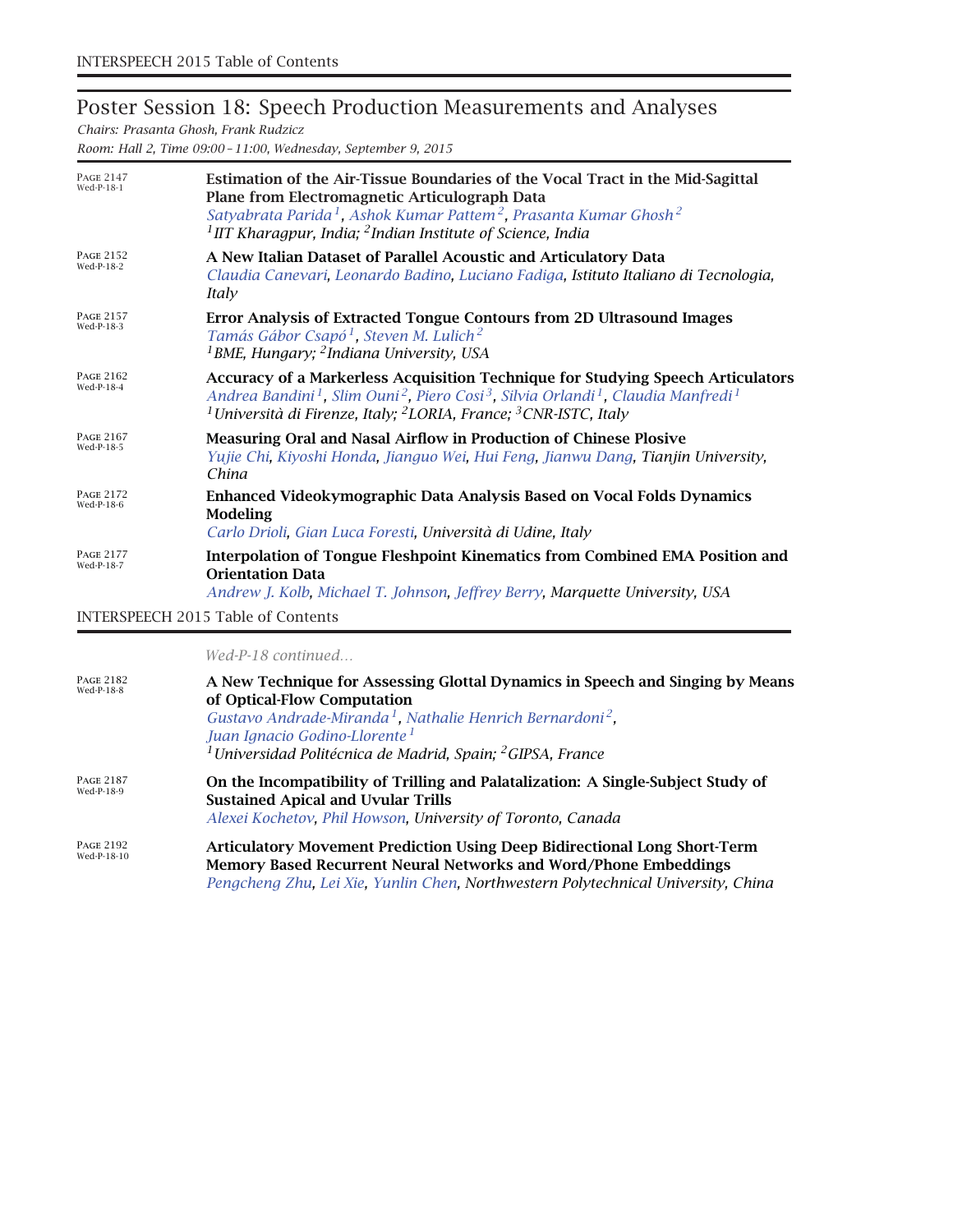# Poster Session 19: Speech Synthesis 2

*Chair: Cassia Valentini-Botinhao*

*Room: Foyer, Time 09:00 – 11:00, Wednesday, September 9, 2015*

| <b>PAGE 2197</b><br>Wed-P-19-1 | <b>Combining Extreme Learning Machine and Decision Tree for Duration Prediction</b><br>in HMM Based Speech Synthesis<br>Yang Wang, Minghao Yang, Zhenggi Wen, Jianhua Tao, Chinese Academy of Sciences,<br>China                                                                                                 |
|--------------------------------|------------------------------------------------------------------------------------------------------------------------------------------------------------------------------------------------------------------------------------------------------------------------------------------------------------------|
| <b>PAGE 2202</b><br>Wed-P-19-2 | FO Parameterization of Glottalized Tones for HMM-Based Vietnamese TTS<br>Duy Khanh Ninh, Yoichi Yamashita, Ritsumeikan University, Japan                                                                                                                                                                         |
| <b>PAGE 2207</b><br>Wed-P-19-3 | Deep Neural Network Context Embeddings for Model Selection in Rich-Context<br><b>HMM Synthesis</b><br>Thomas Merritt, Junichi Yamagishi, Zhizheng Wu, Oliver Watts, Simon King,<br>University of Edinburgh, UK                                                                                                   |
| <b>PAGE 2212</b><br>Wed-P-19-4 | An Investigation of Context Clustering for Statistical Speech Synthesis with Deep<br><b>Neural Network</b><br>Bo Chen, Zhehuai Chen, Jiachen Xu, Kai Yu, Shanghai Jiao Tong University, China                                                                                                                    |
| <b>PAGE 2217</b><br>Wed-P-19-5 | Sentence-Level Control Vectors for Deep Neural Network Speech Synthesis<br>Oliver Watts, Zhizheng Wu, Simon King, University of Edinburgh, UK                                                                                                                                                                    |
| <b>PAGE 2222</b><br>Wed-P-19-6 | Micro-Structure of Disfluencies: Basics for Conversational Speech Synthesis<br>Simon Betz, Petra Wagner, David Schlangen, Universität Bielefeld, Germany                                                                                                                                                         |
| <b>PAGE 2227</b><br>Wed-P-19-7 | Using Automatic Stress Extraction from Audio for Improved Prosody Modelling in<br><b>Speech Synthesis</b><br>György Szaszák <sup>1</sup> , András Beke <sup>2</sup> , Gábor Olaszy <sup>1</sup> , Bálint Pál Tóth <sup>1</sup><br><sup>1</sup> BME, Hungary; <sup>2</sup> Hungarian Academy of Sciences, Hungary |

INTERSPEECH 2015 Table of Contents

*Wed-P-19 continued…*

| <b>PAGE 2232</b><br>Wed-P-19-8  | Reconstructing Voices Within the Multiple-Average-Voice-Model Framework<br>Pierre Lanchantin <sup>1</sup> , Christophe Veaux <sup>2</sup> , Mark J.F. Gales <sup>1</sup> , Simon King <sup>2</sup> ,<br>Junichi Yamagishi <sup>2</sup><br><sup>1</sup> University of Cambridge, UK; <sup>2</sup> University of Edinburgh, UK           |
|---------------------------------|----------------------------------------------------------------------------------------------------------------------------------------------------------------------------------------------------------------------------------------------------------------------------------------------------------------------------------------|
| <b>PAGE 2237</b><br>Wed-P-19-9  | <b>HMM Based Myanmar Text to Speech System</b><br>Ye Kyaw Thu <sup>1</sup> , Win Pa Pa <sup>2</sup> , Jinfu Ni <sup>1</sup> , Yoshinori Shiga <sup>1</sup> , Andrew Finch <sup>1</sup> , Chiori Hori <sup>1</sup><br>Hisashi Kawai <sup>1</sup> , Eiichiro Sumita <sup>1</sup><br><sup>1</sup> NICT, Japan; <sup>2</sup> UCSY, Myanmar |
| <b>PAGE 2242</b><br>Wed-P-19-10 | Multiple Feed-Forward Deep Neural Networks for Statistical Parametric Speech<br><b>Synthesis</b><br>Shinji Takaki <sup>1</sup> , SangJin Kim <sup>2</sup> , Junichi Yamagishi <sup>1</sup> , JongJin Kim <sup>2</sup><br><sup>1</sup> NII, Japan; <sup>2</sup> Naver Corporation, Korea                                                |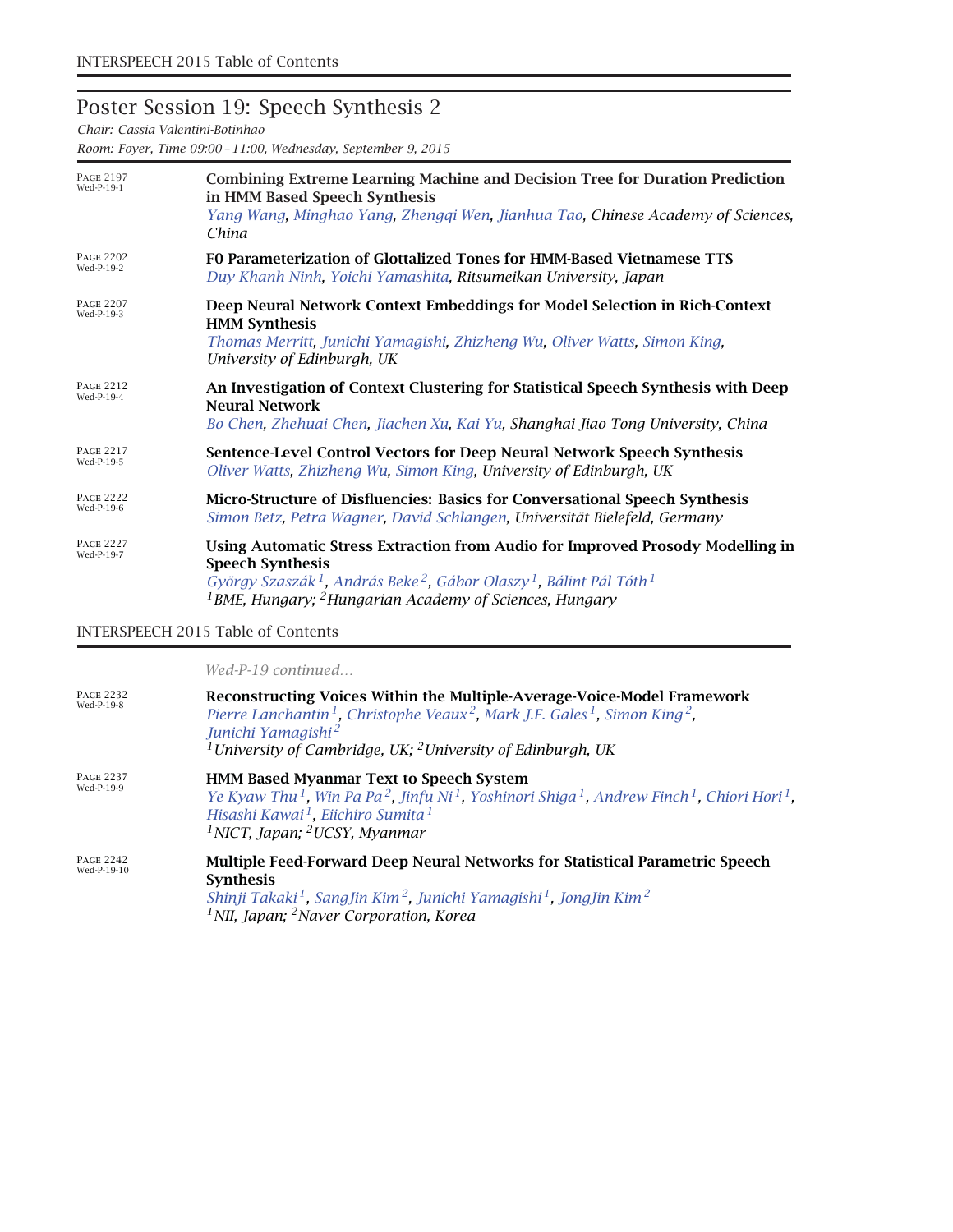### Special Event: Standardization Brown-Bag

*Chair: David Suendermann-Oeft*

*Room: Large Hall, Time 12:30 – 14:00, Wednesday, September 9, 2015*

INTERSPEECH 2015 Table of Contents

## Oral Session 30: Spoken Translation & Speech-to-speech

*Chairs: Roland Kuhn, Frank Seide*

*Room: Large Hall, Time 14:00 – 16:00, Wednesday, September 9, 2015*

| <b>PAGE 2247</b><br>Wed-O-30-1<br>$14:00 - 14:20$ | <b>Adapting Machine Translation Models Toward Misrecognized Speech with</b><br><b>Text-to-Speech Pronunciation Rules and Acoustic Confusability</b><br>Nicholas Ruiz <sup>1</sup> , Qin Gao <sup>2</sup> , William Lewis <sup>2</sup> , Marcello Federico <sup>1</sup><br><sup>1</sup> FBK, Italy; <sup>2</sup> Microsoft, USA                                                               |
|---------------------------------------------------|----------------------------------------------------------------------------------------------------------------------------------------------------------------------------------------------------------------------------------------------------------------------------------------------------------------------------------------------------------------------------------------------|
| <b>PAGE 2252</b><br>Wed-O-30-2<br>$14:20 - 14:40$ | "Speech is Silver, but Silence is Golden": Improving Speech-to-Speech Translation<br><b>Performance by Slashing Users Input</b><br>Frederic Bechet, Benoit Favre, Mickael Rouvier, LIF (UMR 7279), France                                                                                                                                                                                    |
| <b>PAGE 2257</b><br>Wed-O-30-3<br>$14:40 - 15:00$ | A Study on the Stability and Effectiveness of Features in Quality Estimation for<br><b>Spoken Language Translation</b><br>Raymond W.M. Ng, Kashif Shah, Lucia Specia, Thomas Hain, University of Sheffield,<br>UK                                                                                                                                                                            |
| <b>PAGE 2262</b><br>Wed-O-30-4<br>$15:00 - 15:20$ | Efficient Language Model Adaptation for Automatic Speech Recognition of Spoken<br><b>Translations</b><br>Joris Pelemans <sup>1</sup> , Tom Vanallemeersch <sup>1</sup> , Kris Demuynck <sup>2</sup> , Hugo Van hamme <sup>1</sup> ,<br>Patrick Wambacq <sup>1</sup><br><sup>1</sup> Katholieke Universiteit Leuven, Belgium; <sup>2</sup> Ghent University, Belgium                          |
| <b>PAGE 2267</b><br>Wed-O-30-5<br>$15:20 - 15:40$ | Speed or Accuracy? A Study in Evaluation of Simultaneous Speech Translation<br>Takashi Mieno, Graham Neubig, Sakriani Sakti, Tomoki Toda, Satoshi Nakamura,<br>NAIST, Japan                                                                                                                                                                                                                  |
| <b>PAGE 2272</b><br>Wed-O-30-6<br>$15:40 - 16:00$ | Large Scale Speech-to-Text Translation with Out-of-Domain Corpora Using Better<br><b>Context-Based Models and Domain Adaptation</b><br>Marcin Junczys-Dowmunt <sup>1</sup> , Paweł Przybysz <sup>1</sup> , Arleta Staszuk <sup>1</sup> , Eun-Kyoung Kim <sup>2</sup> ,<br>Jaewon Lee <sup>2</sup><br><sup>1</sup> Samsung Poland R&D Center, Poland; <sup>2</sup> Samsung Electronics, Korea |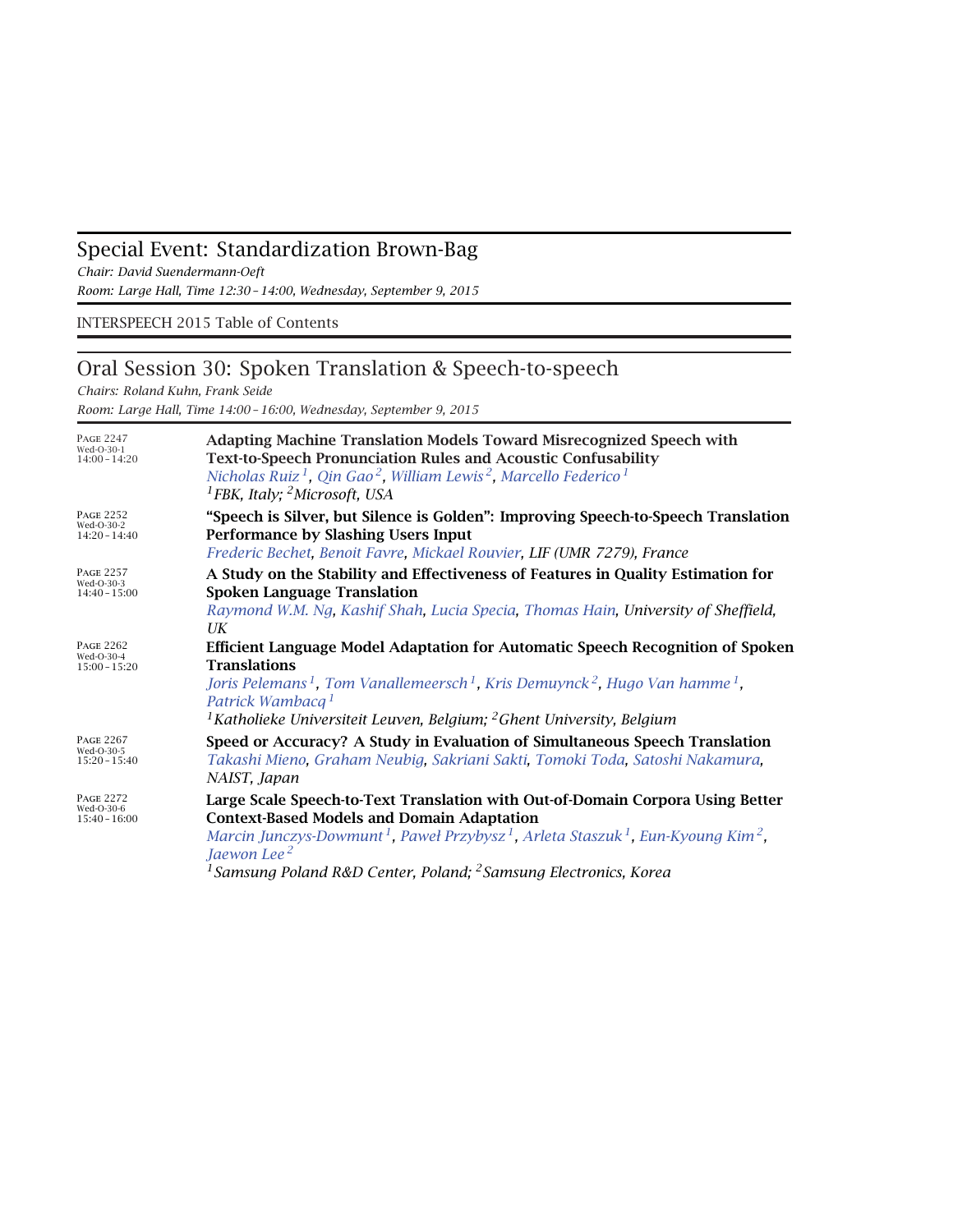### Oral Session 31: Voice Activity Detection

*Chairs: Ma Bin, Nam Soo Kim*

*Room: Conference 1, Time 14:00 – 16:00, Wednesday, September 9, 2015*

| <b>PAGE 2277</b><br>Wed-O-31-1<br>$14:00 - 14:20$ | A Statistical Model-Based Voice Activity Detection Using Multiple DNNs and Noise<br>Awareness<br>Inyoung Hwang, Jaeseong Sim, Sang-Hyeon Kim, Kwang-Sub Song, Joon-Hyuk Chang,<br>Hanyang University, Korea                                                                                            |
|---------------------------------------------------|--------------------------------------------------------------------------------------------------------------------------------------------------------------------------------------------------------------------------------------------------------------------------------------------------------|
| <b>PAGE 2282</b><br>Wed-O-31-2<br>$14:20 - 14:40$ | A Universal VAD Based on Jointly Trained Deep Neural Networks<br>Qing Wang <sup>1</sup> , Jun Du <sup>1</sup> , Xiao Bao <sup>1</sup> , Zi-Rui Wang <sup>1</sup> , Li-Rong Dai <sup>1</sup> , Chin-Hui Lee <sup>2</sup><br><sup>1</sup> USTC, China; <sup>2</sup> Georgia Institute of Technology, USA |
| <b>PAGE 2287</b><br>Wed-O-31-3<br>$14:40 - 15:00$ | Spectrographic Speech Mask Estimation Using the Time-Frequency Correlation of<br><b>Speech Presence</b><br>Ge Zhan, Zhaoqiong Huang, Dongwen Ying, Jielin Pan, Yonghong Yan, Chinese<br>Academy of Sciences, China                                                                                     |
| <b>PAGE 2292</b><br>Wed-O-31-4<br>$15:00 - 15:20$ | <b>Complete-Linkage Clustering for Voice Activity Detection in Audio and Visual</b><br><b>Speech</b><br>Houman Ghaemmaghami, David Dean, Shahram Kalantari, Sridha Sridharan,<br>Clinton Fookes, Queensland University of Technology, Australia                                                        |
| <b>PAGE 2297</b><br>Wed-O-31-5<br>$15:20 - 15:40$ | A Model Based Voice Activity Detector for Noisy Environments<br>Kaavya Sriskandaraja, Vidhyasaharan Sethu, Phu Ngoc Le, Eliathamby Ambikairajah,<br>University of New South Wales, Australia                                                                                                           |
| <b>PAGE 2302</b><br>Wed-O-31-6<br>$15:40 - 16:00$ | An Unsupervised Visual-Only Voice Activity Detection Approach Using Temporal<br><b>Orofacial Features</b><br>Fei Tao, John H.L. Hansen, Carlos Busso, University of Texas at Dallas, USA                                                                                                               |
|                                                   | <b>INTERSPEECH 2015 Table of Contents</b>                                                                                                                                                                                                                                                              |

## Oral Session 32: Advances in iVector-based Speaker Verification

*Chairs: Hagai Aronowitz, Douglas A. Reynolds Room: Conference 2+3, Time 14:00 – 16:00, Wednesday, September 9, 2015*

| <b>PAGE 2307</b>                                  | An I-Vector Backend for Speaker Verification                                                                                                                                                                                                   |
|---------------------------------------------------|------------------------------------------------------------------------------------------------------------------------------------------------------------------------------------------------------------------------------------------------|
| Wed-O-32-1                                        | Patrick Kenny <sup>1</sup> , Themos Stafylakis <sup>1</sup> , Md. Jahangir Alam <sup>1</sup> , Marcel Kockmann <sup>2</sup>                                                                                                                    |
| $14:00 - 14:20$                                   | <sup>1</sup> CRIM, Canada; <sup>2</sup> VoiceTrust, Canada                                                                                                                                                                                     |
| <b>PAGE 2312</b>                                  | Multi-Channel Speaker Verification Based on Total Variability Modelling                                                                                                                                                                        |
| Wed-O-32-2                                        | Joana Correia <sup>1</sup> , Alessio Brutti <sup>2</sup> , Alberto Abad <sup>1</sup>                                                                                                                                                           |
| $14:20 - 14:40$                                   | <sup>1</sup> INESC-ID Lisboa, Portugal; <sup>2</sup> FBK, Italy                                                                                                                                                                                |
| <b>PAGE 2317</b><br>Wed-O-32-3<br>$14:40 - 15:00$ | SNR-Invariant PLDA Modeling for Robust Speaker Verification<br>Na Li, Man-Wai Mak, Hong Kong Polytechnic University, China                                                                                                                     |
| <b>PAGE 2322</b>                                  | Investigating In-Domain Data Requirements for PLDA Training                                                                                                                                                                                    |
| Wed-O-32-4                                        | Md. Hafizur Rahman, David Dean, Ahilan Kanagasundaram, Sridha Sridharan,                                                                                                                                                                       |
| $15:00 - 15:20$                                   | Queensland University of Technology, Australia                                                                                                                                                                                                 |
| <b>PAGE 2327</b><br>Wed-O-32-5<br>$15:20 - 15:40$ | Migrating i-Vectors Between Speaker Recognition Systems Using Regression<br><b>Neural Networks</b><br>Ondřej Glembek, Pavel Matějka, Oldřich Plchot, Jan Pešán, Lukáš Burget,<br>Petr Schwarz, Brno University of Technology, Czech Republic   |
| <b>PAGE 2332</b><br>Wed-O-32-6<br>$15:40 - 16:00$ | <b>Improving PLDA Speaker Verification Using WMFD and Linear-Weighted</b><br><b>Approaches in Limited Microphone Data Conditions</b><br>Ahilan Kanagasundaram, David Dean, Sridha Sridharan, Queensland University of<br>Technology, Australia |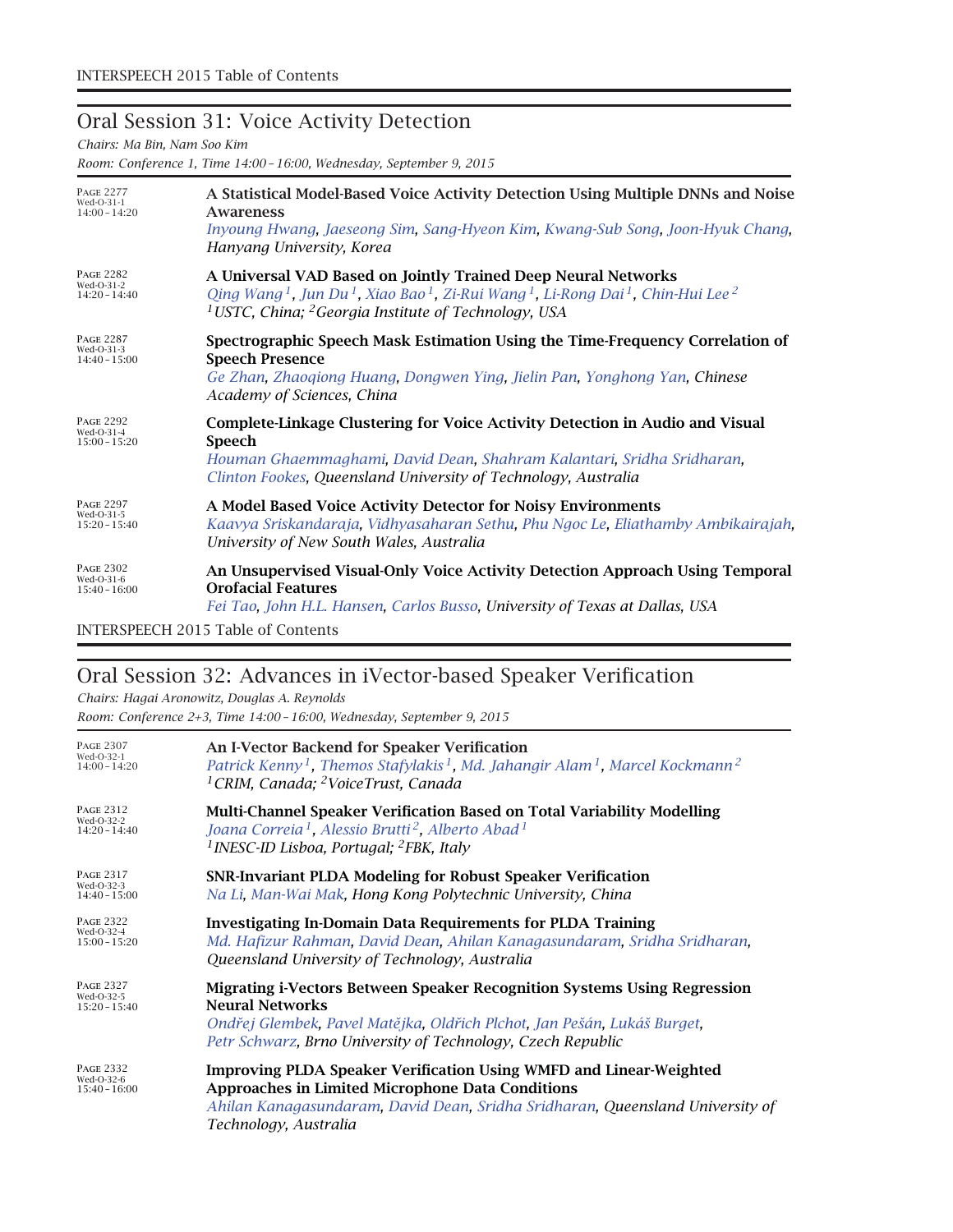### Oral Session 33: Voice Quality

*Chairs: Paavo Alku, Carlos Ishi*

*Room: Conference 4+5, Time 14:00 – 16:00, Wednesday, September 9, 2015*

| <b>PAGE 2337</b><br>Wed-O-33-1<br>$14:00 - 14:20$ | The Relationship Between Voice Source Parameters and the Maxima Dispersion<br><b>Quotient (MDQ)</b><br>Christer Gobl, Irena Yanushevskaya, Ailbhe Ní Chasaide, Trinity College Dublin,<br>Ireland                    |
|---------------------------------------------------|----------------------------------------------------------------------------------------------------------------------------------------------------------------------------------------------------------------------|
| <b>PAGE 2342</b>                                  | <b>Glottal Inverse Filtering Based on Quadratic Programming</b>                                                                                                                                                      |
| Wed-O-33-2                                        | Manu Airaksinen <sup>1</sup> , Tom Bäckström <sup>2</sup> , Paavo Alku <sup>1</sup>                                                                                                                                  |
| $14:20 - 14:40$                                   | <sup>1</sup> Aalto University, Finland; <sup>2</sup> FAU Erlangen-Nürnberg, Germany                                                                                                                                  |
| <b>PAGE 2347</b><br>Wed-O-33-3<br>$14:40 - 15:00$ | <b>Automatic Detection of Creaky Voice Using Epoch Parameters</b><br>N.P. Narendra, K. Sreenivasa Rao, IIT Kharaqpur, India                                                                                          |
| <b>PAGE 2352</b>                                  | Perception of Voicing in the Absence of Native Voicing Experience                                                                                                                                                    |
| Wed-O-33-4                                        | Rikke Louise Bundgaard-Nielsen <sup>1</sup> , Brett Baker <sup>2</sup>                                                                                                                                               |
| $15:00 - 15:20$                                   | <sup>1</sup> University of Western Sydney, Australia; <sup>2</sup> University of Melbourne, Australia                                                                                                                |
| <b>PAGE 2357</b><br>Wed-O-33-5<br>$15:20 - 15:40$ | The Relationship Between Acoustic and Perceived Intraspeaker Variability in<br><b>Voice Quality</b><br>Jody Kreiman, Soo Jin Park, Patricia A. Keating, Abeer Alwan, University of California<br>at Los Angeles, USA |
| <b>PAGE 2361</b>                                  | Perceptual Cues of Whispered Tones: Are They Really Special?                                                                                                                                                         |
| Wed-O-33-6                                        | Li Jiao <sup>1</sup> , Qiuwu Ma <sup>1</sup> , Ting Wang <sup>1</sup> , Yi Xu <sup>2</sup>                                                                                                                           |
| $15:40 - 16:00$                                   | <sup>1</sup> Tongji University, China; <sup>2</sup> University College London, UK                                                                                                                                    |

INTERSPEECH 2015 Table of Contents

## Oral Session 34: Neural Networks for Language Modeling

*Chairs: Ebru Arisoy, Tomas Mikolov*

*Room: Conference 6, Time 14:00 – 16:00, Wednesday, September 9, 2015*

| <b>PAGE 2366</b>                                  | Multiscale Recurrent Neural Network Based Language Model                                                                                                                                                                                                                                                             |
|---------------------------------------------------|----------------------------------------------------------------------------------------------------------------------------------------------------------------------------------------------------------------------------------------------------------------------------------------------------------------------|
| Wed-O-34-1                                        | Tsuyoshi Morioka <sup>1</sup> , Tomoharu Iwata <sup>2</sup> , Takaaki Hori <sup>2</sup> , Tetsunori Kobayashi <sup>1</sup>                                                                                                                                                                                           |
| $14:00 - 14:20$                                   | <sup>1</sup> Waseda University, Japan; <sup>2</sup> NTT Corporation, Japan                                                                                                                                                                                                                                           |
| <b>PAGE 2371</b>                                  | Bag-of-Words Input for Long History Representation in Neural Network-Based                                                                                                                                                                                                                                           |
| Wed-O-34-2                                        | <b>Language Models for Speech Recognition</b>                                                                                                                                                                                                                                                                        |
| $14:20 - 14:40$                                   | Kazuki Irie, Ralf Schlüter, Hermann Ney, RWTH Aachen University, Germany                                                                                                                                                                                                                                             |
| <b>PAGE 2376</b><br>Wed-O-34-3<br>$14:40 - 15:00$ | <b>Efficient Machine Translation Decoding with Slow Language Models</b><br>Ahmad Emami, IBM T.J. Watson Research Center, USA                                                                                                                                                                                         |
| <b>PAGE 2380</b><br>Wed-O-34-4<br>$15:00 - 15:20$ | Latent Words Recurrent Neural Network Language Models<br>Ryo Masumura <sup>1</sup> , Taichi Asami <sup>1</sup> , Takanobu Oba <sup>1</sup> , Hirokazu Masataki <sup>1</sup> ,<br>Sumitaka Sakauchi <sup>1</sup> , Akinori Ito <sup>2</sup><br><sup>1</sup> NTT Corporation, Japan; ${}^{2}$ Tohoku University, Japan |
| <b>PAGE 2385</b>                                  | Combining Multiple-Type Input Units Using Recurrent Neural Network for LVCSR                                                                                                                                                                                                                                         |
| Wed-O-34-5                                        | <b>Language Modeling</b>                                                                                                                                                                                                                                                                                             |
| $15:20 - 15:40$                                   | Vataya Chunwijitra, Ananlada Chotimongkol, Chai Wutiwiwatchai, NECTEC, Thailand                                                                                                                                                                                                                                      |
| <b>PAGE 2390</b>                                  | Prosodically-Enhanced Recurrent Neural Network Language Models                                                                                                                                                                                                                                                       |
| Wed-O-34-6                                        | Siva Reddy Gangireddy <sup>1</sup> , Steve Renals <sup>1</sup> , Yoshihiko Nankaku <sup>2</sup> , Akinobu Lee <sup>2</sup>                                                                                                                                                                                           |
| $15:40 - 16:00$                                   | <sup>1</sup> University of Edinburgh, UK; <sup>2</sup> Nagoya Institute of Technology, Japan                                                                                                                                                                                                                         |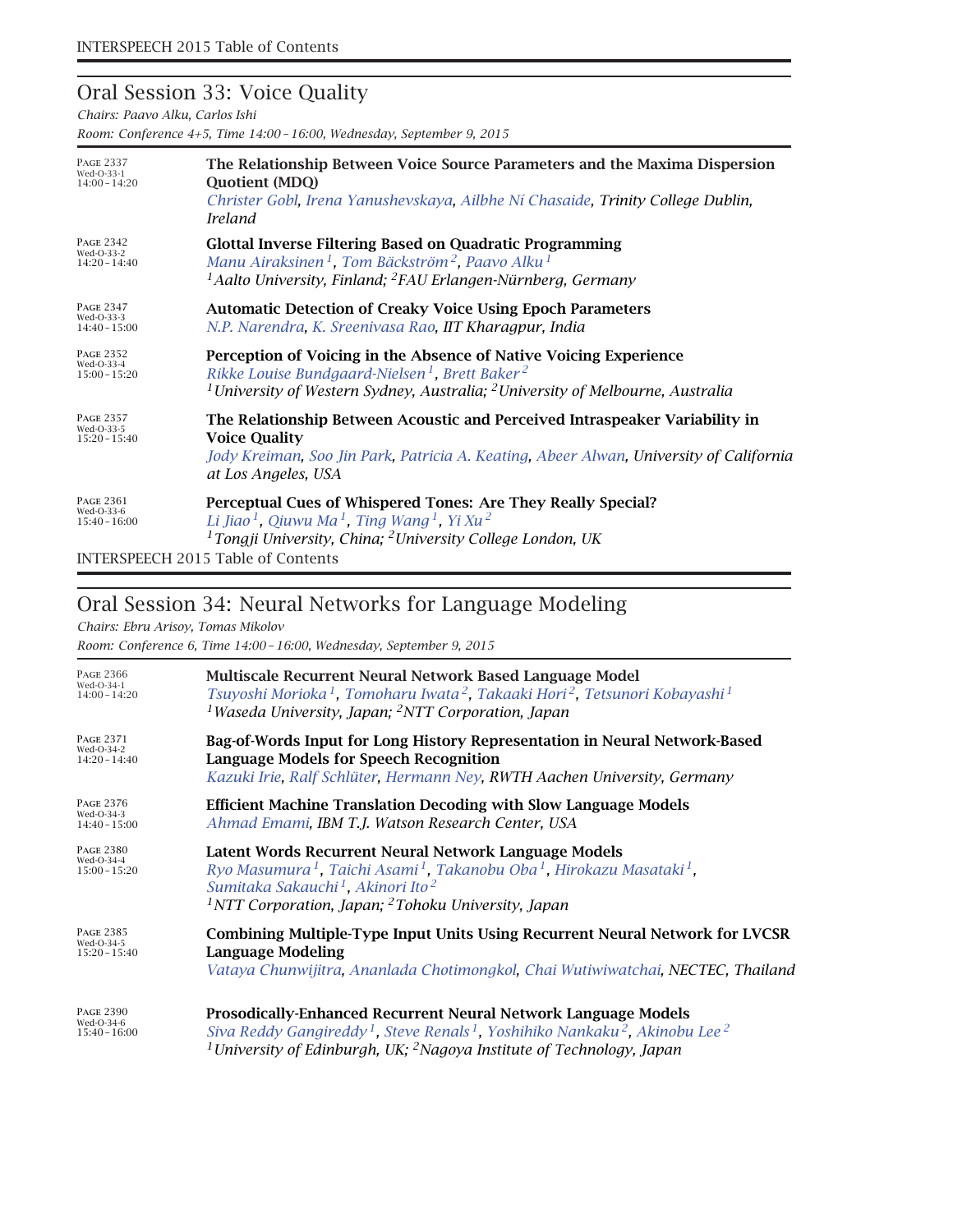## Special Session 6: Biosignal-based Spoken Communication

*Chairs: Matthias Janke, Michael Wand*

*Room: Hall 1, Time 14:00 – 16:00, Wednesday, September 9, 2015*

| Wed-SP6-i<br>$14:00 - 14:05$                     | <b>Welcome and Introduction</b><br>Matthias Janke <sup>1</sup> , Michael Wand <sup>2</sup><br><sup>1</sup> Universität Bremen, Germany; <sup>2</sup> IDSIA, Switzerland                                                                                                                                                                                                                                                                    |
|--------------------------------------------------|--------------------------------------------------------------------------------------------------------------------------------------------------------------------------------------------------------------------------------------------------------------------------------------------------------------------------------------------------------------------------------------------------------------------------------------------|
| <b>PAGE 2395</b><br>Wed-SP6-1<br>$14:05 - 14:20$ | A Comprehensive 3D Biomechanically-Driven Vocal Tract Model Including<br><b>Inverse Dynamics for Speech Research</b><br>Peter Anderson <sup>1</sup> , Negar M. Harandi <sup>1</sup> , Scott Moisik <sup>2</sup> , Ian Stavness <sup>3</sup> , Sidney Fels <sup>1</sup><br><sup>1</sup> University of British Columbia, Canada; <sup>2</sup> MPI for Psycholinguistics, The Netherlands;<br><sup>3</sup> University of Saskatchewan, Canada |
| <b>PAGE 2400</b><br>Wed-SP6-2<br>$14:20 - 14:35$ | Low Frequency Ultrasonic Voice Activity Detection Using Convolutional Neural<br><b>Networks</b><br>Ian McLoughlin <sup>1</sup> , Yan Song <sup>2</sup><br><sup>1</sup> University of Kent, UK; <sup>2</sup> USTC, China                                                                                                                                                                                                                    |
| <b>PAGE 2405</b><br>Wed-SP6-3<br>$14:35 - 14:50$ | Real-Time Control of a DNN-Based Articulatory Synthesizer for Silent Speech<br><b>Conversion: A Pilot Study</b><br>Florent Bocquelet <sup>1</sup> , Thomas Hueber <sup>2</sup> , Laurent Girin <sup>2</sup> , Christophe Savariaux <sup>2</sup> ,<br>Blaise Yvert <sup>1</sup><br><sup>1</sup> Clinatec, France; <sup>2</sup> GIPSA, France                                                                                                |
| <b>PAGE 2410</b><br>Wed-SP6-4<br>$14:50 - 15:05$ | Tongue Tracking in Ultrasound Images Using EigenTongue Decomposition and<br><b>Artificial Neural Networks</b><br>Diandra Fabre, Thomas Hueber, Florent Bocquelet, Pierre Badin, GIPSA, France                                                                                                                                                                                                                                              |
|                                                  | <b>INTERSPEECH 2015 Table of Contents</b>                                                                                                                                                                                                                                                                                                                                                                                                  |
|                                                  | Wed-SP6 continued                                                                                                                                                                                                                                                                                                                                                                                                                          |
| <b>PAGE 2415</b><br>Wed-SP6-5<br>$15:05 - 15:20$ | Speaker-Independent Silent Speech Recognition with Across-Speaker Articulatory<br><b>Normalization and Speaker Adaptive Training</b><br>Jun Wang, Seongjun Hahm, University of Texas at Dallas, USA                                                                                                                                                                                                                                        |
| <b>PAGE 2420</b><br>Wed-SP6-6<br>$15:20 - 15:35$ | <b>Codebook Clustering for Unit Selection Based EMG-to-Speech Conversion</b><br>Lorenz Diener, Matthias Janke, Tanja Schultz, KIT, Germany                                                                                                                                                                                                                                                                                                 |
| <b>PAGE 2425</b><br>Wed-SP6-7<br>$15:35 - 15:50$ | <b>Flexible Tracking of Auditory Attention</b><br>Majid Mirbagheri, Bradley Ekin, Les Atlas, Adrian K.C. Lee, University of Washington,<br><b>USA</b>                                                                                                                                                                                                                                                                                      |
| Wed-SP6-P                                        | Danol and Discussion                                                                                                                                                                                                                                                                                                                                                                                                                       |

Wed-SP6-P<br>15:50 – 16:00 **Panel and Discussion** *Matthias Janke 1, Michael Wand <sup>2</sup> 1Universität Bremen, Germany; 2IDSIA, Switzerland*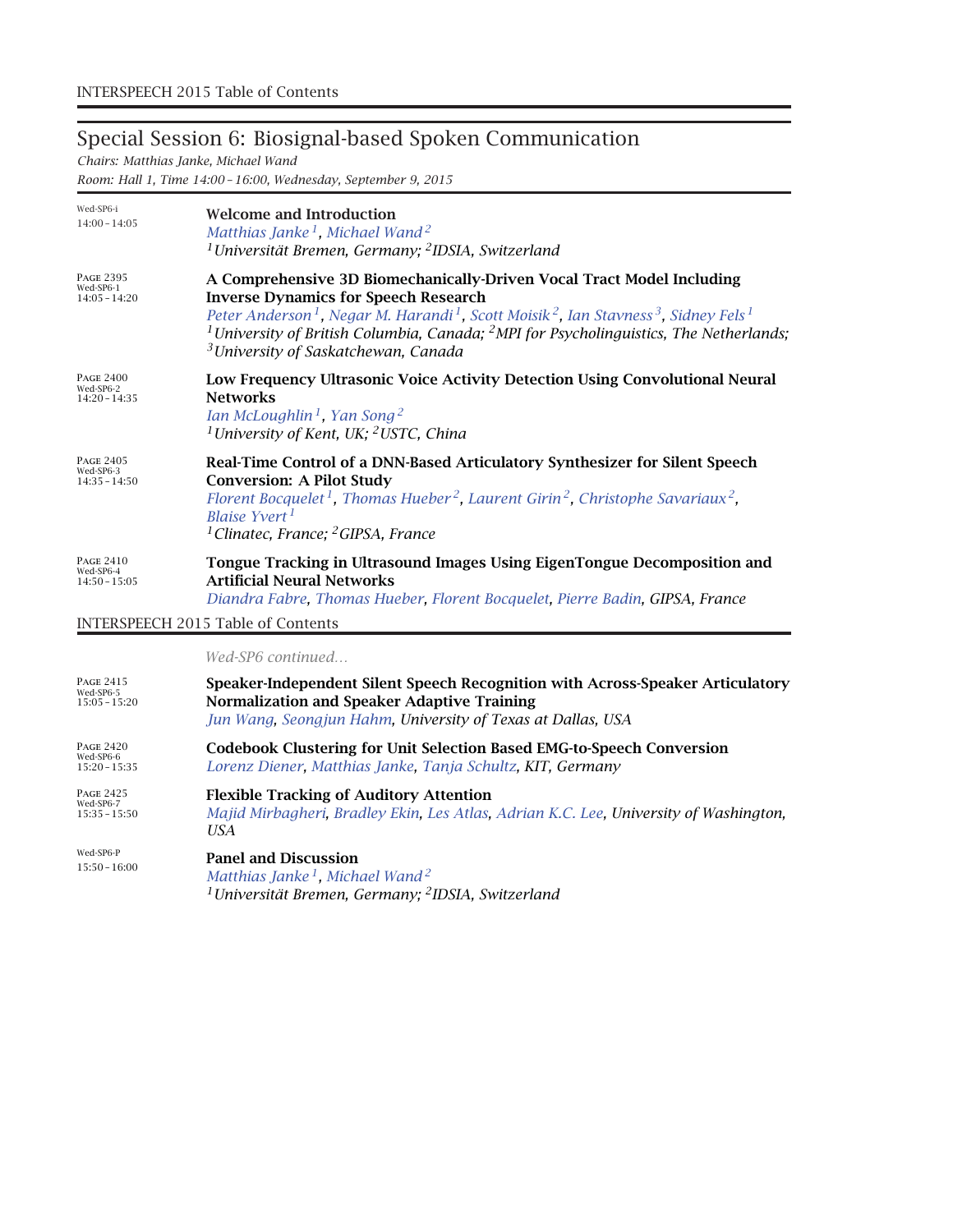# Poster Session 20: Robust Speech Recognition: Features, Far-field and Reverberation

*Chair: Andrew Senior*

*Room: Hall 2, Time 14:00 – 16:00, Wednesday, September 9, 2015*

| <b>PAGE 2430</b><br>Wed-P-20-1            | A Study on Deep Neural Network Acoustic Model Adaptation for Robust Far-Field<br><b>Speech Recognition</b><br>Seyedmahdad Mirsamadi, John H.L. Hansen, University of Texas at Dallas, USA                                                         |
|-------------------------------------------|---------------------------------------------------------------------------------------------------------------------------------------------------------------------------------------------------------------------------------------------------|
| <b>PAGE 2435</b><br>Wed-P-20-2            | <b>Speech Dereverberation Using Long Short-Term Memory</b><br>Masato Mimura, Shinsuke Sakai, Tatsuya Kawahara, Kyoto University, Japan                                                                                                            |
| <b>PAGE 2440</b><br>Wed-P-20-3            | Reverberation Robust Acoustic Modeling Using i-Vectors with Time Delay Neural<br><b>Networks</b><br>Vijayaditya Peddinti, Guoguo Chen, Daniel Povey, Sanjeev Khudanpur, Johns Hopkins<br>University, USA                                          |
| <b>PAGE 2445</b><br>Wed-P-20-4            | Delta-MelSpectra Features for Noise Robustness to DNN-Based ASR Systems<br>Kshitiz Kumar, Chaojun Liu, Yifan Gong, Microsoft, USA                                                                                                                 |
| <b>PAGE 2449</b><br>Wed-P-20-5            | <b>Combating Reverberation in Large Vocabulary Continuous Speech Recognition</b><br>Vikramjit Mitra, Julien Van Hout, Mitchell McLaren, Wen Wang, Martin Graciarena,<br>Dimitra Vergyri, Horacio Franco, SRI International, USA                   |
| <b>PAGE 2454</b><br>Wed-P-20-6            | Three Ways to Adapt a CTS Recognizer to Unseen Reverberated Speech in BUT<br><b>System for the ASpIRE Challenge</b><br>Martin Karafiát, František Grézl, Lukáš Burget, Igor Szöke, Jan Černocký, Brno<br>University of Technology, Czech Republic |
| <b>PAGE 2459</b><br>Wed-P-20-7            | <b>Robust Parameter Estimation for Audio Declipping in Noise</b><br>Mark J. Harvilla, Richard M. Stern, Carnegie Mellon University, USA                                                                                                           |
| <b>INTERSPEECH 2015 Table of Contents</b> |                                                                                                                                                                                                                                                   |
|                                           |                                                                                                                                                                                                                                                   |

*Wed-P-20 continued…*

| <b>PAGE 2464</b><br>Wed-P-20-8  | <b>Multi-Task Learning Deep Neural Networks for Speech Feature Denoising</b><br>Bin Huang <sup>1</sup> , Dengfeng Ke <sup>2</sup> , Hao Zheng <sup>2</sup> , Bo Xu <sup>2</sup> , Yanyan Xu <sup>1</sup> , Kaile Su <sup>3</sup><br><sup>1</sup> Beijing Forestry University, China; <sup>2</sup> Chinese Academy of Sciences, China; <sup>3</sup> Griffith<br>University, Australia |
|---------------------------------|--------------------------------------------------------------------------------------------------------------------------------------------------------------------------------------------------------------------------------------------------------------------------------------------------------------------------------------------------------------------------------------|
| <b>PAGE 2469</b><br>Wed-P-20-9  | Time-Frequency Masking for Large Scale Robust Speech Recognition<br>Yuxuan Wang <sup>1</sup> , Ananya Misra <sup>2</sup> , Kean K. Chin <sup>2</sup><br><sup>1</sup> Ohio State University, USA; <sup>2</sup> Google, USA                                                                                                                                                            |
| <b>PAGE 2474</b><br>Wed-P-20-10 | Efficient Use of DNN Bottleneck Features in Generalized Variable Parameter HMMs<br>for Noise Robust Speech Recognition<br>Rongfeng Su, Xurong Xie, Xunying Liu, Lan Wang, Chinese Academy of Sciences,<br>China                                                                                                                                                                      |
| <b>PAGE 2479</b><br>Wed-P-20-11 | <b>Investigating Modulation Spectrogram Features for Deep Neural Network-Based</b><br><b>Automatic Speech Recognition</b><br>Deepak Baby, Hugo Van hamme, Katholieke Universiteit Leuven, Belgium                                                                                                                                                                                    |
| <b>PAGE 2484</b><br>Wed-P-20-12 | Deep Neural Network Based Spectral Feature Mapping for Robust Speech<br><b>Recognition</b><br>Kun Han, Yanzhang He, Deblin Bagchi, Eric Fosler-Lussier, DeLiang Wang, Ohio State<br>University, USA                                                                                                                                                                                  |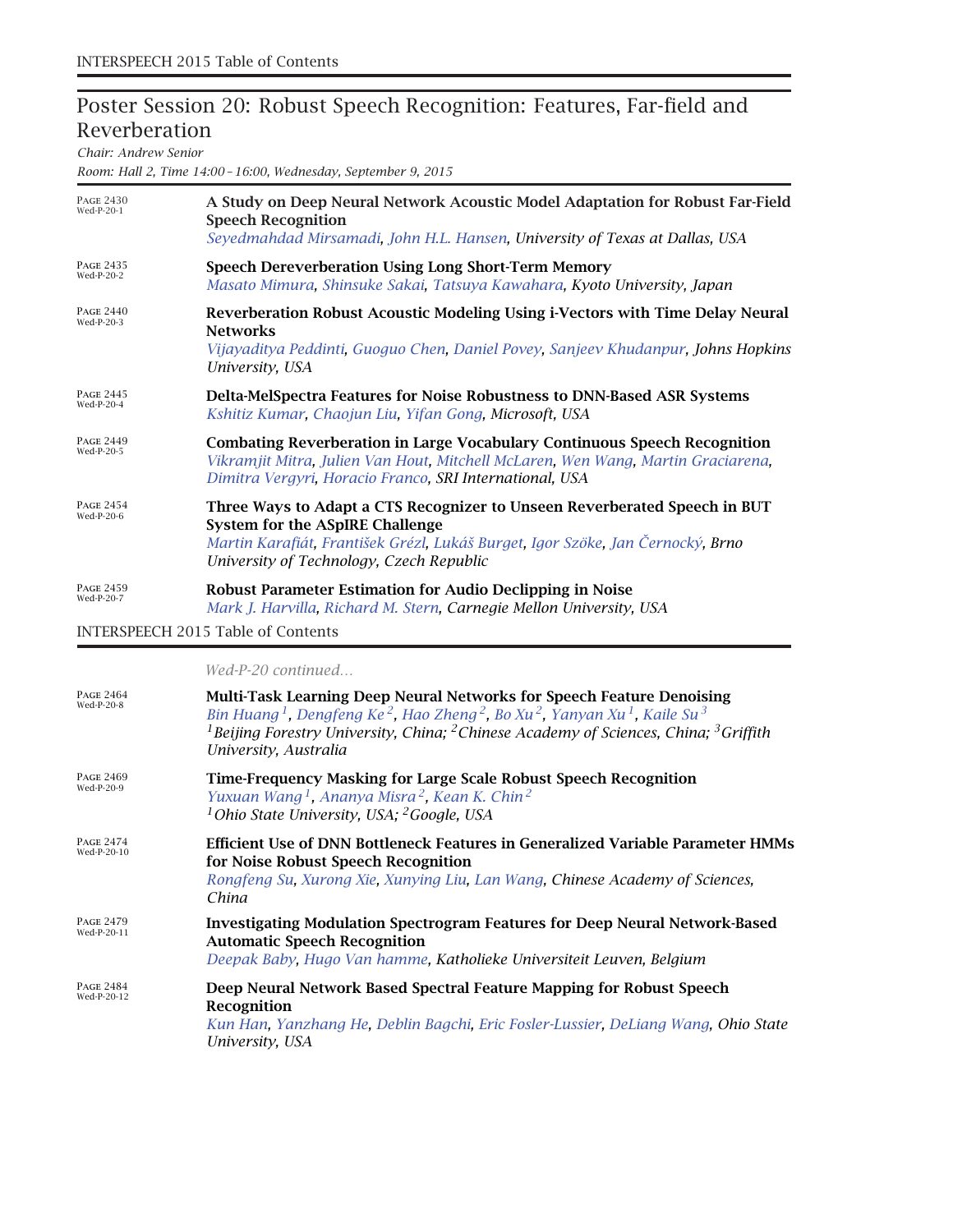## Poster Session 21: Social Signals, Assessment and Paralinguistics

*Chairs: Laurence Devillers, Julia Hirschberg Room: Hall 2, Time 14:00 – 16:00, Wednesday, September 9, 2015*

| <b>PAGE 2489</b><br>Wed-P-21-1 | Analyzing Speech Rate Entrainment and Its Relation to Therapist Empathy in<br><b>Drug Addiction Counseling</b><br>Bo Xiao <sup>1</sup> , Zac E. Imel <sup>2</sup> , David C. Atkins <sup>3</sup> , Panayiotis G. Georgiou <sup>1</sup> ,<br>Shrikanth S. Narayanan <sup>1</sup><br><sup>1</sup> University of Southern California, USA; <sup>2</sup> University of Utah, USA; <sup>3</sup> University of<br>Washington, USA |
|--------------------------------|-----------------------------------------------------------------------------------------------------------------------------------------------------------------------------------------------------------------------------------------------------------------------------------------------------------------------------------------------------------------------------------------------------------------------------|
| <b>PAGE 2494</b><br>Wed-P-21-2 | Agreement and Disagreement Utterance Detection in Conversational Speech by<br><b>Extracting and Integrating Local Features</b><br>Atsushi Ando, Taichi Asami, Manabu Okamoto, Hirokazu Masataki,<br>Sumitaka Sakauchi, NTT Corporation, Japan                                                                                                                                                                               |
| <b>PAGE 2499</b><br>Wed-P-21-3 | Still Together?: The Role of Acoustic Features in Predicting Marital Outcome<br>Md. Nasir <sup>1</sup> , Wei Xia <sup>1</sup> , Bo Xiao <sup>1</sup> , Brian Baucom <sup>2</sup> , Shrikanth S. Narayanan <sup>1</sup> ,<br>Panayiotis G. Georgiou <sup>1</sup><br><sup>1</sup> University of Southern California, USA; <sup>2</sup> University of Utah, USA                                                                |
| <b>PAGE 2504</b><br>Wed-P-21-4 | On Evaluation Metrics for Social Signal Detection<br>Gábor Gosztolya, MTA-SZTE RGAI, Hungary                                                                                                                                                                                                                                                                                                                                |
| <b>PAGE 2509</b><br>Wed-P-21-5 | Laughter and Filler Detection in Naturalistic Audio<br>Lakshmish Kaushik, Abhijeet Sangwan, John H.L. Hansen, University of Texas at<br>Dallas, USA                                                                                                                                                                                                                                                                         |
| <b>PAGE 2514</b><br>Wed-P-21-6 | <b>Automatic Formatted Transcripts for Videos</b><br>Aasish Pappu, Amanda Stent, Yahoo!, USA                                                                                                                                                                                                                                                                                                                                |

#### INTERSPEECH 2015 Table of Contents

*Wed-P-21 continued…*

| <b>PAGE 2519</b><br>Wed-P-21-7  | Does My Speech Rock? Automatic Assessment of Public Speaking Skills<br>Lucas Azaïs <sup>1</sup> , Adrien Payan <sup>1</sup> , Tianjiao Sun <sup>1</sup> , Guillaume Vidal <sup>1</sup> , Tina Zhang <sup>1</sup> ,<br>Eduardo Coutinho <sup>1</sup> , Florian Eyben <sup>2</sup> , Björn Schuller <sup>1</sup><br><sup>1</sup> Imperial College London, UK; <sup>2</sup> audEERING, Germany                   |
|---------------------------------|---------------------------------------------------------------------------------------------------------------------------------------------------------------------------------------------------------------------------------------------------------------------------------------------------------------------------------------------------------------------------------------------------------------|
| <b>PAGE 2524</b><br>Wed-P-21-8  | Verbal Intelligence Identification Based on Text Classification<br>Roman Sergienko, Alexander Schmitt, Universität Ulm, Germany                                                                                                                                                                                                                                                                               |
| <b>PAGE 2529</b><br>Wed-P-21-9  | A Multimodal Approach for Automatic Assessment of School Principals' Oral<br><b>Presentation During Pre-Service Training Program</b><br>Shan-Wen Hsiao <sup>1</sup> , Hung-Ching Sun <sup>1</sup> , Ming-Chuan Hsieh <sup>2</sup> , Ming-Hsueh Tsai <sup>2</sup> ,<br>Hsin-Chih Lin <sup>2</sup> , Chi-Chun Lee <sup>1</sup><br><sup>1</sup> National Tsing Hua University, Taiwan; <sup>2</sup> NAER, Taiwan |
| <b>PAGE 2534</b><br>Wed-P-21-10 | Are You TED Talk Material? Comparing Prosody in Professors and TED Speakers<br>T.J. Tsai, University of California at Berkeley, USA                                                                                                                                                                                                                                                                           |
| <b>PAGE 2539</b><br>Wed-P-21-11 | Detection of Cognitive States and Their Correlation to Speech Recognition<br>Performance in Speech-to-Speech Machine Translation Systems<br>Hayakawa Akira, Fasih Haider, Loredana Cerrato, Nick Campbell, Saturnino Luz,<br>Trinity College Dublin, Ireland                                                                                                                                                  |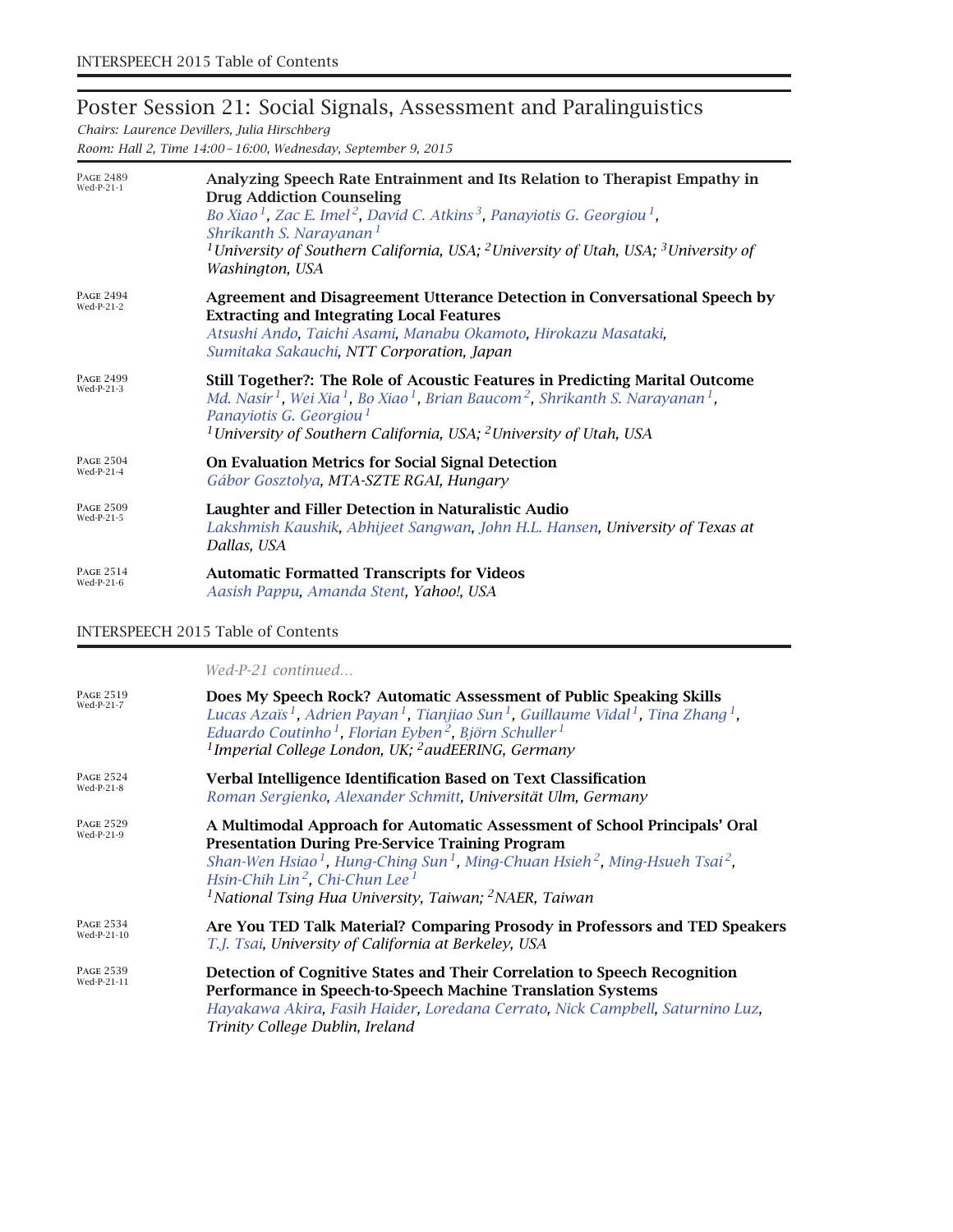### Poster Session 22: Bandwidth Extension, Quality and Intelligibility Measures

*Chair: Tim Fingscheidt*

*Room: Foyer, Time 14:00 – 16:00, Wednesday, September 9, 2015*

| <b>PAGE 2544</b><br>Wed-P-22-1 | Perceptual Speech Quality Dimensions in a Conversational Situation<br>Friedemann Köster, Sebastian Möller, T-Labs, Germany                                                                                                                                                                                                                                       |
|--------------------------------|------------------------------------------------------------------------------------------------------------------------------------------------------------------------------------------------------------------------------------------------------------------------------------------------------------------------------------------------------------------|
| <b>PAGE 2549</b><br>Wed-P-22-2 | Multidimensional Evaluation and Predicting Overall Speech Quality<br>Jens Berger, Anna Llagostera, SwissQual, Switzerland                                                                                                                                                                                                                                        |
| <b>PAGE 2553</b><br>Wed-P-22-3 | On Speech Intelligibility Estimation of Phase-Aware Single-Channel Speech<br><b>Enhancement</b><br>Andreas Gaich, Pejman Mowlaee, Technische Universität Graz, Austria                                                                                                                                                                                           |
| <b>PAGE 2558</b><br>Wed-P-22-4 | A Framework for the Evaluation of Microscopic Intelligibility Models<br>Ricard Marxer <sup>1</sup> , Martin Cooke <sup>2</sup> , Jon Barker <sup>1</sup><br><sup>1</sup> University of Sheffield, UK; <sup>2</sup> Ikerbasque, Spain                                                                                                                             |
| <b>PAGE 2563</b><br>Wed-P-22-5 | A Binaural Short Time Objective Intelligibility Measure for Noisy and Enhanced<br>Speech<br>Asger Heidemann Andersen <sup>1</sup> , Jan Mark de Haan <sup>2</sup> , Zheng-Hua Tan <sup>1</sup> , Jesper Jensen <sup>1</sup><br><sup>1</sup> Aalborg University, Denmark; <sup>2</sup> Oticon, Denmark                                                            |
| <b>PAGE 2568</b><br>Wed-P-22-6 | A Glimpse-Based Approach for Predicting Binaural Intelligibility with Single and<br><b>Multiple Maskers in Anechoic Conditions</b><br>Yan Tang <sup>1</sup> , Martin Cooke <sup>2</sup> , Bruno M. Fazenda <sup>1</sup> , Trevor J. Cox <sup>1</sup><br><sup>1</sup> University of Salford, UK; <sup>2</sup> Ikerbasque, Spain                                   |
|                                | <b>INTERSPEECH 2015 Table of Contents</b>                                                                                                                                                                                                                                                                                                                        |
|                                | Wed-P-22 continued                                                                                                                                                                                                                                                                                                                                               |
| <b>PAGE 2573</b><br>Wed-P-22-7 | Improving the Prediction Power of the Speech Transmission Index to Account for<br>Non-Linear Distortions Introduced by Noise-Reduction Algorithms<br>Fei Chen, SUSTC, China                                                                                                                                                                                      |
| <b>PAGE 2578</b><br>Wed-P-22-8 | DNN-Based Speech Bandwidth Expansion and Its Application to Adding<br>High-Frequency Missing Features for Automatic Speech Recognition of<br><b>Narrowband Speech</b><br>Kehuang Li <sup>1</sup> , Zhen Huang <sup>1</sup> , Yong Xu <sup>2</sup> , Chin-Hui Lee <sup>1</sup><br><sup>1</sup> Georgia Institute of Technology, USA; <sup>2</sup> USTC, China     |
| <b>PAGE 2583</b><br>Wed-P-22-9 | Speech Quality Evaluation of Artificial Bandwidth Extension: Comparing<br><b>Subjective Judgments and Instrumental Predictions</b><br>Hannu Pulakka <sup>1</sup> , Ville Myllylä <sup>1</sup> , Anssi Rämö <sup>2</sup> , Paavo Alku <sup>3</sup><br><sup>1</sup> Microsoft, Finland; <sup>2</sup> Nokia Research Center, Finland; $3$ Aalto University, Finland |
| <b>PAGE 2588</b>               | Synchronous Overlan and Add of Spectra for Enhancement of Evcitation in                                                                                                                                                                                                                                                                                          |

| <b>PAGE 2588</b><br>Wed-P-22-10<br><b>PAGE 2593</b> | Synchronous Overlap and Add of Spectra for Enhancement of Excitation in<br><b>Artificial Bandwidth Extension of Speech</b>                                                                                                         |
|-----------------------------------------------------|------------------------------------------------------------------------------------------------------------------------------------------------------------------------------------------------------------------------------------|
|                                                     | M.A. Tuğtekin Turan, Engin Erzin, Koç Üniversitesi, Turkey<br>Speech Bandwidth Expansion Based on Deep Neural Networks                                                                                                             |
| Wed-P-22-11                                         | $\mathcal{A}$ . The contract of the contract of the contract of the contract of the contract of the contract of the contract of the contract of the contract of the contract of the contract of the contract of the contract of th |

| Page 2593<br>Wed-P-22-11 | Speech Bandwidth Expansion Based on Deep Neural Networks                                                                             |
|--------------------------|--------------------------------------------------------------------------------------------------------------------------------------|
|                          | Yingxue Wang <sup>1</sup> , Shenghui Zhao <sup>1</sup> , Wenbo Liu <sup>2</sup> , Ming Li <sup>2</sup> , Jingming Kuang <sup>1</sup> |
|                          | <sup>1</sup> Beijing University of Technology, China; $^2$ Sun Yat-sen University. China                                             |

PAGE 2598<br>Wed-P-22-12 A Novel Method of Artificial Bandwidth Extension Using Deep Architecture *Bin Liu, Jianhua Tao, Zhengqi Wen, Ya Li, Danish Bukhari, Chinese Academy of Sciences, China*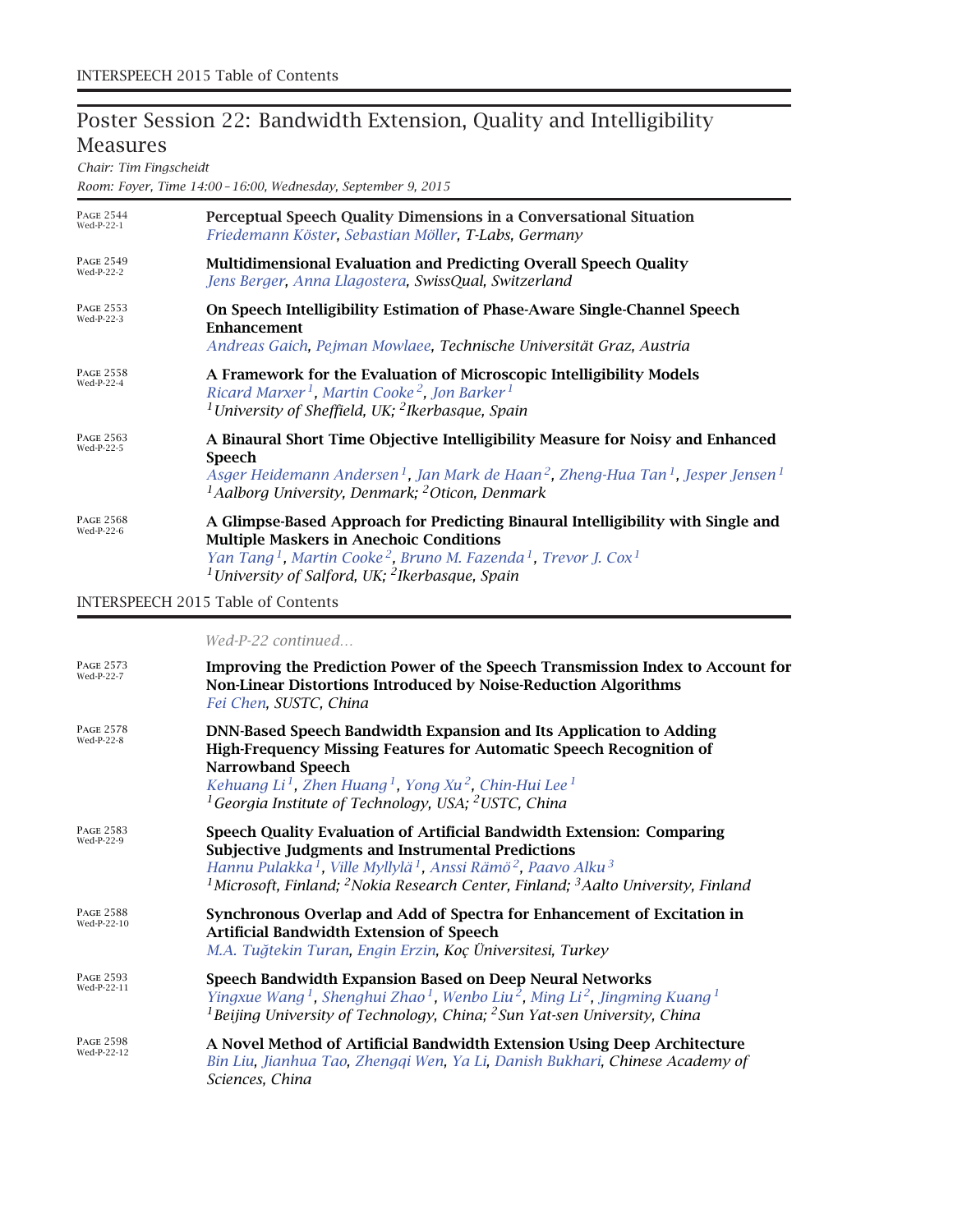### Show and Tell Session 4

*Chair: Björn Hoffmeister*

*Room: Seminar 1, Time 14:00 – 16:00, Wednesday, September 9, 2015*

| <b>PAGE 2603</b><br>Show&Tell-4-1 | The RedDots Platform for Mobile Crowd-Sourcing of Speech Data<br>Kong Aik Lee, Guangsen Wang, Kam Pheng Ng, Hanwu Sun, Trung Hieu Nguyen,<br>Ngoc Thuy Huong Thai, Bin Ma, Haizhou Li, A*STAR, Singapore                                                                                                                                                                                                                |
|-----------------------------------|-------------------------------------------------------------------------------------------------------------------------------------------------------------------------------------------------------------------------------------------------------------------------------------------------------------------------------------------------------------------------------------------------------------------------|
| <b>PAGE 2605</b><br>Show&Tell-4-2 | Two Extensions of Umeda and Teranishi's Physical Models of the Human Vocal<br><b>Tract</b><br>Takayuki Arai, Sophia University, Japan                                                                                                                                                                                                                                                                                   |
| <b>PAGE 2607</b><br>Show&Tell-4-3 | Collaborative Annotation for Person Identification in TV Shows<br>Matheuz Budnik <sup>1</sup> , Laurent Besacier <sup>1</sup> , Johann Poignant <sup>2</sup> , Hervé Bredin <sup>2</sup> ,<br>Claude Barras <sup>2</sup> , Mickael Stefas <sup>3</sup> , Pierrick Bruneau <sup>3</sup> , Thomas Tamisier <sup>3</sup><br><sup>1</sup> LIG (UMR 5217), France; <sup>2</sup> LIMSI, France; <sup>3</sup> LIST, Luxembourg |
| <b>PAGE 2609</b><br>Show&Tell-4-4 | Phonetic/Linguistic Web Services at BAS<br>Thomas Kisler, Florian Schiel, Uwe D. Reichel, Christoph Draxler, LMU München,<br>Germany                                                                                                                                                                                                                                                                                    |
| <b>PAGE 2611</b><br>Show&Tell-4-5 | Managing Speech Databases with emuR and the EMU-webApp<br>Raphael Winkelmann, LMU München, Germany                                                                                                                                                                                                                                                                                                                      |
| <b>PAGE 2613</b><br>Show&Tell-4-6 | <b>Visual Comparison of Speaker Groups</b><br>Sebastian Wankerl, Florian Hönig, Anton Batliner, J.R. Orozco-Arroyave, Elmar Nöth,<br>FAU Erlangen-Nürnberg, Germany                                                                                                                                                                                                                                                     |
| <b>PAGE 2615</b><br>Show&Tell-4-7 | <b>Tools for Rapid Customization of S2S Systems for Emergent Domains</b><br>Rohit Kumar, Matthew E. Roy, Sanjika Hewavitharana, Dennis N. Mehay,<br>Nina Zinovieva, Raytheon BBN Technologies, USA                                                                                                                                                                                                                      |

#### INTERSPEECH 2015 Table of Contents

*Show&Tell-4 continued…*

| <b>PAGE 2617</b><br>Show&Tell-4-8 | The Speech Recognition Virtual Kitchen Turns One<br>Florian Metze <sup>1</sup> , Eric Riebling <sup>1</sup> , Eric Fosler-Lussier <sup>2</sup> , Andrew Plummer <sup>2</sup> ,<br>Rebecca Bates <sup>3</sup><br><sup>1</sup> Carnegie Mellon University, USA; <sup>2</sup> Ohio State University, USA; <sup>3</sup> Minnesota State<br>University, USA |
|-----------------------------------|--------------------------------------------------------------------------------------------------------------------------------------------------------------------------------------------------------------------------------------------------------------------------------------------------------------------------------------------------------|
| <b>PAGE 2619</b><br>Show&Tell-4-9 | Model-Based Adaptive Pre-Processing of Speech for Enhanced Intelligibility in<br><b>Noise and Reverberation</b><br>Jan Rennies <sup>1</sup> , Andreas Volgenandt <sup>1</sup> , Henning Schepker <sup>2</sup> , Simon Doclo <sup>1</sup><br><sup>1</sup> Fraunhofer IDMT, Germany; <sup>2</sup> Carl von Ossietzky Universität Oldenburg, Germany      |
| <b>PAGE 2621</b>                  | Experiences with and New Application Ideas for the Interspeech App                                                                                                                                                                                                                                                                                     |
| Show&Tell-4-10                    | Sebastian Möller, Tilo Westermann, T-Labs, Germany                                                                                                                                                                                                                                                                                                     |
| <b>PAGE 2623</b>                  | Traditional IVR and Visual IVR — Killing Two Birds with One Stone                                                                                                                                                                                                                                                                                      |
| Show&Tell-4-11                    | Dmitry Sityaev, Praphul Kumar, Rajesh Ramchander, Genesys, USA                                                                                                                                                                                                                                                                                         |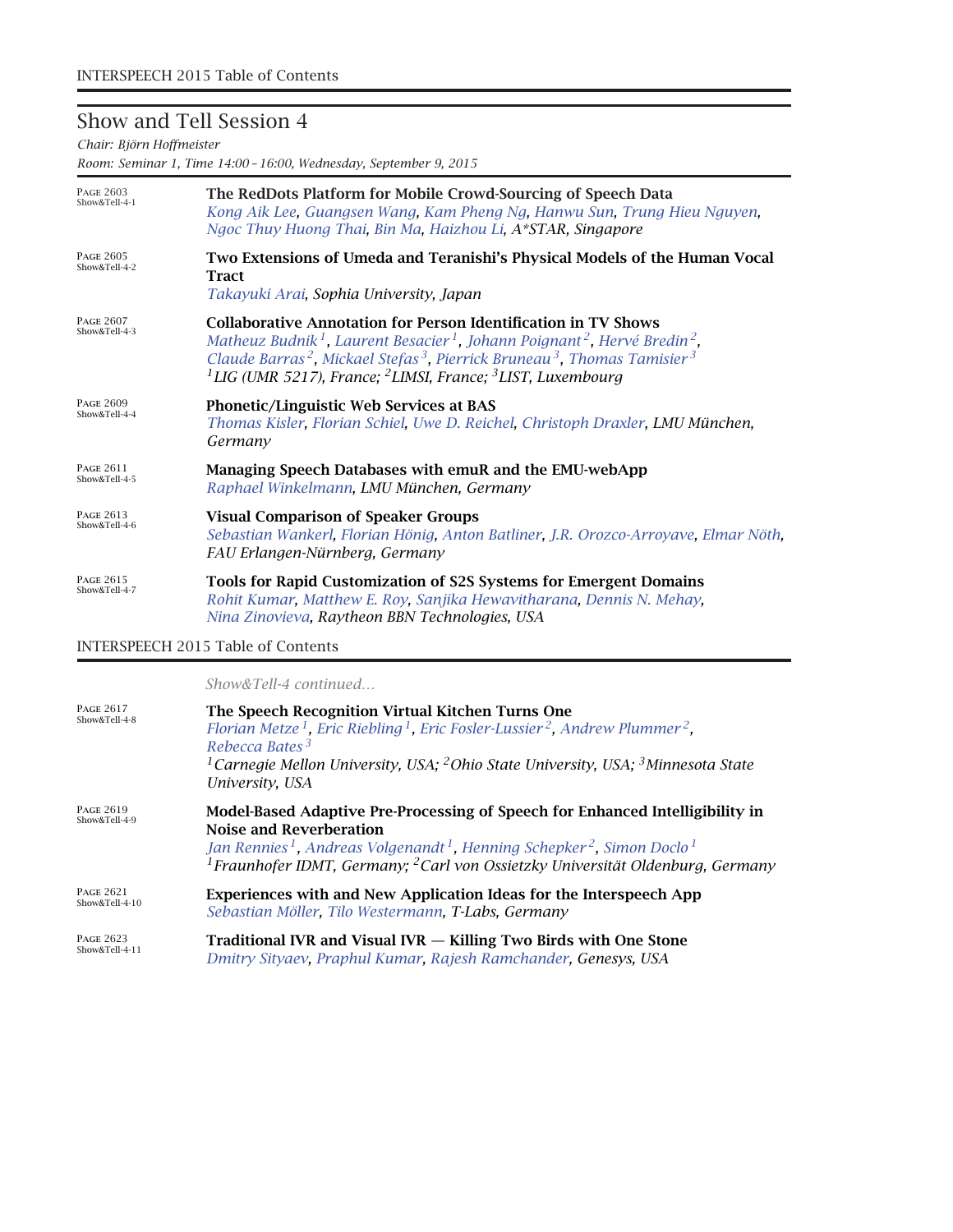## Oral Session 35: Discriminative Acoustic Training Methods for ASR

*Chairs: Steve Renals, George Saon*

*Room: Large Hall, Time 16:30 – 18:30, Wednesday, September 9, 2015*

| <b>PAGE 2625</b><br>Wed-O-35-1<br>$16:30 - 16:50$ | Annotating Large Lattices with the Exact Word Error<br>Rogier C. van Dalen, Mark J.F. Gales, University of Cambridge, UK |
|---------------------------------------------------|--------------------------------------------------------------------------------------------------------------------------|
| <b>PAGE 2630</b>                                  | Semi-Supervised Maximum Mutual Information Training of Deep Neural Network                                               |
| Wed-O-35-2                                        | <b>Acoustic Models</b>                                                                                                   |
| $16:50 - 17:10$                                   | Vimal Manohar, Daniel Povey, Sanjeev Khudanpur, Johns Hopkins University, USA                                            |
| <b>PAGE 2635</b>                                  | Rectified Linear Neural Networks with Tied-Scalar Regularization for LVCSR                                               |
| Wed-O-35-3                                        | Shiliang Zhang <sup>1</sup> , Hui Jiang <sup>2</sup> , Si Wei <sup>1</sup> , Li-Rong Dai <sup>1</sup>                    |
| $17:10 - 17:30$                                   | <sup>1</sup> USTC, China; <sup>2</sup> York University, Canada                                                           |
| <b>PAGE 2640</b>                                  | Segmental Conditional Random Fields with Deep Neural Networks as Acoustic                                                |
| Wed-O-35-4                                        | <b>Models for First-Pass Word Recognition</b>                                                                            |
| $17:30 - 17:50$                                   | Yanzhang He, Eric Fosler-Lussier, Ohio State University, USA                                                             |
| <b>PAGE 2645</b><br>Wed-O-35-5<br>$17:50 - 18:10$ | <b>Distinct Triphone Acoustic Modeling Using Deep Neural Networks</b><br>Dongpeng Chen, Brian Mak, HKUST, China          |
| <b>PAGE 2650</b><br>Wed-O-35-6<br>$18:10 - 18:30$ | Minimum Word Error Training of RNN-Based Voice Activity Detection<br>Gregory Gelly, Jean-Luc Gauvain, LIMSI, France      |

INTERSPEECH 2015 Table of Contents

### Oral Session 36: Syllables and Segments

*Chairs: Anders Eriksson, Frank Zimmerer Room: Conference 1, Time 16:30 – 18:30, Wednesday, September 9, 2015*

| <b>PAGE 2655</b><br>Wed-O-36-1<br>$16:30 - 16:50$ | <b>Classification of Place-of-Articulation of Stop Consonants Using Temporal</b><br>Analysis<br>A.P. Prathosh <sup>1</sup> , A.G. Ramakrishnan <sup>2</sup> , T.V. Ananthapadmanabha <sup>3</sup><br><sup>1</sup> Xerox Research Center India, India; <sup>2</sup> Indian Institute of Science, India; <sup>3</sup> Voice and<br>Speech Systems, India |
|---------------------------------------------------|--------------------------------------------------------------------------------------------------------------------------------------------------------------------------------------------------------------------------------------------------------------------------------------------------------------------------------------------------------|
| <b>PAGE 2660</b>                                  | The Emergence of Nasal Velar Codas in Brazilian Portuguese: An rt-MRI Study                                                                                                                                                                                                                                                                            |
| Wed-O-36-2                                        | Marissa Barlaz, Maojing Fu, Zhi-Pei Liang, Ryan Shosted, Brad Sutton, University of                                                                                                                                                                                                                                                                    |
| $16:50 - 17:10$                                   | Illinois at Urbana-Champaign, USA                                                                                                                                                                                                                                                                                                                      |
| <b>PAGE 2665</b>                                  | Salient Dimensions in Implicit Phonotactic Learning                                                                                                                                                                                                                                                                                                    |
| Wed-O-36-3                                        | Elise Michon <sup>1</sup> , Emmanuel Dupoux <sup>2</sup> , Alejandrina Cristia <sup>2</sup>                                                                                                                                                                                                                                                            |
| $17:10 - 17:30$                                   | <sup>1</sup> Boğaziçi Üniversitesi, Turkey; <sup>2</sup> LSCP, France                                                                                                                                                                                                                                                                                  |
| <b>PAGE 2670</b><br>Wed-O-36-4<br>$17:30 - 17:50$ | An Acoustic Examination of the Three-Way Sibilant Contrast in Lower Sorbian<br>Phil Howson, University of Toronto, Canada                                                                                                                                                                                                                              |
| <b>PAGE 2675</b>                                  | <b>Investigating Consonant Reduction in Mandarin Chinese with Improved Forced</b>                                                                                                                                                                                                                                                                      |
| Wed-O-36-5                                        | <b>Alignment</b>                                                                                                                                                                                                                                                                                                                                       |
| $17:50 - 18:10$                                   | Jiahong Yuan, Mark Liberman, University of Pennsylvania, USA                                                                                                                                                                                                                                                                                           |
| <b>PAGE 2679</b><br>Wed-O-36-6<br>$18:10 - 18:30$ | Durational Characteristics and Timing Patterns of Russian Onset Clusters at Two<br><b>Speaking Rates</b><br>Marianne Pouplier <sup>1</sup> , Stefania Marin <sup>1</sup> , Alexei Kochetov <sup>2</sup><br><sup>1</sup> LMU München, Germany; <sup>2</sup> University of Toronto, Canada                                                               |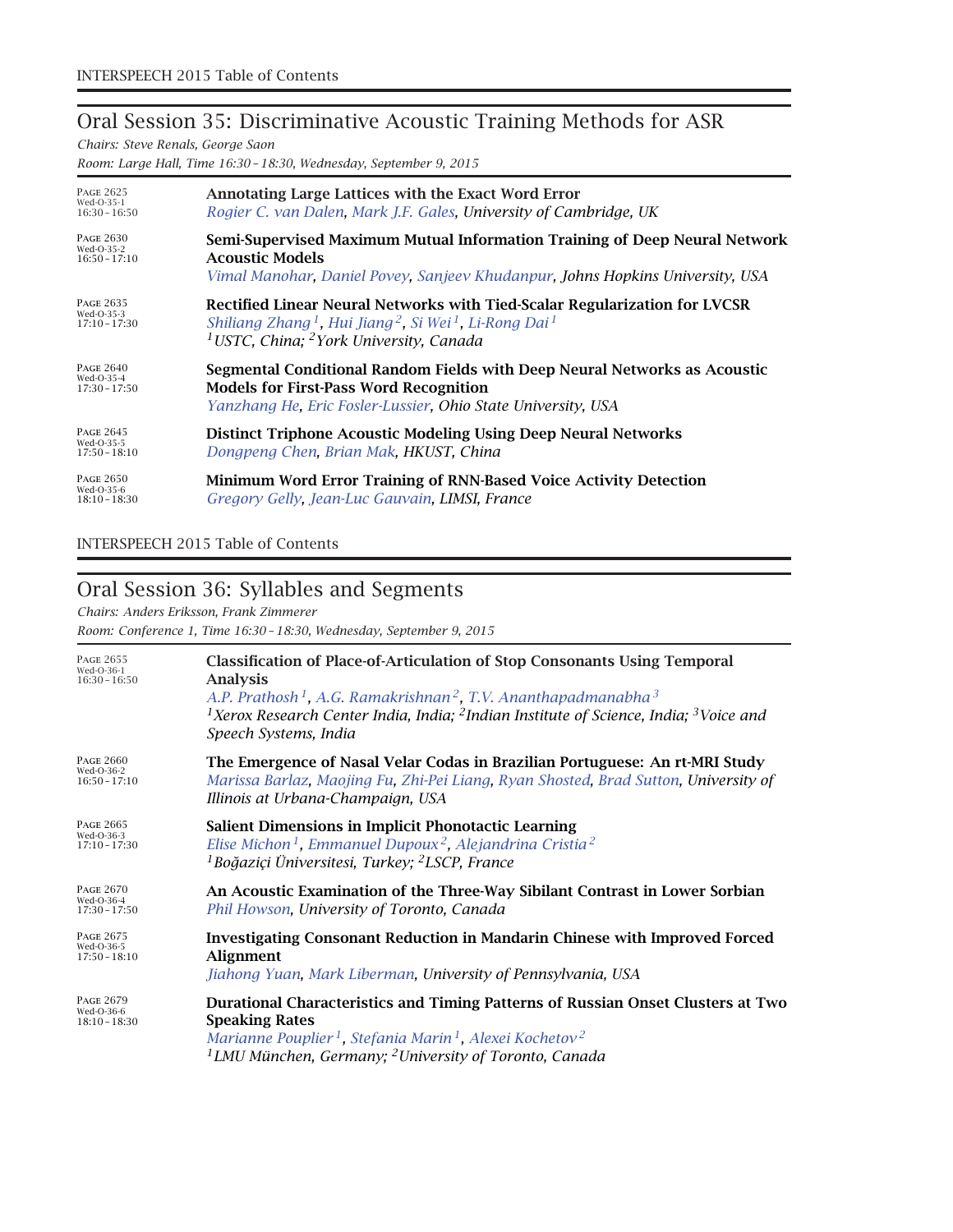# Oral Session 37: Topics in Paralinguistics

*Chairs: Shrikanth Narayanan, Khiet Truong*

*Room: Conference 2+3, Time 16:30 – 18:30, Wednesday, September 9, 2015*

| <b>PAGE 2684</b><br>Wed-O-37-1<br>$16:30 - 16:50$ | Vocal Biomarkers to Discriminate Cognitive Load in a Working Memory Task<br>Thomas F. Quatieri <sup>1</sup> , James R. Williamson <sup>1</sup> , Christopher J. Smalt <sup>1</sup> , Tejash Patel <sup>1</sup> ,<br>Joseph Perricone <sup>1</sup> , Daryush D. Mehta <sup>1</sup> , Brian S. Helfer <sup>1</sup> , Gregory Ciccarelli <sup>1</sup> ,<br>Darrell Ricke <sup>1</sup> , Nicolas Malyska <sup>1</sup> , Jeff Palmer <sup>1</sup> , Kristin Heaton <sup>2</sup> , Marianna Eddy <sup>3</sup> ,<br>Joseph Moran $3$<br><sup>1</sup> MIT Lincoln Laboratory, USA; <sup>2</sup> USARIEM, USA; <sup>3</sup> NSRDEC, USA |
|---------------------------------------------------|--------------------------------------------------------------------------------------------------------------------------------------------------------------------------------------------------------------------------------------------------------------------------------------------------------------------------------------------------------------------------------------------------------------------------------------------------------------------------------------------------------------------------------------------------------------------------------------------------------------------------------|
| <b>PAGE 2689</b><br>Wed-O-37-2<br>$16:50 - 17:10$ | I-Vector Based Physical Task Stress Detection with Different Fusion Strategies<br>Chunlei Zhang, Gang Liu, Chengzhu Yu, John H.L. Hansen, University of Texas at<br>Dallas, USA                                                                                                                                                                                                                                                                                                                                                                                                                                                |
| <b>PAGE 2694</b><br>Wed-O-37-3<br>$17:10 - 17:30$ | <b>Automatic Detection of Mild Cognitive Impairment from Spontaneous Speech</b><br>Using ASR<br>László Tóth <sup>1</sup> , Gábor Gosztolya <sup>1</sup> , Veronika Vincze <sup>1</sup> , Ildikó Hoffmann <sup>2</sup> ,<br>Gréta Szatlóczki <sup>2</sup> , Edit Biró <sup>2</sup> , Fruzsina Zsura <sup>2</sup> , Magdolna Pákáski <sup>2</sup> , János Kálmán <sup>2</sup><br><sup>1</sup> MTA-SZTE RGAI, Hungary; <sup>2</sup> University of Szeged, Hungary                                                                                                                                                                 |
| <b>PAGE 2699</b><br>Wed-O-37-4<br>$17:30 - 17:50$ | <b>Contemporary Stochastic Feature Selection Algorithms for Speech-Based Emotion</b><br>Recognition<br>Maxim Sidorov <sup>1</sup> , Christina Brester <sup>2</sup> , Alexander Schmitt <sup>1</sup><br><sup>1</sup> Universität Ulm, Germany; <sup>2</sup> Siberian State Aerospace University, Russia                                                                                                                                                                                                                                                                                                                         |

#### INTERSPEECH 2015 Table of Contents

|                                                   | Wed-O-37 continued                                                                                                                                                                                                                                                                                                                                                                              |
|---------------------------------------------------|-------------------------------------------------------------------------------------------------------------------------------------------------------------------------------------------------------------------------------------------------------------------------------------------------------------------------------------------------------------------------------------------------|
| <b>PAGE 2704</b><br>Wed-O-37-5<br>$17:50 - 18:10$ | <b>Effect of Different Jitter-Induced Glottal Pulse Shape Changes in Periodicity</b><br><b>Perturbation Measures</b><br>Carlos A. Ferrer <sup>1</sup> , Diana Torres <sup>1</sup> , Eduardo González <sup>1</sup> , José Ramón Calvo <sup>2</sup> ,<br>Eduardo Castillo $3$<br><sup>1</sup> Universidad Central de Las Villas, Cuba; <sup>2</sup> CENATAV, Cuba; <sup>3</sup> University of New |
|                                                   | Brunswick, Canada                                                                                                                                                                                                                                                                                                                                                                               |
| <b>PAGE 2709</b><br>Wed-O-37-6<br>$18:10 - 18:30$ | <b>Automatic Audio Sentiment Extraction Using Keyword Spotting</b><br>Lakshmish Kaushik, Abhijeet Sangwan, John H.L. Hansen, University of Texas at<br>Dallas, USA                                                                                                                                                                                                                              |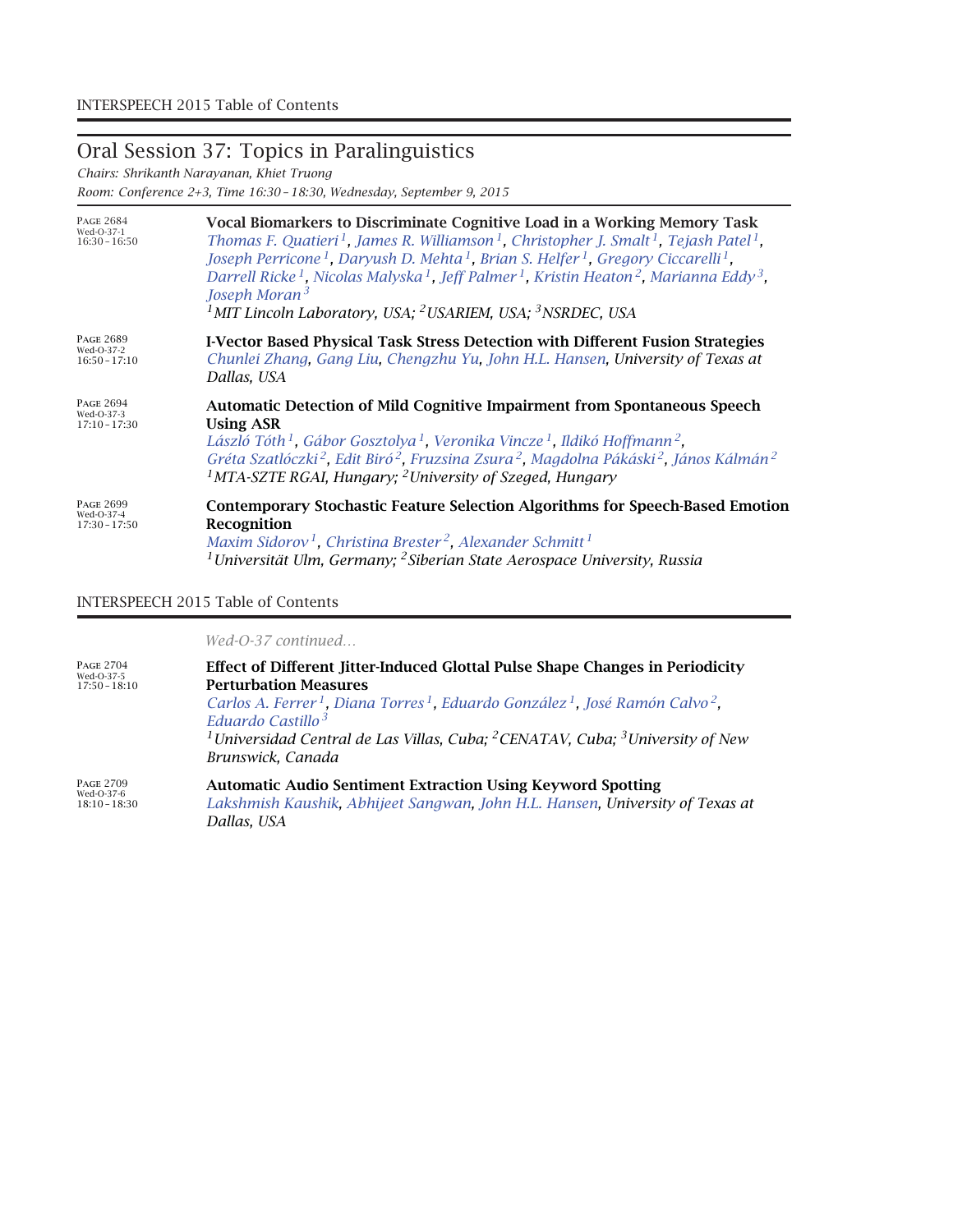### Oral Session 38: Spoken Language Processing

*Chairs: Giuseppe Riccardi, Ingrid Zukerman*

*Room: Conference 4+5, Time 16:30 – 18:30, Wednesday, September 9, 2015*

| <b>PAGE 2714</b><br>Wed-O-38-1<br>$16:30 - 16:50$ | <b>Unsupervised Relation Detection Using Automatic Alignment of Query Patterns</b><br><b>Extracted from Knowledge Graphs and Query Click Logs</b><br>Panupong Pasupat <sup>1</sup> , Dilek Hakkani-Tür <sup>2</sup><br><sup>1</sup> Stanford University, USA; <sup>2</sup> Microsoft, USA                                                                                                                   |
|---------------------------------------------------|-------------------------------------------------------------------------------------------------------------------------------------------------------------------------------------------------------------------------------------------------------------------------------------------------------------------------------------------------------------------------------------------------------------|
| <b>PAGE 2719</b><br>Wed-O-38-2<br>$16:50 - 17:10$ | A Latent Variable Model for Joint Pause Prediction and Dependency Parsing<br>The Tung Nguyen, Graham Neubig, Hiroyuki Shindo, Sakriani Sakti, Tomoki Toda,<br>Satoshi Nakamura, NAIST, Japan                                                                                                                                                                                                                |
| <b>PAGE 2724</b><br>Wed-O-38-3<br>$17:10 - 17:30$ | <b>Extractive Meeting Summarization Through Speaker Zone Detection</b><br>Mohammad Hadi Bokaei <sup>1</sup> , Hossein Sameti <sup>1</sup> , Yang Liu <sup>2</sup><br><sup>1</sup> Sharif University of Technology, Iran; <sup>2</sup> University of Texas at Dallas, USA                                                                                                                                    |
| <b>PAGE 2729</b><br>Wed-O-38-4<br>$17:30 - 17:50$ | Positional Language Modeling for Extractive Broadcast News Speech<br>Summarization<br>Shih-Hung Liu <sup>1</sup> , Kuan-Yu Chen <sup>1</sup> , Berlin Chen <sup>2</sup> , Hsin-Min Wang <sup>1</sup> , Hsu-Chun Yen <sup>3</sup> ,<br>Wen-Lian Hsu $^1$<br><sup>1</sup> Academia Sinica, Taiwan; <sup>2</sup> National Taiwan Normal University, Taiwan; <sup>3</sup> National<br>Taiwan University, Taiwan |
| <b>PAGE 2734</b><br>Wed-O-38-5<br>$17:50 - 18:10$ | Speech-Based Location Estimation of First Responders in a Simulated Search and<br><b>Rescue Scenario</b><br>Saeid Mokaram, Roger K. Moore, University of Sheffield, UK                                                                                                                                                                                                                                      |
| <b>PAGE 2739</b><br>Wed-O-38-6<br>$18:10 - 18:30$ | <b>Constructive Feedback, Thinking Process and Cooperation: Assessing the Quality</b><br>of Classroom Interaction<br>Tahir Sousa <sup>1</sup> , Lucie Flekova <sup>2</sup> , Margot Mieskes <sup>3</sup> , Iryna Gurevych <sup>2</sup><br><sup>1</sup> University of Minnesota, USA; <sup>2</sup> Technische Universität Darmstadt, Germany;<br><sup>3</sup> Hochschule Darmstadt, Germany                  |
|                                                   | <b>INTERSPEECH 2015 Table of Contents</b>                                                                                                                                                                                                                                                                                                                                                                   |

### Oral Session 39: Voice Conversion

*Chairs: Masami Akamine, Yannis Stylianou*

*Room: Conference 6, Time 16:30 – 18:30, Wednesday, September 9, 2015*

| <b>PAGE 2744</b><br>Wed-O-39-1<br>$16:30 - 16:50$ | A Real-Time Variable-Q Non-Stationary Gabor Transform for Pitch Shifting<br>Dong-Yan Huang, Minghui Dong, Haizhou Li, A*STAR, Singapore                                                                                                                                                                                                         |
|---------------------------------------------------|-------------------------------------------------------------------------------------------------------------------------------------------------------------------------------------------------------------------------------------------------------------------------------------------------------------------------------------------------|
| <b>PAGE 2749</b><br>Wed-O-39-2<br>$16:50 - 17:10$ | Many-to-Many Voice Conversion Based on Multiple Non-Negative Matrix<br><b>Factorization</b><br>Ryo Aihara, Testuya Takiguchi, Yasuo Ariki, Kobe University, Japan                                                                                                                                                                               |
| <b>PAGE 2754</b><br>Wed-O-39-3<br>$17:10 - 17:30$ | <b>Statistical Singing Voice Conversion Based on Direct Waveform Modification with</b><br><b>Global Variance</b><br>Kazuhiro Kobayashi, Tomoki Toda, Graham Neubiq, Sakriani Sakti,<br>Satoshi Nakamura, NAIST, Japan                                                                                                                           |
| <b>PAGE 2759</b><br>Wed-O-39-4<br>$17:30 - 17:50$ | <b>System Fusion for High-Performance Voice Conversion</b><br>Xiaohai Tian <sup>1</sup> , Zhizheng Wu <sup>2</sup> , Siu Wa Lee <sup>3</sup> , Quy Hy Nguyen <sup>1</sup> , Minghui Dong <sup>3</sup> ,<br>Eng Siong Chng <sup>1</sup><br><sup>1</sup> NTU, Singapore; <sup>2</sup> University of Edinburgh, UK; <sup>3</sup> A*STAR, Singapore |
| <b>PAGE 2764</b><br>Wed-O-39-5<br>$17:50 - 18:10$ | Speaker Adaptation Using Only Vocalic Segments via Frequency Warping<br>Agustin Alonso, D. Erro, Eva Navas, Inma Hernaez, Universidad del País Vasco, Spain                                                                                                                                                                                     |
| <b>PAGE 2769</b><br>Wed-O-39-6<br>$18:10 - 18:30$ | Non-Audible Murmur Enhancement Based on Statistical Conversion Using Air- and<br><b>Body-Conductive Microphones in Noisy Environments</b><br>Yusuke Tajiri, Kou Tanaka, Tomoki Toda, Graham Neubig, Sakriani Sakti,<br>Satoshi Nakamura, NAIST, Japan                                                                                           |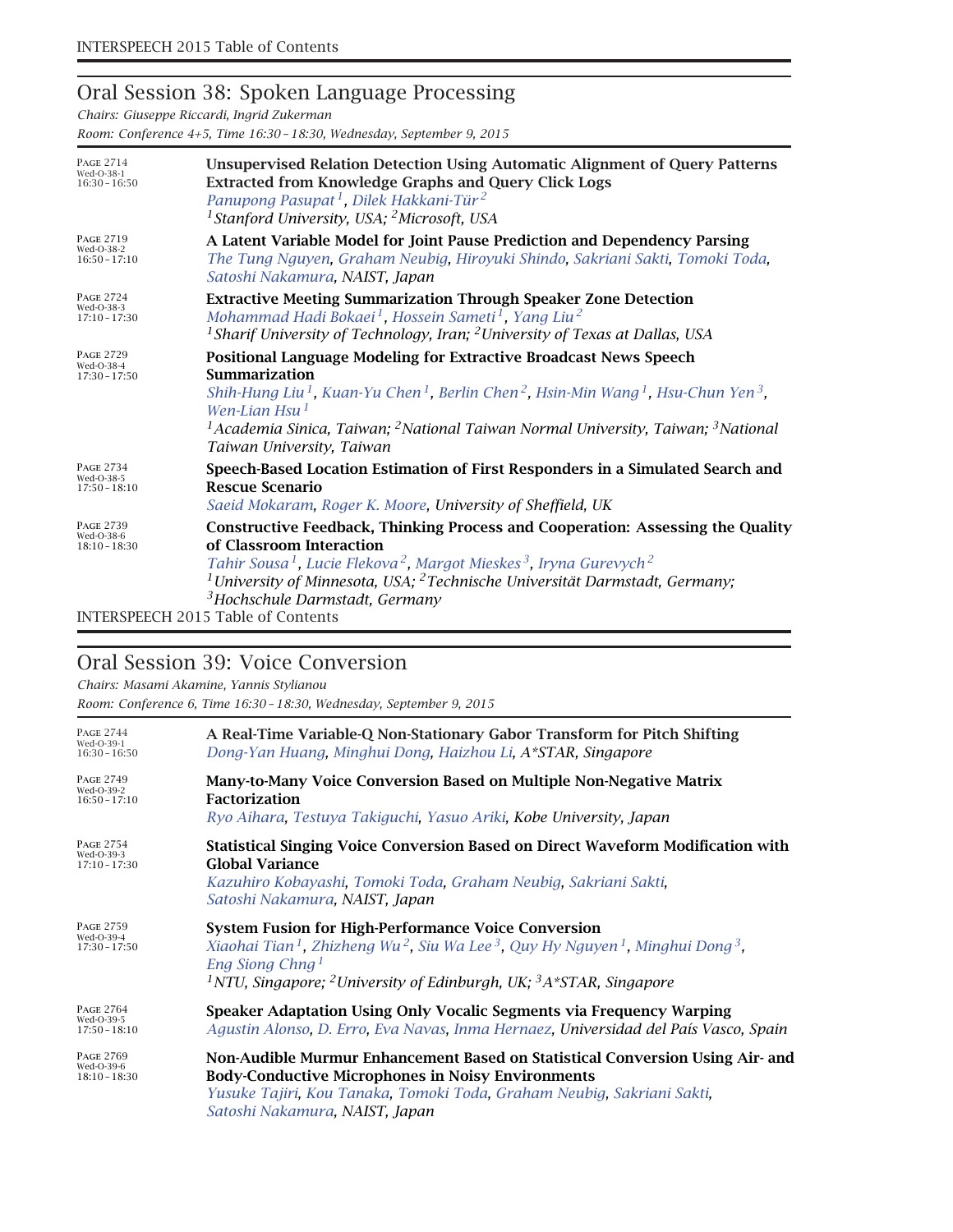# Special Session 7: Advanced Crowdsourcing for Speech and Beyond

*Chairs: Gina-Anne Levow, Tim Polzehl Room: Hall 1, Time 16:30 – 18:30, Wednesday, September 9, 2015*

| Wed-SP7-i<br>$16:30 - 16:50$                     | <b>Introduction by the Organizers</b><br>Tim Polzehl <sup>1</sup> , Gina-Anne Levow <sup>2</sup><br><sup>1</sup> T-Labs, Germany; <sup>2</sup> University of Washington, USA                                                                                                                                                                                                                                                                                                                                                                                                                                          |
|--------------------------------------------------|-----------------------------------------------------------------------------------------------------------------------------------------------------------------------------------------------------------------------------------------------------------------------------------------------------------------------------------------------------------------------------------------------------------------------------------------------------------------------------------------------------------------------------------------------------------------------------------------------------------------------|
|                                                  | <b>Oral Presentations</b>                                                                                                                                                                                                                                                                                                                                                                                                                                                                                                                                                                                             |
| <b>PAGE 2774</b><br>Wed-SP7-1<br>$16:50 - 17:05$ | <b>Transcribing Continuous Speech Using Mismatched Crowdsourcing</b><br>Preethi Jyothi, Mark Hasegawa-Johnson, University of Illinois at Urbana-Champaign,<br><b>USA</b>                                                                                                                                                                                                                                                                                                                                                                                                                                              |
| <b>PAGE 2779</b><br>Wed-SP7-2<br>$17:05 - 17:20$ | Selection and Aggregation Techniques for Crowdsourced Semantic Annotation<br><b>Task</b><br>Shammur Absar Chowdhury <sup>1</sup> , Marcos Calvo <sup>2</sup> , Arindam Ghosh <sup>1</sup> ,<br>Evgeny A. Stepanov <sup>1</sup> , Ali Orkan Bayer <sup>1</sup> , Giuseppe Riccardi <sup>1</sup> , Fernando García <sup>2</sup> ,<br>Emilio Sanchis <sup>2</sup><br><sup>1</sup> Università di Trento, Italy; <sup>2</sup> Universidad Politécnica de Valencia, Spain                                                                                                                                                   |
| <b>PAGE 2784</b><br>Wed-SP7-3<br>$17:20 - 17:35$ | <b>Controlling Quality and Handling Fraud in Large Scale Crowdsourcing Speech</b><br><b>Data Collections</b><br>Spencer Rothwell, Ahmad Elshenawy, Steele Carter, Daniela Braga, Faraz Romani,<br>Michael Kennewick, Bob Kennewick, VoiceBox Technologies, USA                                                                                                                                                                                                                                                                                                                                                        |
| PAGE 2789<br>Wed-SP7-4<br>$17:35 - 17:50$        | Data Collection and Annotation for State-of-the-Art NER Using Unmanaged Crowds<br>Spencer Rothwell, Steele Carter, Ahmad Elshenawy, Vladislavs Dovgalecs,<br>Safiyyah Saleem, Daniela Braga, Bob Kennewick, VoiceBox Technologies, USA                                                                                                                                                                                                                                                                                                                                                                                |
|                                                  | <b>INTERSPEECH 2015 Table of Contents</b>                                                                                                                                                                                                                                                                                                                                                                                                                                                                                                                                                                             |
|                                                  | Wed-SP7 continued                                                                                                                                                                                                                                                                                                                                                                                                                                                                                                                                                                                                     |
| <b>PAGE 2794</b><br>Wed-SP7-5<br>$17:50 - 18:05$ | Robustness in Speech Quality Assessment and Temporal Training Expiry in<br><b>Mobile Crowdsourcing Environments</b><br>Tim Polzehl, Babak Naderi, Friedemann Köster, Sebastian Möller, T-Labs, Germany                                                                                                                                                                                                                                                                                                                                                                                                                |
|                                                  | <b>Poster Presentations</b>                                                                                                                                                                                                                                                                                                                                                                                                                                                                                                                                                                                           |
| PAGE 2799<br>Wed-SP7-6                           | Effect of Trapping Questions on the Reliability of Speech Quality Judgments in a<br><b>Crowdsourcing Paradigm (Poster)</b><br>Babak Naderi, Tim Polzehl, Ina Wechsung, Friedemann Köster, Sebastian Möller,<br>T-Labs, Germany                                                                                                                                                                                                                                                                                                                                                                                        |
| <b>PAGE 2804</b><br>Wed-SP7-7                    | Voice Äpp: A Mobile App for Crowdsourcing Swiss German Dialect Data (Poster)<br>Adrian Leemann <sup>1</sup> , Marie-José Kolly <sup>2</sup> , Jean-Philippe Goldman <sup>3</sup> , Volker Dellwo <sup>4</sup> ,<br>Ingrid Hove <sup>4</sup> , Ibrahim Almajai <sup>3</sup> , Sarah Grimm <sup>5</sup> , Sylvain Robert <sup>5</sup> , Daniel Wanitsch <sup>6</sup><br><sup>1</sup> University of Cambridge, UK; <sup>2</sup> LIMSI, France; <sup>3</sup> Université de Genève, Switzerland;<br><sup>4</sup> Universität Zürich, Switzerland; <sup>5</sup> ETH Zürich, Switzerland; <sup>6</sup> iBros.ch, Switzerland |
| PAGE 2809<br>Wed-SP7-8                           | Expert and Crowdsourced Annotation of Pronunciation Errors for Automatic<br><b>Scoring Systems (Poster)</b><br>Anastassia Loukina, Melissa Lopez, Keelan Evanini, David Suendermann-Oeft,<br>Klaus Zechner, Educational Testing Service, USA                                                                                                                                                                                                                                                                                                                                                                          |
| <b>PAGE 2814</b><br>Wed-SP7-9                    | CapCap: An Output-Agreement Game for Video Captioning (Poster)<br>Hernisa Kacorri <sup>1</sup> , Kaoru Shinkawa <sup>2</sup> , Shin Saito <sup>2</sup><br><sup>1</sup> CUNY Graduate Center, USA; <sup>2</sup> IBM Research Tokyo, Japan                                                                                                                                                                                                                                                                                                                                                                              |
| PAGE 2819<br>Wed-SP7-10                          | Auris populi: Crowdsourced Native Transcriptions of Dutch Vowels Spoken by<br><b>Adult Spanish Learners (Poster)</b><br>Pepi Burgos, Eric Sanders, Catia Cucchiarini, Roeland van Hout, Helmer Strik,<br>Radboud Universiteit Nijmegen, The Netherlands                                                                                                                                                                                                                                                                                                                                                               |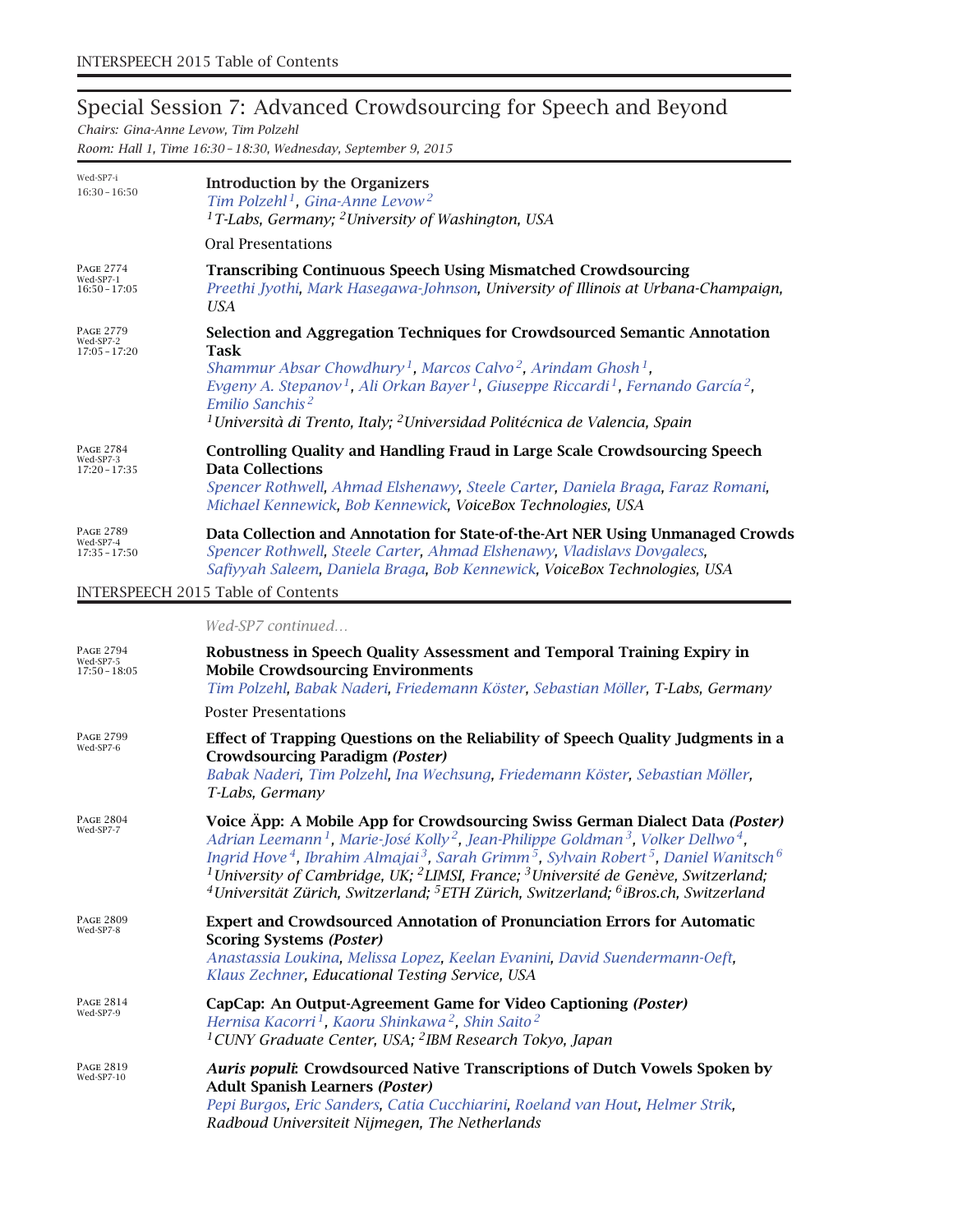*Wed-SP7 continued…*

| <b>PAGE 2824</b><br>Wed-SP7-11 | Crowdsource a Little to Label a Lot: Labeling a Speech Corpus of Dialectal Arabic<br>(Poster)<br>Samantha Wray, Ahmed Ali, Hamad Bin Khalifa University, Qatar                                                                                                                            |
|--------------------------------|-------------------------------------------------------------------------------------------------------------------------------------------------------------------------------------------------------------------------------------------------------------------------------------------|
| <b>PAGE 2829</b><br>Wed-SP7-12 | Using Keyword Spotting to Help Humans Correct Captioning Faster (Poster)<br>Yashesh Gaur, Florian Metze, Yajie Miao, Jeffrey P. Bigham, Carnegie Mellon<br>University, USA                                                                                                                |
| <b>PAGE 2834</b><br>Wed-SP7-13 | Validating and Optimizing a Crowdsourced Method for Gradient Measures of<br>Child Speech (Poster)<br>Tara McAllister Byun <sup>1</sup> , Elaine Hitchcock <sup>2</sup> , Daphna Harel <sup>1</sup><br><sup>1</sup> New York University, USA; <sup>2</sup> Montclair State University, USA |

INTERSPEECH 2015 Table of Contents

# Poster Session 23: Robust Speech Recognition: Adaptation

*Chair: Najim Dehak*

*Room: Hall 2, Time 16:30 – 18:30, Wednesday, September 9, 2015*

| <b>PAGE 2839</b><br>Wed-P-23-1 | Joint Training of Speech Separation, Filterbank and Acoustic Model for Robust<br><b>Automatic Speech Recognition</b><br>Zhong-Qiu Wang, DeLiang Wang, Ohio State University, USA                                                                                                                                                                                |
|--------------------------------|-----------------------------------------------------------------------------------------------------------------------------------------------------------------------------------------------------------------------------------------------------------------------------------------------------------------------------------------------------------------|
| <b>PAGE 2844</b><br>Wed-P-23-2 | Joint Environment and Speaker Normalization Using Factored Front-End CMLLR<br>Shakti Rath, Sunil Sivadas, Bin Ma, A*STAR, Singapore                                                                                                                                                                                                                             |
| <b>PAGE 2849</b><br>Wed-P-23-3 | <b>Robust Speech Recognition Using DNN-HMM Acoustic Model Combining</b><br><b>Noise-Aware Training with Spectral Subtraction</b><br>Akihiro Abe, Kazumasa Yamamoto, Seiichi Nakagawa, Toyohashi University of<br>Technology, Japan                                                                                                                              |
| <b>PAGE 2854</b><br>Wed-P-23-4 | Robust i-Vector Extraction for Neural Network Adaptation in Noisy Environment<br>Chengzhu Yu <sup>1</sup> , Atsunori Ogawa <sup>2</sup> , Marc Delcroix <sup>2</sup> , Takuya Yoshioka <sup>2</sup> ,<br>Tomohiro Nakatani <sup>2</sup> , John H.L. Hansen <sup>1</sup><br><sup>1</sup> University of Texas at Dallas, USA; <sup>2</sup> NTT Corporation, Japan |
| <b>PAGE 2858</b><br>Wed-P-23-5 | Spectrally Selective Dithering for Distorted Speech Recognition<br>Michal Borsky, Petr Mizera, Petr Pollak, Czech Technical University in Prague, Czech<br>Republic                                                                                                                                                                                             |
| <b>PAGE 2862</b><br>Wed-P-23-6 | <b>Feature-Space Speaker Adaptation for Probabilistic Linear Discriminant Analysis</b><br><b>Acoustic Models</b><br>Liang Lu, Steve Renals, University of Edinburgh, UK                                                                                                                                                                                         |
| <b>PAGE 2867</b><br>Wed-P-23-7 | Speaker Adaptation Using the I-Vector Technique for Bottleneck Features<br>Patrick Cardinal, Najim Dehak, Yu Zhang, James Glass, MIT, USA                                                                                                                                                                                                                       |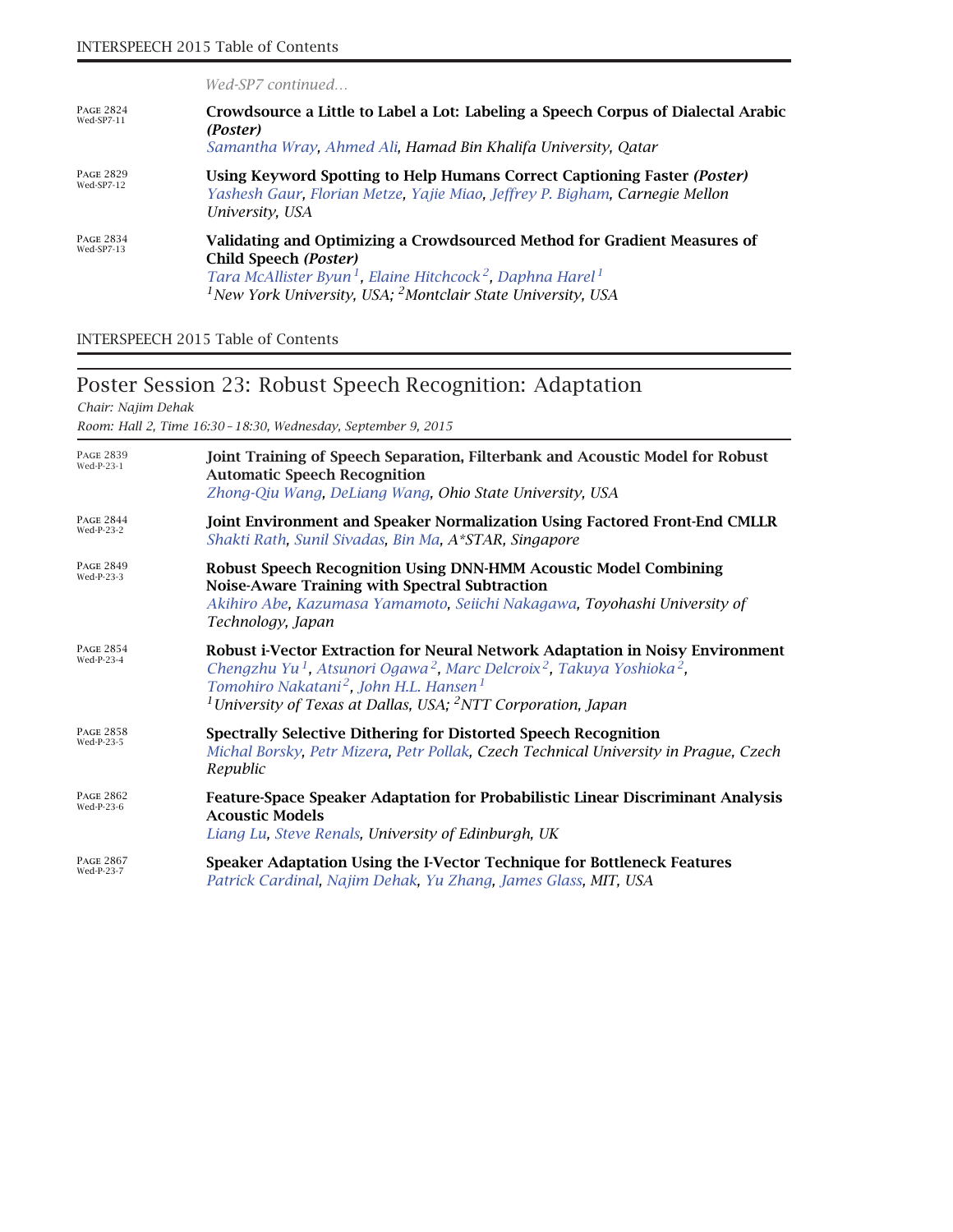|                                 | Wed-P-23 continued                                                                                                                                                                                                                                                                                                                                              |
|---------------------------------|-----------------------------------------------------------------------------------------------------------------------------------------------------------------------------------------------------------------------------------------------------------------------------------------------------------------------------------------------------------------|
| <b>PAGE 2872</b><br>Wed-P-23-8  | <b>I-Vector Estimation Using Informative Priors for Adaptation of Deep Neural</b><br><b>Networks</b><br>Penny Karanasou, Mark J.F. Gales, Philip C. Woodland, University of Cambridge, UK                                                                                                                                                                       |
| <b>PAGE 2877</b><br>Wed-P-23-9  | <b>Robust i-Vector Based Adaptation of DNN Acoustic Model for Speech Recognition</b><br>Sri Garimella <sup>1</sup> , Arindam Mandal <sup>2</sup> , Nikko Strom <sup>2</sup> , Bjorn Hoffmeister <sup>2</sup> ,<br>Spyros Matsoukas <sup>2</sup> , Sree Hari Krishnan Parthasarathi <sup>2</sup><br><sup>1</sup> Amazon.com, India; <sup>2</sup> Amazon.com, USA |
| <b>PAGE 2882</b><br>Wed-P-23-10 | <b>GMM-Derived Features for Effective Unsupervised Adaptation of Deep Neural</b><br><b>Network Acoustic Models</b><br>Natalia Tomashenko <sup>1</sup> , Yuri Khokhlov <sup>2</sup><br><sup>1</sup> Speech Technology Center, Russia; <sup>2</sup> STC-innovations, Russia                                                                                       |
| <b>PAGE 2887</b><br>Wed-P-23-11 | <b>Unsupervised Adaptation for Deep Neural Network Using Linear Least Square</b><br>Method<br>Roger Hsiao, Tim Ng, Stavros Tsakalidis, Long Nguyen, Richard Schwartz, Raytheon<br><b>BBN Technologies, USA</b>                                                                                                                                                  |
| <b>PAGE 2892</b><br>Wed-P-23-12 | <b>Ensemble Speaker Modeling Using Speaker Adaptive Training Deep Neural</b><br><b>Network for Speaker Adaptation</b><br>Sheng Li <sup>1</sup> , Xugang Lu <sup>2</sup> , Yuya Akita <sup>1</sup> , Tatsuya Kawahara <sup>1</sup><br><sup>1</sup> Kyoto University, Japan; <sup>2</sup> NICT, Japan                                                             |
| <b>PAGE 2897</b><br>Wed-P-23-13 | Data-Selective Transfer Learning for Multi-Domain Speech Recognition<br>Mortaza Doulaty, Oscar Saz, Thomas Hain, University of Sheffield, UK                                                                                                                                                                                                                    |

## Poster Session 24: Speech and Audio Segmentation and Classification and Voice Activity Detection

*Chair: Ming Li*

*Room: Hall 2, Time 16:30 – 18:30, Wednesday, September 9, 2015*

| <b>PAGE 2902</b><br>Wed-P-24-1 | Automatic Detection of Equipment Alarms in a Neonatal Intensive Care Unit<br><b>Environment: A Knowledge-Based Approach</b><br>Ganna Raboshchuk <sup>1</sup> , Peter Jančovič <sup>2</sup> , Climent Nadeu <sup>1</sup> , Alex Peiró Lilja <sup>1</sup> ,<br>Münevver Köküer <sup>2</sup> , Blanca Muñoz Mahamud <sup>3</sup> , Ana Riverola de Veciana <sup>3</sup><br><sup>1</sup> Universitat Politècnica de Catalunya, Spain; <sup>2</sup> University of Birmingham, UK;<br><sup>3</sup> Hospital Sant Joan de Déu Barcelona, Spain |
|--------------------------------|-----------------------------------------------------------------------------------------------------------------------------------------------------------------------------------------------------------------------------------------------------------------------------------------------------------------------------------------------------------------------------------------------------------------------------------------------------------------------------------------------------------------------------------------|
| <b>PAGE 2907</b><br>Wed-P-24-2 | "Multilingual" Deep Neural Network for Music Genre Classification<br>Jia Dai <sup>1</sup> , Wenju Liu <sup>1</sup> , Chongjia Ni <sup>2</sup> , Like Dong <sup>3</sup> , Hong Yang <sup>3</sup><br><sup>1</sup> Chinese Academy of Sciences, China; <sup>2</sup> SDUFE, China; <sup>3</sup> SGCC, China                                                                                                                                                                                                                                 |
| <b>PAGE 2912</b><br>Wed-P-24-3 | <b>Accurate Endpointing with Expected Pause Duration</b><br>Baiyang Liu, Bjorn Hoffmeister, Ariya Rastrow, Amazon.com, USA                                                                                                                                                                                                                                                                                                                                                                                                              |
| <b>PAGE 2917</b><br>Wed-P-24-4 | <b>Locality Constrained Transitive Distance Clustering on Speech Data</b><br>Wenbo Liu <sup>1</sup> , Zhiding Yu <sup>2</sup> , Bhiksha Raj <sup>2</sup> , Ming Li <sup>1</sup><br><sup>1</sup> Sun Yat-sen University, China; <sup>2</sup> Carnegie Mellon University, USA                                                                                                                                                                                                                                                             |
| <b>PAGE 2922</b><br>Wed-P-24-5 | <b>Feature Extraction Strategies in Deep Learning Based Acoustic Event Detection</b><br>Miquel Espi, Masakiyo Fujimoto, Keisuke Kinoshita, Tomohiro Nakatani, NTT<br>Corporation, Japan                                                                                                                                                                                                                                                                                                                                                 |
| <b>PAGE 2927</b><br>Wed-P-24-6 | An Acoustic Event Detection Framework and Evaluation Metric for Surveillance in<br>Cars<br>Peter Transfeld, Simon Receveur, Tim Fingscheidt, Technische Universität<br>Braunschweig, Germany                                                                                                                                                                                                                                                                                                                                            |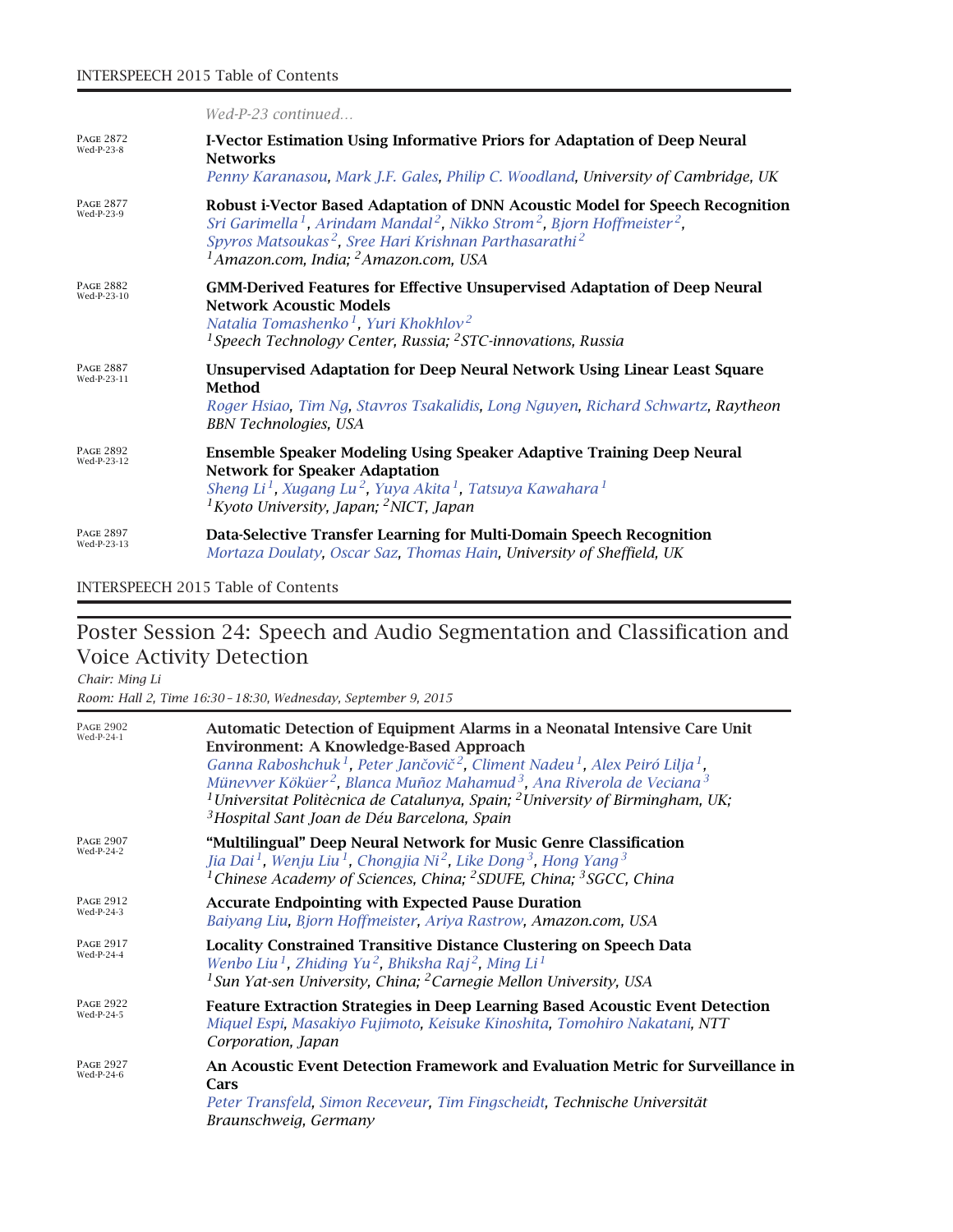|                                | Wed-P-24 continued                                                                                                                                                                                                                                                                                                                        |
|--------------------------------|-------------------------------------------------------------------------------------------------------------------------------------------------------------------------------------------------------------------------------------------------------------------------------------------------------------------------------------------|
| <b>PAGE 2932</b><br>Wed-P-24-7 | Diachronic Semantic Cohesion for Topic Segmentation of TV Broadcast News<br>Abdessalam Bouchekif <sup>1</sup> , Géraldine Damnati <sup>1</sup> , Yannick Estève <sup>2</sup> , Delphine Charlet <sup>1</sup> ,<br>Nathalie Camelin <sup>2</sup><br><sup>1</sup> Orange Labs, France; <sup>2</sup> LIUM, France                            |
| <b>PAGE 2937</b><br>Wed-P-24-8 | <b>Comparison of Forced-Alignment Speech Recognition and Humans for Generating</b><br>Reference VAD<br>Ivan Kraljevski <sup>1</sup> , Zheng-Hua Tan <sup>2</sup> , Maria Paola Bissiri <sup>3</sup><br><sup>1</sup> voice INTER connect, Germany; <sup>2</sup> Aalborg University, Denmark; <sup>3</sup> Queen Margaret<br>University, UK |
| <b>PAGE 2942</b><br>Wed-P-24-9 | <b>Improving Voice Activity Detection in Movies</b><br>Bernhard Lehner, Gerhard Widmer, Reinhard Sonnleitner, Johannes Kepler<br>Universität Linz, Austria                                                                                                                                                                                |

# Poster Session 25: Speech and Hearing Disorders

*Chair: Benjawan Kasisopa*

*Room: Foyer, Time 16:30 – 18:30, Wednesday, September 9, 2015*

| <b>PAGE 2947</b><br>Wed-P-25-1 | Language-Independent Method for Analysis of German Stuttering Recordings<br>Tomas Lustyk <sup>1</sup> , Petr Bergl <sup>1</sup> , Tino Haderlein <sup>2</sup> , Elmar Nöth <sup>2</sup> , Roman Cmejla <sup>1</sup><br><sup>1</sup> Czech Technical University in Prague, Czech Republic; <sup>2</sup> FAU Erlangen-Nürnberg,<br>Germany                                                                                               |
|--------------------------------|----------------------------------------------------------------------------------------------------------------------------------------------------------------------------------------------------------------------------------------------------------------------------------------------------------------------------------------------------------------------------------------------------------------------------------------|
| <b>PAGE 2952</b><br>Wed-P-25-2 | An Investigation of MDVP Parameters for Voice Pathology Detection on Three<br><b>Different Databases</b><br>Ahmed Al-nasheri, Zulfiqar Ali, Ghulam Muhammad, Mansour Alsulaiman, King Saud<br>University, Saudi Arabia                                                                                                                                                                                                                 |
| <b>PAGE 2957</b><br>Wed-P-25-3 | <b>Energy Distribution Analysis and Nonlinear Dynamical Analysis of Adductor</b><br>Spasmodic Dysphonia<br>Jiantao Wu <sup>1</sup> , Ping Yu <sup>2</sup> , Nan Yan <sup>1</sup> , Lan Wang <sup>1</sup> , Xiaohui Yang <sup>3</sup> , Manwa L. Ng <sup>4</sup><br><sup>1</sup> Chinese Academy of Sciences, China; <sup>2</sup> PLA General Hospital, China; <sup>3</sup> CUST, China;<br><sup>4</sup> University of Hong Kong, China |
| <b>PAGE 2962</b><br>Wed-P-25-4 | <b>Auditory-Visual Tone Perception in Hearing Impaired Thai Listeners</b><br>Benjawan Kasisopa <sup>1</sup> , Nittayapa Klangpornkun <sup>2</sup> , Denis Burnham <sup>1</sup><br><sup>1</sup> University of Western Sydney, Australia; <sup>2</sup> Thammasat University, Thailand                                                                                                                                                    |
| <b>PAGE 2967</b><br>Wed-P-25-5 | Speech Intelligibility Decline in Individuals with Fast and Slow Rates of ALS<br><b>Progression</b><br>Panying Rong <sup>1</sup> , Yana Yunusova <sup>2</sup> , Jordan R. Green <sup>1</sup><br><sup>1</sup> MGH Institute of Health Professions, USA; <sup>2</sup> University of Toronto, Canada                                                                                                                                      |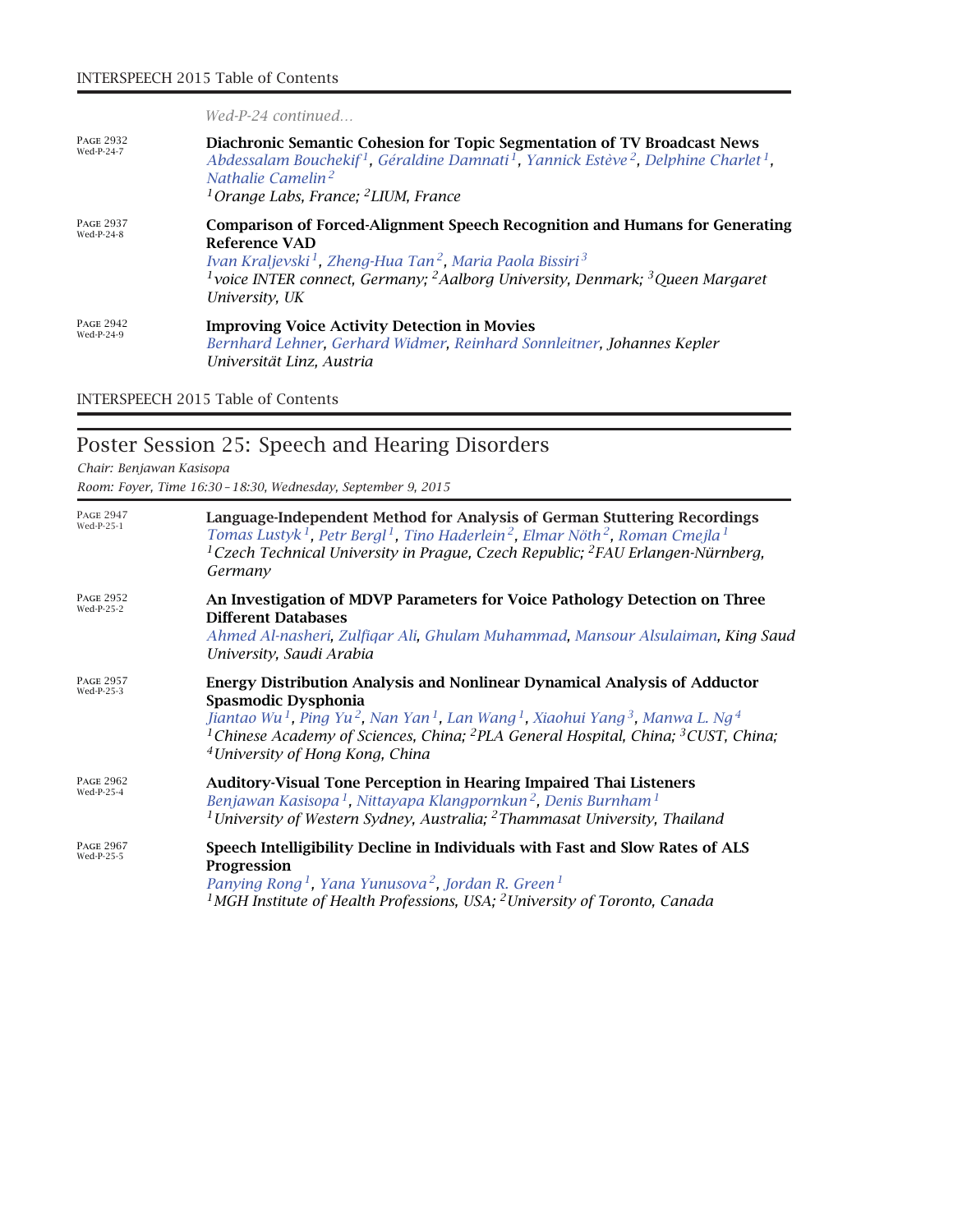|                                 | Wed-P-25 continued                                                                                                                                                                                                                                                                                                                                                       |
|---------------------------------|--------------------------------------------------------------------------------------------------------------------------------------------------------------------------------------------------------------------------------------------------------------------------------------------------------------------------------------------------------------------------|
| <b>PAGE 2972</b><br>Wed-P-25-6  | Latency Analysis of Speech Shadowing Reveals Processing Differences in<br><b>Japanese Adults Who Do and Do Not Stutter</b><br>Rong Na A, Koichi Mori, Naomi Sakai, NRCD Research Institute, Japan                                                                                                                                                                        |
| <b>PAGE 2977</b><br>Wed-P-25-7  | A Syllable-Based Analysis of Speech Temporal Organization: A Comparison<br><b>Between Speaking Styles in Dysarthric and Healthy Populations</b><br>Brigitte Bigi <sup>1</sup> , Katarzyna Klessa <sup>2</sup> , Laurianne Georgeton <sup>1</sup> , Christine Meunier <sup>1</sup><br><sup>1</sup> LPL, France; <sup>2</sup> Adam Mickiewicz University in Poznań, Poland |
| <b>PAGE 2982</b><br>Wed-P-25-8  | <b>Autonomous Measurement of Speech Intelligibility Utilizing Automatic Speech</b><br>Recognition<br>Bernd T. Meyer, Birger Kollmeier, Jasper Ooster, Carl von Ossietzky Universität<br>Oldenburg, Germany                                                                                                                                                               |
| <b>PAGE 2987</b><br>Wed-P-25-9  | Can You Hear Me? Acoustic Modifications in Speech Directed to Foreigners and<br><b>Hearing-Impaired People</b><br>Monja Angelika Knoll, Melissa Johnstone, Charlene Blakely, University of the West of<br>Scotland, UK                                                                                                                                                   |
| <b>PAGE 2991</b><br>Wed-P-25-10 | <b>Improving Automatic Forced Alignment for Dysarthric Speech Transcription</b><br>Yu Ting Yeung, Ka Ho Wong, Helen Meng, Chinese University of Hong Kong, China                                                                                                                                                                                                         |

## Poster Session 26: Speaker Recognition and Diarization

*Chair: Anthony Larcher*

*Room: Seminar 5+6, Time 16:30 – 18:30, Wednesday, September 9, 2015*

| <b>PAGE 2996</b><br>Wed-P-26-1 | The RedDots Data Collection for Speaker Recognition<br>Kong Aik Lee <sup>1</sup> , Anthony Larcher <sup>2</sup> , Guangsen Wang <sup>1</sup> , Patrick Kenny <sup>3</sup> ,<br>Niko Brümmer <sup>4</sup> , David van Leeuwen <sup>5</sup> , Hagai Aronowitz <sup>6</sup> , Marcel Kockmann <sup>7</sup> ,<br>Carlos Vaquero <sup>8</sup> , Bin Ma <sup>1</sup> , Haizhou Li <sup>1</sup> , Themos Stafylakis <sup>3</sup> , Md. Jahangir Alam <sup>3</sup> ,<br>Albert Swart <sup>4</sup> , Javier Perez <sup>6</sup><br><sup>1</sup> A*STAR, Singapore; <sup>2</sup> LIUM, France; <sup>3</sup> CRIM, Canada; <sup>4</sup> AGNITiO, South Africa;<br>$5$ NovoLanguage, The Netherlands; $6$ IBM Research Haifa, Israel; $7$ VoiceTrust, Canada;<br><sup>8</sup> AGNITiO, Spain |
|--------------------------------|---------------------------------------------------------------------------------------------------------------------------------------------------------------------------------------------------------------------------------------------------------------------------------------------------------------------------------------------------------------------------------------------------------------------------------------------------------------------------------------------------------------------------------------------------------------------------------------------------------------------------------------------------------------------------------------------------------------------------------------------------------------------------------|
| <b>PAGE 3001</b><br>Wed-P-26-2 | Noise-Robust Speaker Recognition Based on Morphological Component Analysis<br>Yongjun He <sup>1</sup> , Chen Chen <sup>2</sup> , Jiqing Han <sup>2</sup><br><sup>1</sup> HUST, China; <sup>2</sup> HIT, China                                                                                                                                                                                                                                                                                                                                                                                                                                                                                                                                                                   |
| <b>PAGE 3006</b><br>Wed-P-26-3 | Analysis of Mutual Duration and Noise Effects in Speaker Recognition: Benefits of<br><b>Condition-Matched Cohort Selection in Score Normalization</b><br>Andreas Nautsch <sup>1</sup> , Rahim Saeidi <sup>2</sup> , Christian Rathgeb <sup>1</sup> , Christoph Busch <sup>1</sup><br><sup>1</sup> Hochschule Darmstadt, Germany; <sup>2</sup> Aalto University, Finland                                                                                                                                                                                                                                                                                                                                                                                                         |
| <b>PAGE 3011</b><br>Wed-P-26-4 | Robustness to Additive Noise of Locally-Normalized Cepstral Coefficients in<br><b>Speaker Verification</b><br>Josué Fredes <sup>1</sup> , José Novoa <sup>1</sup> , Victor Poblete <sup>1</sup> , Simon King <sup>2</sup> , Richard M. Stern <sup>3</sup> ,<br>Néstor Becerra Yoma <sup>1</sup><br><sup>1</sup> Universidad de Chile, Chile; <sup>2</sup> University of Edinburgh, UK; <sup>3</sup> Carnegie Mellon<br>University, USA                                                                                                                                                                                                                                                                                                                                          |
| <b>PAGE 3016</b><br>Wed-P-26-5 | Probabilistic Linear Discriminant Analysis for Robust Speaker Identification in<br><b>Co-Channel Speech</b><br>Navid Shokouhi, John H.L. Hansen, University of Texas at Dallas, USA                                                                                                                                                                                                                                                                                                                                                                                                                                                                                                                                                                                             |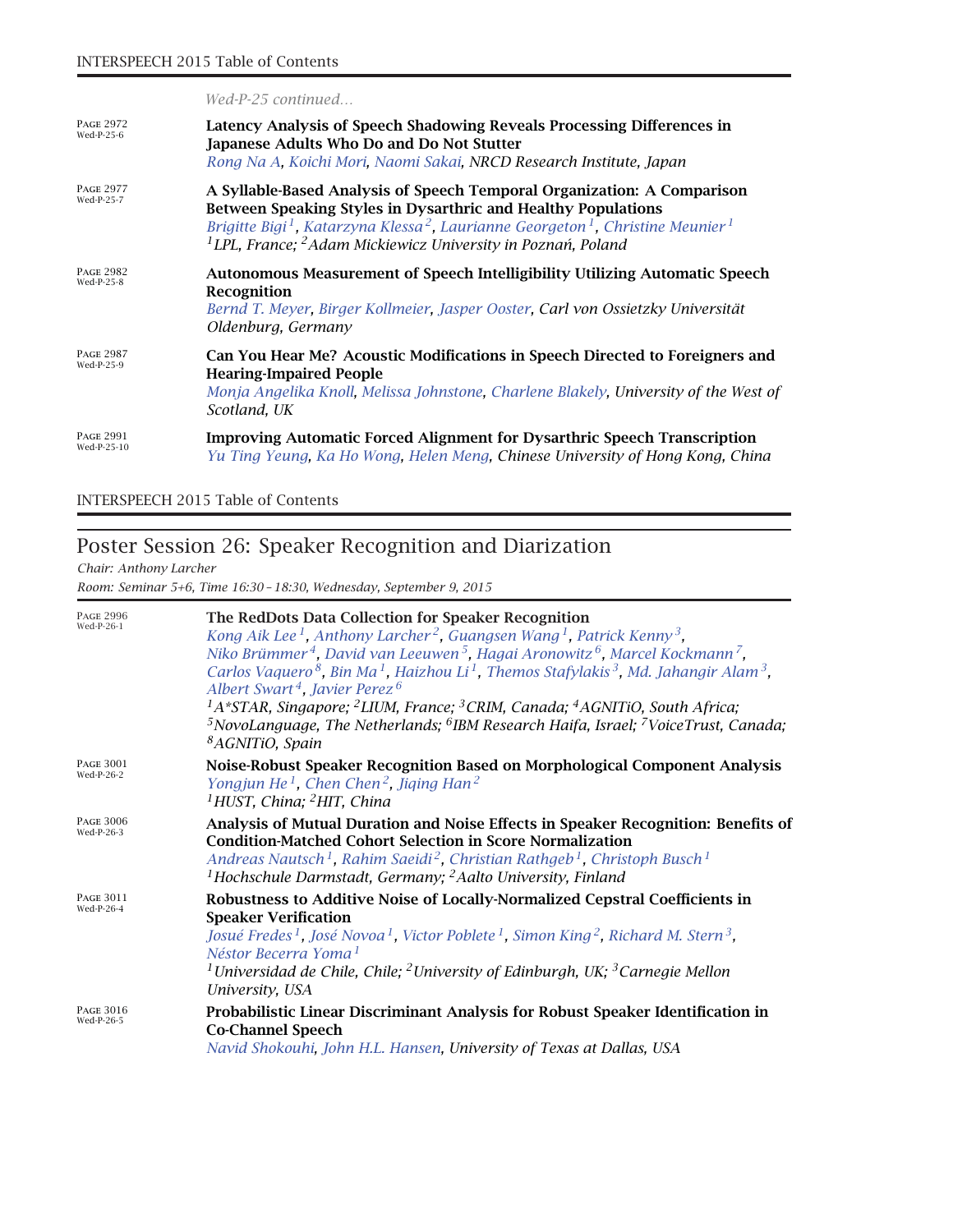|                                 | Wed-P-26 continued                                                                                                                                                                                                                                                                                                                                                                                                                                                                                                                                                                                                      |
|---------------------------------|-------------------------------------------------------------------------------------------------------------------------------------------------------------------------------------------------------------------------------------------------------------------------------------------------------------------------------------------------------------------------------------------------------------------------------------------------------------------------------------------------------------------------------------------------------------------------------------------------------------------------|
| <b>PAGE 3021</b><br>Wed-P-26-6  | <b>Community Detection with Manifold Learning on Speaker i-Vector Space for</b><br><b>Chinese</b><br>Hongcui Wang <sup>1</sup> , Di Jin <sup>1</sup> , Lantian Li <sup>2</sup> , Jianwu Dang <sup>1</sup><br><sup>1</sup> Tianjin University, China; <sup>2</sup> Tsinghua University, China                                                                                                                                                                                                                                                                                                                            |
| <b>PAGE 3026</b><br>Wed-P-26-7  | A Comparison of Neural Network Feature Transforms for Speaker Diarization<br>Sree Harsha Yella <sup>1</sup> , Andreas Stolcke <sup>2</sup><br><sup>1</sup> Idiap Research Institute, Switzerland; <sup>2</sup> Microsoft, USA                                                                                                                                                                                                                                                                                                                                                                                           |
| <b>PAGE 3031</b><br>Wed-P-26-8  | <b>Clustering Short Push-to-Talk Segments</b><br>Ilya Shapiro, Neta Rabin, Irit Opher, Itshak Lapidot, Afeka, Israel                                                                                                                                                                                                                                                                                                                                                                                                                                                                                                    |
| <b>PAGE 3036</b><br>Wed-P-26-9  | <b>Exploring ANN Back-Ends for i-Vector Based Speaker Age Estimation</b><br>Anna Fedorova <sup>1</sup> , Ondřej Glembek <sup>2</sup> , Tomi Kinnunen <sup>1</sup> , Pavel Matějka <sup>2</sup><br><sup>1</sup> University of Eastern Finland, Finland; <sup>2</sup> Brno University of Technology, Czech<br>Republic                                                                                                                                                                                                                                                                                                    |
| <b>PAGE 3041</b><br>Wed-P-26-10 | Analysis of the Second Phase of the 2013-2014 i-Vector Machine Learning<br><b>Challenge</b><br>Désiré Bansé <sup>1</sup> , George R. Doddington <sup>1</sup> , Daniel Garcia-Romero <sup>2</sup> , John J. Godfrey <sup>2</sup> ,<br>Craig S. Greenberg <sup>1</sup> , Jaime Hernández-Cordero <sup>3</sup> , John M. Howard <sup>1</sup> , Alvin F. Martin <sup>1</sup> ,<br>Lisa P. Mason <sup>3</sup> , Alan McCree <sup>2</sup> , Douglas A. Reynolds <sup>4</sup><br><sup>1</sup> NIST, USA; <sup>2</sup> Johns Hopkins University, USA; <sup>3</sup> DOD, USA; <sup>4</sup> MIT Lincoln Laboratory,<br><b>USA</b> |
| <b>PAGE 3046</b><br>Wed-P-26-11 | NIST Language Recognition Evaluation - Plans for 2015<br>Alvin F. Martin <sup>1</sup> , Craig S. Greenberg <sup>1</sup> , John M. Howard <sup>1</sup> , Désiré Bansé <sup>1</sup> ,<br>George R. Doddington <sup>1</sup> , Jaime Hernández-Cordero <sup>2</sup> , Lisa P. Mason <sup>2</sup><br><sup>1</sup> NIST, USA; $^2$ DOD, USA                                                                                                                                                                                                                                                                                   |

# Oral Session 40: Dialogue and Discourse

| Chairs: Jens Edlund, Kornel Laskowski                                |
|----------------------------------------------------------------------|
| Room: Conference 1, Time 09:00 - 11:00, Thursday, September 10, 2015 |

| <b>PAGE 3051</b>                                  | <b>Communicative Needs and Respiratory Constraints</b>                                                                                                                                                                           |
|---------------------------------------------------|----------------------------------------------------------------------------------------------------------------------------------------------------------------------------------------------------------------------------------|
| $Thu-O-40-1$                                      | Marcin Włodarczak <sup>1</sup> , Mattias Heldner <sup>1</sup> , Jens Edlund <sup>2</sup>                                                                                                                                         |
| $09:00 - 09:20$                                   | <sup>1</sup> Stockholm University, Sweden; <sup>2</sup> KTH, Sweden                                                                                                                                                              |
| <b>PAGE 3056</b>                                  | Analysis and Classification of Cooperative and Competitive Dialogs                                                                                                                                                               |
| Thu-O-40-2                                        | Uwe D. Reichel <sup>1</sup> , Nina Pörner <sup>1</sup> , Dianne Nowack <sup>1</sup> , Jennifer Cole <sup>2</sup>                                                                                                                 |
| $09:20 - 09:40$                                   | $1$ LMU München, Germany; $2$ University of Illinois at Urbana-Champaign, USA                                                                                                                                                    |
| <b>PAGE 3061</b><br>Thu-O-40-3<br>$09:40 - 10:00$ | <b>Towards Automatic Detection of Reported Speech in Dialogue Using Prosodic</b><br>Cues<br>Alessandra Cervone, Catherine Lai, Silvia Pareti, Peter Bell, University of Edinburgh,<br>UK                                         |
| <b>PAGE 3066</b>                                  | <b>Modeling Phrasing and Prominence Using Deep Recurrent Learning</b>                                                                                                                                                            |
| Thu-O-40-4                                        | Andrew Rosenberg <sup>1</sup> , Raul Fernandez <sup>2</sup> , Bhuvana Ramabhadran <sup>2</sup>                                                                                                                                   |
| $10:00 - 10:20$                                   | <sup>1</sup> CUNY Queens College, USA; <sup>2</sup> IBM T.J. Watson Research Center, USA                                                                                                                                         |
| <b>PAGE 3071</b><br>Thu-O-40-5<br>$10:20 - 10:40$ | Pitch Declination and Reset as a Function of Utterance Duration in Conversational<br><b>Speech Data</b><br>Céline De Looze, Irena Yanushevskaya, Andy Murphy, Eoghan O'Connor,<br>Christer Gobl, Trinity College Dublin, Ireland |
| <b>PAGE 3076</b>                                  | Investigating the Role of 'yeah' in Stance-Dense Conversation                                                                                                                                                                    |
| Thu-O-40-6                                        | Valerie Freeman, Gina-Anne Levow, Richard Wright, Mari Ostendorf, University of                                                                                                                                                  |
| $10:40 - 11:00$                                   | Washington, USA                                                                                                                                                                                                                  |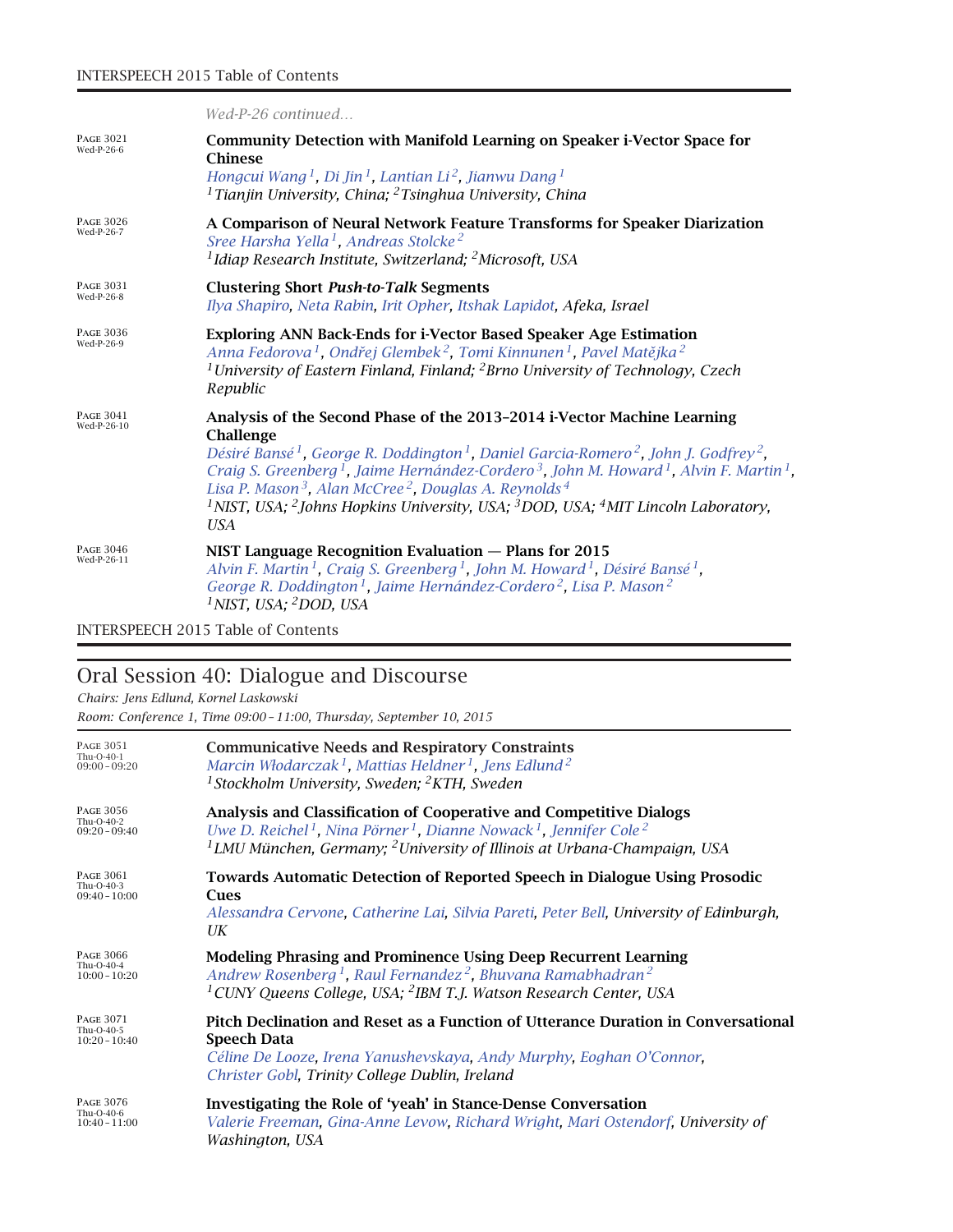### Oral Session 41: Speaker Diarization

*Chairs: Jean-François Bonastre, Itshack Lapidot Room: Conference 2+3, Time 09:00 – 11:00, Thursday, September 10, 2015*

| <b>PAGE 3081</b><br>$Thu-O-41-1$<br>$09:00 - 09:20$ | <b>Factor Analysis for Speaker Segmentation and Improved Speaker Diarization</b><br>Brecht Desplangues, Kris Demuynck, Jean-Pierre Martens, Ghent University, Belgium                                                                                                                                                                                                             |
|-----------------------------------------------------|-----------------------------------------------------------------------------------------------------------------------------------------------------------------------------------------------------------------------------------------------------------------------------------------------------------------------------------------------------------------------------------|
| <b>PAGE 3086</b><br>Thu-O-41-2<br>$09:20 - 09:40$   | <b>Enhanced Speaker Diarization with Detection of Backchannels Using Eye-Gaze</b><br><b>Information in Poster Conversations</b><br>Koji Inoue <sup>1</sup> , Yukoh Wakabayashi <sup>2</sup> , Hiromasa Yoshimoto <sup>1</sup> , Katsuya Takanashi <sup>1</sup> ,<br>Tatsuya Kawahara <sup>1</sup><br>${}^{1}$ Kyoto University, Japan; <sup>2</sup> Ritsumeikan University, Japan |
| <b>PAGE 3091</b><br>Thu-O-41-3<br>$09:40 - 10:00$   | Novel Clustering Selection Criterion for Fast Binary Key Speaker Diarization<br>Héctor Delgado <sup>1</sup> , Xavier Anguera <sup>2</sup> , Corinne Fredouille <sup>3</sup> , Javier Serrano <sup>1</sup><br><sup>1</sup> Universidad Autónoma de Barcelona, Spain; <sup>2</sup> Sinkronigo, Spain; <sup>3</sup> LIA, France                                                      |
| <b>PAGE 3096</b><br>Thu-O-41-4<br>$10:00 - 10:20$   | <b>Speaker Diarization with I-Vectors from DNN Senone Posteriors</b><br>Gregory Sell, Daniel Garcia-Romero, Alan McCree, Johns Hopkins University, USA                                                                                                                                                                                                                            |
| <b>PAGE 3100</b><br>Thu-O-41-5<br>$10:20 - 10:40$   | Using Voice-Quality Measurements with Prosodic and Spectral Features for<br><b>Speaker Diarization</b><br>Abraham Woubie <sup>1</sup> , Jordi Luque <sup>2</sup> , Javier Hernando <sup>1</sup><br><sup>1</sup> Universitat Politècnica de Catalunya, Spain; <sup>2</sup> Telefónica I+D, Spain                                                                                   |
| <b>PAGE 3105</b><br>Thu-O-41-6<br>$10:40 - 11:00$   | Integrating Online I-Vector Extractor with Information Bottleneck Based Speaker<br><b>Diarization System</b><br>Srikanth Madikeri, Ivan Himawan, Petr Motlicek, Marc Ferras, Idiap Research Institute,<br>Switzerland                                                                                                                                                             |

INTERSPEECH 2015 Table of Contents

### Oral Session 42: L1/L2 Speech Perception and Acquisition

*Chairs: Gábor Pintér, Jürgen Trouvain*

*Room: Conference 4+5, Time 09:00 – 11:00, Thursday, September 10, 2015*

| <b>PAGE 3110</b><br>Thu-O-42- $1$<br>$09:00 - 09:20$ | Enhanced Processing of a Lost Language: Linguistic Knowledge or Linguistic Skill?<br>Jiyoun Choi <sup>1</sup> , Mirjam Broersma <sup>2</sup> , Anne Cutler <sup>2</sup><br><sup>1</sup> Hanyang University, Korea; <sup>2</sup> MPI for Psycholinguistics, The Netherlands                                                                                                          |
|------------------------------------------------------|-------------------------------------------------------------------------------------------------------------------------------------------------------------------------------------------------------------------------------------------------------------------------------------------------------------------------------------------------------------------------------------|
| <b>PAGE 3115</b><br>Thu-O-42-2<br>$09:20 - 09:40$    | <b>Production Inconsistencies Delay Adaptation to Foreign Accents</b><br>Ann-Kathrin Grohe <sup>1</sup> , Gregory J. Poarch <sup>2</sup> , Adriana Hanulíková <sup>3</sup> , Andrea Weber <sup>1</sup><br><sup>1</sup> Eberhard Karls Universität Tübingen, Germany; <sup>2</sup> Westfälische Wilhelms-Universität<br>Münster, Germany; <sup>3</sup> Universität Freiburg, Germany |
| <b>PAGE 3120</b><br>Thu-O-42-3<br>$09:40 - 10:00$    | <b>Acquisition of English Speech Rhythm by Monolingual Children</b><br>Mikhail Ordin, Leona Polyanskaya, Universität Bielefeld, Germany                                                                                                                                                                                                                                             |
| <b>PAGE 3125</b><br>Thu-O-42-4<br>$10:00 - 10:20$    | Durational Information in Word-Initial Lexical Embeddings in Spoken Dutch<br>Odette Scharenborg, Radboud Universiteit Nijmegen, The Netherlands                                                                                                                                                                                                                                     |
| <b>PAGE 3130</b><br>Thu-O-42-5<br>$10:20 - 10:40$    | The Development of Categorical Perception of Lexical Tones in<br><b>Mandarin-Speaking Preschoolers</b><br>Fei Chen, Nan Yan, Lan Wang, Tao Yang, Jiantao Wu, Han Zhao, Gang Peng, Chinese<br>Academy of Sciences, China                                                                                                                                                             |
| <b>PAGE 3135</b><br>Thu-O-42-6<br>$10:40 - 11:00$    | Perception of Italian Liquids by Japanese Listeners: Comparisons to Spanish<br>Liquids<br>Tomohiko Ooigawa, Sophia University, Japan                                                                                                                                                                                                                                                |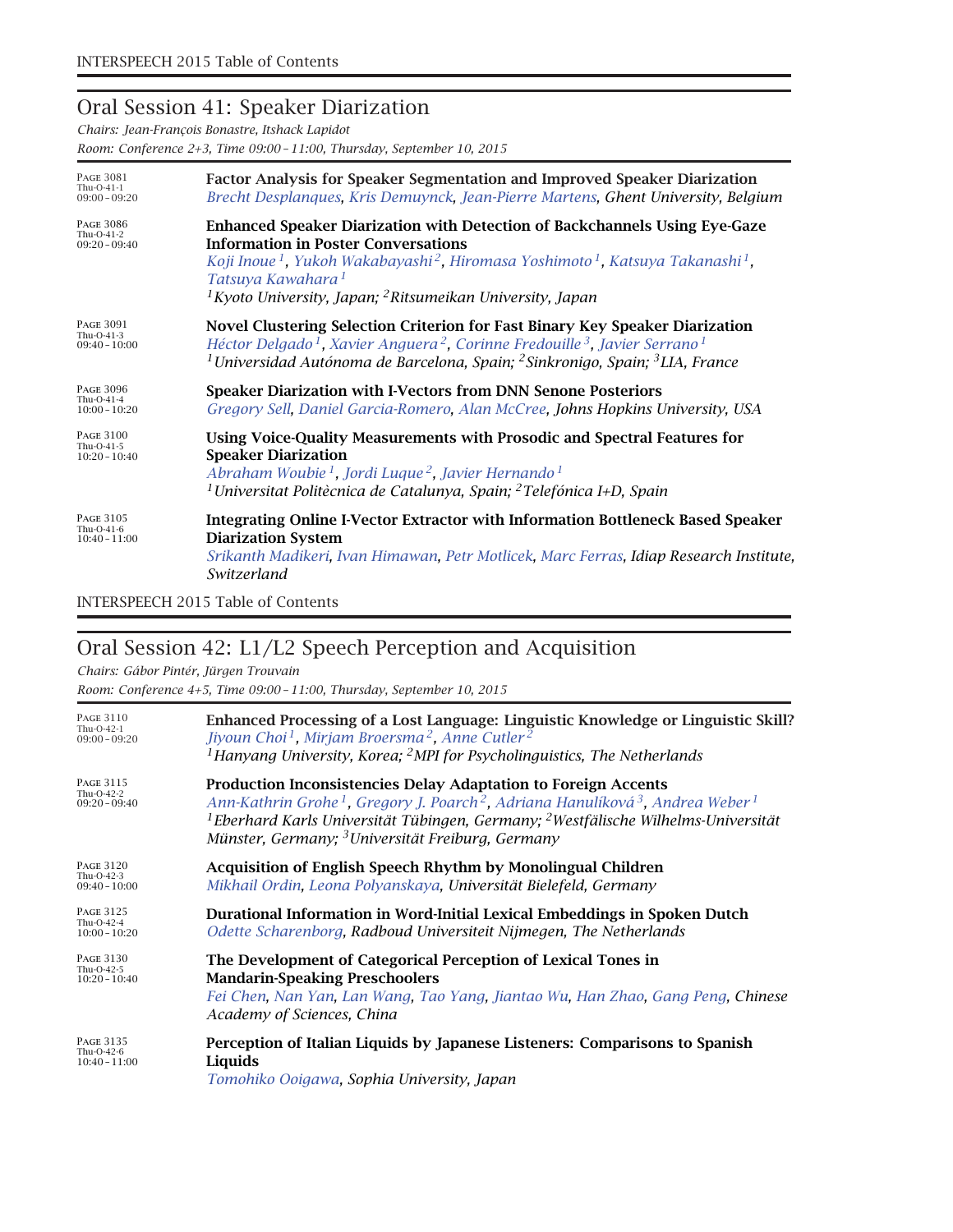### Oral Session 43: LVCSR Systems and Applications

*Chairs: Michiel Bacchiani, Florian Metze*

*Room: Conference 6, Time 09:00 – 11:00, Thursday, September 10, 2015*

| <b>PAGE 3140</b><br>Thu-O-43-1<br>$09:00 - 09:20$ | The IBM 2015 English Conversational Telephone Speech Recognition System<br>George Saon, Hong-Kwang J. Kuo, Steven Rennie, Michael Picheny, IBM T.J. Watson<br>Research Center, USA                                                                                                                                                         |
|---------------------------------------------------|--------------------------------------------------------------------------------------------------------------------------------------------------------------------------------------------------------------------------------------------------------------------------------------------------------------------------------------------|
| <b>PAGE 3145</b><br>Thu-O-43-2<br>$09:20 - 09:40$ | The Cambridge University 2014 BOLT Conversational Telephone Mandarin<br><b>Chinese LVCSR System for Speech Translation</b><br>Xunying Liu, Federico Flego, Linlin Wang, C. Zhang, Mark J.F. Gales,<br>Philip C. Woodland, University of Cambridge, UK                                                                                      |
| <b>PAGE 3150</b><br>Thu-O-43-3<br>$09:40 - 10:00$ | The IBM BOLT Speech Transcription System<br>Samuel Thomas, George Saon, Hong-Kwang J. Kuo, Lidia Mangu, IBM T.J. Watson<br>Research Center, USA                                                                                                                                                                                            |
| <b>PAGE 3154</b><br>Thu-O-43-4<br>$10:00 - 10:20$ | <b>Improvements in RWTH LVCSR Evaluation Systems for Polish, Portuguese,</b><br>English, Urdu, and Arabic<br>M. Ali Basha Shaik, Zoltán Tüske, M. Ali Tahir, Markus Nußbaum-Thom, Ralf Schlüter,<br>Hermann Ney, RWTH Aachen University, Germany                                                                                           |
| <b>PAGE 3159</b><br>Thu-O-43-5<br>$10:20 - 10:40$ | <b>Active Learning Based Data Selection for Limited Resource STT and KWS</b><br>Thiago Fraga-Silva <sup>1</sup> , Jean-Luc Gauvain <sup>2</sup> , Lori Lamel <sup>2</sup> , Antoine Laurent <sup>1</sup> ,<br>Viet-Bac Le <sup>1</sup> , Abdel Messaoudi <sup>1</sup><br><sup>1</sup> Vocapia Research, France; <sup>2</sup> LIMSI, France |
| <b>PAGE 3164</b><br>Thu-O-43-6<br>$10:40 - 11:00$ | Improved Hindi Broadcast ASR by Adapting the Language Model and<br>Pronunciation Model Using a priori Syntactic and Morphophonemic Knowledge<br>Preethi Jyothi, Mark Hasegawa-Johnson, University of Illinois at Urbana-Champaign,<br>USA                                                                                                  |
| INTERCRETCH $2015$ Table of Contrate              |                                                                                                                                                                                                                                                                                                                                            |

INTERSPEECH 2015 Table of Contents

### Special Session 8: Zero Resource Speech Technologies: Unsupervised Discovery of Linguistic Units

*Chairs: Xavier Anguera, Emmanuel Dupoux, Maarten Versteegh Room: Hall 1, Time 09:00 – 11:00, Thursday, September 10, 2015*

| The Zero Resource Speech Challenge 2015<br>Maarten Versteegh <sup>1</sup> , Roland Thiollière <sup>1</sup> , Thomas Schatz <sup>1</sup> , Xuan Nga Cao <sup>1</sup> ,<br>Xavier Anguera <sup>2</sup> , Aren Jansen <sup>3</sup> , Emmanuel Dupoux <sup>1</sup><br><sup>1</sup> ENS, France; <sup>2</sup> Telefónica I+D, Spain; <sup>3</sup> Johns Hopkins University, USA |
|----------------------------------------------------------------------------------------------------------------------------------------------------------------------------------------------------------------------------------------------------------------------------------------------------------------------------------------------------------------------------|
| <b>Poster Flash Presentation</b><br>Xavier Anguera <sup>1</sup> , Emmanuel Dupoux <sup>2</sup> , Maarten Versteegh <sup>3</sup><br><sup>1</sup> Telefónica I+D, Spain; <sup>2</sup> EHESS, France; <sup>3</sup> ENS, France                                                                                                                                                |
| Panel Discussion: Summary of Results, Discussion of Evaluation Metrics, and the<br><b>Next Challenge</b><br>Xavier Anguera <sup>1</sup> , Emmanuel Dupoux <sup>2</sup> , Maarten Versteegh <sup>3</sup><br><sup>1</sup> Telefónica I+D, Spain; <sup>2</sup> EHESS, France; <sup>3</sup> ENS, France                                                                        |
| <b>Poster Presentations</b>                                                                                                                                                                                                                                                                                                                                                |
| Discovering Discrete Subword Units with Binarized Autoencoders and<br>Hidden-Markov-Model Encoders (Poster)<br>Leonardo Badino <sup>1</sup> , Alessio Mereta <sup>1</sup> , Lorenzo Rosasco <sup>2</sup><br><sup>1</sup> Istituto Italiano di Tecnologia, Italy; <sup>2</sup> Università di Genova, Italy                                                                  |
| A Hybrid Dynamic Time Warping-Deep Neural Network Architecture for<br><b>Unsupervised Acoustic Modeling (Poster)</b><br>Roland Thiollière, Ewan Dunbar, Gabriel Synnaeve, Maarten Versteegh,<br>Emmanuel Dupoux, ENS, France                                                                                                                                               |
|                                                                                                                                                                                                                                                                                                                                                                            |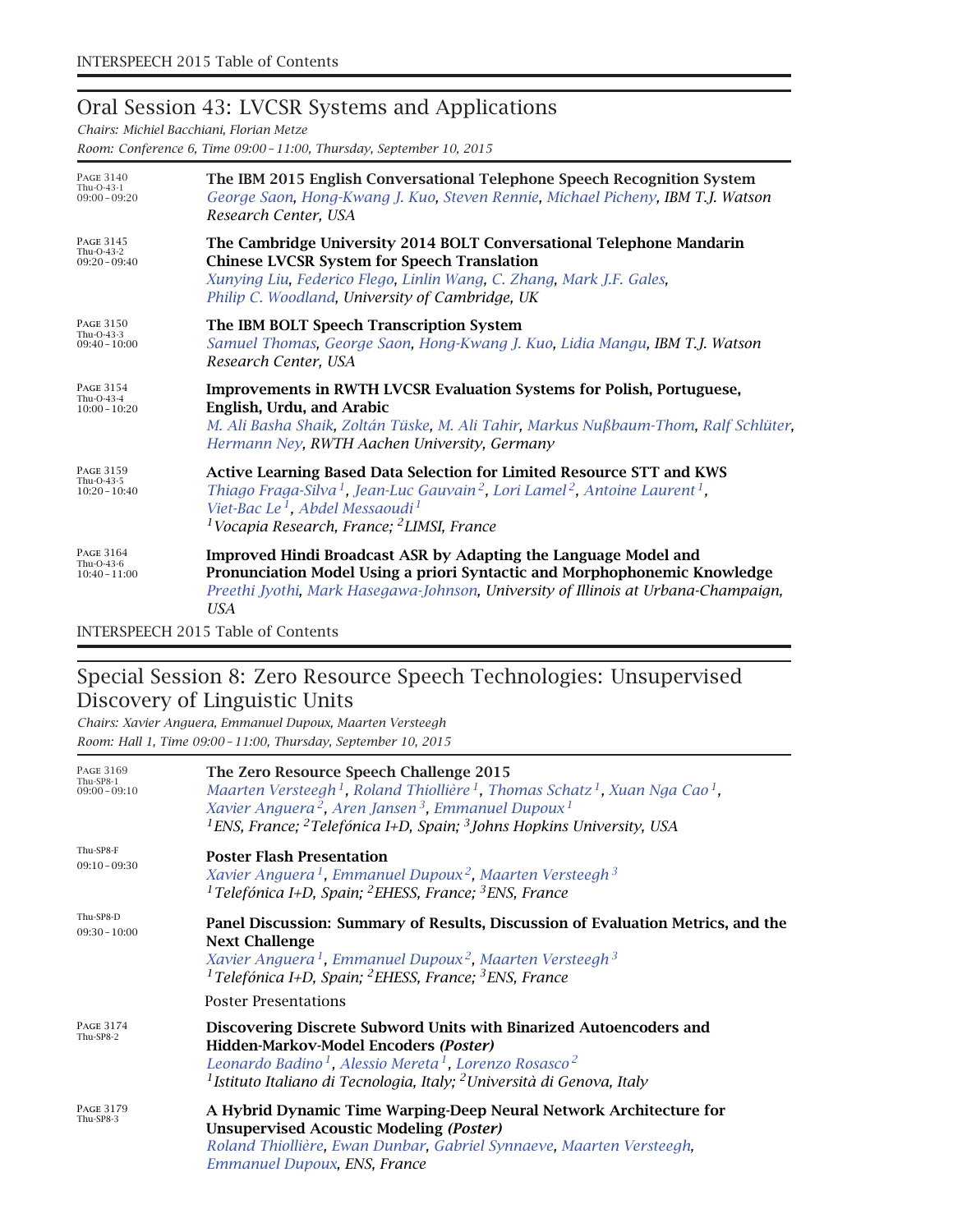|                               | Thu-SP8 continued                                                                                                                                                                                                                                                                                                                                                       |
|-------------------------------|-------------------------------------------------------------------------------------------------------------------------------------------------------------------------------------------------------------------------------------------------------------------------------------------------------------------------------------------------------------------------|
| <b>PAGE 3184</b><br>Thu-SP8-4 | Automatic Segmentation and Clustering of Speech Using Sparse Coding and<br><b>Metaheuristic Search (Poster)</b><br>Wiehan Agenbag, Thomas Niesler, Stellenbosch University, South Africa                                                                                                                                                                                |
| <b>PAGE 3189</b><br>Thu-SP8-5 | Parallel Inference of Dirichlet Process Gaussian Mixture Models for Unsupervised<br><b>Acoustic Modeling: A Feasibility Study (Poster)</b><br>Hongjie Chen <sup>1</sup> , Cheung-Chi Leung <sup>2</sup> , Lei Xie <sup>1</sup> , Bin Ma <sup>2</sup> , Haizhou Li <sup>2</sup><br><sup>1</sup> Northwestern Polytechnical University, China; ${}^{2}A*STAR$ , Singapore |
| <b>PAGE 3194</b><br>Thu-SP8-6 | <b>Using Articulatory Features and Inferred Phonological Segments in Zero Resource</b><br><b>Speech Processing (Poster)</b><br>Pallavi Baljekar, Sunayana Sitaram, Prasanna Kumar Muthukumar, Alan W. Black,<br>Carnegie Mellon University, USA                                                                                                                         |
| <b>PAGE 3199</b><br>Thu-SP8-7 | A Comparison of Neural Network Methods for Unsupervised Representation<br>Learning on the Zero Resource Speech Challenge (Poster)<br>Daniel Renshaw <sup>1</sup> , Herman Kamper <sup>1</sup> , Aren Jansen <sup>2</sup> , Sharon Goldwater <sup>1</sup><br><sup>1</sup> University of Edinburgh, UK; <sup>2</sup> Johns Hopkins University, USA                        |
| <b>PAGE 3204</b><br>Thu-SP8-8 | <b>Unsupervised Word Discovery from Speech Using Automatic Segmentation into</b><br>Syllable-Like Units (Poster)<br>Okko Räsänen <sup>1</sup> , Gabriel Doyle <sup>2</sup> , Michael C. Frank <sup>2</sup><br><sup>1</sup> Aalto University, Finland; <sup>2</sup> Stanford University, USA                                                                             |
| <b>PAGE 3209</b><br>Thu-SP8-9 | An Evaluation of Graph Clustering Methods for Unsupervised Term Discovery<br>(Poster)<br>Vince Lyzinski, Gregory Sell, Aren Jansen, Johns Hopkins University, USA                                                                                                                                                                                                       |

### Poster Session 27: Neural Networks: Novel Architectures for LVCSR

*Chair: Rogier Van Dalen*

*Room: Hall 2, Time 09:00 – 11:00, Thursday, September 10, 2015*

| <b>PAGE 3214</b><br>Thu-P-27-1 | A Time Delay Neural Network Architecture for Efficient Modeling of Long<br><b>Temporal Contexts</b><br>Vijayaditya Peddinti, Daniel Povey, Sanjeev Khudanpur, Johns Hopkins University,<br>USA                                                        |
|--------------------------------|-------------------------------------------------------------------------------------------------------------------------------------------------------------------------------------------------------------------------------------------------------|
| <b>PAGE 3219</b><br>Thu-P-27-2 | Long Short-Term Memory Based Convolutional Recurrent Neural Networks for<br><b>Large Vocabulary Speech Recognition</b><br>Xiangang Li, Xihong Wu, Peking University, China                                                                            |
| <b>PAGE 3224</b><br>Thu-P-27-3 | Parameterised Sigmoid and ReLU Hidden Activation Functions for DNN Acoustic<br>Modelling<br>C. Zhang, Philip C. Woodland, University of Cambridge, UK                                                                                                 |
| <b>PAGE 3229</b><br>Thu-P-27-4 | Discriminative Template Learning in Group-Convolutional Networks for Invariant<br><b>Speech Representations</b><br>Chiyuan Zhang, Stephen Voinea, Georgios Evangelopoulos, Lorenzo Rosasco,<br>Tomaso Poggio, MIT, USA                                |
| <b>PAGE 3234</b><br>Thu-P-27-5 | <b>Investigation of Parametric Rectified Linear Units for Noise Robust Speech</b><br>Recognition<br>Sunil Sivadas <sup>1</sup> , Zhenzhou Wu <sup>2</sup> , Ma Bin <sup>1</sup><br>${}^{1}A*STAR$ , Singapore; <sup>2</sup> McGill University, Canada |
| <b>PAGE 3239</b><br>Thu-P-27-6 | Multi-Softmax Deep Neural Network for Semi-Supervised Training<br>Hang Su <sup>1</sup> , Haihua Xu <sup>2</sup><br><sup>1</sup> ICSI, USA; <sup>2</sup> NTU, Singapore                                                                                |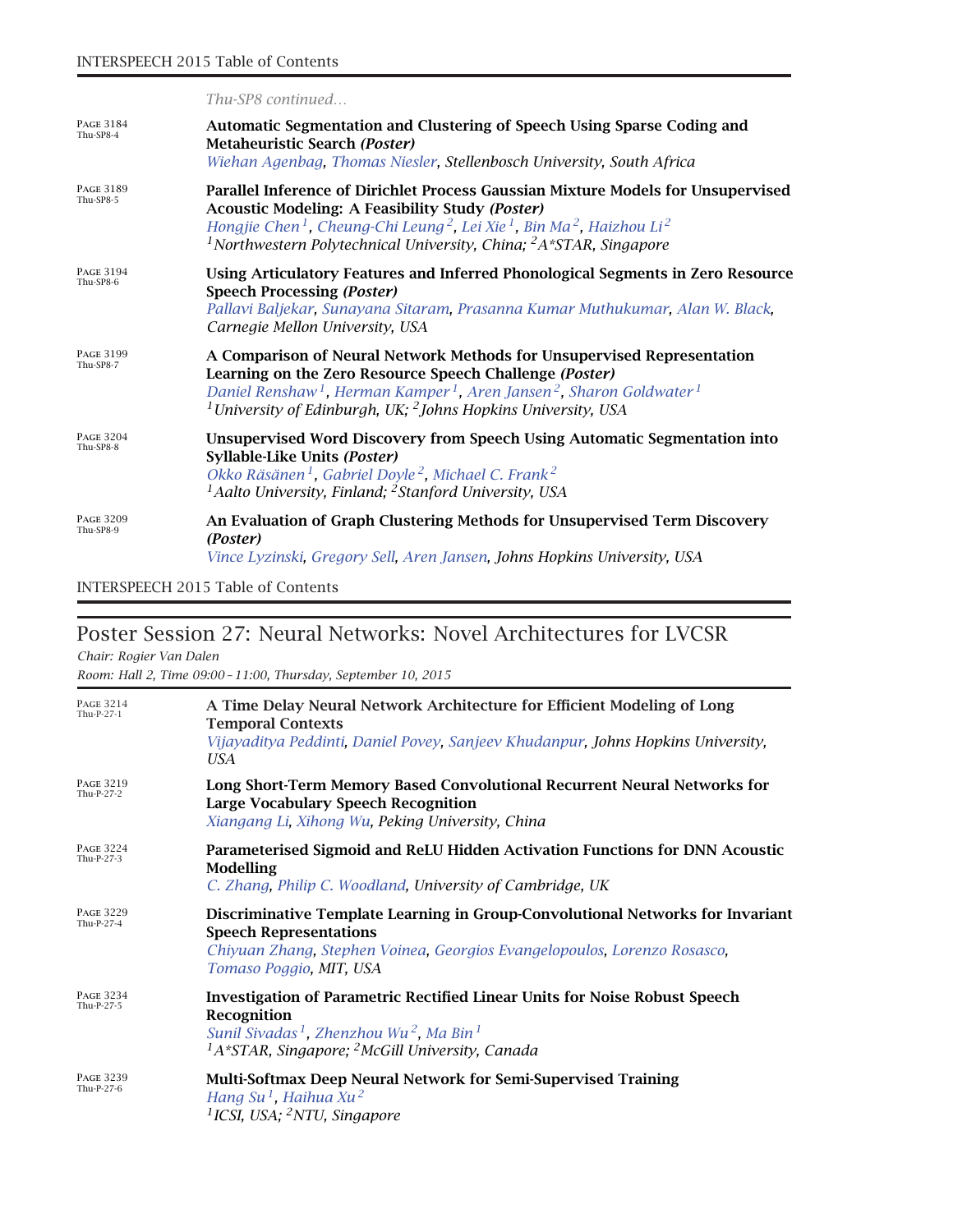|                                 | Thu-P-27 continued                                                                                                                                                                                                                                                                                                 |
|---------------------------------|--------------------------------------------------------------------------------------------------------------------------------------------------------------------------------------------------------------------------------------------------------------------------------------------------------------------|
| <b>PAGE 3244</b><br>Thu-P-27-7  | A Multi-Region Deep Neural Network Model in Speech Recognition<br>Jia Cui, George Saon, Bhuvana Ramabhadran, Brian Kingsbury, IBM T.J. Watson<br>Research Center, USA                                                                                                                                              |
| <b>PAGE 3249</b><br>Thu-P-27-8  | A Study of the Recurrent Neural Network Encoder-Decoder for Large Vocabulary<br><b>Speech Recognition</b><br>Liang Lu <sup>1</sup> , Xingxing Zhang <sup>1</sup> , Kyunghyun Cho <sup>2</sup> , Steve Renals <sup>1</sup><br><sup>1</sup> University of Edinburgh, UK; <sup>2</sup> Université de Montréal, Canada |
| <b>PAGE 3254</b><br>Thu-P-27-9  | <b>Gaussian Free Cluster Tree Construction Using Deep Neural Network</b><br>Linchen Zhu, Kevin Kilgour, Sebastian Stüker, Alex Waibel, KIT, Germany                                                                                                                                                                |
| <b>PAGE 3259</b><br>Thu-P-27-10 | <b>Very Deep Convolutional Neural Networks for LVCSR</b><br>Mengxiao Bi, Yanmin Qian, Kai Yu, Shanghai Jiao Tong University, China                                                                                                                                                                                 |
| <b>PAGE 3264</b><br>Thu-P-27-11 | Transferring Knowledge from a RNN to a DNN<br>William Chan, Nan Rosemary Ke, Ian Lane, Carnegie Mellon University, USA                                                                                                                                                                                             |
| <b>PAGE 3269</b><br>Thu-P-27-12 | SVD-Based Universal DNN Modeling for Multiple Scenarios<br>Changliang Liu <sup>1</sup> , Jinyu Li <sup>2</sup> , Yifan Gong <sup>2</sup><br><sup>1</sup> Microsoft, China; <sup>2</sup> Microsoft, USA                                                                                                             |
| <b>PAGE 3274</b><br>Thu-P-27-13 | Speech Enhancement and Recognition Using Multi-Task Learning of Long<br><b>Short-Term Memory Recurrent Neural Networks</b><br>Zhuo Chen, Shinji Watanabe, Hakan Erdogan, John R. Hershey, <b>MERL, USA</b>                                                                                                         |

# Poster Session 28: Speech and Music Analysis

*Chair: Hideki Kawahara*

*Room: Hall 2, Time 09:00 – 11:00, Thursday, September 10, 2015*

| <b>PAGE 3279</b><br>Thu-P-28-1 | Speaker-Dependent Multipitch Tracking Using Deep Neural Networks<br>Yuzhou Liu, DeLiang Wang, Ohio State University, USA                                                                                                                                                                                                                                                  |
|--------------------------------|---------------------------------------------------------------------------------------------------------------------------------------------------------------------------------------------------------------------------------------------------------------------------------------------------------------------------------------------------------------------------|
| <b>PAGE 3284</b><br>Thu-P-28-2 | An Error Correction Scheme for GCI Detection Algorithms Using Pitch<br><b>Smoothness Criterion</b><br>Sujith P. <sup>1</sup> , A.P. Prathosh <sup>2</sup> , A.G. Ramakrishnan <sup>3</sup> , Prasanta Kumar Ghosh <sup>3</sup><br><sup>1</sup> Ittiam Systems, India; <sup>2</sup> Xerox Research Center India, India; <sup>3</sup> Indian Institute of<br>Science, India |
| <b>PAGE 3289</b><br>Thu-P-28-3 | Robust Pitch Estimation in Noisy Speech Using ZTW and Group Delay Function<br>RaviShankar Prasad, B. Yegnanarayana, IIIT Hyderabad, India                                                                                                                                                                                                                                 |
| <b>PAGE 3293</b><br>Thu-P-28-4 | Robust Localization of Single Sound Source Based on Phase Difference Regression<br>Zhaoqiong Huang, Ge Zhan, Dongwen Ying, Yonghong Yan, Chinese Academy of<br>Sciences, China                                                                                                                                                                                            |
| <b>PAGE 3298</b><br>Thu-P-28-5 | Frequency Map Selection Using a RBFN-Based Classifier in the MVDR Beamformer<br>for Speaker Localization in Reverberant Rooms<br>Daniele Salvati, Carlo Drioli, Gian Luca Foresti, Università di Udine, Italy                                                                                                                                                             |
| <b>PAGE 3302</b><br>Thu-P-28-6 | <b>Exploiting Deep Neural Networks and Head Movements for Binaural Localisation</b><br>of Multiple Speakers in Reverberant Conditions<br>Ning Ma <sup>1</sup> , Guy J. Brown <sup>1</sup> , Tobias May <sup>2</sup><br><sup>1</sup> University of Sheffield, UK; <sup>2</sup> Technical University of Denmark, Denmark                                                    |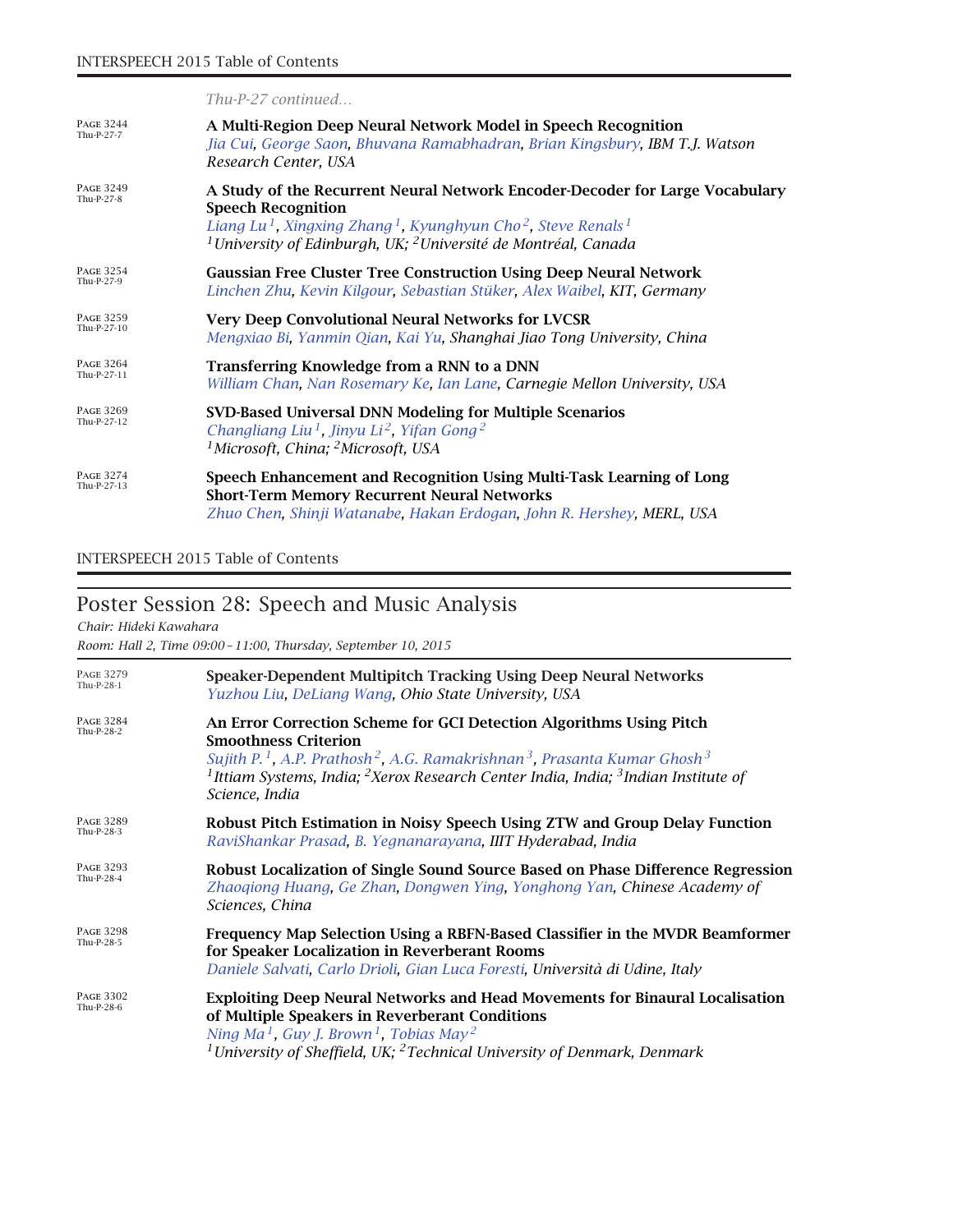|                                 | Thu-P-28 continued                                                                                                                                                                                                                                                                                                                                                                                                                  |
|---------------------------------|-------------------------------------------------------------------------------------------------------------------------------------------------------------------------------------------------------------------------------------------------------------------------------------------------------------------------------------------------------------------------------------------------------------------------------------|
| <b>PAGE 3307</b><br>Thu-P-28-7  | Joint Optimization of Recurrent Networks Exploiting Source Auto-Regression for<br><b>Source Separation</b><br>Shuai Nie <sup>1</sup> , Wei Xue <sup>1</sup> , Shan Liang <sup>1</sup> , Xueliang Zhang <sup>2</sup> , Wenju Liu <sup>1</sup> , Liwei Qiao <sup>3</sup> ,<br>Jianping Li <sup>3</sup><br><sup>1</sup> Chinese Academy of Sciences, China; <sup>2</sup> Inner Mongolia University, China; <sup>3</sup> SGCC,<br>China |
| <b>PAGE 3312</b><br>Thu-P-28-8  | Real-Time Audio-to-Score Alignment of Singing Voice Based on Melody and Lyric<br><b>Information</b><br>Rong Gong, Philippe Cuvillier, Nicolas Obin, Arshia Cont, IRCAM, France                                                                                                                                                                                                                                                      |
| <b>PAGE 3317</b><br>Thu-P-28-9  | Vocal Separation from Monaural Music Using Adaptive Auditory Filtering Based<br>on Kernel Back-Fitting<br>Jun-Yong Lee, Hye-Seung Cho, Hyoung-Gook Kim, Kwangwoon University, Korea                                                                                                                                                                                                                                                 |
| <b>PAGE 3321</b><br>Thu-P-28-10 | A Two-Stage Singing Voice Separation Algorithm Using Spectro-Temporal<br><b>Modulation Features</b><br>Frederick Z. Yen, Mao-Chang Huang, Tai-Shih Chi, National Chiao Tung University,<br>Taiwan                                                                                                                                                                                                                                   |
| <b>PAGE 3325</b><br>Thu-P-28-11 | Robust Sound Event Classification Using LBP-HOG Based Bag-of-Audio-Words<br><b>Feature Representation</b><br>Hyungjun Lim, Myung Jong Kim, Hoirin Kim, KAIST, Korea                                                                                                                                                                                                                                                                 |

# Poster Session 29: Speech Synthesis 3

*Chair: Gérard Bailly*

*Room: Foyer, Time 09:00 – 11:00, Thursday, September 10, 2015*

| <b>PAGE 3330</b>               | Sequence-to-Sequence Neural Net Models for Grapheme-to-Phoneme Conversion                                                                                                                                                                                                                                |
|--------------------------------|----------------------------------------------------------------------------------------------------------------------------------------------------------------------------------------------------------------------------------------------------------------------------------------------------------|
| Thu-P-29-1                     | Kaisheng Yao, Geoffrey Zweig, Microsoft, USA                                                                                                                                                                                                                                                             |
| <b>PAGE 3335</b><br>Thu-P-29-2 | Knowledge versus Data in TTS: Evaluation of a Continuum of Synthesis Systems<br>Rosie Kay <sup>1</sup> , Oliver Watts <sup>1</sup> , Roberto Barra Chicote <sup>2</sup> , Cassie Mayo <sup>1</sup><br><sup>1</sup> University of Edinburgh, UK; <sup>2</sup> Universidad Politécnica de Madrid, Spain    |
| <b>PAGE 3340</b>               | <b>Improving G2P from Wiktionary and Other (Web) Resources</b>                                                                                                                                                                                                                                           |
| Thu-P-29-3                     | Steffen Eger, Goethe-Universität Frankfurt am Main, Germany                                                                                                                                                                                                                                              |
| <b>PAGE 3345</b>               | <b>BLSTM Neural Networks for Speech Driven Head Motion Synthesis</b>                                                                                                                                                                                                                                     |
| Thu-P-29-4                     | Chuang Ding, Pengcheng Zhu, Lei Xie, Northwestern Polytechnical University, China                                                                                                                                                                                                                        |
| <b>PAGE 3350</b><br>Thu-P-29-5 | <b>Articulatory Controllable Speech Modification Based on Gaussian Mixture Models</b><br>with Direct Waveform Modification Using Spectrum Differential<br>Patrick Lumban Tobing, Kazuhiro Kobayashi, Tomoki Toda, Graham Neubig,<br>Sakriani Sakti, Satoshi Nakamura, NAIST, Japan                       |
| <b>PAGE 3355</b>               | <b>Reconstructing Intelligible Audio Speech from Visual Speech Features</b>                                                                                                                                                                                                                              |
| Thu-P-29-6                     | Thomas Le Cornu, Ben Milner, University of East Anglia, UK                                                                                                                                                                                                                                               |
| <b>PAGE 3360</b><br>Thu-P-29-7 | <b>Universal Grapheme-Based Speech Synthesis</b><br>Sunayana Sitaram <sup>1</sup> , Alok Parlikar <sup>1</sup> , Gopala Krishna Anumanchipalli <sup>2</sup> ,<br>Alan W. Black <sup>1</sup><br><sup>1</sup> Carnegie Mellon University, USA; <sup>2</sup> University of California at San Francisco, USA |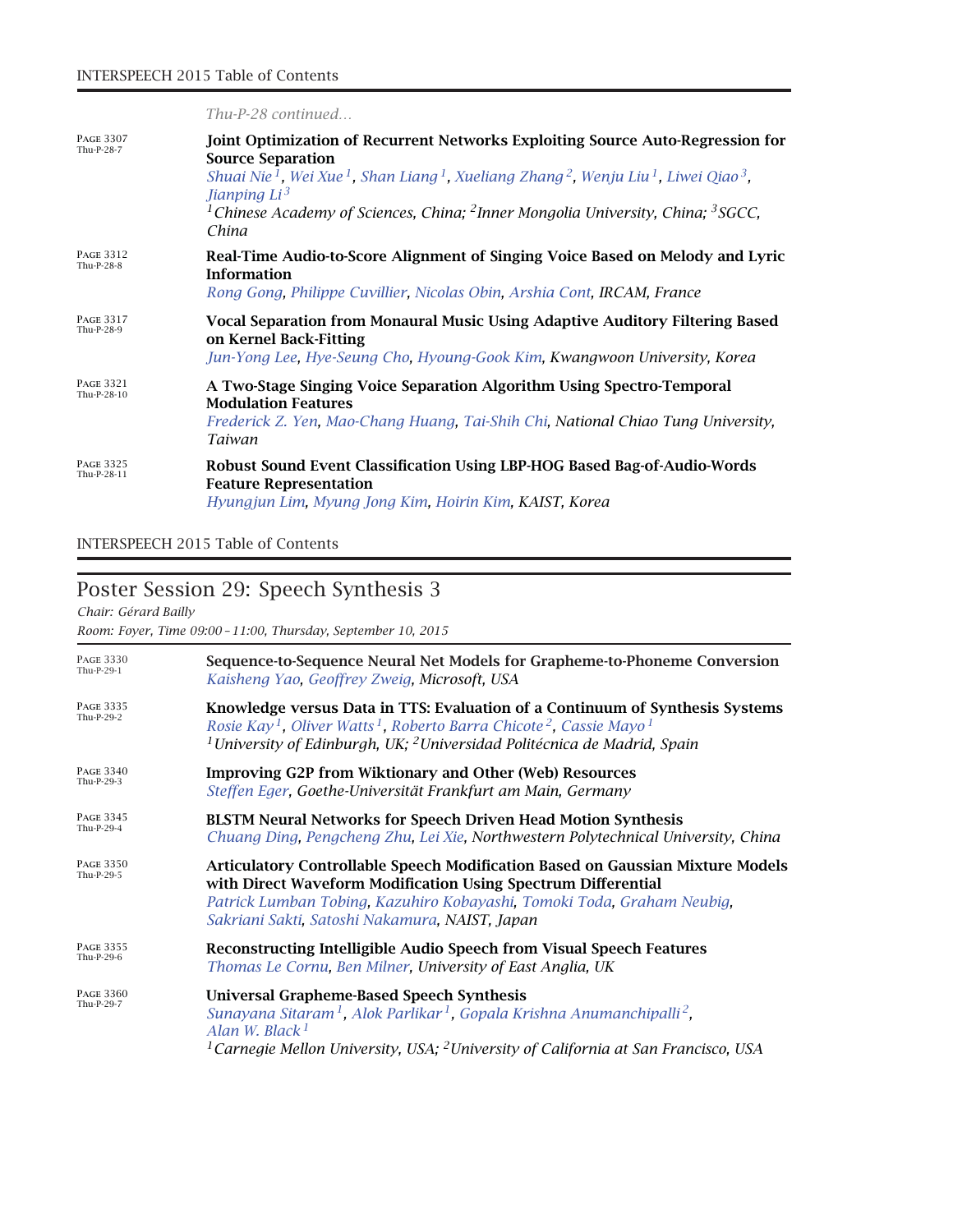|                                 | $Thu-P-29$ continued                                                                                                                                                                                                                                                                                                        |
|---------------------------------|-----------------------------------------------------------------------------------------------------------------------------------------------------------------------------------------------------------------------------------------------------------------------------------------------------------------------------|
| <b>PAGE 3365</b><br>Thu-P-29-8  | <b>Artificial Personality and Disfluency</b><br>Mirjam Wester <sup>1</sup> , Matthew Aylett <sup>1</sup> , Marcus Tomalin <sup>2</sup> , Rasmus Dall <sup>1</sup><br><sup>1</sup> University of Edinburgh, UK; <sup>2</sup> University of Cambridge, UK                                                                     |
| <b>PAGE 3370</b><br>Thu-P-29-9  | <b>Comparison of Chironomic Stylization versus Statistical Modeling of Prosody for</b><br><b>Expressive Speech Synthesis</b><br>Marc Evrard, Samuel Delalez, Christophe d'Alessandro, Albert Rilliard, LIMSI, France                                                                                                        |
| <b>PAGE 3375</b><br>Thu-P-29-10 | A Multi-Layer F0 Model for Singing Voice Synthesis Using a B-Spline<br><b>Representation with Intuitive Controls</b><br>Luc Ardaillon, Gilles Degottex, Axel Roebel, IRCAM, France                                                                                                                                          |
| <b>PAGE 3380</b><br>Thu-P-29-11 | <b>Creating Expressive Synthetic Voices by Unsupervised Clustering of Audiobooks</b><br>Igor Jauk <sup>1</sup> , Antonio Bonafonte <sup>1</sup> , Paula Lopez-Otero <sup>2</sup> , Laura Docio-Fernandez <sup>2</sup><br><sup>1</sup> Universitat Politècnica de Catalunya, Spain; <sup>2</sup> Universidade de Vigo, Spain |
| <b>PAGE 3385</b><br>Thu-P-29-12 | Articulatory-Based Conversion of Foreign Accents with Deep Neural Networks<br>Sandesh Aryal, Ricardo Gutierrez-Osuna, Texas A&M University, USA                                                                                                                                                                             |

# Oral Session 44: Speech and Cognition in Adverse Conditions

*Chairs: Louis ten Bosch, Bernd Meyer*

*Room: Large Hall, Time 14:00 – 16:00, Thursday, September 10, 2015*

| <b>PAGE 3390</b>                                  | Action Planning and Congruency Effect Between Articulation and Grasping                                                                                                                                                                                                                                                                                                                |
|---------------------------------------------------|----------------------------------------------------------------------------------------------------------------------------------------------------------------------------------------------------------------------------------------------------------------------------------------------------------------------------------------------------------------------------------------|
| Thu-O-44- $1$                                     | Mikko Tiainen, Lari Vainio, Kaisa Tiippana, Naeem Komeilipoor, Martti Vainio,                                                                                                                                                                                                                                                                                                          |
| $14:00 - 14:20$                                   | University of Helsinki, Finland                                                                                                                                                                                                                                                                                                                                                        |
| <b>PAGE 3394</b><br>Thu-O-44-2<br>$14:20 - 14:40$ | <b>Cognitive Workload and Vocabulary Sparseness: Theory and Practice</b><br>Ron M. Hecht <sup>1</sup> , Aharon Bar-Hillel <sup>2</sup> , Stas Tiomkin <sup>1</sup> , Hadar Levi <sup>1</sup> , Omer Tsimhoni <sup>3</sup> ,<br>Naftali Tishby <sup>1</sup><br><sup>1</sup> Hebrew University of Jerusalem, Israel; <sup>2</sup> Microsoft, Israel; <sup>3</sup> General Motors, Israel |
| <b>PAGE 3399</b>                                  | Counting Competing Speakers in a Timeframe — Human versus Computer                                                                                                                                                                                                                                                                                                                     |
| Thu-O-44-3                                        | Valentin Andrei, Horia Cucu, Andi Buzo, Corneliu Burileanu, Universitatea Politehnica                                                                                                                                                                                                                                                                                                  |
| $14:40 - 15:00$                                   | din București, Romania                                                                                                                                                                                                                                                                                                                                                                 |
| <b>PAGE 3404</b>                                  | Segmental Contribution to the Intelligibility of Ideal Binary-Masked Sentences                                                                                                                                                                                                                                                                                                         |
| Thu-O-44-4                                        | Fei Chen <sup>1</sup> , Alexander Siu Tai Kwok <sup>2</sup>                                                                                                                                                                                                                                                                                                                            |
| $15:00 - 15:20$                                   | <sup>1</sup> SUSTC, China; <sup>2</sup> University of Hong Kong, China                                                                                                                                                                                                                                                                                                                 |
| <b>PAGE 3408</b>                                  | Perception of an Existing and Non-Existing L2 English Phoneme Behind Noise by                                                                                                                                                                                                                                                                                                          |
| Thu-O-44-5                                        | <b>Japanese Native Speakers</b>                                                                                                                                                                                                                                                                                                                                                        |
| $15:20 - 15:40$                                   | Mako Ishida, Takayuki Arai, Sophia University, Japan                                                                                                                                                                                                                                                                                                                                   |
| <b>PAGE 3412</b><br>Thu-O-44-6<br>$15:40 - 16:00$ | Viseme Comparison Based on Phonetic Cues for Varying Speech Accents<br>Chitralekha Bhat, Sunil Kopparapu, TCS Innovation Labs Mumbai, India                                                                                                                                                                                                                                            |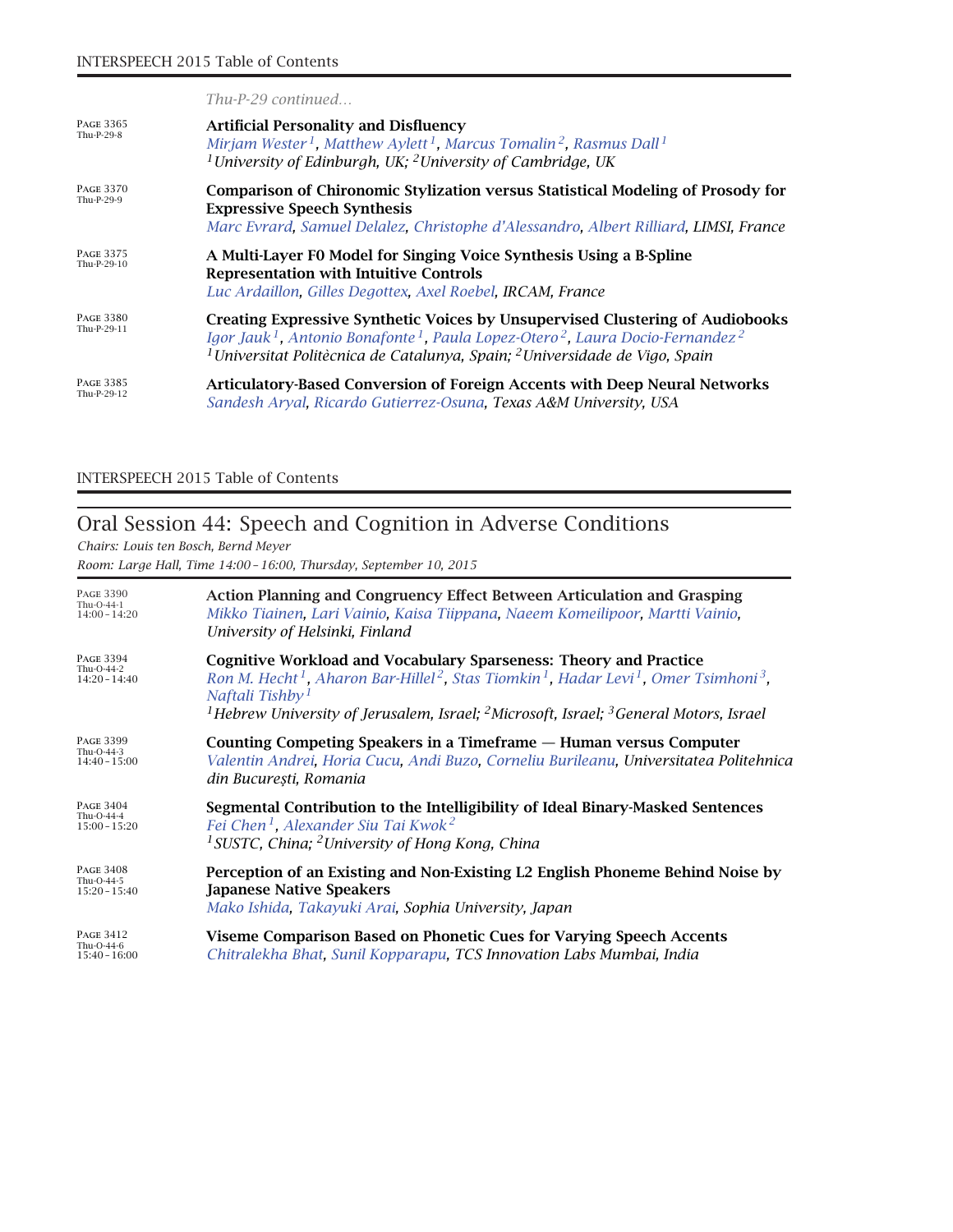## Oral Session 45: Audio Signal Analysis and Representation

*Chairs: Keisuke Kinoshita, Pejman Mowlaee Room: Conference 1, Time 14:00 – 16:00, Thursday, September 10, 2015*

| <b>PAGE 3417</b>                                  | <b>Quantifying Difference in Vocalizations of Bird Populations</b>                                                                                                                                                                                                                                                                                                              |
|---------------------------------------------------|---------------------------------------------------------------------------------------------------------------------------------------------------------------------------------------------------------------------------------------------------------------------------------------------------------------------------------------------------------------------------------|
| Thu-O-45-1                                        | Colm O'Reilly, Nicola M. Marples, David J. Kelly, Naomi Harte, Trinity College Dublin,                                                                                                                                                                                                                                                                                          |
| $14:00 - 14:20$                                   | <i>Ireland</i>                                                                                                                                                                                                                                                                                                                                                                  |
| <b>PAGE 3422</b>                                  | <b>Reverberation-Robust Acoustic Indoor Localization</b>                                                                                                                                                                                                                                                                                                                        |
| Thu-O-45-2                                        | Jae Choi, Jeunghun Kim, Shin Jae Kang, Nam Soo Kim, Seoul National University,                                                                                                                                                                                                                                                                                                  |
| $14:20 - 14:40$                                   | Korea                                                                                                                                                                                                                                                                                                                                                                           |
| <b>PAGE 3426</b>                                  | An Alternating Optimization Approach for Phase Retrieval                                                                                                                                                                                                                                                                                                                        |
| Thu-O-45-3                                        | Huaiping Ming <sup>1</sup> , Dong-Yan Huang <sup>2</sup> , Lei Xie <sup>1</sup> , Haizhou Li <sup>2</sup> , Minghui Dong <sup>2</sup>                                                                                                                                                                                                                                           |
| $14:40 - 15:00$                                   | <sup>1</sup> Northwestern Polytechnical University, China; ${}^{2}A*STAR$ , Singapore                                                                                                                                                                                                                                                                                           |
| <b>PAGE 3431</b><br>Thu-O-45-4<br>$15:00 - 15:20$ | Learning to Estimate Reverberation Time in Noisy and Reverberant Rooms<br>Xiong Xiao <sup>1</sup> , Shengkui Zhao <sup>2</sup> , Xionghu Zhong <sup>3</sup> , Douglas L. Jones <sup>2</sup> , Eng Siong Chng <sup>1</sup> ,<br>Haizhou Li <sup>1</sup><br><sup>1</sup> TL@NTU, Singapore; <sup>2</sup> Advanced Digital Sciences Center, Singapore; <sup>3</sup> NTU, Singapore |
| <b>PAGE 3436</b>                                  | Direction of Arrival Estimation Based on Reverberation Weighting and Noise Error                                                                                                                                                                                                                                                                                                |
| Thu-O-45-5                                        | <b>Estimator</b>                                                                                                                                                                                                                                                                                                                                                                |
| $15:20 - 15:40$                                   | Cheng Pang, Jie Zhang, Hong Liu, Peking University, China                                                                                                                                                                                                                                                                                                                       |
| <b>PAGE 3441</b>                                  | <b>Representing Nonspeech Audio Signals Through Speech Classification Models</b>                                                                                                                                                                                                                                                                                                |
| Thu-O-45-6                                        | Huy Phan, Lars Hertel, Marco Maass, Radoslaw Mazur, Alfred Mertins, Universität zu                                                                                                                                                                                                                                                                                              |
| $15:40 - 16:00$                                   | Lübeck, Germany                                                                                                                                                                                                                                                                                                                                                                 |

INTERSPEECH 2015 Table of Contents

## Oral Session 46: Robustness in Speaker Recognition

*Chairs: Joseph P. Campbell, Pietro Laface*

*Room: Conference 2+3, Time 14:00 – 16:00, Thursday, September 10, 2015*

| <b>PAGE 3446</b><br>Thu-O-46-1<br>$14:00 - 14:20$ | Mitigating the Effects of Non-Stationary Unseen Noises on Language Recognition<br>Performance<br>Luciana Ferrer <sup>1</sup> , Mitchell McLaren <sup>2</sup> , Aaron Lawson <sup>2</sup> , Martin Graciarena <sup>2</sup><br><sup>1</sup> Universidad de Buenos Aires, Argentina; <sup>2</sup> SRI International, USA                                          |
|---------------------------------------------------|----------------------------------------------------------------------------------------------------------------------------------------------------------------------------------------------------------------------------------------------------------------------------------------------------------------------------------------------------------------|
| <b>PAGE 3451</b><br>Thu-O-46-2<br>$14:20 - 14:40$ | An Information Theory Based Data-Homogeneity Measure for Voice Comparison<br>Moez Ajili <sup>1</sup> , Jean-François Bonastre <sup>1</sup> , Solange Rossato <sup>2</sup> , Juliette Kahn <sup>3</sup> ,<br>Itshak Lapidot <sup>4</sup><br><sup>1</sup> LIA, France; <sup>2</sup> LIG (UMR 5217), France; <sup>3</sup> LNE, France; <sup>4</sup> Afeka, Israel |
| <b>PAGE 3456</b><br>Thu-O-46-3<br>$14:40 - 15:00$ | The QUT-NOISE-SRE Protocol for the Evaluation of Noisy Speaker Recognition<br>David Dean, Ahilan Kanagasundaram, Houman Ghaemmaghami,<br>Md. Hafizur Rahman, Sridha Sridharan, Queensland University of Technology,<br>Australia                                                                                                                               |
| <b>PAGE 3461</b><br>Thu-O-46-4<br>$15:00 - 15:20$ | Score Stabilization for Speaker Recognition Trained on a Small Development Set<br>Hagai Aronowitz, IBM Research Haifa, Israel                                                                                                                                                                                                                                  |
| <b>PAGE 3466</b><br>Thu-O-46-5<br>$15:20 - 15:40$ | Anti-Spoofing System: An Investigation of Measures to Detect Synthetic and<br><b>Human Speech</b><br>Abhinav Misra, Shivesh Ranjan, Chunlei Zhang, John H.L. Hansen, University of Texas<br>at Dallas, USA                                                                                                                                                     |
| <b>PAGE 3471</b><br>Thu-O-46-6<br>$15:40 - 16:00$ | A Likelihood Ratio-Based Forensic Voice Comparison in Microphone vs. Mobile<br>Mismatched Conditions Using Japanese /ai/<br>Michael J. Carne, Australian National University, Australia                                                                                                                                                                        |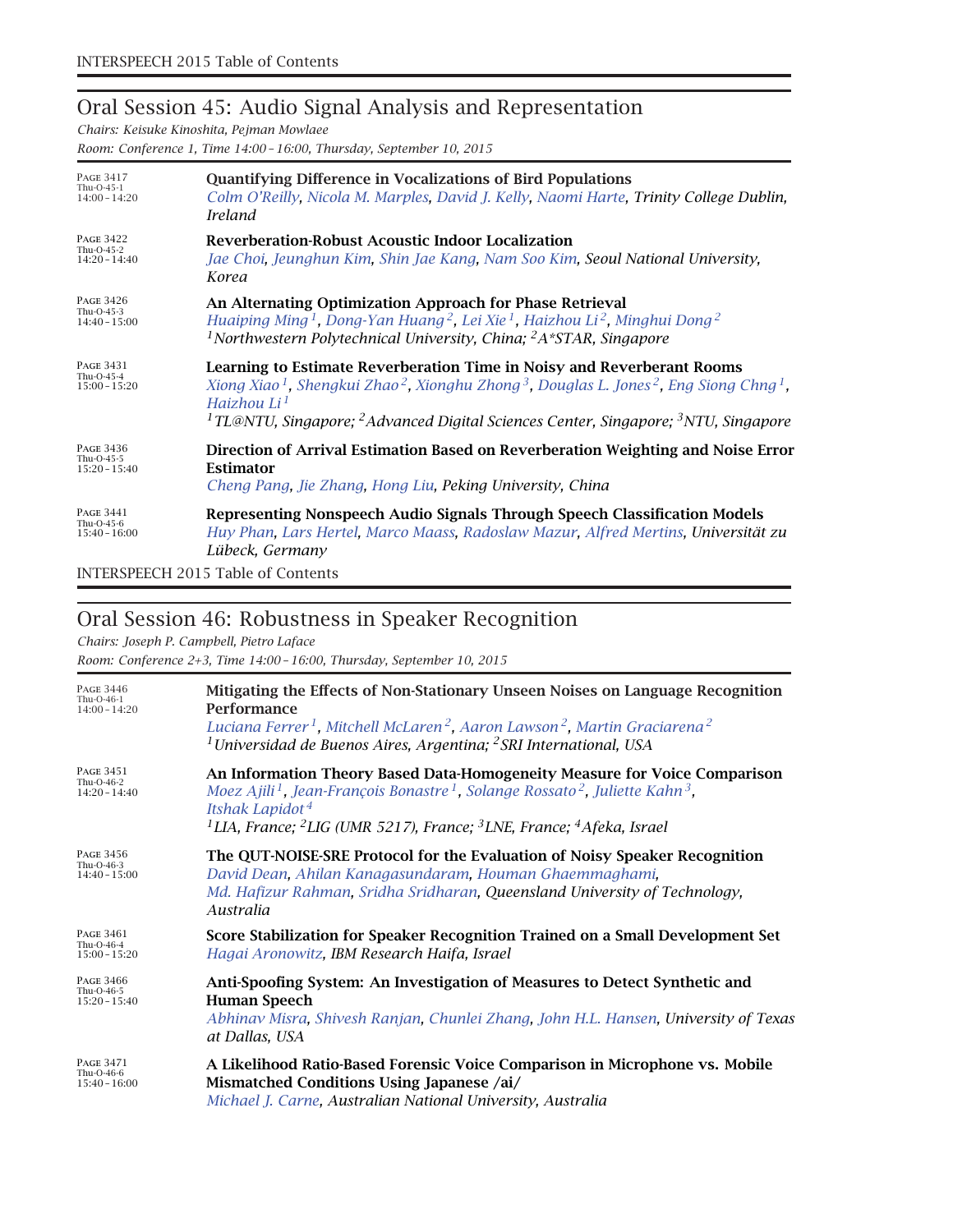# Oral Session 47: Evaluation of Speech Synthesis

*Chairs: Alan W. Black, Rob Clark*

*Room: Conference 4+5, Time 14:00 – 16:00, Thursday, September 10, 2015*

| <b>PAGE 3476</b><br>Thu-O-47-1<br>$14:00 - 14:20$ | Are We Using Enough Listeners? $\text{No!}$ $-$ An Empirically-Supported Critique of<br><b>Interspeech 2014 TTS Evaluations</b><br>Mirjam Wester, Cassia Valentini-Botinhao, Gustav Eje Henter, University of Edinburgh,<br>$\overline{UK}$                                                                                                                                                                        |
|---------------------------------------------------|--------------------------------------------------------------------------------------------------------------------------------------------------------------------------------------------------------------------------------------------------------------------------------------------------------------------------------------------------------------------------------------------------------------------|
| <b>PAGE 3481</b><br>Thu-O-47-2<br>$14:20 - 14:40$ | How to Compare TTS Systems: A New Subjective Evaluation Methodology<br><b>Focused on Differences</b><br>Jonathan Chevelu <sup>1</sup> , Damien Lolive <sup>1</sup> , Sébastien Le Maguer <sup>2</sup> , David Guennec <sup>1</sup><br><sup>1</sup> IRISA, France; <sup>2</sup> Universität des Saarlandes, Germany                                                                                                 |
| <b>PAGE 3486</b><br>Thu-O-47-3<br>$14:40 - 15:00$ | Double-Ended Prediction of the Naturalness Ratings of the Blizzard Challenge<br>2008-2013<br>Lukas Latacz, Werner Verhelst, Vrije Universiteit Brussel, Belgium                                                                                                                                                                                                                                                    |
| <b>PAGE 3491</b><br>Thu-O-47-4<br>$15:00 - 15:20$ | <b>Entropy-Based Sentence Selection for Speech Synthesis Using Phonetic and</b><br><b>Prosodic Contexts</b><br>Takashi Nose <sup>1</sup> , Yusuke Arao <sup>2</sup> , Takao Kobayashi <sup>2</sup> , Komei Sugiura <sup>3</sup> , Yoshinori Shiga <sup>3</sup> ,<br>Akinori Ito <sup>1</sup><br><sup>1</sup> Tohoku University, Japan; <sup>2</sup> Tokyo Institute of Technology, Japan; <sup>3</sup> NICT, Japan |
| <b>PAGE 3496</b><br>Thu-O-47-5<br>$15:20 - 15:40$ | A Comparison of Speech Synthesis Systems Based on GPR, HMM, and DNN with a<br><b>Small Amount of Training Data</b><br>Tomoki Koriyama, Takao Kobayashi, Tokyo Institute of Technology, Japan                                                                                                                                                                                                                       |
| <b>PAGE 3501</b><br>Thu-O-47-6<br>$15:40 - 16:00$ | <b>Objective Intelligibility Assessment of Text-to-Speech Systems Through Utterance</b><br><b>Verification</b><br>Raphael Ullmann, Ramya Rasipuram, Mathew Magimai-Doss, Hervé Bourlard, Idiap<br>Research Institute, Switzerland                                                                                                                                                                                  |
|                                                   | <b>INTERSPEECH 2015 Table of Contents</b>                                                                                                                                                                                                                                                                                                                                                                          |

# Oral Session 48: Adaptive Methods for LVCSR

#### *Chairs: Mark Gales, Brian Mak*

*Room: Conference 6, Time 14:00 – 16:00, Thursday, September 10, 2015*

| <b>PAGE 3506</b>                                  | <b>Continuous Word Representation Using Neural Networks for Proper Name</b>                                                                                                                                                               |
|---------------------------------------------------|-------------------------------------------------------------------------------------------------------------------------------------------------------------------------------------------------------------------------------------------|
| Thu-O-48-1                                        | <b>Retrieval from Diachronic Documents</b>                                                                                                                                                                                                |
| $14:00 - 14:20$                                   | Dominique Fohr, Irina Illina, LORIA, France                                                                                                                                                                                               |
| <b>PAGE 3511</b><br>Thu-O-48-2<br>$14:20 - 14:40$ | Recurrent Neural Network Language Model Adaptation for Multi-Genre Broadcast<br><b>Speech Recognition</b><br>X. Chen, T. Tan, Xunying Liu, Pierre Lanchantin, M. Wan, Mark J.F. Gales,<br>Philip C. Woodland, University of Cambridge, UK |
| <b>PAGE 3516</b>                                  | Paragraph Vector Based Topic Model for Language Model Adaptation                                                                                                                                                                          |
| Thu-O-48-3                                        | Wengong Jin, Tianxing He, Yanmin Qian, Kai Yu, Shanghai Jiao Tong University,                                                                                                                                                             |
| $14:40 - 15:00$                                   | China                                                                                                                                                                                                                                     |
| <b>PAGE 3521</b><br>Thu-O-48-4<br>$15:00 - 15:20$ | Personalized Speech Recognizer with Keyword-Based Personalized Lexicon and<br><b>Language Model Using Word Vector Representations</b><br>Ching-Feng Yeh, Yuan-ming Liou, Hung-yi Lee, Lin-shan Lee, National Taiwan<br>University, Taiwan |
| <b>PAGE 3526</b>                                  | Discriminative Data Selection for Lightly Supervised Training of Acoustic Model                                                                                                                                                           |
| Thu-O-48-5                                        | <b>Using Closed Caption Texts</b>                                                                                                                                                                                                         |
| $15:20 - 15:40$                                   | Sheng Li, Yuya Akita, Tatsuya Kawahara, Kyoto University, Japan                                                                                                                                                                           |
| <b>PAGE 3531</b>                                  | <b>Cross-Lingual Transfer Learning During Supervised Training in Low Resource</b>                                                                                                                                                         |
| Thu-O-48-6                                        | <b>Scenarios</b>                                                                                                                                                                                                                          |
| $15:40 - 16:00$                                   | Amit Das, Mark Hasegawa-Johnson, University of Illinois at Urbana-Champaign, USA                                                                                                                                                          |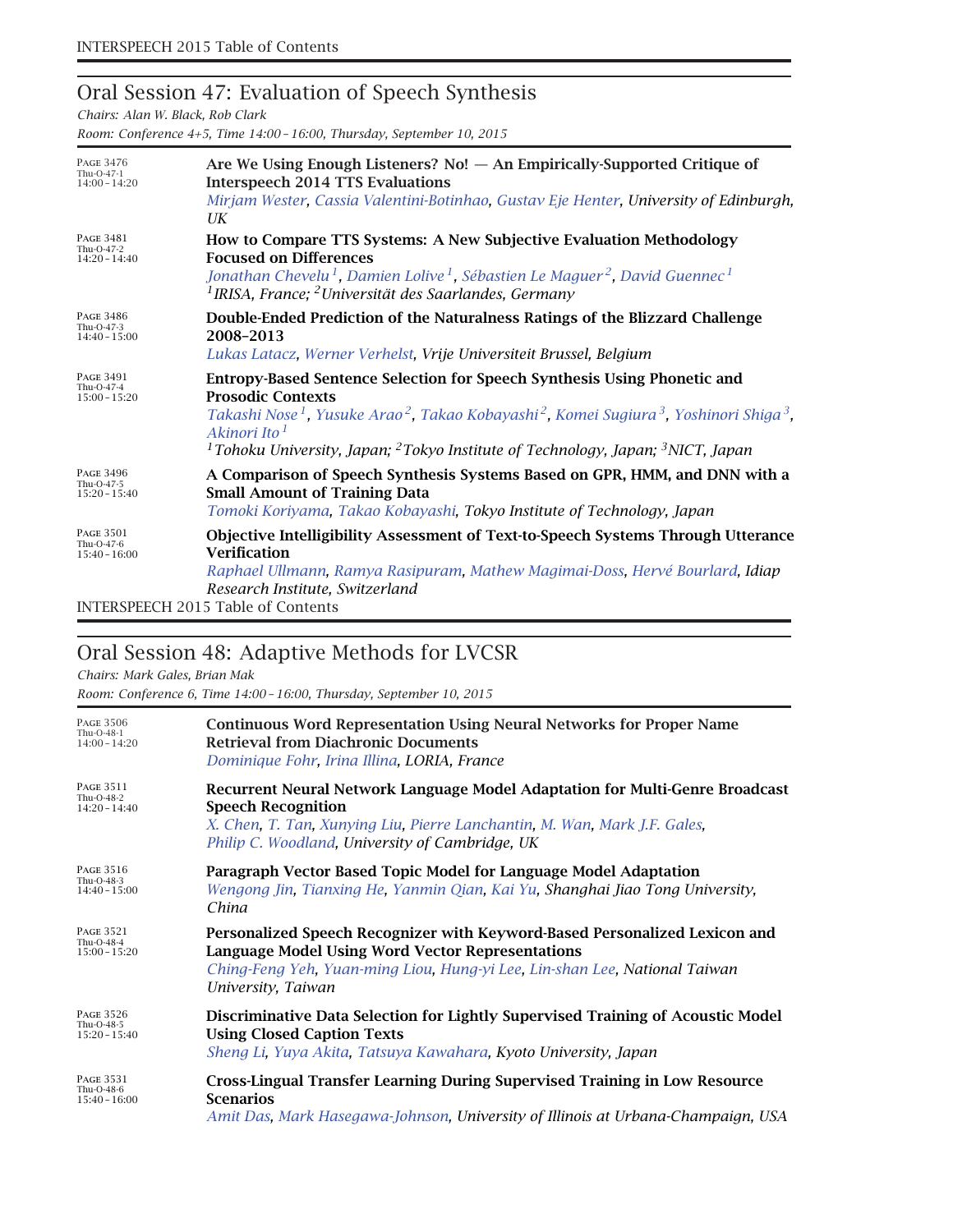### Special Session 9: Robust Speech Processing Using Observation Uncertainty and Uncertainty Propagation

*Chairs: Ramón F. Astudillo, Shinji Watanabe*

*Room: Hall 1, Time 14:00 – 16:00, Thursday, September 10, 2015*

| Thu-SP9-i<br>$14:00 - 14:15$  | <b>Session and Paper Overview</b><br>Ramón F. Astudillo <sup>1</sup> , Shinji Watanabe <sup>2</sup> , Ahmed Hussen Abdelaziz <sup>3</sup> ,<br>Dorothea Kolossa <sup>3</sup><br><sup>1</sup> INESC-ID Lisboa, Portugal; <sup>2</sup> MERL, USA; <sup>3</sup> Ruhr-Universität Bochum, Germany |
|-------------------------------|-----------------------------------------------------------------------------------------------------------------------------------------------------------------------------------------------------------------------------------------------------------------------------------------------|
|                               | <b>Poster Presentations</b>                                                                                                                                                                                                                                                                   |
| <b>PAGE 3536</b><br>Thu-SP9-1 | Uncertainty Propagation for Noise Robust Speaker Recognition: The Case of<br>NIST-SRE (Poster)<br>Dayana Ribas <sup>1</sup> , Emmanuel Vincent <sup>2</sup> , José Ramón Calvo <sup>1</sup><br><sup>1</sup> CENATAV, Cuba; <sup>2</sup> INRIA, France                                         |
| <b>PAGE 3541</b><br>Thu-SP9-2 | Uncertainty Training and Decoding Methods of Deep Neural Networks Based on<br><b>Stochastic Representation of Enhanced Features (Poster)</b><br>Yuuki Tachioka <sup>1</sup> , Shinji Watanabe <sup>2</sup><br><sup>1</sup> Mitsubishi Electric, Japan; <sup>2</sup> MERL, USA                 |
| <b>PAGE 3546</b><br>Thu-SP9-3 | Accounting for Uncertainty of i-Vectors in Speaker Recognition Using Uncertainty<br>Propagation and Modified Imputation (Poster)<br>Rahim Saeidi, Paavo Alku, Aalto University, Finland                                                                                                       |

#### INTERSPEECH 2015 Table of Contents

|                               | Thu-SP9 continued                                                                                                                                                                                                                                                                                                                                                                                                      |
|-------------------------------|------------------------------------------------------------------------------------------------------------------------------------------------------------------------------------------------------------------------------------------------------------------------------------------------------------------------------------------------------------------------------------------------------------------------|
| <b>PAGE 3551</b><br>Thu-SP9-4 | Autoencoder Based Multi-Stream Combination for Noise Robust Speech<br><b>Recognition (Poster)</b><br>Sri Harish Mallidi <sup>1</sup> , Tetsuji Ogawa <sup>2</sup> , Karel Veselý <sup>3</sup> , Phani S. Nidadavolu <sup>1</sup> ,<br>Hynek Hermansky <sup>1</sup><br><sup>1</sup> Johns Hopkins University, USA; <sup>2</sup> Waseda University, Japan; <sup>3</sup> Brno University of<br>Technology, Czech Republic |
| <b>PAGE 3556</b><br>Thu-SP9-5 | <b>Uncertainty Decoding for DNN-HMM Hybrid Systems Based on Numerical</b><br>Sampling (Poster)<br>Christian Huemmer <sup>1</sup> , Roland Maas <sup>1</sup> , Andreas Schwarz <sup>1</sup> , Ramón F. Astudillo <sup>2</sup> ,<br>Walter Kellermann <sup>1</sup><br><sup>1</sup> FAU Erlangen-Nürnberg, Germany; <sup>2</sup> INESC-ID Lisboa, Portugal                                                                |
| <b>PAGE 3561</b><br>Thu-SP9-6 | <b>Uncertainty Propagation Through Deep Neural Networks (Poster)</b><br>Ahmed Hussen Abdelaziz <sup>1</sup> , Shinji Watanabe <sup>2</sup> , John R. Hershey <sup>2</sup> , Emmanuel Vincent <sup>3</sup> ,<br>Dorothea Kolossa <sup>1</sup><br><sup>1</sup> Ruhr-Universität Bochum, Germany; <sup>2</sup> MERL, USA; <sup>3</sup> INRIA, France                                                                      |
| <b>PAGE 3566</b><br>Thu-SP9-7 | Handling Derivative Filterbank Features in Bounded-Marginalization-Based<br><b>Missing Data Automatic Speech Recognition (Poster)</b><br>Marco Kühne, VoiceBox Technologies, Germany                                                                                                                                                                                                                                   |
| <b>PAGE 3571</b><br>Thu-SP9-8 | Large-Scale, Sequence-Discriminative, Joint Adaptive Training for Masking-Based<br>Robust ASR (Poster)<br>Arun Narayanan, Ananya Misra, Kean K. Chin, Google, USA                                                                                                                                                                                                                                                      |
| <b>PAGE 3576</b><br>Thu-SP9-9 | Integration of DNN Based Speech Enhancement and ASR (Poster)<br>Ramón F. Astudillo, Joana Correia, Isabel Trancoso, INESC-ID Lisboa, Portugal                                                                                                                                                                                                                                                                          |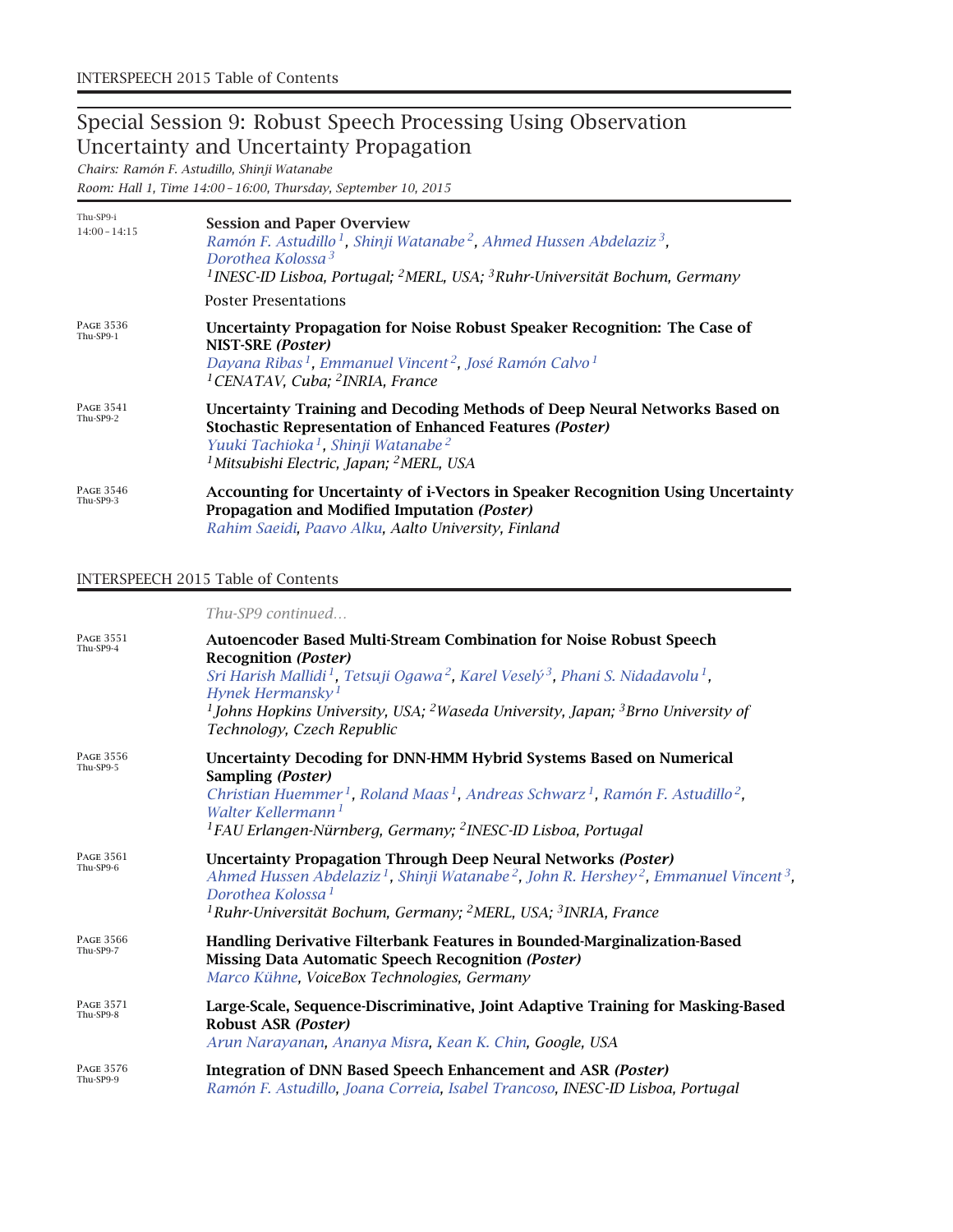## Poster Session 30: Acoustic Model Adaptation and Training

*Chair: Douglas O'Shaughnessy*

*Room: Hall 2, Time 14:00 – 16:00, Thursday, September 10, 2015*

| Page 3581<br>Thu-P-30-1         | A General Artificial Neural Network Extension for HTK<br>C. Zhang, Philip C. Woodland, University of Cambridge, UK                                                                                                                                                                                                                                                  |
|---------------------------------|---------------------------------------------------------------------------------------------------------------------------------------------------------------------------------------------------------------------------------------------------------------------------------------------------------------------------------------------------------------------|
| Page 3586<br>Thu-P-30-2         | <b>Audio Augmentation for Speech Recognition</b><br>Tom Ko <sup>1</sup> , Vijayaditya Peddinti <sup>2</sup> , Daniel Povey <sup>2</sup> , Sanjeev Khudanpur <sup>2</sup><br><sup>1</sup> Huawei Technologies, China; $^2$ Johns Hopkins University, USA                                                                                                             |
| Page 3590<br>Thu-P-30-3         | A Diversity-Penalizing Ensemble Training Method for Deep Learning<br>Xiaohui Zhang, Daniel Povey, Sanjeev Khudanpur, Johns Hopkins University, USA                                                                                                                                                                                                                  |
| Page 3595<br>Thu-P-30-4         | Deep Neural Network Training Emphasizing Central Frames<br>Gakuto Kurata <sup>1</sup> , Daniel Willett <sup>2</sup><br><sup>1</sup> IBM Research Tokyo, Japan; <sup>2</sup> Nuance Communications, Germany                                                                                                                                                          |
| <b>PAGE 3600</b><br>Thu-P-30-5  | Training Deep Bidirectional LSTM Acoustic Model for LVCSR by a<br><b>Context-Sensitive-Chunk BPTT Approach</b><br>Kai Chen <sup>1</sup> , Zhi-Jie Yan <sup>2</sup> , Qiang Huo <sup>2</sup><br><sup>1</sup> USTC, China; <sup>2</sup> Microsoft, China                                                                                                              |
| <b>PAGE 3605</b><br>Thu-P-30-6  | <b>Structured Output Layer with Auxiliary Targets for Context-Dependent Acoustic</b><br><b>Modelling</b><br>Pawel Swietojanski, Peter Bell, Steve Renals, University of Edinburgh, UK                                                                                                                                                                               |
| <b>PAGE 3610</b><br>Thu-P-30-7  | <b>Complementary Tasks for Context-Dependent Deep Neural Network Acoustic</b><br><b>Models</b><br>Peter Bell, Steve Renals, University of Edinburgh, UK                                                                                                                                                                                                             |
|                                 | <b>INTERSPEECH 2015 Table of Contents</b>                                                                                                                                                                                                                                                                                                                           |
|                                 | Thu-P-30 continued                                                                                                                                                                                                                                                                                                                                                  |
| PAGE 3615<br>Thu-P-30-8         | <b>Towards End-to-End Speech Recognition for Chinese Mandarin Using Long</b><br><b>Short-Term Memory Recurrent Neural Networks</b><br>Jie Li, Heng Zhang, Xinyuan Cai, Bo Xu, Chinese Academy of Sciences, China                                                                                                                                                    |
| <b>PAGE 3620</b><br>Thu-P-30-9  | <b>Improving Deep Neural Networks Based Multi-Accent Mandarin Speech</b><br><b>Recognition Using I-Vectors and Accent-Specific Top Layer</b><br>Mingming Chen <sup>1</sup> , Zhanlei Yang <sup>1</sup> , Jizhong Liang <sup>2</sup> , Yanpeng Li <sup>2</sup> , Wenju Liu <sup>1</sup><br><sup>1</sup> Chinese Academy of Sciences, China; <sup>2</sup> SGCC, China |
| <b>PAGE 3625</b><br>Thu-P-30-10 | Rapid Adaptation for Deep Neural Networks Through Multi-Task Learning<br>Zhen Huang <sup>1</sup> , Jinyu Li <sup>2</sup> , Sabato Marco Siniscalchi <sup>1</sup> , I-Fan Chen <sup>1</sup> , Ji Wu <sup>1</sup> ,<br>Chin-Hui Lee <sup>1</sup><br><sup>1</sup> Georgia Institute of Technology, USA; <sup>2</sup> Microsoft, USA                                    |
| PAGE 3630<br>Thu-P-30-11        | fMLLR Based Feature-Space Speaker Adaptation of DNN Acoustic Models<br>Sree Hari Krishnan Parthasarathi <sup>1</sup> , Bjorn Hoffmeister <sup>1</sup> , Spyros Matsoukas <sup>1</sup> ,<br>Arindam Mandal <sup>1</sup> , Nikko Strom <sup>1</sup> , Sri Garimella <sup>2</sup><br><sup>1</sup> Amazon.com, USA; <sup>2</sup> Amazon.com, India                      |
| PAGE 3635<br>Thu-P-30-12        | <b>I-Vector Dependent Feature Space Transformations for Adaptive Speech</b><br>Recognition<br>Xiangang Li, Xihong Wu, Peking University, China                                                                                                                                                                                                                      |
| <b>PAGE 3640</b><br>Thu-P-30-13 | <b>Unsupervised Domain Discovery Using Latent Dirichlet Allocation for Acoustic</b><br><b>Modelling in Speech Recognition</b><br>Mortaza Doulaty, Oscar Saz, Thomas Hain, University of Sheffield, UK                                                                                                                                                               |
| PAGE 3645<br>Thu-P-30-14        | Training Data Selection for Acoustic Modeling via Submodular Optimization of<br><b>Joint Kullback-Leibler Divergence</b><br>Taichi Asami, Ryo Masumura, Hirokazu Masataki, Manabu Okamoto,<br>Sumitaka Sakauchi, NTT Corporation, Japan                                                                                                                             |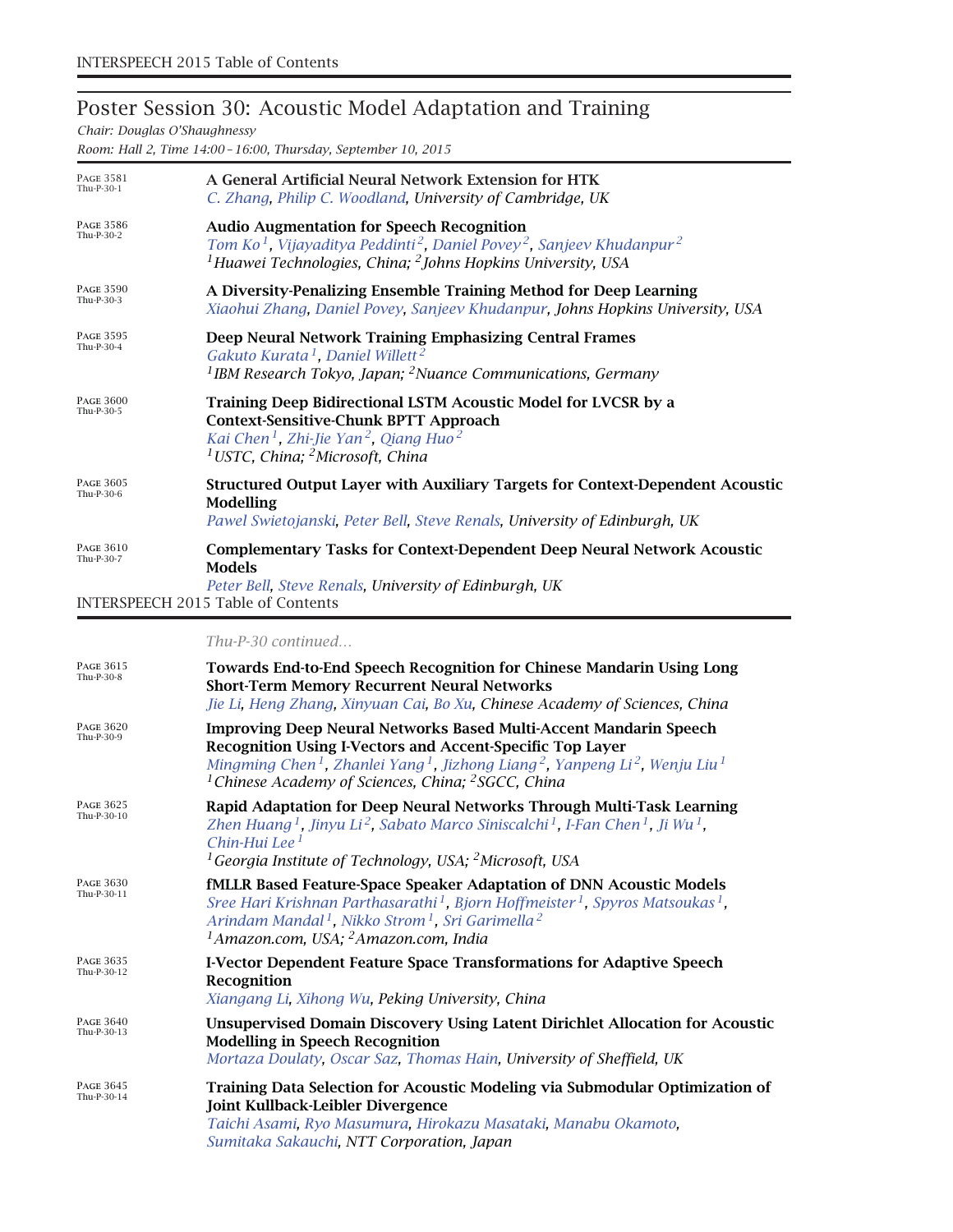## Poster Session 31: Spoken Term Detection, Spoken MT & Transliteration *Chair: Geoff Zweig*

*Room: Hall 2, Time 14:00 – 16:00, Thursday, September 10, 2015*

| <b>PAGE 3650</b><br>Thu-P-31-1 | <b>Combination of NN and CRF Models for Joint Detection of Punctuation and</b><br><b>Disfluencies</b><br>Eunah Cho, Kevin Kilgour, Jan Niehues, Alex Waibel, KIT, Germany                                                                                                                      |
|--------------------------------|------------------------------------------------------------------------------------------------------------------------------------------------------------------------------------------------------------------------------------------------------------------------------------------------|
| <b>PAGE 3655</b><br>Thu-P-31-2 | Tunable Keyword-Aware Language Modeling and Context Dependent Fillers for<br><b>LVCSR-Based Spoken Keyword Search</b><br>Tze Siong Lau <sup>1</sup> , I-Fan Chen <sup>2</sup> , Chin-Hui Lee <sup>2</sup><br><sup>1</sup> TL@NTU, Singapore; <sup>2</sup> Georgia Institute of Technology, USA |
| <b>PAGE 3660</b><br>Thu-P-31-3 | Joint Decoding of Tandem and Hybrid Systems for Improved Keyword Spotting<br>on Low Resource Languages<br>Haipeng Wang, Anton Ragni, Mark J.F. Gales, Kate M. Knill, Philip C. Woodland,<br>C. Zhang, University of Cambridge, UK                                                              |
| <b>PAGE 3665</b><br>Thu-P-31-4 | Preserving Word-Level Emphasis in Speech-to-Speech Translation Using Linear<br><b>Regression HSMMs</b><br>Quoc Truong Do, Shinnosuke Takamichi, Sakriani Sakti, Graham Neubig,<br>Tomoki Toda, Satoshi Nakamura, NAIST, Japan                                                                  |
| <b>PAGE 3670</b><br>Thu-P-31-5 | <b>Phonology-Augmented Statistical Transliteration for Low-Resource Languages</b><br>Hoang Gia Ngo <sup>1</sup> , Nancy F. Chen <sup>2</sup> , Binh Minh Nguyen <sup>1</sup> , Bin Ma <sup>2</sup> , Haizhou Li <sup>2</sup><br><sup>1</sup> NUS, Singapore; ${}^2A*STAR$ , Singapore          |

## INTERSPEECH 2015 Table of Contents

*Thu-P-31 continued…*

| <b>PAGE 3675</b><br>Thu-P-31-6 | <b>Evaluation of Re-Ranking by Prioritizing Highly Ranked Documents in Spoken</b><br><b>Term Detection</b><br>Kazuki Oouchi <sup>1</sup> , Ryota Konno <sup>1</sup> , Takahiro Akyu <sup>1</sup> , Kazuma Konno <sup>1</sup> ,<br>Kazunori Kojima <sup>1</sup> , Kazuyo Tanaka <sup>2</sup> , Shi-wook Lee <sup>3</sup> , Yoshiaki Itoh <sup>1</sup><br><sup>1</sup> Iwate Prefectural University, Japan; <sup>2</sup> Tsukuba University, Japan; $3AIST$ , Japan |
|--------------------------------|-------------------------------------------------------------------------------------------------------------------------------------------------------------------------------------------------------------------------------------------------------------------------------------------------------------------------------------------------------------------------------------------------------------------------------------------------------------------|
| <b>PAGE 3680</b><br>Thu-P-31-7 | Distinctive Feature Based Representation of Speech for Query-by-Example Spoken<br><b>Term Detection</b><br>Abhijeet Saxena, B. Yegnanarayana, IIIT Hyderabad, India                                                                                                                                                                                                                                                                                               |
| <b>PAGE 3685</b><br>Thu-P-31-8 | <b>Combination of Diverse Subword Units in Spoken Term Detection</b><br>Shi-wook Lee <sup>1</sup> , Kazuyo Tanaka <sup>2</sup> , Yoshiaki Itoh <sup>3</sup><br>$1$ AIST, Japan; $2$ Tsukuba University, Japan; $3$ Iwate Prefectural University, Japan                                                                                                                                                                                                            |
| <b>PAGE 3690</b><br>Thu-P-31-9 | <b>Sparse Modeling of Posterior Exemplars for Keyword Detection</b><br>Dhananjay Ram, Afsaneh Asaei, Pranay Dighe, Hervé Bourlard, Idiap Research<br>Institute, Switzerland                                                                                                                                                                                                                                                                                       |